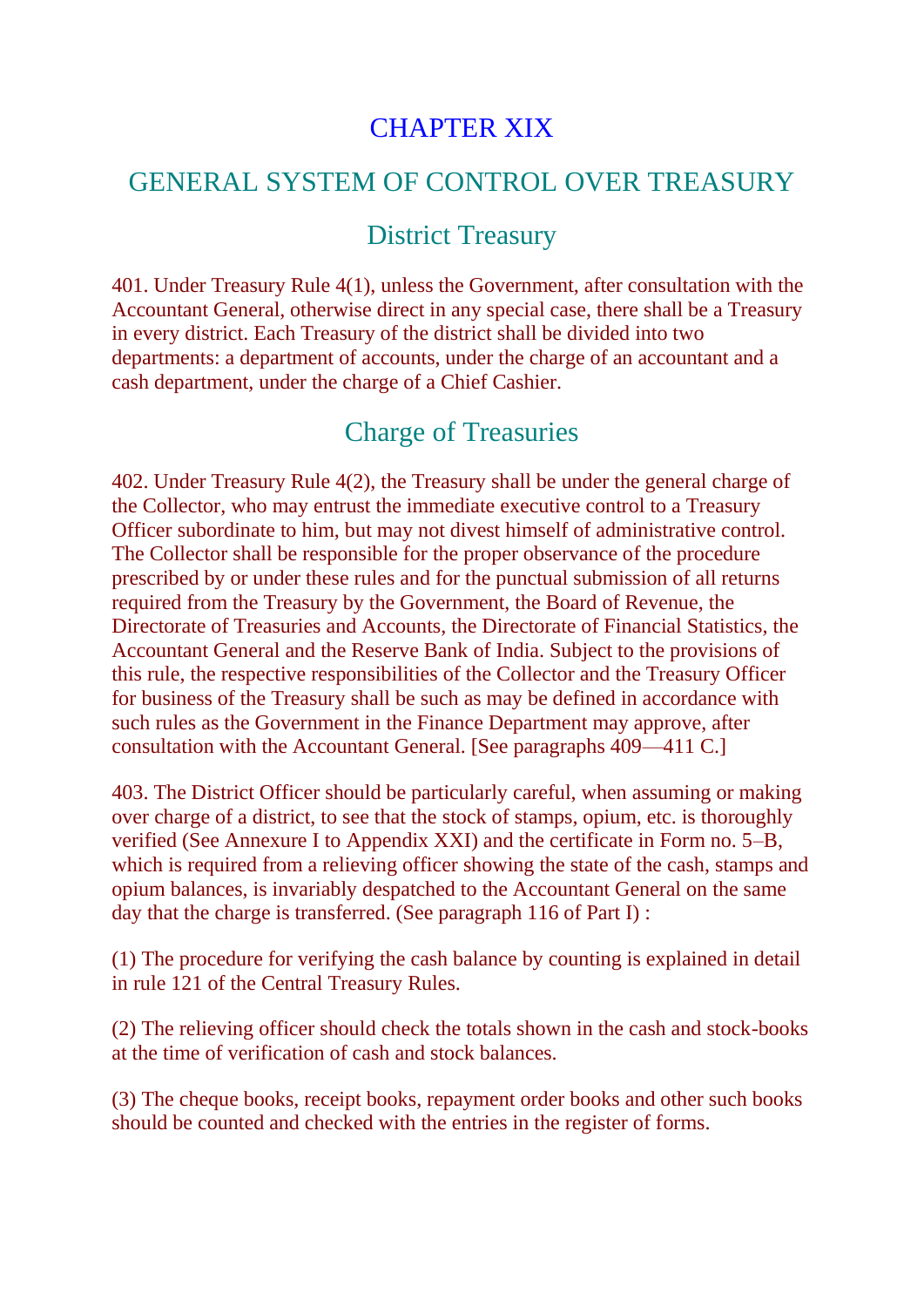(4) Valuables kept for safe custody in the Treasury (See paragraphs 35—40 of Part I) should also be verified and compared with the register of valuables.

(5) Padlocks in use and stocked in the Treasury should be examined and the entries in the register of padlocks verified.

(6) A note of verification should be recorded in all cases on the stock and other registers.

NOTE—In the case of districts where there are two or more independent treasuries, the incoming District Officer may verify the balances at the headquarters treasury; in respect of the outlying treasury/treasuries, he may accept the verification certificate by the Sub-Divisional Officer or other officer in-charge of the treasury/treasuries stationed there and incorporate it in the certificate to be sent to the Accountant General. Within one month of taking over charge of the district, the District Officer should himself verify the balances of the outlying treasury/treasuries and send a further report to the Accountant General.

404. No Indian Administrative Service Officer should be placed in charge of a district treasury except as a strictly temporary measure, pending the arrival of a Treasury Officer appointed to the post.

405. (1) The charge of the district treasury shall, as a rule, be entrusted to a member of the Uttar Pradesh Finance and Accounts Service. He shall devote himself exclusively to the treasury work.

NOTE —The above rule applies to the Additional Treasury Officer also.

(2) During the absence of the permanent Treasury Officer on duty or on leave, and also in the event of a Treasury Officer of the U. P. Finance and Accounts Service not being available, the charge of the treasury shall be entrusted to any of the Deputy Collectors as the District Officer may deem suitable. Charge of a treasury, if there is only one Treasury Officer who proceeds on casual leave for not more than three days, may be given to Treasury Head Clerk provided that no Deputy Collector is available.

(3) Frequent change of Treasury Officers is undesirable and should be avoided as far as possible.

406. (1) When assuming charge of the Treasury, the Treasury Officer should examine the accounts; verify the entire cash held in the Treasury including that in the currency chest, and the stock of stamps and opium; count the cheque books, receipt books, repayment order books and other such books; check the valuables kept for safe custody in the Treasury, verifying the entries in the register of forms and valuables; examine the treasury padlocks and compare the entries in the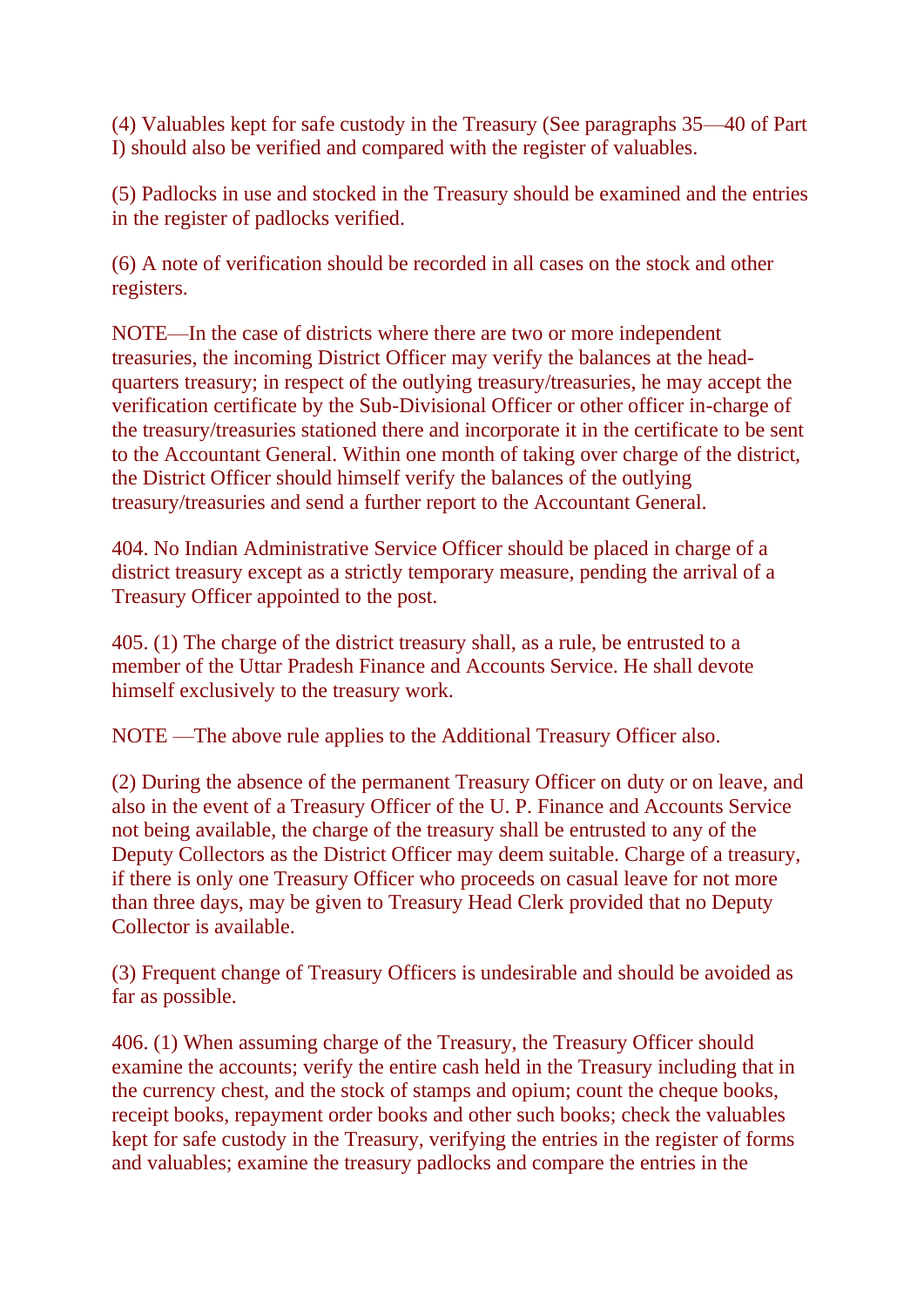register of padlocks. The result of the verification should be noted on the stock and other registers; and a verification certificate of the cash balances in the currency chest forwarded to the Currency Officer in the manner and in the form prescribed in the Central Treasury Rules (See also Annexure I to Appendix XXI).

NOTES—(1) The totals shown in the cash and stock books should be checked at the time of the verification of balances.

(2) The outgoing Treasury Officer should be present throughout while the incoming Treasury Officer is carrying out the verification and checking as in this paragraph.

(2) A note should be recorded in the charge certificate showing the number of the copy of the Cypher Code handed over to the officer assuming the charge of the Treasury. (See paragraph 116B of Part I).

NOTE—The procedure for verification of cash is laid down in rule 121 of the Central Treasury Rules.

407. In order to ensure a better acquaintance with the system of treasury accounts and of the revenue accounts—

(i) an examination in treasury and local fund accounts and in departmental revenue accounts shall form a part of the test obligatory on all deputy collectors or other government servants at the departmental examinations according to both the lower and higher standards. The scope of the questions at the former will necessarily be somewhat elementary, but at the latter, the candidate should be required to exhibit a satisfactory general acquaintance with the whole system of accounts as prevailing in the State.

(ii) Deleted

(C.S. No. 80 dated 07.09.83)

[Vitta (Lekha)Anubhag File No.10(27)/1981]

408. District Officers are not to consider that by virtue of the foregoing arrangements for the immediate charge of treasuries, their own responsibility is in any sense diminished.

Responsibility of District and Treasury Officers

409. Detailed rules regulating the duties and responsibilities of District and Treasury Officers will be found in Appendix XX. Some of the important duties are described in the succeeding paragraphs.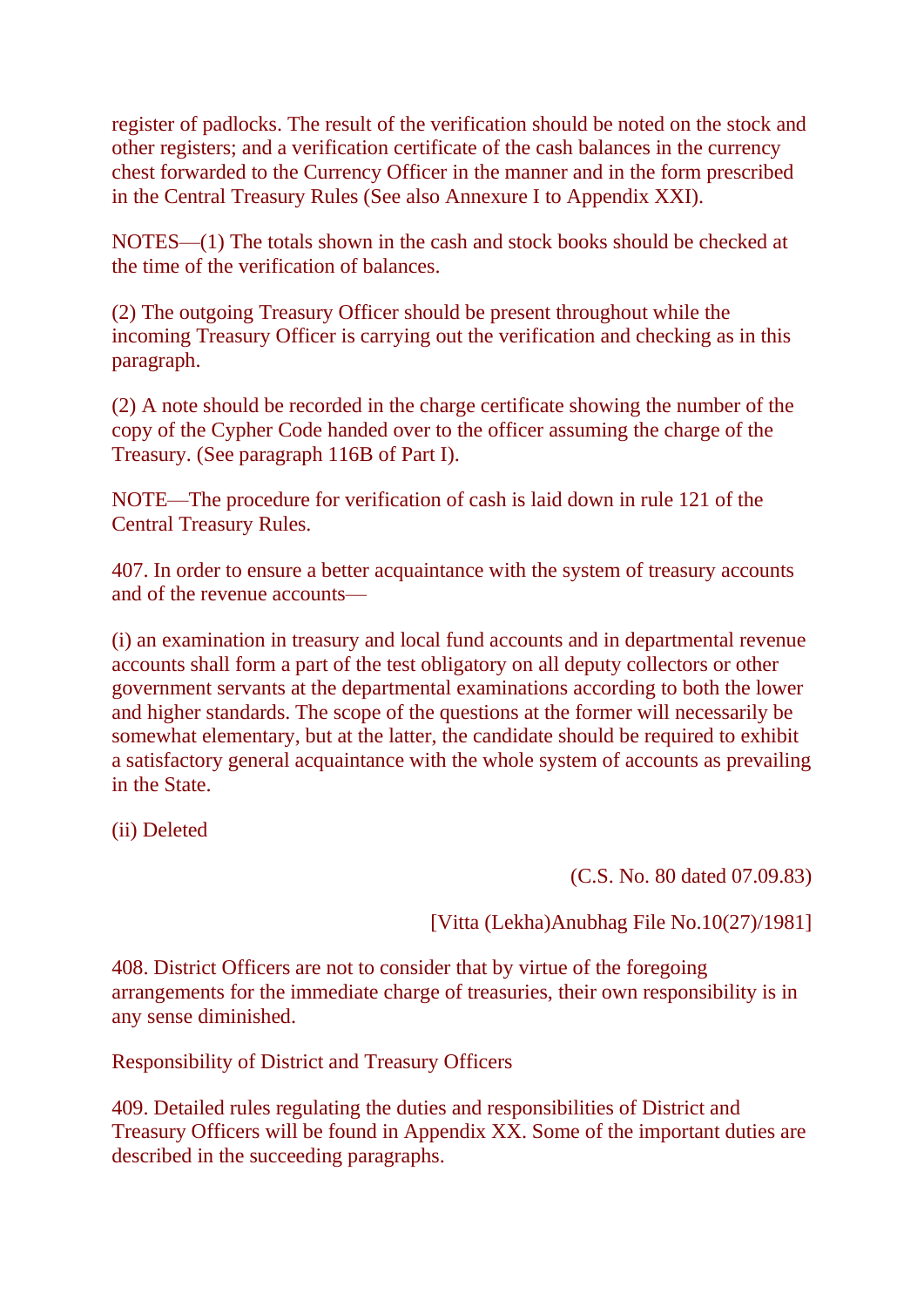410. The Accountant General directs his communications regarding treasury work either to the District Officer or to the Treasury Officer. As the officer in general charge of the Treasury, the District Officer is responsible for the security of the cash balance, stamps and opium, the immediate detection of any irregular practice on the part of the subordinates, the correctness of the returns and the punctuality of their submission and implicit obedience of the Treasury Officer to the instructions issued by the Accountant General.

411. District Officers should remember that when an irregularity of any kind is brought to their notice by the Accountant General, nothing but a report on their own knowledge, after personal investigation, can be considered satisfactory. It is not enough for them to pass on the explanation of a subordinate; reports prepared in this manner have more than once, by lulling suspicion, led to greater irregularity afterwards.

411A. (1) The District Officer is required to verify the District Treasury balance in person and sign the accounts to be rendered to the Accountant General and the Currency Officer, Kanpur, vide rule 45 of the Central Treasury Rules. He is however, authorized to depute another gazetted officer of the district staff, other than the Treasury Officer, to verify the balances and sign the monthly accounts when he finds it impossible to do so himself. He must, however, continue to perform this duty in person at least once in every six months as laid down in rule 45 of the Central Treasury Rules.

(2) If neither the District Officer nor any gazetted officer of the district staff, other than the Treasury Officer himself, is present at headquarters when the accounts are ready for signature, the cash balance may be verified and the accounts be signed by the Treasury Officer, but the absence of all other officers as above must be certified on the face of the accounts; and the cash balance should be verified by another officer and reported to the Accountant General as soon as any such other officer returns to headquarters.

(3) When the verification of the balance takes place on a date other than the first of a month, it should be reported to the Currency Officer, Kanpur in the usual form of cash balance report.

411B. If an embezzlement or loss of government money, stamps or opium should occur in the Treasury, it should be immediately reported to the Accountant General and to the Government through the Commissioner of the Division in accordance with the procedure prescribed in paragraph 82 of Part I. As soon as possible afterwards, a detailed report of the circumstances, specifying the nature and the extent of the loss and showing the errors or neglect of rules by which such loss was rendered possible, and the prospects of effecting a recovery, must also be sent, under the signatures of the District Officer, to the Accountant General in order to enable him to report the case for the information of the Government.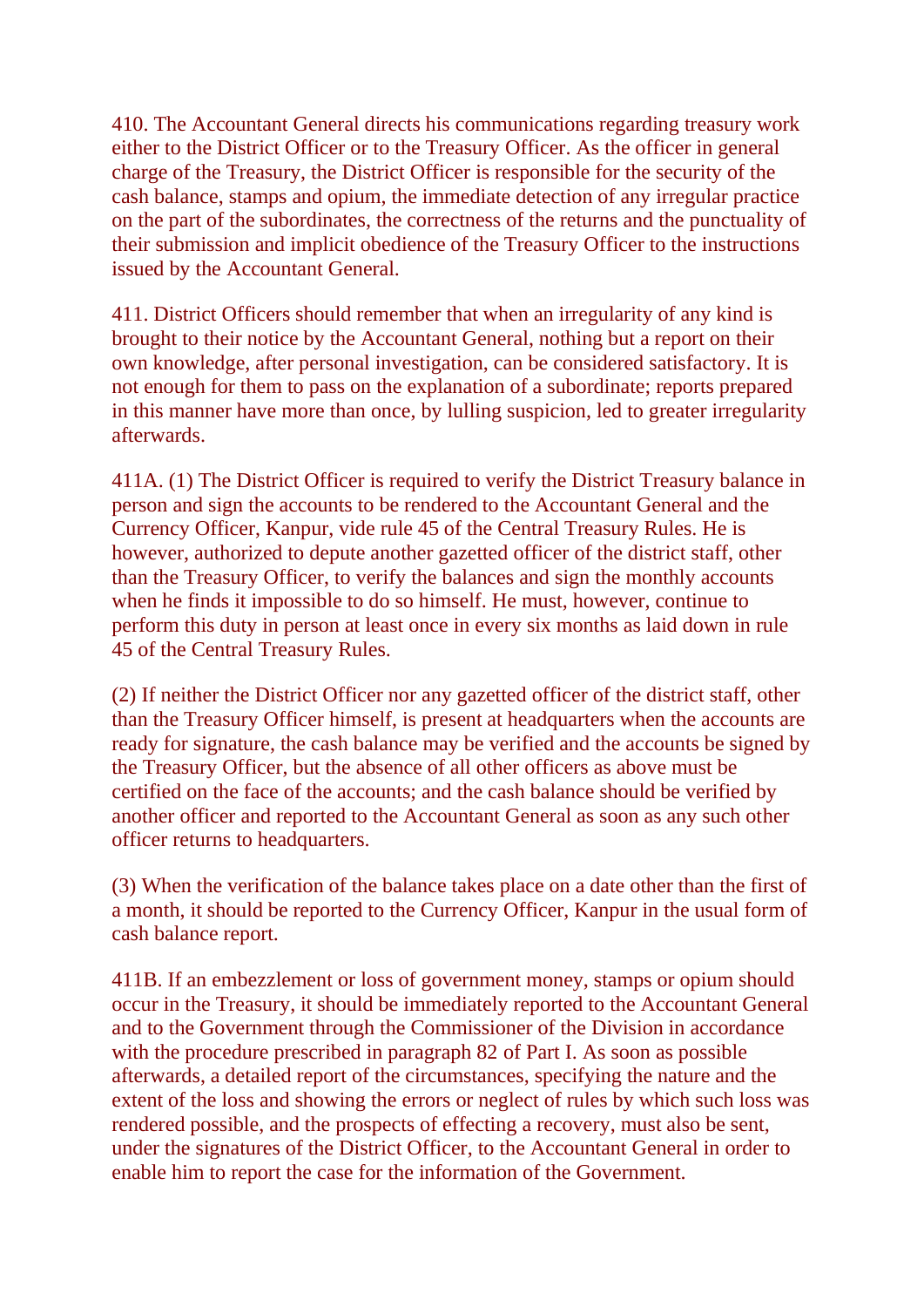### Responsibility of the Treasury Officer

411C. As the District Officer's delegate and representative, the Treasury Officer is responsible primarily to the District Officer for the right discharge of his duty. The District Officer expects from the Treasury Officer a thorough observance of all prescribed treasury rules and strict attention to all the details of the daily routine of treasury work. The Treasury Officer is required to satisfy himself of the accuracy of every claim before authorizing payment, and must follow strictly the rules prescribed for his guidance, as he will be held personally responsible for all erroneous or irregular payments. He is jointly responsible with the District Officer for the safe custody of the cash, notes and other Government property; but in the event of any loss or embezzlement, if it be shown that the District Officer has taken every ordinary precaution and has neglected none of the particular duties imposed upon him by the rules and has not relaxed the sustained supervision and control over the working of the treasury business which the Government expect from him and that the loss or embezzlement has occurred solely through the carelessness or dishonesty of the Treasury Officer, the District Officer will not be held responsible. Similarly, the Treasury Officer will not be held responsible in the event of any loss or defalcation if he can show that he has strictly observed the rules prescribed for his guidance in each branch of his duties, and that he has enforced their observance on his subordinates. (See also paragraphs 41D, 42-45D, 98, 101 and 112 of Part I and Appendix XX)

## Custody of moneys relating to or standing in the Government Account of the State

411D. (1) Under Treasury Rule 11 (1), the procedure for the safe custody of moneys in the hands of government servants, or held in a Treasury, shall be as prescribed by the Government in the Finance Department, after consultation with the Accountant General.

(2) Under Treasury Rule 11 (2), the Bank is responsible for the safe custody of government moneys deposited in the Bank

### Transfer of moneys standing in the Government Account of the State

411E. Under Treasury Rule 30, the transfer of government moneys from one Treasury to another, and between the currency chest balance and treasury balance of a Treasury and between a Treasury and the Bank shall be governed by such instructions as may be issued in this behalf by the Government in the Finance Department after consultation with the Reserve Bank of India. The transfer of moneys from or to a Small Coin Depot to or from a Treasury under the control of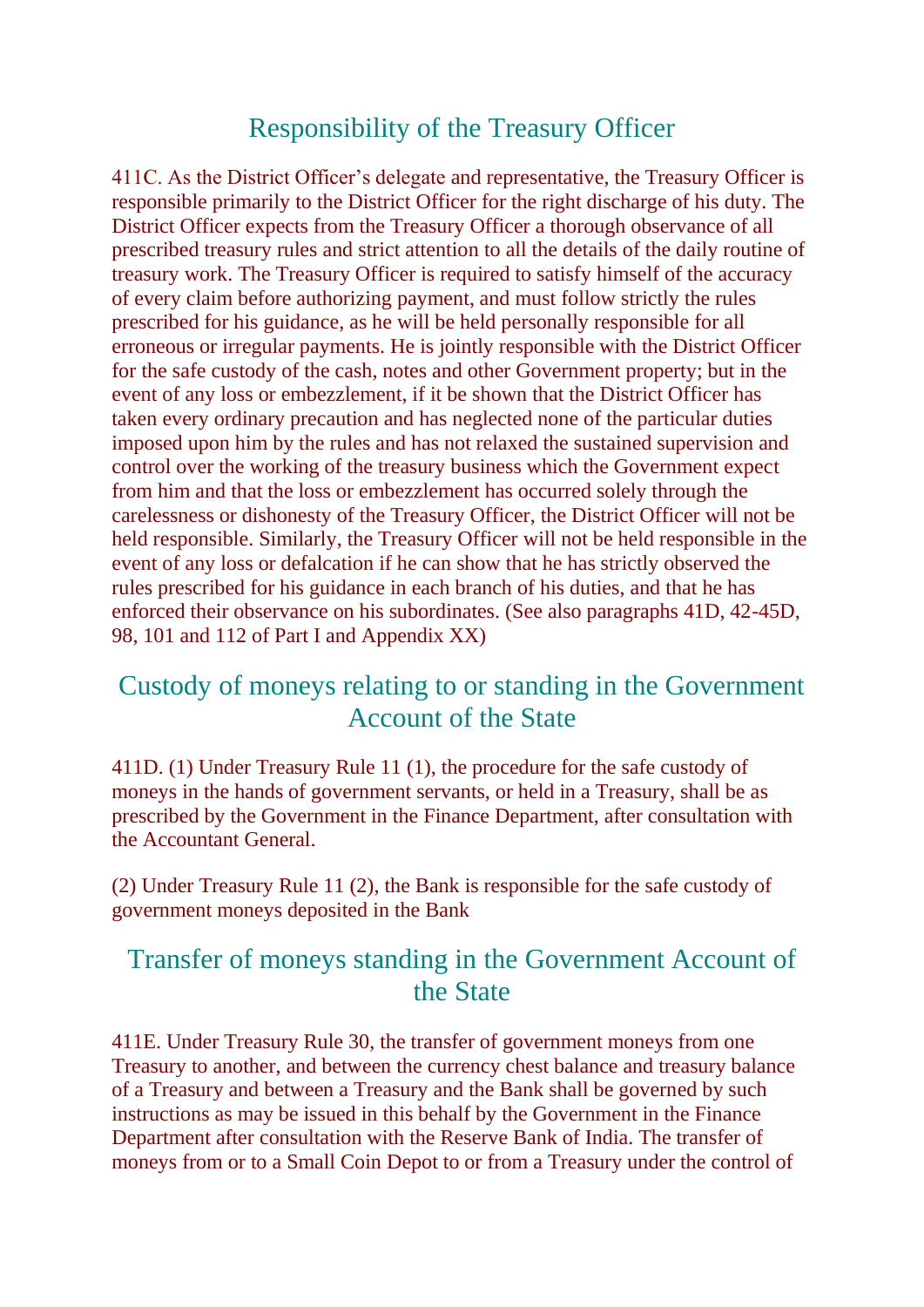the State Government shall be governed by instructions issued by the President in this behalf.

412. Detailed rules approved by the Government for dealing with the custody and remittance of treasure, are laid down in the Central Treasury Rules. These rules should be strictly followed, and no departure can be allowed without the previous sanction of the Government in the Finance Department.

413. (1) A remittance of treasure, as soon as it is despatched from or paid out of a Treasury, should be charged off in the cash-book (paragraph 444), and classified in the manner indicated in the Annexure to this Chapter. This rule does not apply to currency remittances (i.e., remittances from a Currency Officer or from another currency chest).

(2) Similarly, immediately on the arrival of a remittance, credit for the whole invoiced amount should be given in the cash-book, and the remittance classified in like manner; the place whence the remittance is received also being noted therein.

*Custody of padlocks and keys of strong-rooms*

*413-A. (A) The followings rules shall regulate the custody of keys of Treasury strong-rooms and chests :—*

*(i) A register of all padlocks belonging to the district treasury and sub-treasuries and treasury chests should be maintained in the following form and kept in the strong-room of the district treasury :—*

| Date of<br>Receipt | <b>Number</b><br>borne by<br>the<br>padlocks<br>and keys | <b>Number</b><br>of<br>duplicates<br>received | Initials of the<br>Treasury<br>Officer who<br>receives the<br>keys or<br>padlocks | Date of<br>removal of<br>padlocks, key<br>or keys or both | Number and<br>date of order<br>sanctioning the<br>removal | <b>Initials of Treasu</b><br>Officer removing<br>padlock key or ke<br>both |
|--------------------|----------------------------------------------------------|-----------------------------------------------|-----------------------------------------------------------------------------------|-----------------------------------------------------------|-----------------------------------------------------------|----------------------------------------------------------------------------|
|                    |                                                          |                                               |                                                                                   |                                                           |                                                           |                                                                            |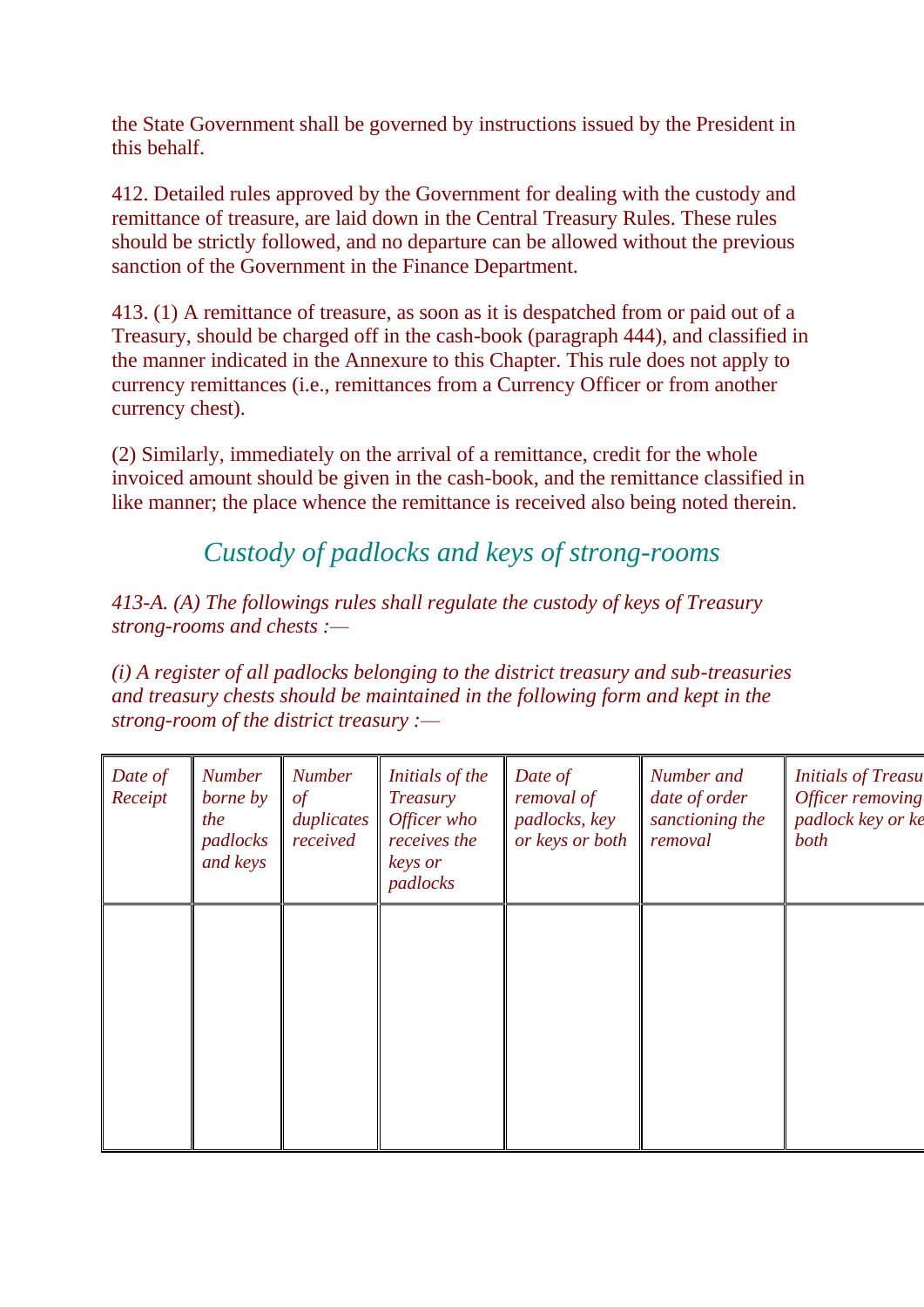*Separate pages should be assigned to the district Treasury and for each Sub-Treasury or treasury chest. Each sub-treasury should also keep a list of its own padlocks and keys in the above form, no entries being made under duplicate keys as no duplicate keys are to be kept at sub-treasuries.*

*(ii) Every padlock should have a number impressed upon it or attached to it by a metal or other label and the same number should be impressed on or attached to each key belonging to it. No two padlocks in the district should bear the same number.*

*(iii) If a padlock ceases to be required or if any one of the keys belonging to it is lost, the circumstances should be reported to the District Officer who will pass orders regarding the disposal of the padlock and keys. No padlock of which a duplicate keys has been lost, should continue to be used in the same district. No spare padlocks should be kept at a sub-treasury, or except with the permission of the District Officer at a district treasury. If a padlock becomes totally unserviceable and is beyond repairs, it should be disposed of locally by the Commissioner or the District Officer as old metal by public auction. No local mechanic should ever be allowed to repair a treasury padlock or to make a new key for one. The serviceable locks which are still left with the Commissioner may be sent to the Director of Industries (Stores purchase section) for being supplied against the indents submitted by the District Officer which need not be routed through the Commissioner.*

*(iv) All spare padlocks which are held in the district treasury with the approval of the District Officer, and their keys, should be kept in the district treasury strongroom under double locks, the key of one lock being in the hands of the Treasury Officer and of the other in the hands of the Chief cashier.*

*(v) Whenever the charge of a treasury is transferred or a chief cashier is changed, all padlocks and keys belonging to the treasury should be examined and compared with the register and a certificate signed that they have been found to be correct.*

*(2) The above rules may be modified in particular points to suit local convenience under the special orders of the District Officer. The essential points which should be borne in mind in sanctioning any modification in the procedure prescribed above are :—*

*(i) Some person or persons should be held definitely responsible for the custody of duplicate keys of remittance locks;*

*(ii) the whereabouts of the keys should be enquired into periodically and also whenever charge is transferred;*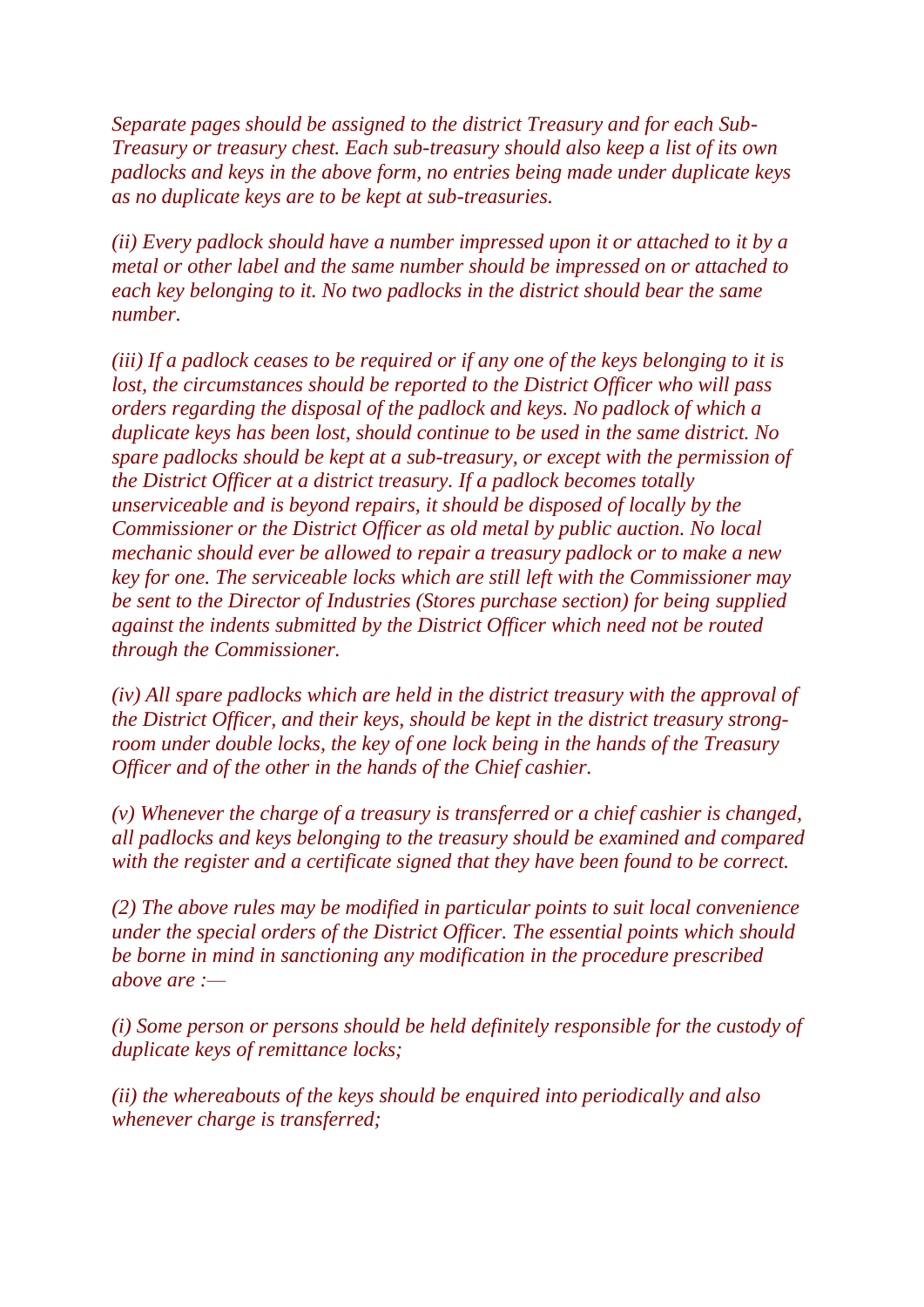*(iii) when the loss of a key is discovered, it should be reported at once to the District Officer, who should issue such orders as will prevent, the risk of access to the lock of any one into whose hands the lost key may have fallen; and*

*(iv) an unnecessary number of duplicate or spare locks and keys should not be supplied in the first instance, or retained when they have ceased to be required.*

*(3) At every inspection of treasury the inspecting officer shall report whether he has found the padlocks and all keys correct and kept in accordance with the rules.*

*(4) Use of padlocks with duplicate keys is not permissible in a treasury or subtreasury except for remittance purposes.*

*(Correction slip no. 1, dated 23-2-1985)*

*[Vitta (Lekha) Anubhag-1, File no. 16(1)-85.]*

### Custody of private funds in the Treasury

414. Private money, boxes or other articles belonging to government servants, private individuals, non-Government bodies or institutions shall not be accepted for cutody nor kept in the treasuries except in cases in which permission may have been specialy given by the rules in paragraphs 35 to 40 of Part I or by an order under those rules. Officers inspecting treasuries should give this matter special attention and bring to notice any infringement of this rule.

# Chief Cashier's Department

415. The Chief Cashier should maintain a simple cash-book (without subordinate registers) in which each receipt and payment is posted at the time of making it. The Chief Cashier will sign and immediately return to the accountant (after the necessary entry in his accounts ) all receipts for money recieved. He will stamp all payment vouchers "Paid" and retain them for delivery to the accounts departments when the books are compared

415A. The disbursement of pay and travelling allowance, etc. of the non-gazetted establishment of the district headquarters office and the safe custody of undisbursed amounts are a part of duties of the Chief Cashier.

The undisbursed balances of pay and travelling allowance, etc. should be included in the cash left with the Chief Cashier in the single lock, and shall thus be covered by the amount of security the Chief Cashier has furnished to Government. If in the first few days of the month, the balance is large and leads to an excess over the amount of security, the Treasury Officer should ask the Chief Cashier to keep the money in the double lock for safe custody. In order to maintain a proper check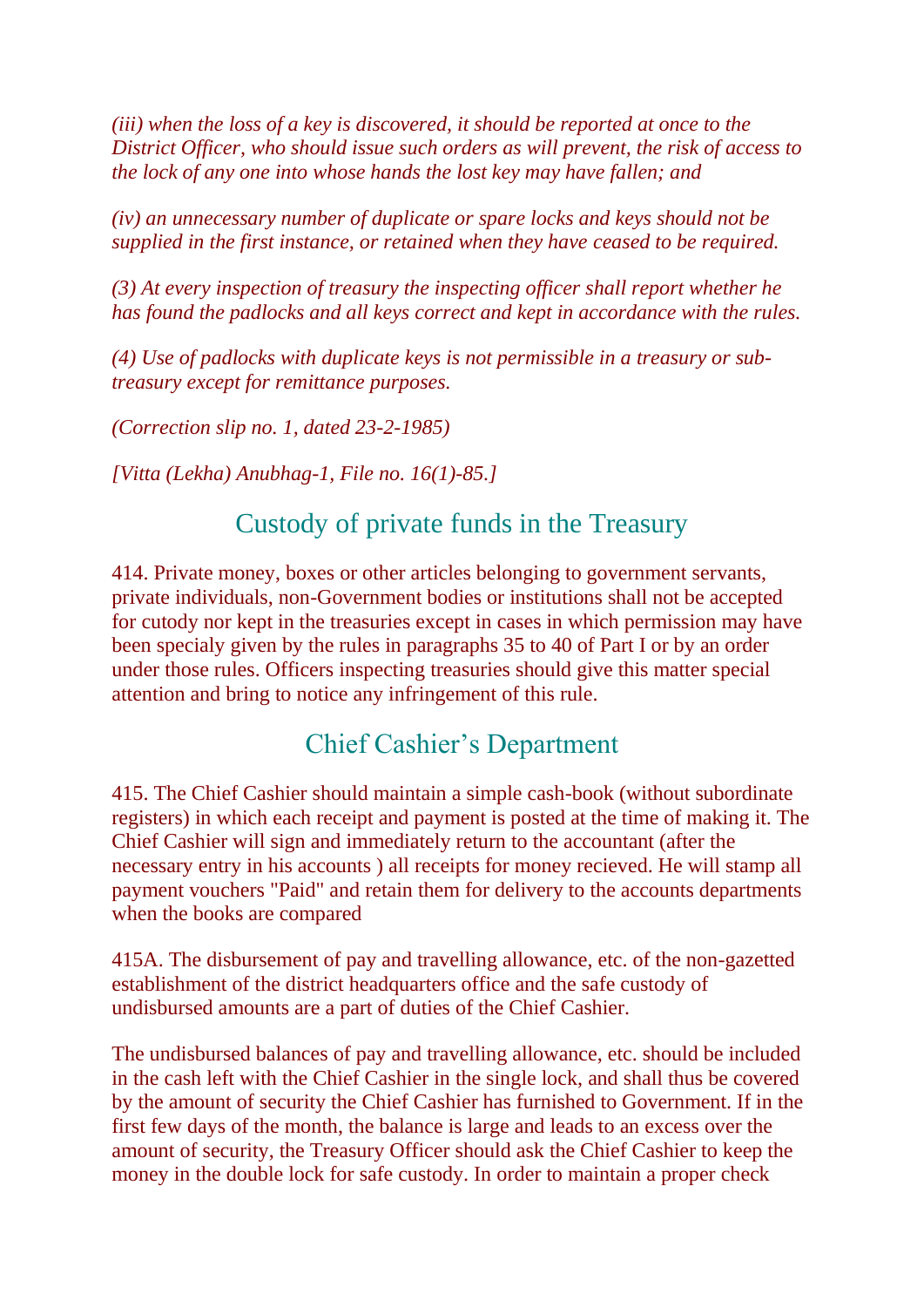over these balances the Chief Cashier should maintain an account of daily disbursements in Form no. 43B. The daily balance struck in the register maintained in this Form should also be shown in the column "cash in hand" in Form no. 50A. [See Notes (i) to (iii) under paragraph 457].

416. When stamps or opium have been sold, the total sales should be entered before the cash-book is closed, and a memorandum should be prepared and forwarded to the accountant, so that the necessary entry may be made in the accounts.

416A. In the case of treasuries the cash business of which is conducted by the Bank, the Chief Cashier should maintain a cash-book in Form no 2 in Part I. In this book, he should enter all moneys received by him on account of sale-proceeds of stamps and opium and the amount of pension advances drawn from the Bank for payment of petty pensions under paragraph 530 A. Only the totals from saleregisters of stamps and opium, or other prescribed subsidiary registers should be entered in the cash-book. In the case of stamps, only the grand total of the saleproceeds of stamps of all denominations should be entered. The entries regarding disbursements should in each case be filled up whether the moneys are disbursed in cash (in the case of pensions) or paid into the Bank. The opening and closing balances of amounts relating to pension advances should be shown separately from other amounts relating to sale-proceeds of stamps and opium, in respect of which the balances will be nil, if such amounts are remitted to the Bank in the evening everyday; otherwise, the balances in the hands of the Chief Cashier at the close of the day will be distinctly shown. The cash-book will be put up before the Treasury Officer everyday with the daily accounts which he will check very thoroughly and sign under his full dated signatures. As regards entries in the Cash Book, he will also initial each entry.

#### Receipts of money

417. In the case of Non-Banking Treasuries the momorandum (Chalan) in Form no. 13A with which money is presented to be paid in will be handed first to the accountant who, if it is in order in all respects, will sign it Next, the person making the payment will present it with the cash to the Chief Cashier, who will count and test the money, enter the amount in his own book, and sign the slip, which will again be taken to the accountant for entry in his cash-book and for the preparation of a formal receipt for his own or the Treasury Officer's signature. Such a receipt only will be a proper acquittance. If more than one copy of memorandum is presented, the original copy may be made use of for the receipt given by the Treasury.

NOTES—(1) As provided in paragraph 31 B of Part I, the words "Central ' or "State" or letter "C" or "S" should be prominently marked at the top right-hand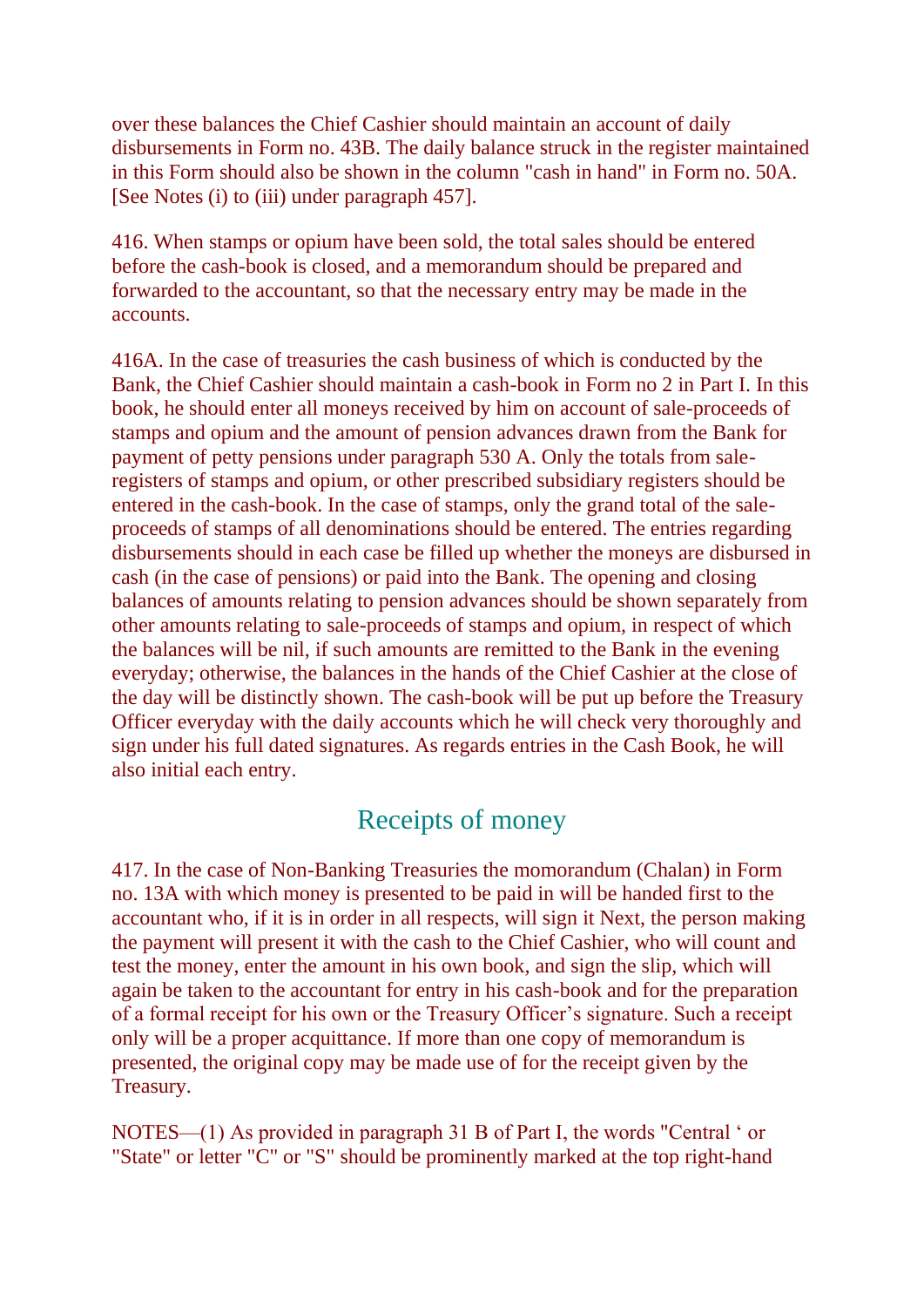corner of all chalans, so that, the documents may readily be distinguished and items of receipt classified and credited in the accounts, accordingly.

(2) If a cheque on a bank is accepted in payment of dues of the Government under the rules, the receipt for the actual cheque only should be given but the formal receipt for payment should not be issued until the cheque has been cleared. See paragraph 25A of Part I.

(3) In the original copy of the treasury chalan and also in such other copies thereof as are required to be given to the tenderer of moneys as acknowledgement, the receiving Treasury should express the amount received both in figures and in words and in the other copies which are required for departmental use and do not at any stage come in the heads of the tenderer, the amount received may be stated in figures only with the usual receiving rubber stamps.

(4) The acknowledgement on the Treasury Chalan for moneys received may be signed by the authorized officer, under his full signature only on the original and such other copies as are required to be returned to the tenderer : the acknowledgement on other copies may be merely initialled by him.

418. All receipts should be signed by the accountant and the Treasury Officer except that receipts for sums less than Rs. 500 and those granted for the value of service postage stamps tendered in cash or by cheque whatever the amount (vide paragraph 31 of Part I and paragraph 421) may be signed only by the accountant. All receipts for cash should, however, be signed by the Chief Cashier also. Those for sums received by transfer in account, will not be signed by the Chief Cashier; and the District Officer will, by an office order designate the person who shall attach the second signature in the case of sums under Rs. 500.

419. The Public Works and some other departments send a remittance book with their payments to the Treasury and in it the treasury receipts should he given. The usual memorandum (or chalan) is required in addition to the remittance book for use in the Treasury.

420. When slips in duplicate are tendered with cash, the accountant may initial both and receiving both back signed by the Chief Cashier may complete his signature on the original copy and return it as a receipt to the person who makes the payment, first obtaining in the case of sums of Rs. 500 and upwards, the signature of the Treasury Officer.

421. Cash should not be received from government servants for supplies of service postage stamps which should be made only under paragraph 166 of Part I. Nor should any receipts be granted for such supplies except when payment is made therefore by a cheque drawn by a disbursing officer of the indenting department. A receipt should, however, be issued when service postage stamps are sold for cash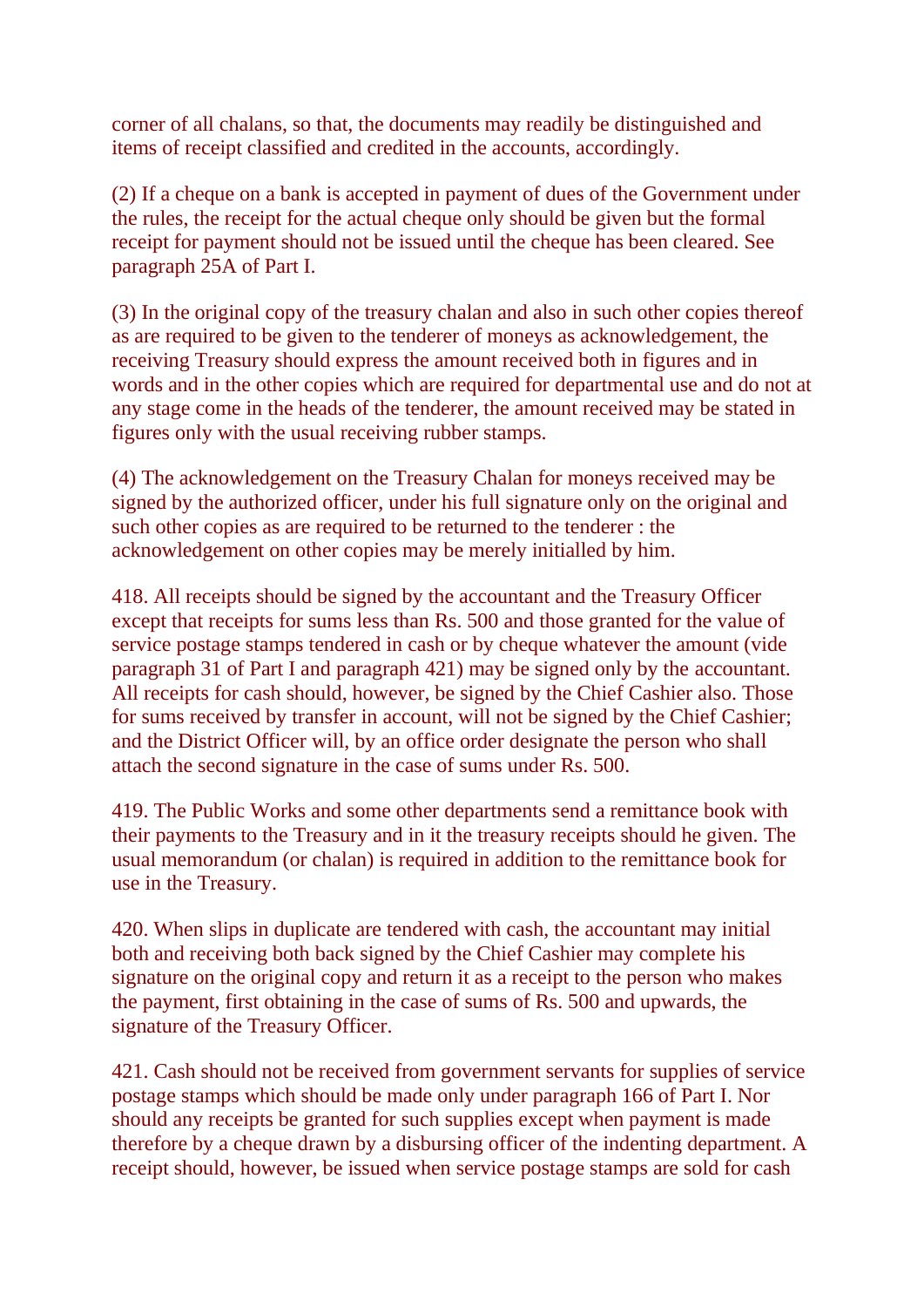to the public under the rules in the Stamp Manual. Whenever a receipt is granted, it should always be on machine-numbered Form no. 1A ( of paragraph 3 ( of Part I) and may be signed by the Treasury accountant instead of the Treasury Officer whatever the amount may be. In the case of Sub-Treasuries also, the receipts will be issued in Form no. 1A but they will be signed by the Sub Treasury Officer in all cases. The sale of service postage stamps to servants of local funds or to government servants in capacities connected with such funds is prohibited, vide paragraph 366 of part I

422. (Deleted)

423. The Public Works Department has also a special printed form of indent for service postage stamps for use when the value of stamps is paid by cheque. This form should be recorded in the Treasury and not signed by the Treasury Officer as a receipt.

424. (Deleted)

425. When money has been paid into a Treasury, the Treasury Officer should not sign a duplicate memorandum, or a copy thereof, on the allegation that the original has been lost (vide also paragraph 75 of Part I).

426. (Deleted)

427. (Deleted)

427-A. When money is paid by a private person into a Treasury located in the same place as the departmental officer concerned in the payment, the chalan should be initialed by the departmental officer to whose account the money is to be credited. Otherwise, the chalan should be tendered in triplicate; the departmental copy may be collected by the departmental officer from the Treasury.

# Payment of money

428. (1) The bill or other voucher presented as a claim for money will be received and examined by the accountant and then laid before the Treasury Officer, who, if the claim is admissible, the authority good, the signature and counter-signature, where necessary, true and in order and the receipt a legal quittance, will sign the order for payment at foot of the voucher, taking care to adopt the precautions prescribed in paragraph 47 (c) of Part I and the points mentioned in Appendix XXIII. Care should be taken that all bills and vouchers passed for payment are paid the same day and that no payment is made except under the written order of the Treasury Officer.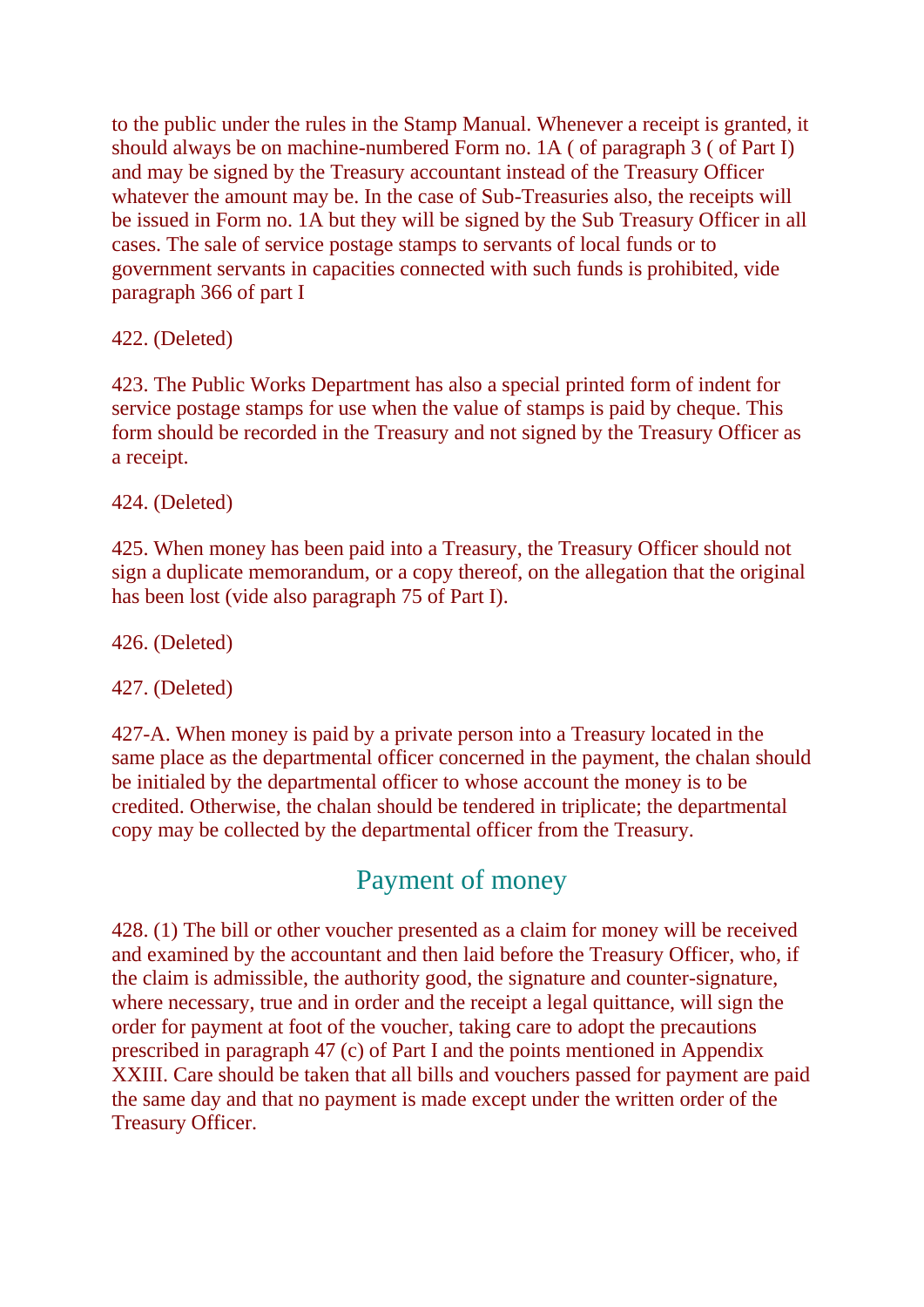(2) All bills and vouchers presented as a claim for money will be checked and entered in a Bill Passing Register (Warrant Register) by the Bill Passing Clerk. After being examined by the accountant, the bills (or vouchers) will be put up before the Treasury Officer along with the Warrant Register for being passed for payment, if in order. On being passed for payment, the bills would be entered in the register of payment and passed on to the Chief Cashier for disbursement; if the bills (or vouchers) are not found in order, they will be returned along with the objections in detail.

(3) If the payee fails to appear to take payment on the day the bill is presented and passed for payment, the payment order should be cancelled and necessary changes made in the accounts.

NOTES (1) Under paragraph 45B, of Part I, all government servants authorized to draw money from the Treasuries or the Bank are required to mark the words "Central" or "State" or letters "C" or "S" (according as the expenditure is debitable to the revenues of the Central or State Government) prominently at the top of the right-hand corner of all vouchers, cheques, bills, etc. so that the expenditure may be classified accordingly. Similarly, in respect of expenditure debitable to the State, they are also required to indicate at the top of the right-hand corner of all vouchers, cheques, bills, etc. whether these relate to Plan or Non-Plan expenditure. The Treasury Officer should see that these instructions are observed by the Drawing Officers.

(2) The procedure to be followed by Treasury Officers in dealing with demands not provided for by this rule is laid down in paragraph 42 of Pan 1.

(3) In order to ensure that the bills or other vouchers presented at the Treasury by the various Departmental Officers are not lost or they do not fall in the hands of unauthorized persons, the bills or vouchers presented must be acknowledged in the Treasury or a receipt granted to the presenter. Similarly, the Departmental Officers or their authorized representatives shall grant receipt when bills or other vouchers are returned by Treasury on the register of payment orders (Warrant Register). The procedure prescribed in this connection is given in Appendix XXIV and should be strictly followed by the Departmental Officers and in the Treasury.

429. A register shall be kept in each Treasury showing the names of all those gazetted officers whose pay is authorized by the Accountant General and who draw their pay from that Treasury. Each officer will be allotted a separate page in this register and details of pay-slips received from the Accountant General will be entered on the left-hand side of the page relating to the officer. All retrenchments ordered by the Accountant General, instructions about which are given in Note 4 under paragraph 81 of Part I, and recoveries, if any, due to be made from him on account of orders of a Court or in respect of loans and advances sanctioned to him will also likewise be noted on the same side of the page relating to the officer.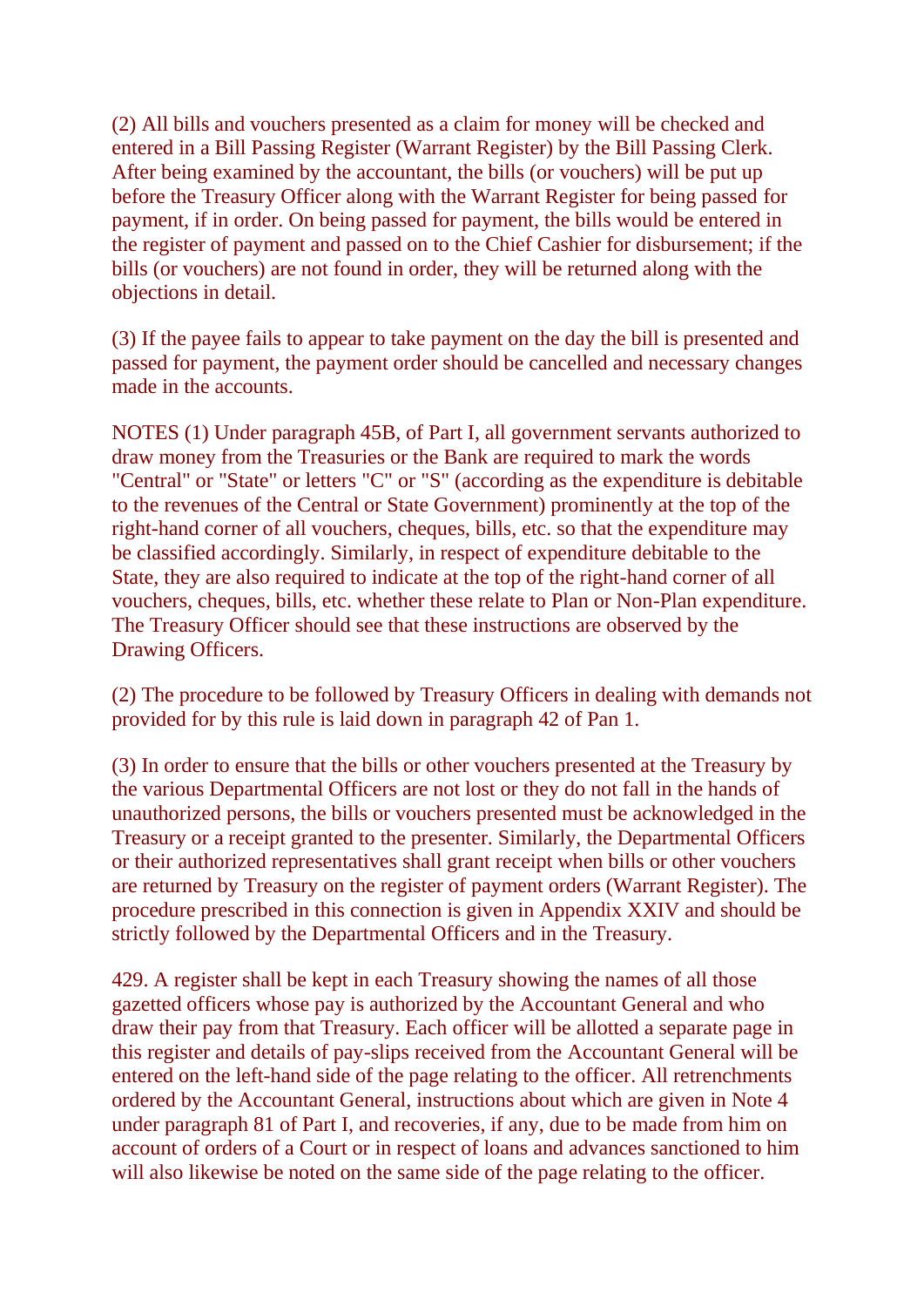When a pay bill is presented for payment, it should be checked with reference to the entries on this side of the page so that the sanctioned rate is not exceeded and all recoveries required to be made are invariably effected. If the claim is in order, the amount to be drawn and deductions to be made will be entered in the appropriate columns on the right-hand side of the page allotted to the officer concerned and put up to the Treasury Officer for being passed.

NOTE—Register of Pay-slips of gazetted officers shall be preserved in the Treasury for twelve years.

429-A. The specimen signature of gazetted officers should be sent to the Treasury Officer, duly attested by the relieved officer or the immediate superior officer in terms of paragraph 66 of Part I. In case the relieved officer has left before the relieving officer takes over charge, and there is no immediate superior officer, then the specimen signatures should be attested by any gazetted officer whose specimen signature is already with the Treasury Officer. These specimen signatures, as attested, should be pasted in the register maintained in terms of the above rule.

430. The Treasury Officer should take special care to see that receipt stamps are so defaced that they cannot be used again, and offer no temptation to the abstraction of vouchers for the sake of the stamps upon them. Several cases of the loss of vouchers have occurred owing to the neglect of this precaution.

431. No payment is to be made without the orders of the Accountant General to a Gazetted Officer whose pay is authorized by the Accountant General, on his transfer from another State or from another department or on his return from foreign service or on return from leave out of India.

# (See paragraphs 41B - 42D and 42 - 42B of part I)

NOTE—(1) All Treasury Officers will be supplied with a copy of the specimen signatures of the different gazetted officers of the audit department, who are authorized to sign payment orders on bills and vouchers or to issue letters of authority for payments to be made at Treasuries. Before a Treasury Officer pays a bill on the authority of an order purporting to have been issued by the Accountant General, he should certify the signature on the order by comparison with the specimen signature and seals of the signing officer.

(2) The Accountant General, Central Revenues and of other States may, with the concurrence of another Accountant General, issue payment orders direct on selected Treasuries of that State outside their jurisdiction. The procedure prescribed in note (1) will be applicable in this case also.

432. Under paragraph 43 of Part I, the Treasury Officer has to satisfy not only himself, but also the audit department, that the claim is valid; and has further to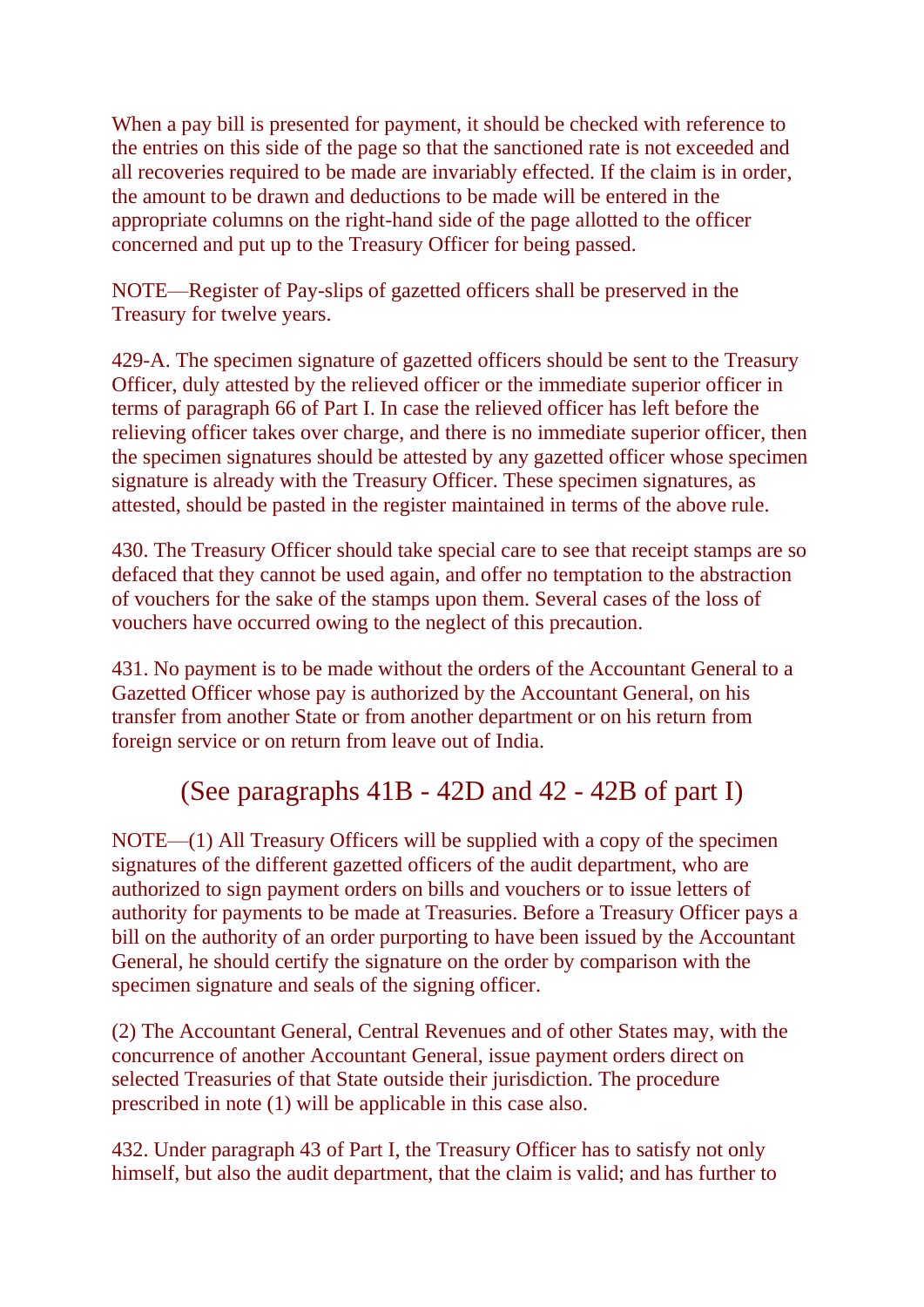prove that the payee has actually received the sum charged. Careful attention must, therefore, be given to the rules regarding the completion of vouchers, referred to in paragraph 47 of Part I. The Treasury Officer must have sufficient information as to the nature of every payment he is making, and is without excuse if he accepts a voucher which does not formally record that information.

1. Careful attention should be paid to the provisions of paragraphs 42C, 42E, 44, 45 and 48 of Part I.

2. When bills presented for payment contain obvious arithmetical mistakes or trifling mistakes which can easily be corrected, a Treasury Officer should not return such bills, but should correct them (see paragraph 421) of Part I) and pay the corrected amount of the bills. Similarly, where bills contain doubtful items, which can easily be eliminated, the Treasury or Sub-Treasury Officer should disallow the doubtful items and pay the remainder of the bill. In all cases, the corrections made and the reasons therefor should be intimated to the presenter of the bill and, if necessary, to the Accountant General (or the Treasury Officer in the case of payments made at a Sub-Treasury).

432-A. Under paragraph 41 D of Part I, a Collector may, in circumstances of urgency, by an order in writing, authorize and require a Treasury Officer to make a payment, not being a payment of pension, without complying with the provisions of the Treasury Rules (Appendix II of Part I). In any such case, the Collector shall at once forward a copy of his order and a statement of the circumstances requiring it, and the Treasury Officer shall at once report the payment to the Accountant General. (See also Treasury Rule 27).

433. After the voucher has been completely entered in the accounts and the order to pay signed by the Treasury Officer, it should be passed on, together with the payee, to the Chief Cashier's department, when the Chief Cashier will make the payment, punch the stamp, stamp the voucher "Paid," and retain it for delivery to the accounts department when the books are compared.

434. The Chief Cashier will enter the payment in his account which is a cash-book (without subordinate registers) in which each transaction is posted as it occurs.

1. When a payment is made "by transfer," that is, by entry of the amount in the accounts as received under the same head of receipt, no payment of cash takes place and the items will not find a place in the Chief Cashier's cash book, nor should the voucher be stamped "paid" by him.

N.B. Cheques received in payment of value of service stamps should, however, be entered in the Chief Cashier's cash-book on both sides.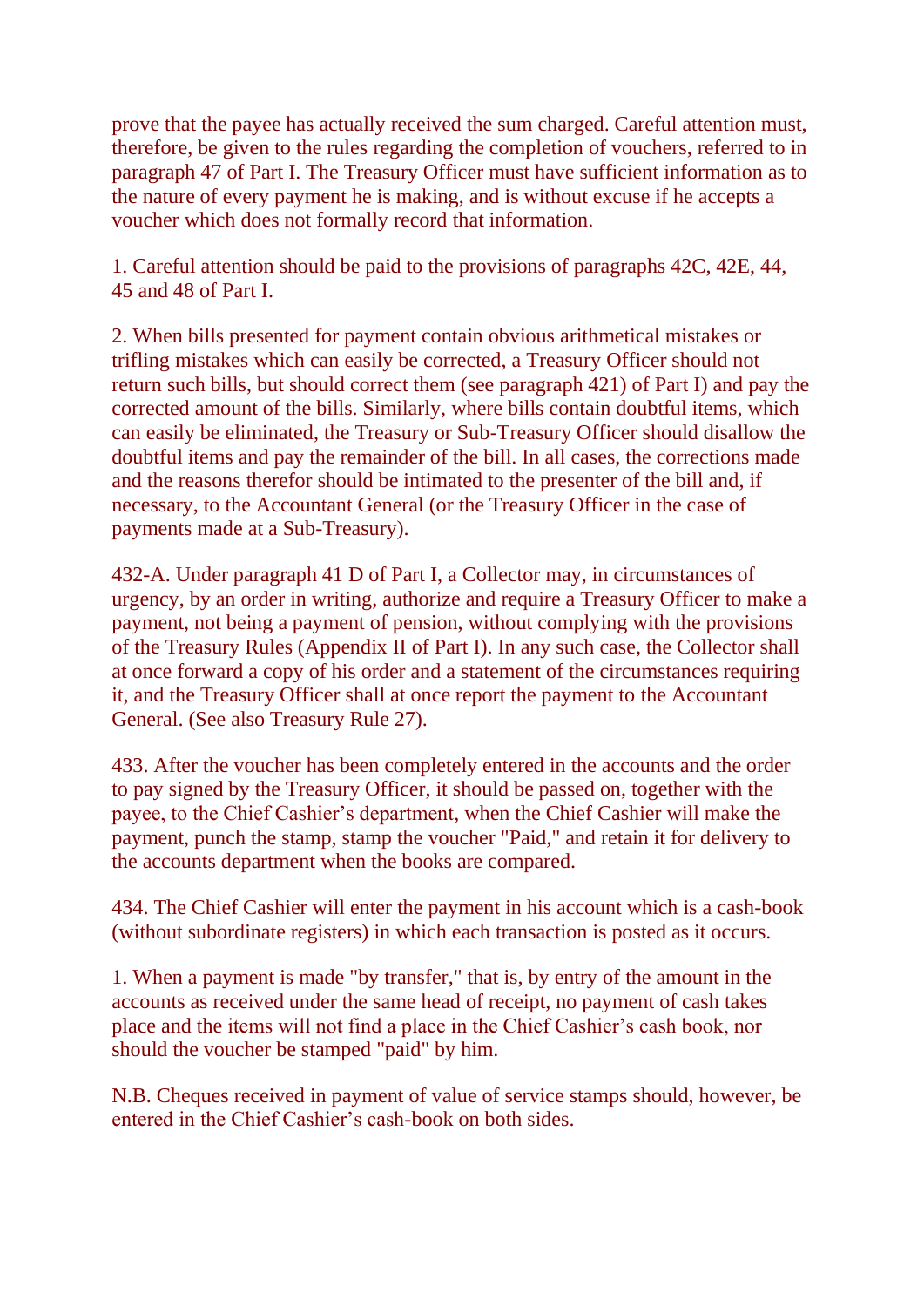2. When a payment is to be made by transfer to a head of revenue or receipt for which a register is maintained (say, for example, Land Revenue), the payment order should indicate the major and detailed heads affected, and should run—"Pay Rs. by transfer to credit of Land Revenue. Fixed collections."

3. When the entries in the accounts are complete, the voucher should be stamped by the accountant "Paid by transfer."

435. Under paragraph 16 of Part I, the term "treasury" includes a Sub-Treasury. The procedure in regard to the receipt, custody and payment of money at district treasuries is, therefore, generally applicable to Sub-Treasuries also, save that, with the exception of the cases enumerated in Appendix II to the Sub-Treasury Manual or such other exceptions as are allowed by Government separately, no bill may be paid at a Sub-Treasury without being first submitted to, and payment directed by, the District Treasury Officer. (See paragraphs 45-A and 45-E)

All receipts for money paid in at a Sub-Treasury should be signed by the Sub-Treasury Officer as the rule in paragraph 31-C of Part I authorizing the accountant and the Chief Cashier to sign receipts for sums less than Rs. 500 is not applicable to Sub-Treasuries.

NOTES—(1) Service postage stamps may be issued direct from Sub-Treasuries on the presentation of the bills without the bills being first passed by the District Treasury Office. See paragraph 166 of Part I.

(2) In the case of the Mussoorie Sub-Treasury, the Treasury accountant is authorized, as a special case, to sign all receipts, chalans up to Rs. 500.

436. Government servants of certain departments are authorized to obtain funds from Sub-Treasuries by means of cheques: Any extension of the system will require the sanction of the District Officer which will be subject to the consent of the Currency Officer. While giving his consent, the Currency Officer shall consider whether it will cause extra expense, direct or indirect, by the locking up of funds in Sub-Treasuries, or any radical change in the character of these offices, which are collecting depots and not disbursing treasuries.

# Cheques and Letters of Credit

437. Cheque books for use on Treasuries and the Bank are obtained by certain drawing officers from the District Treasury concerned, vide paragraph 54 of Part I. Stocks of books required for this purpose will be kept by the Treasury officer, supplies being obtained annually from the Accountant General. Cheque books should on receipt be examined carefully and the number of forms in each book should be counted. Similarly, they should be examined again when issued to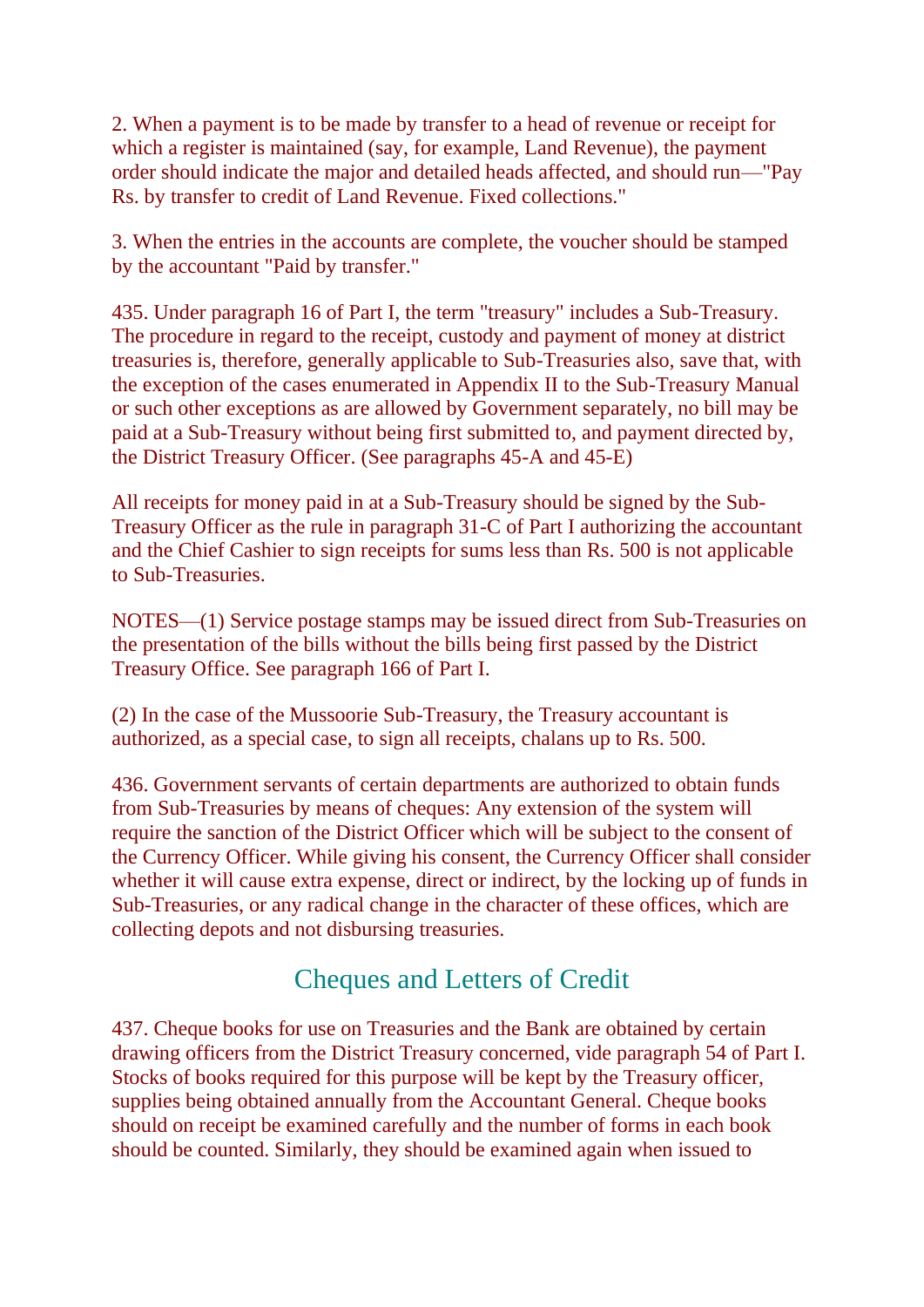disbursing officers, and care should be taken to see that they are acknowledged by the latter promptly.

NOTE—This rule also applies to departmental receipt books, Form no. 1 referred to in paragraph 26 of Part I.

438. (1) When a cheque is presented, care should be taken to ascertain, by examination of its printed number, that it really was taken from the book notified as in use by the government servant who is said to have signed it. The instructions given in paragraphs 53-59 and 62-66 of Part I should be specially borne in mind.

(2) Cheques crossed in accordance with the provisions of Chapter XIV of the Negotiable Instruments Act, should be honoured when presented at the Treasury.

(1) If the payee is unknown at the Treasury, the Treasury Officer should make any inquiries he thinks necessary and should specially consider the date, serial number and amount of the cheque as well as hand-writing, and, if suspicion arise, he may defer payment until he has referred to the drawer.

(2) Pass-books sent to the Treasury to be written up should ordinarily be returned to the drawing officer the same day.

439. Every payment made on the authority of any letter of credit must without fail be noted against it at the time of passing the payment, under the Treasury Officer's initials, either on the reverse of the letter of credit or in a similar other form. A note of payment must thus be kept and a balance struck each time a cheque is paid.

NOTE—The instructions in this paragraph do not apply to letters of credit opened at Banking Treasuries.

440. The Treasury Officer must bear in mind that the letter of credit shows the maximum amount he has authority to pay or the government servant credited has authority to ask for, and any further payment is made at the Treasury Officer's risk: he should, therefore, be careful so to record the progressive total of his payments that there may be no risk of overpayment.

NOTE—A letter of credit is only an authority to honour drafts and payment can only be made on cheques or drafts drawn against it. A government servant in whose favour a letter of credit had been issued on a Treasury where Government business used to be conducted by a branch of the State Bank of India drew a cheque in his own favour for the whole amount and opened a separate drawing account; this procedure was most irregular, and the Treasury Officer should have reported to the Accountant General as soon as circumstances caused him to suspect the irregularity, as the entry in the bank's account or the voucher attached to it should have caused him to do the same day.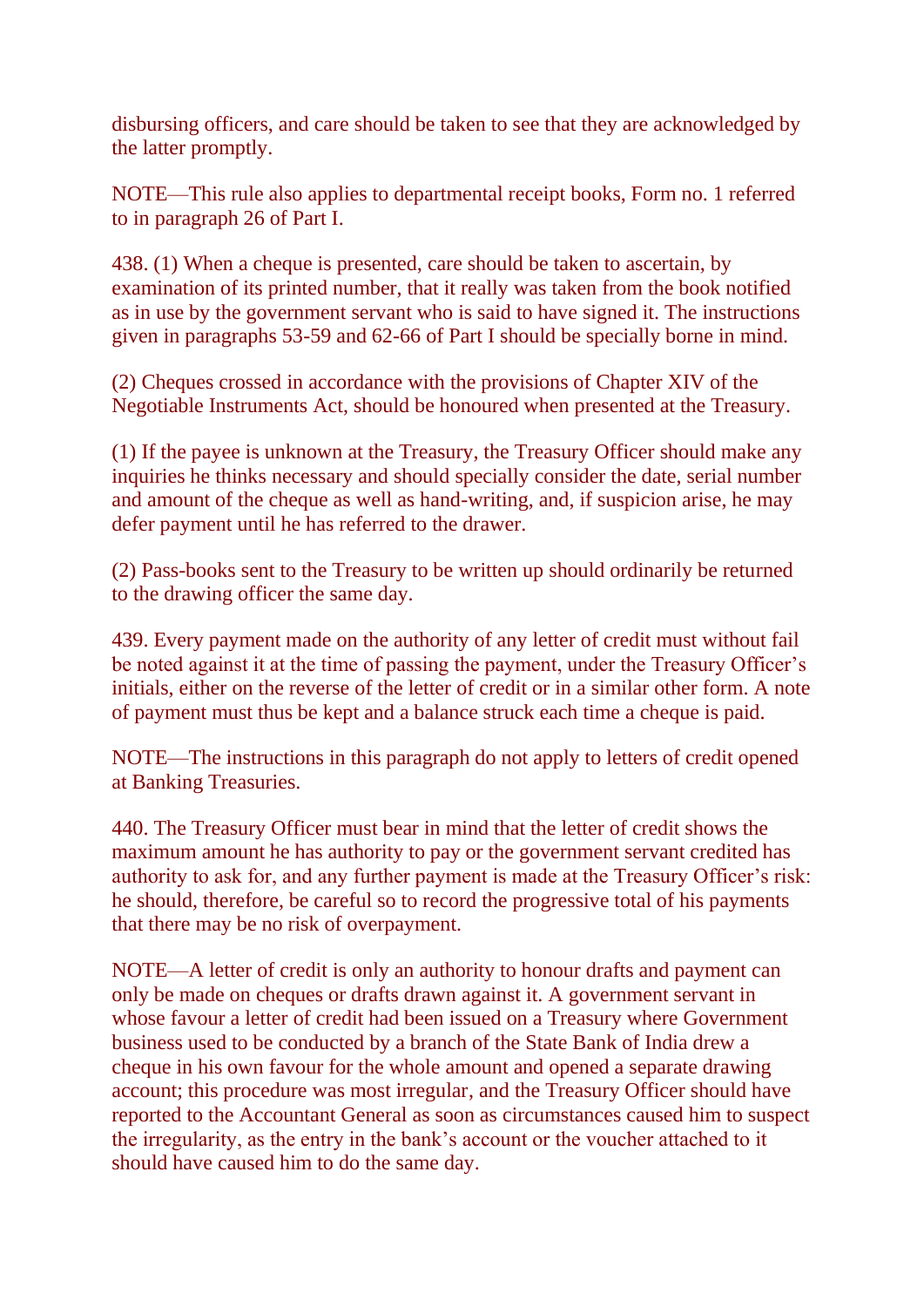441. When the Bank conducts the duties of a Government treasury, the letter of credit may be passed on to the Bank, if the departmental officer requires funds only at headquarters; but if he requires funds both at the headquarters and at a Sub-Treasury, the Treasury Officer will retain the letter of credit and will provide funds at the Sub-Treasury, advising the Bank of the amount to be placed to the credit of the departmental officer at the headquarters.

NOTE—Cheques issued against letters of credit/Assignment may be encashed at the Bank direct, that is, without the intervention of the Treasury Officer.

442. Letters of credit lapse at the close of the financial year in which they were issued; a cheque drawn before, but paid after, the end of the year will be taken against the letter of credit of the year in which it was drawn. If this causes overdrawal of the credit the excess will be treated as an overdrawal, and the attention of the authorities concerned should be drawn to the irregularity.

443. (Deleted)

# Entry in Accounts

444. (1) Every item received or paid must be entered at once in some register subsidiary to the cash-book and numbered in a consecutive monthly series for each register.

(2) Form no. 43 is that prescribed for the cash-book which should be maintained in two separate parts-one for receipts and the other for expenditure. (See also paragraph 454 and the note thereunder).

(3) All departmental receipts for which separate returns are submitted will be recorded in separate registers in Form no. 46. From these registers, daily totals will pass into the cash-book.

(4) All departmental payments will likewise be recorded in separate registers in Form no. 47 according to the various classes of payments; from these registers daily totals will pass into the cash-book.

(5) For deposit and bill transactions and for some other transactions, special register forms are prescribed as laid down in the following chapters —

NOTE—The words "separate register" do not necessarily imply a separate volume. It is often convenient to include several registers within the same volume, a set of continuous pages being set aside for each.

1. In the case of receipts remitted by postal money orders, and adjusted by book transfer, entries in the subsidiary register concerned may be made daily in lump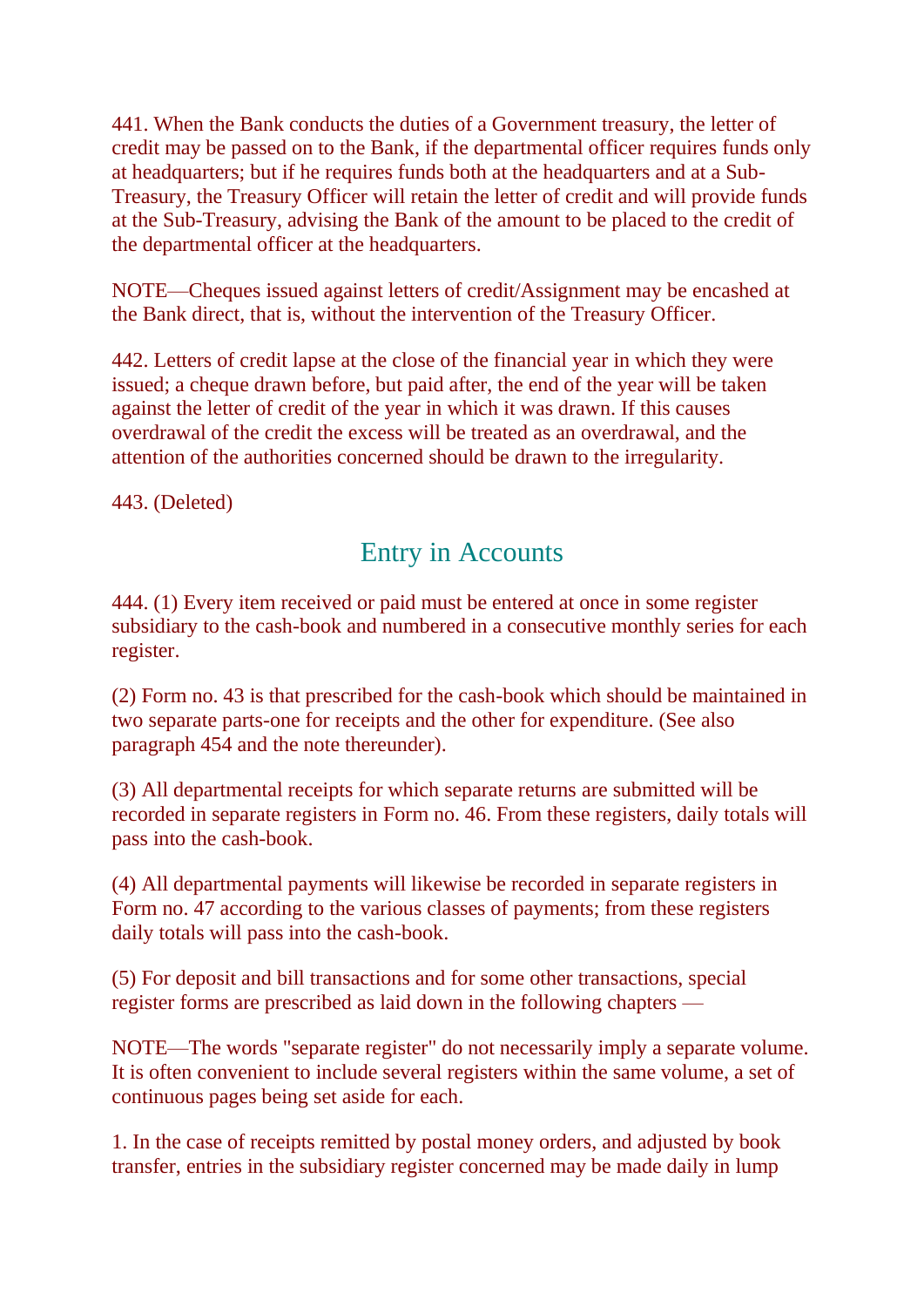under each detailed head of account, provided that they are entered in sufficient detail in the departmental register and that daily returns are submitted to the Treasury.

2. The net cash payment only should be entered in the list of payments though all deductions must be detailed in the bill ; there must not be a gross debit with a per contra credit, even when a sum is being recovered under the orders of the Accountant General. The following are the exceptions to this rule of net debits :

(i) In the case of income-tax deducted from bills for interest on Government securities and from the pay, establishment, and pension bills, the gross amount of the bills be charged and income-tax deductions credited to the head "021—Taxes on Income other than Corporation Tax" in the case of Central Pension Bills and "858-Suspense Account under State Account" in the case of other Bills.

(ii) In the case of local funds, the gross amount of a voucher will be charged and the deductions credited.

(iii) When a deposit is subject to abatement, the full sum must be charged, and the sum abated brought to credit.

(iv) In the case of bills containing deductions on account of the rent of Government buildings (including electric installations, water supply, etc.) borne on the books of the Public Works Department, the gross amount will be charged and the recoveries credited to the public works revenue or capital head concerned as noted in the divisional officer's demand (Form no. 3). (See paragraph 107-A).

(v) In the case of Trust Interest Payment Orders issued by the Bank, the net cash payments only should be entered in the list of payments.

(vi) When it is desired that either the whole or part of the amount of a bill should be remitted to a person or persons by Postal Money Order, the gross amount of the bill will be charged and the deduction on account of the money order and the amount of commission due thereon credited direct to the Post Office.

# Deductions and Recoveries on account of Premia on Postal Life Insurance Fund

444-A. In the case of premia on Postal Life Insurance fund deducted from pay or pension bills, the gross amount of the bills should be charged and the deductions accounted for by per contra credit to the detailed heads of account indicated by the Accountant General in the instructions contained in the treasury Manual. Cash payments into the Treasury on this account should be credited under the detailed head "Recoveries from other sources". All recoveries on account of postal premia whether from bills or in cash tendered through a chalan, should invariably be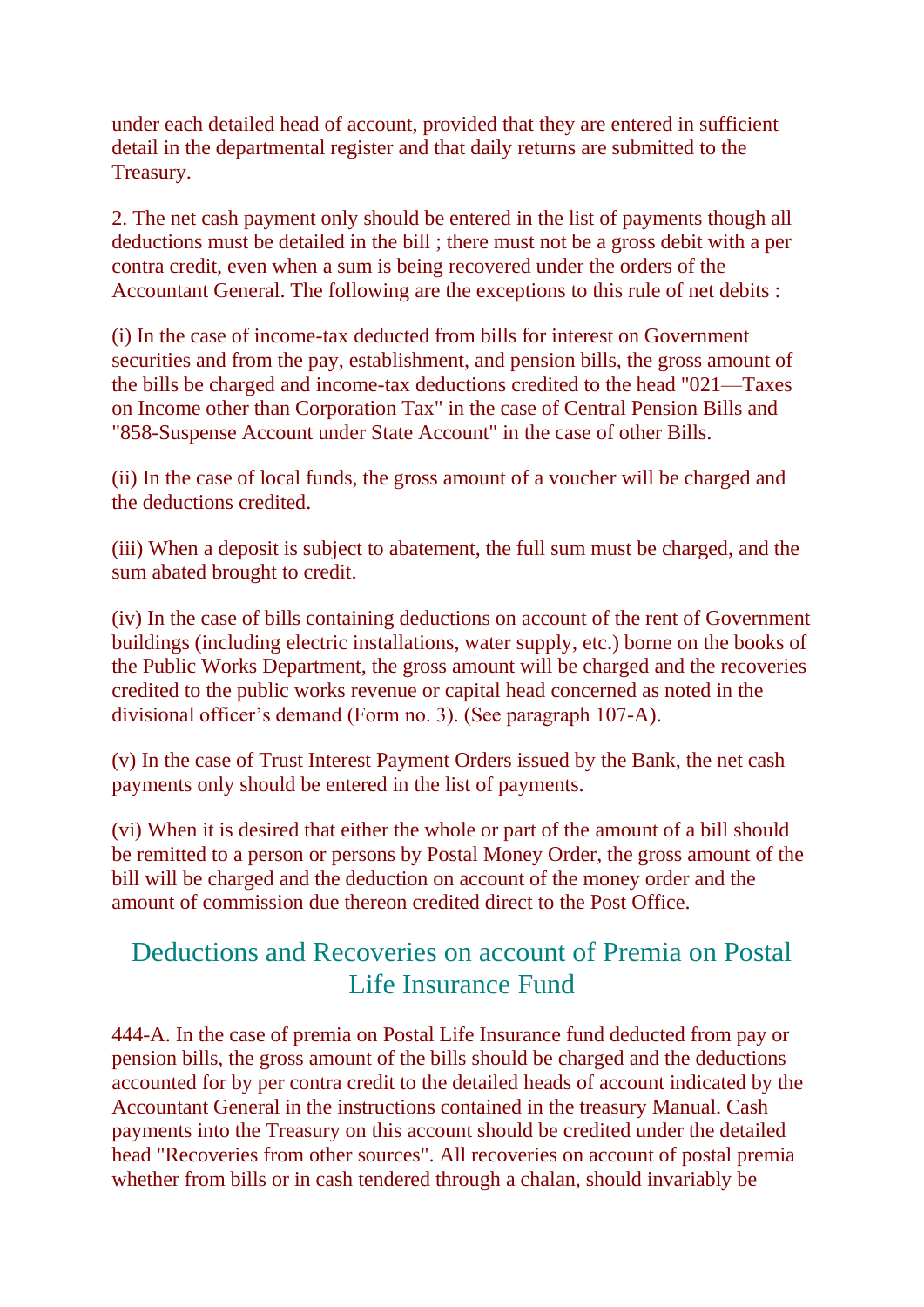supported by Schedules of Postal Life Insurance Fund (Treasury Form no. 106). A consolidated schedule of deductions for each department as well as for recoveries in cash should be prepared at the Treasury in the form and in the manner prescribed by the Accountant General in the Treasury Manual. The total amount of each schedule should be carried to the appropriate detailed head under "Premia on Postal Life Insurance Fund" in the Cash Account. (See paragraph 445).

Note—Deductions on account of Postal Life Insurance Premia from pay bills should be accounted for in one register with separate columns for each section instead of the present practice of maintaining separate registers for each section.

## Deductions from Cheques

444B In the case of deductions from payments relating to such Departments the payments of which are made by cheques issued by departmental drawing and disbursing officers, the disbursing officers should issue a consolidated cheque for the deductions made from the pay bills of gazetted and non-gazetted establishments, detailing the amounts creditable to income-tax and Postal Life Insurance Fund. respectively. The cheque will also be accompanied by a consolidated schedule (vide paragraph 444.\ above) for Postal Life Insurance deductions. The schedules of income-tax should be sent to the Accountant General by the disbursing officers. The amount of the cheque will be paid by the Treasury by debit to respective remittance heads (to be shown in Form 72) and credited in the State Section of accounts under separate Suspense Heads "TDS—Suspense" subordinate to the head "858-Suspense Account" as per instructions given in Appendix XXX. Similarly, in case of items relating to Postal Life Insurance, the amounts deducted will be credited to the head "858—Suspense Account—Cash Settlement Account—Posts and Telegraphs". The amount of the consolidated schedule of Postal Life Insurance should be shown under the appropriate head in the cash account and the schedule transmitted to the Accountant General.

445 (1) From the cash book and the registers subsidiary thereto the entries will be made in the cash account and list of payments which are sent to the Accountant General on the fifth day of the following month and in the schedules which are sent in support of these documents.

(2) The cash account and list of payments will be prepared in Form nos. 48 and 49 respectively, in which heads of receipts and payments will be printed in the order prescribed by the Accountant General. The form and number of schedules will be determined by the Accountant General according to local convenience subject to the observance of the following general principles :

(i) There should be separate schedules of the receipts and expenditure for each major head of account. All revenue receipts and service payments should appear in one or other of these schedules. Receipts on account of a department for which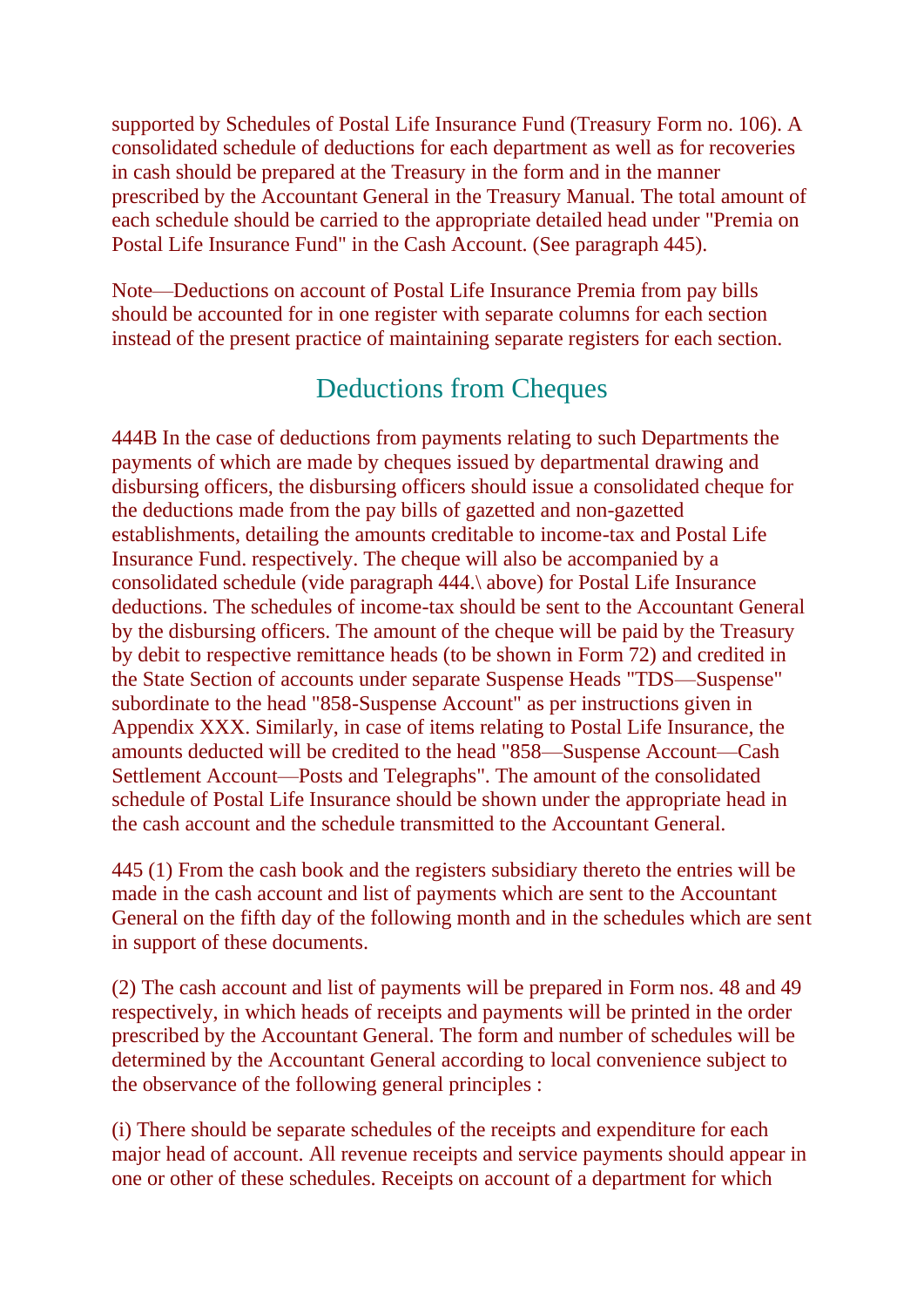descriptive major heads are not opened on the receipt side should be included in the schedule for the relevant major head.

NOTES—(1) In the case of small departments or of major heads under which the transactions are few, two or more such departments or major heads may, at the discretion of the Accountant General, be treated as relating to a single department.

(2) Where a separate schedule has been prescribed, by the Accountant General, it should invariable be prepared, even it there be no transactions in the treasury accounts under the head concerned during the period in respect of which the schedule is prepared. In such cases the schedule will show the transaction as "nil".

(ii) Miscellaneous items of receipts and recoveries of service payments will be shown with full particulars in the receipt schedules of the department by or at the instance of which the money is presented at the Treasuries.

(iii) Advances of pay, travelling allowances, etc. to government servants and recoveries of such advances should be included in the schedule of the department to which the government servants concerned belong.

(iv) Payments relating to personal claims of gazetted government servants should be shown in a separate column in the schedule and such payment schedules should be submitted in duplicate. To facilitate posting, the form and size of the payment schedule and those of the subsidiary register of payments at the Treasury should be one and the same, so that the payments may be recorded simultaneously in both documents by carbon process, two sheets being used as the schedule and the third as the subsidiary payment register. As an alternative to the procedure prescribed above, payments relating to the personal claims of gazetted government servants may be entered in a separate covering list, the total of which should be brought forward as a single item in the relevant schedule of payments.

(v) The vouchers for refund of revenue should be entered in a separate subsidiary schedule for each department, and the total of this schedule should be entered as a distinct item in the relevant schedule of payments. As an alternative to this procedure, the refunds of revenue may be shown in a separate column in the payment schedule of the department or major head concerned.

(vi) Ordinarily, each schedule of payments should be in two parts, viz. the first Schedule incorporating accounts from the first of the month to the tenth of the month and the second Schedule incorporating accounts from the eleventh of the month to the last working day of the month. The total of the first schedule of payments which is sent to the Accountant General on the 13th of the month, should be added below, and added to the total of the second schedule of payments, so that the grand total in the latter may agree with the entry in the list of payments.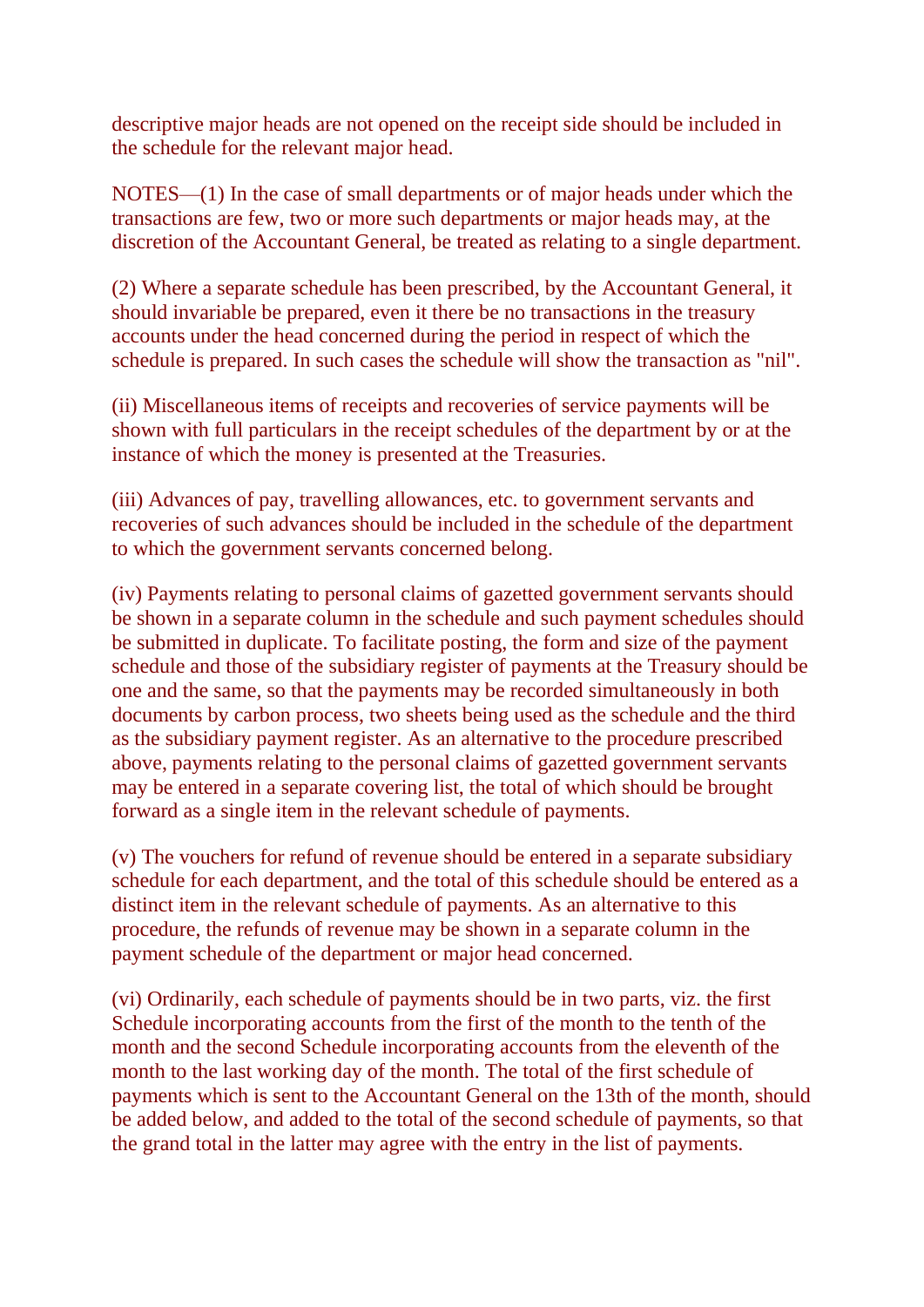(3) The entries from the cash-book and registers subsidiary thereto into the cash account, lists of payments and accompanying schedules will be made in accordance with the following orders :

(i) Those transactions which, under the orders in force, have to be recorded in full in any one of these documents should be entered therein on the date on which they appear in the cash-book or on following day, provided that the transmission of the cash account and lists of payments on the due dates is not thereby retarded.

(ii) The lump entries appearing in the cash amount, lists of payments and accompanying schedules must be made therein in time to permit of the completion of those returns and their submission to the Accountant General on the due dates.

## Separate Accounts for the Central and State Transactions

445A. (1) The cash in State Treasuries and Sub-Treasuries is the property of the State Government and the transactions of the Central Government arising in State Treasuries and Sub-Treasuries are treated in the first instance as operations upon the State balances, the necessary adjustments being made later on by the Accountant General. For the purpose of these adjustments, the accounts of the Central Government transactions are to be kept separate from those of the State Government at all Treasuries and Sub-Treasuries.

(2) At places where cash business of the Treasury is conducted by the Bank, the State and Central Government have their own separate accounts with the Bank and the transactions as they originate, are, in such cases, taken against the balances of the Government concerned at the Bank. The accounts of these transactions are to be kept separate at the Treasury as well.

(3) The cash account, list of payments, the subsidiary registers in Treasuries and initial accounts in Sub-Treasuries should all be prepared separately for transactions of the Central and the State Governments. The accounts of the State Government include the transactions of other State Governments also which are taken against the balances of the State Government both at the banking and the non-banking Treasuries. The necessary adjustments are made by the Accountant General in the accounts maintained by him.

(4) To ensure maintenance of separate accounts of the Central and State Governments, all Drawing Officers are directed to note the classification, "Central'' or "State" on all chalans, bills, cheques, etc. presented at the Treasuries or the Bank in addition to the note of classification usually made on them so that the transactions may be taken correctly against the accounts of the respective Governments (see paragraphs 417 and 428). The Treasury Officer should see that these instructions are complied with by the Drawing Officer.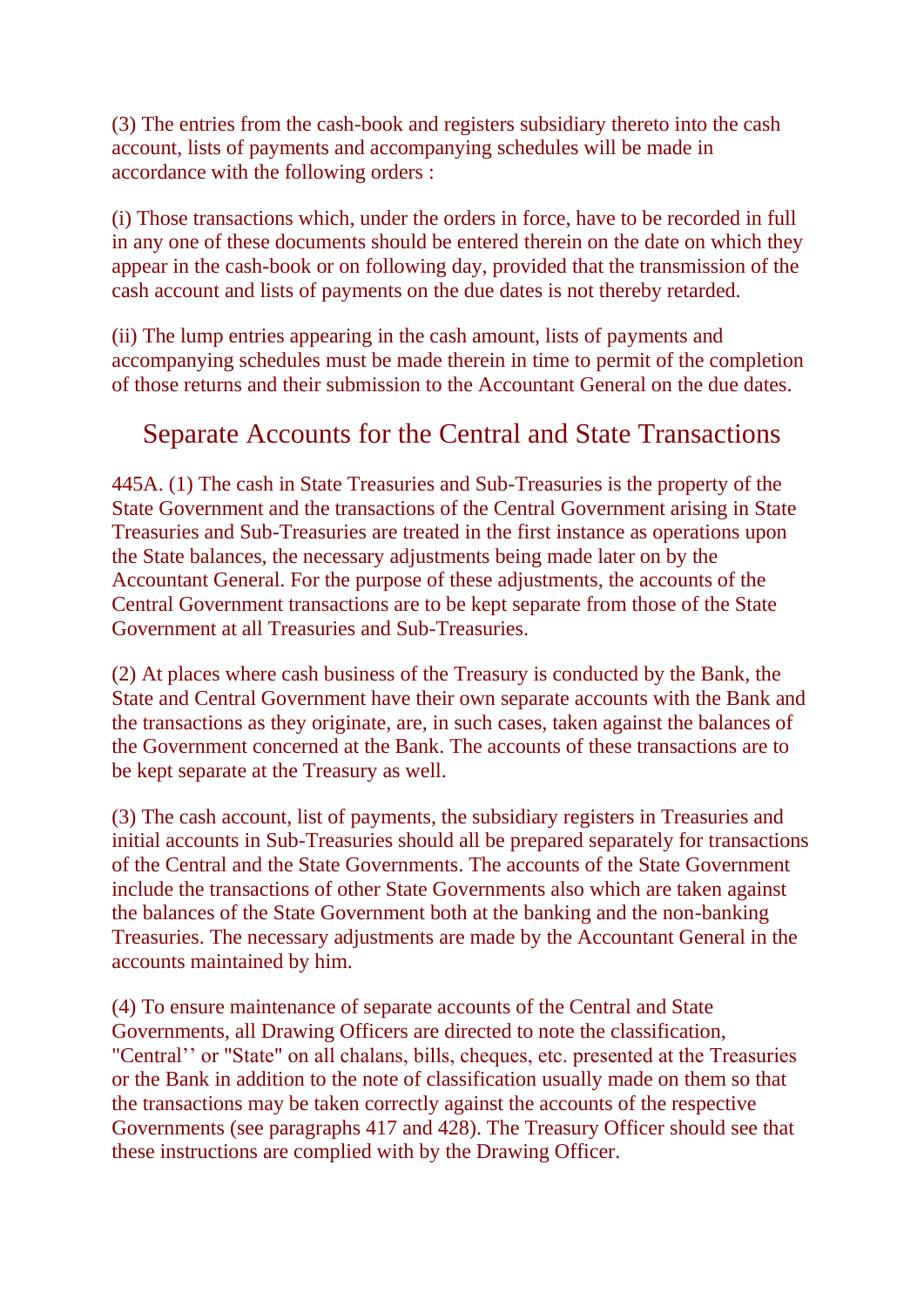#### 445B. (Deleted).

445C. The detailed procedure for preparation and compilation of accounts of the Central and State Governments separately in Treasuries, the cash business of which is conducted by the Bank, will be found in Chapter XX.

445D. Under paragraph 445A, all transactions of the Government including those on behalf of the Central Government and other State Governments occurring at non-banking Treasuries and Sub-Treasuries should be taken in the first instance against the cash balance of this State, the necessary adjustments being made by the Accountant General in his accounts. To enable him to do so, the Treasury Officer should forward to the Accountant General (Book Department) on the close of the accounts for 7th, 14th, 21st and the last day of each month (or if it is a holiday, on the previous open day) a statement in the following Form showing the receipts and disbursement on behalf of the Central Government only. No vouchers will accompany the statement but on the strength of the statement, the Accountant General will arrange with the Central Accounts Office of the Reserve Bank for the necessary adjustments to be made between the balances of the Central and State Governments.

#### FORM

### Memorandum of Credit/Debits on account of transactions of the Central Government at Treasury for the month of ..........19

|                                | Rs.   |
|--------------------------------|-------|
| <b>Total, Central Receipts</b> | 1,000 |
| <b>Total, Central Payments</b> | 2,000 |
| Net debit $ $                  | 1,000 |

445E. The transactions relating to the Central Government and the transactions of the State Government (including transactions relating to other State Governments) should be posted in separate subsidiary registers of receipts and payments of the Central and State Governments respectively. The daily totals from these registers should be carried to the relevant items in the cash-book of the Central or the State Government, as the case may be. At the close of each month, the Treasury Officer should prepare separate cash accounts and lists of payments for the transactions of the Central and State Governments and submit them to the Accountant General separately packed with relevant Central or State schedules, etc. addressed to the Accountant General (Book Department). The duplicate copy of the receipt and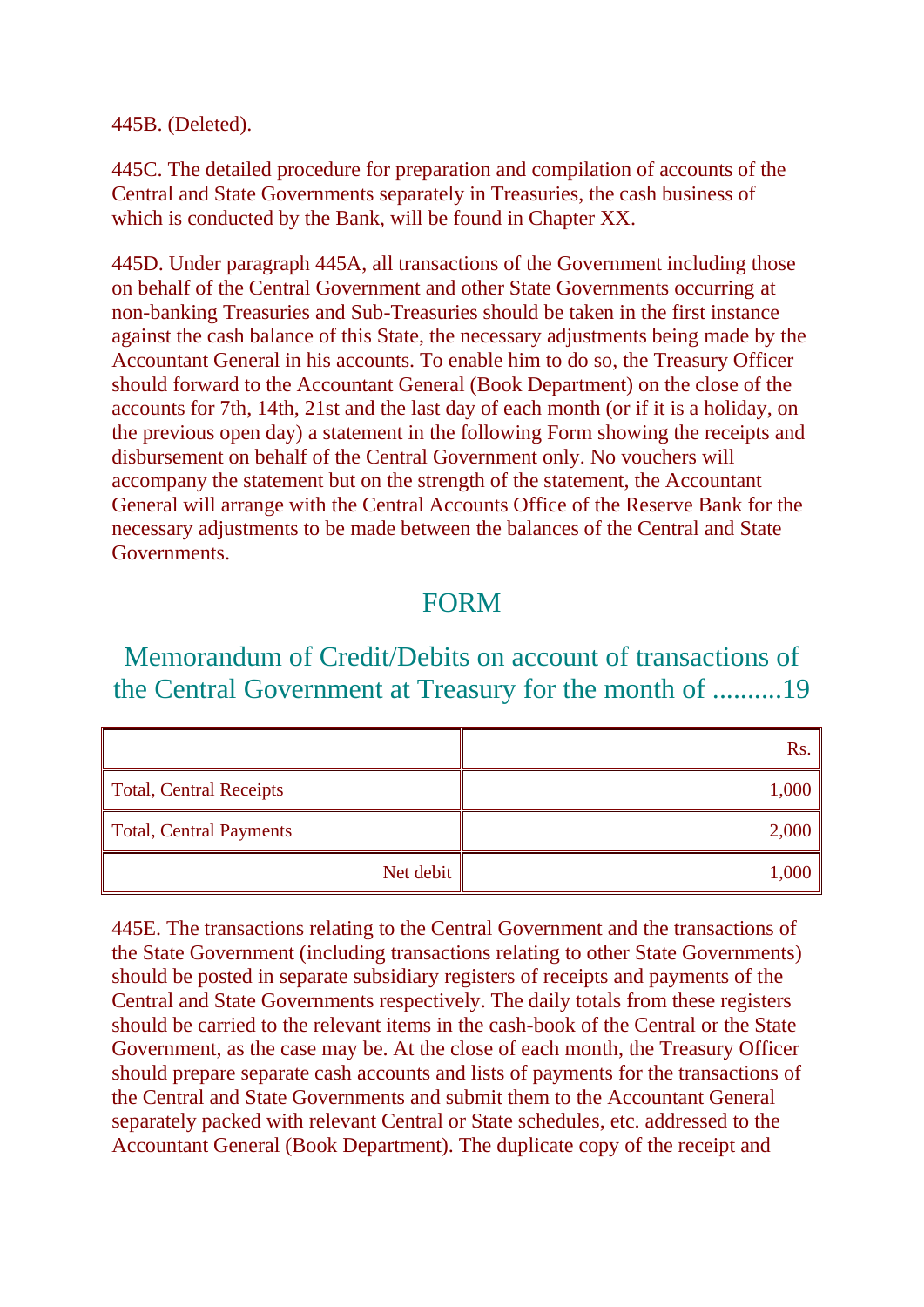payment schedules together with the vouchers should be sent addressed to the Accountant General (Department concerned).

The first schedule of payments despatched to the Accountant General up to the 13th of the month should likewise be prepared separately for the Central and the State Governments.

445F. The separate monthly accounts rendered to the Accountant General in respect of transactions of the Central Government and in respect of those taken against the balances of the State should be supported by requisite schedules, vouchers, etc., and with a closing abstract as laid down in paragraph 461.

NOTE—The heads of account which will appear in the Cash Account and List of Payments of the Central and State Governments will be found in the Treasury Manual.

445G. Deductions from bills and vouchers pertaining to the Central Government should be accounted for as laid down in paragraphs 444 and 444A.

445H. The credits on account of the Central Government both in the Treasury and the Sub-Treasuries subordinate to it, should be included in the monthly accounts and the statements referred to in paragraphs 445D-F above. For this purpose, it is necessary that a separate record of the deductions made from bills and vouchers which affect both the Central and the State Governments' accounts (e. g. a pay bill debitable to the revenues of the State containing deductions on account of income·tax, postal life insurance, etc. creditable to the Central Government) should be maintained at the Treasuries in the manner indicated below :

1. Two separate check registers in Form no. 49A should be maintained in each Treasury, one for the bills relating to the Central Government and the other for the bills of the State Government. The deductions made from the bills should be noted in the separate columns "State Government" and "Central Government" according as the deductions are creditable to the State or the Central Government. This will enable the Treasury Officer to check the gross amount of the bills as noted in column 3 of the register with the net cash payments plus the deductions (column 6 plus columns 4 and 5 of the register).

2. The entries will be made by the Head Accountant of the Treasury, provided the register is submitted to the Treasury Officer for his signature each time an entry is made.

3. Vouchers of items debitable to the Central Government by transfer credit to State will be classified "Central" and posted in the central register in the column "State" and vice versa.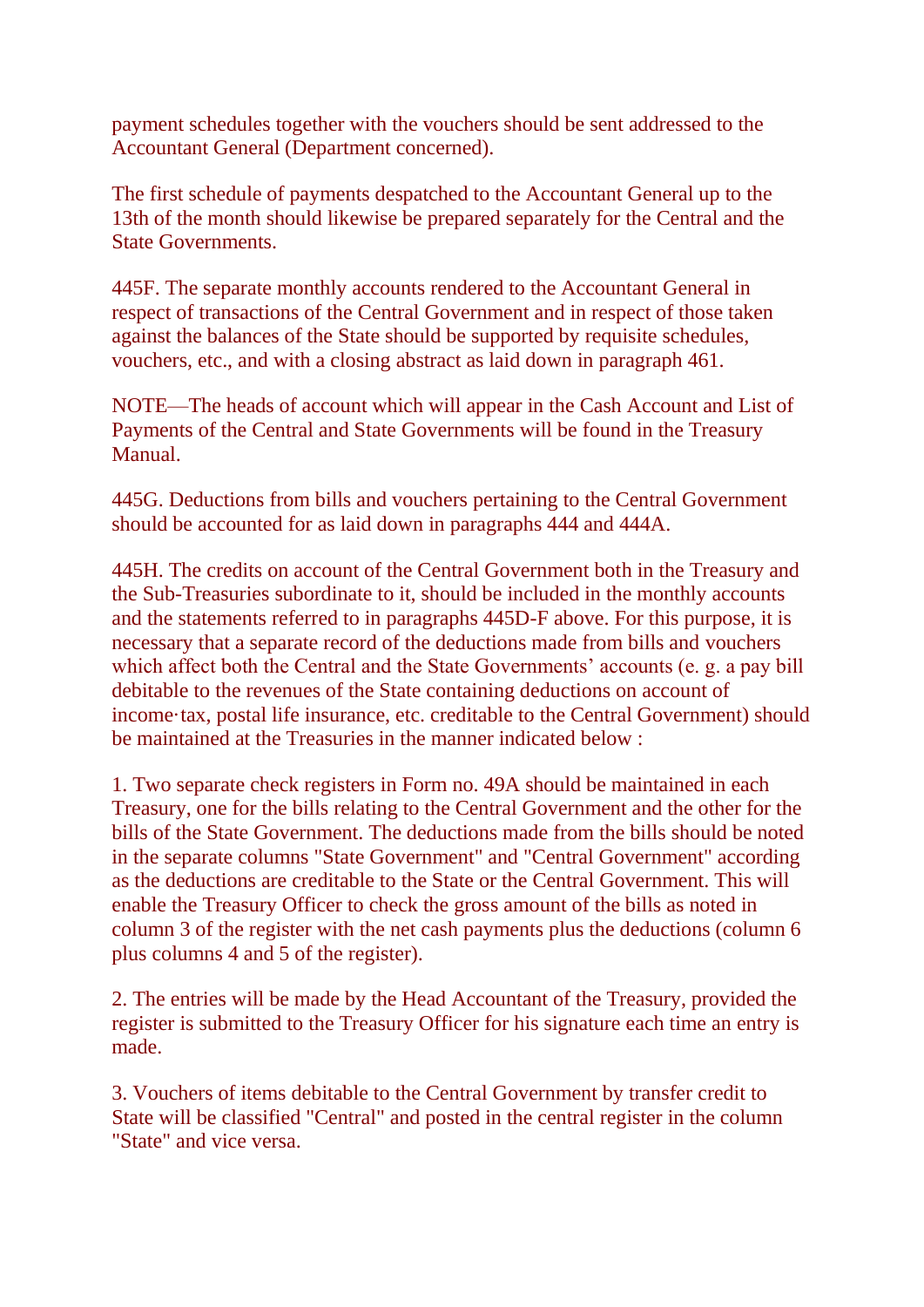4. Items as per column 4 of the State register will be taken to the cash-book of state receipts under the appropriate heads of accounts. When the daily agreement of cash-book figures with the corresponding figures in the bank list or Chief Cashier's cash-book is effected, the total of the items in this column will be deducted both from the receipts and payments sides of the cash-book.

5. The total of items of column 5 of the State register will be taken to the cashbook of State payments as a deduct entry against the head, "886–Adjusting Account between Central and State Governments-Adjustments by transfer." Simultaneously, the items will be taken to the cash-book of Central receipts under the appropriate heads of accounts by a deduct entry under the head "886-Adjusting Account between Central and State Governments-Adjustments by transfer".

6. The total of items in column 4 of Central register will be taken to the cash book of Central Payments as a deduct entry against the head, "886-Adjusting Account between Central and State Governments Adjustments by transfer." At the same time, the items will be posted in the cash-book of State receipts under the appropriate heads of accounts by deduct entry against the head, "886–Adjusting Account between Central and State Governments–Adjustments by transfer".

7. The items in column 5 of the Central register will be posted in the cash-book of Central receipts under the appropriate heads of Accounts. (See also the second sentence of rule 4 above).

8. An abstract for posting in the subsidiary registers should be prepared daily and recorded on this register at the end of each day's transactions.

9. The net amount of the difference between the total of column 4 of the check register of transfers for Central transactions and that of column 5 in the register of State transactions will only be posted against the new sub-head, "Adjustments by Transfer" on the receipt or the payment side in the Central and on the payment or receipt side of the State Accounts. (See paragraphs 461 and 505 F). For instance, taking that the following transactions appear in the check registers:

|                                                   | Deduct—amounts creditable<br>to                   |    |                                              |                |
|---------------------------------------------------|---------------------------------------------------|----|----------------------------------------------|----------------|
|                                                   | <b>State</b><br>Government<br>$\text{(column 4)}$ |    | Central<br>Government<br>$\text{(column 5)}$ |                |
|                                                   | Rs.                                               | p. | Rs.                                          | $\mathbf{p}$ . |
| I—Check register of transfer of payments—State    |                                                   |    | 10,630.                                      | 75             |
| II—Check register of transfer of payments—Central | 159.                                              | 25 |                                              |                |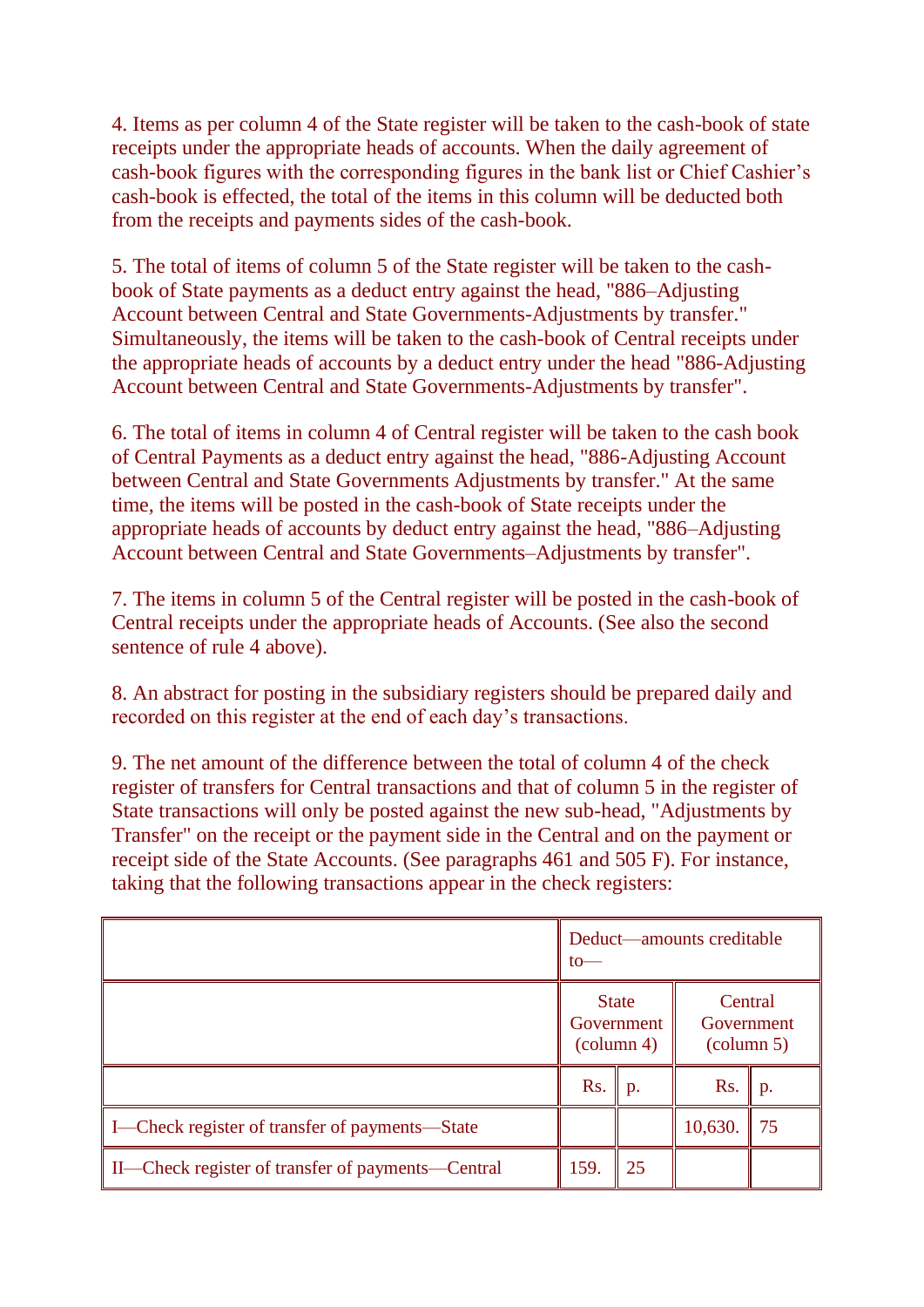The amount to be shown against the head, "Adjustments by transfer" will be the difference between the totals of columns 4 and 5 of the two check registers (State and Central, viz. Rs. 10,471.50).

The amount of Rs. 10,471.50 will appear in the (Central) cash account and in the (State) list of payments as a minus entry against the head, "Adjustments by transfer  $(-)$  10,471.50." This amount of Rs. 10,471.50 will also consequently appear in closing abstracts of Central as well as State Accounts, in the Central account as a minus receipt and in the State as a minus disbursement against the head, "Adjustments by transfer" (See paragraph 461).

NOTE—The above procedure may be followed both at the banking and nonbanking treasuries.

446. The vouchers pertaining to each schedule should be numbered consecutively in a monthly series as they are entered therein, and should, when received back from the Chief Cashier after the closing of the day's accounts, be arranged in their numerical order, and kept in that order under lock and key till despatched.

#### Sub-Treasuries

446A. Under Treasury Rule 5, if the requirements of the public business make necessary the establishment of one or more Sub-Treasuries under a District Treasury, the arrangements for the administration thereof and for the proper conduct of business therein, shall be such as may be prescribed by the Government in the Finance Department after consultation with the Accountant General. The daily accounts of receipts and payments of moneys at a Sub-Treasury must be included in the accounts of the District Treasury.

### \*Sub-Treasury Accounts

447. Under paragraph 446-A above, a daily sheet (supported by vouchers) reporting the receipts, payments, and the balance of the day should be submitted by each Sub-Treasury to the District Treasury Officer. On the day of the receipt of the daily sheet from the Sub-Treasury, the receipts and payments shown therein should be posted (after careful examination) into the accounts of the District Treasury in the same way as if they had taken place at the headquarters. But, they do not pass into the Chief Cashier's cash-book (paragraph 415).

NOTES—(1) If a Treasury Officer owing to the volume of Sub-Treasury transactions finds it difficult to scrutinize each ands every Sub-Treasury voucher, he may at his discretian leave over the work to the accountant, a percentage check not less than 20 per cent, being effected by him. All vouchers checked by the Treasury Officer himself must be initialed by him as a okten of the fact that he has exercised the check.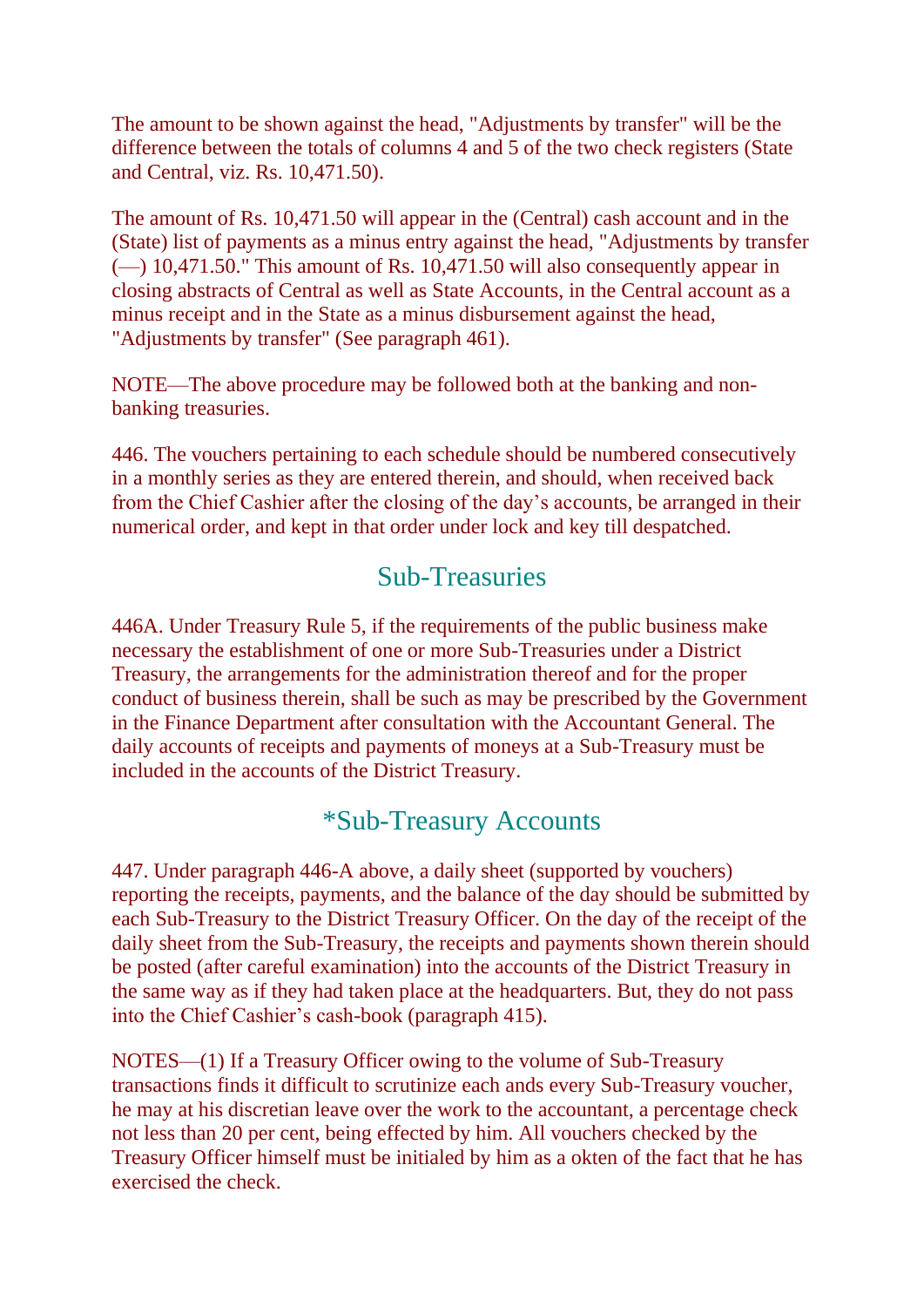(2) For special reasons, an exception is made in the case of the Naini Tal Treasury where on the first two working day of every month, the transaction of the Sub-Treasuries need not be incorporated in the account of the Headquarters Treasury on the day on which the daily sheet is received; Sub-Treasury accounts received on those days will be included in the account of the Headquarters Treasury on the next day and before the close of the first week of every month. Further, the daily accounts of the Sub-Treasuries in the Naini Tal and Garhwal District, will be incorporated in the account of the Headquarters Treasury on alternate days.

#### \*See paragraph 435

(3) The exception mentioned in note 2 above also applies to Ranikhet Treasury in respect of Sub-Treasury accounts received at headquarters on the first two working days and on the tenth of every month. Sub-Treasury accounts received on the first two working days of the month will be included in the accounts of the Headquarters Treasury on the earliest convenient day and before the close of the first week of every month, and those received on the tenth within three days of their receipt.

(4) For special reasons, an exception is made in the case of the Hamirpur Treasury where the accounts of the Sub-Treasury may be incorporated into the accounts of the District Treasury on the following day during the monsoon.

(5) For special reasons, an exception is made in the case of the Almora Sub-Treasury which may send to the Sadar Treasury its vouchers and chalans in support of pension payments once at the end of each month and not with its siahas which are submitted daily to the Sadar Treasury.

(6) The various departmental copies of chalans (where there is such a provision) of the deposited amount received with the daily siaha (Amount) of Sub-Treasury should be made available to the concerned departmental officers soon after the daily treasury account is prepared.

448. Remittances of cash between the District Treasury and any of its Sub-Treasuries otherwise than through currency and transfers between Currency and Treasury made under rule 679 of the Central Treasury Rules are not to be entered in the cash-book of the District Treasury, either as payments when the remittance is made, or as receipts when received. They will necessarily appear as payments and receipts in the cash-books and daily sheets of the Sub-Treasuries concerned, but will be excluded in posting the district accounts, in which they will thus remain part of the balance. A complete check over these remittances is obtained by means of the accountant's balance-sheets.

(See paragraphs 411-E, 412, 413 and 457—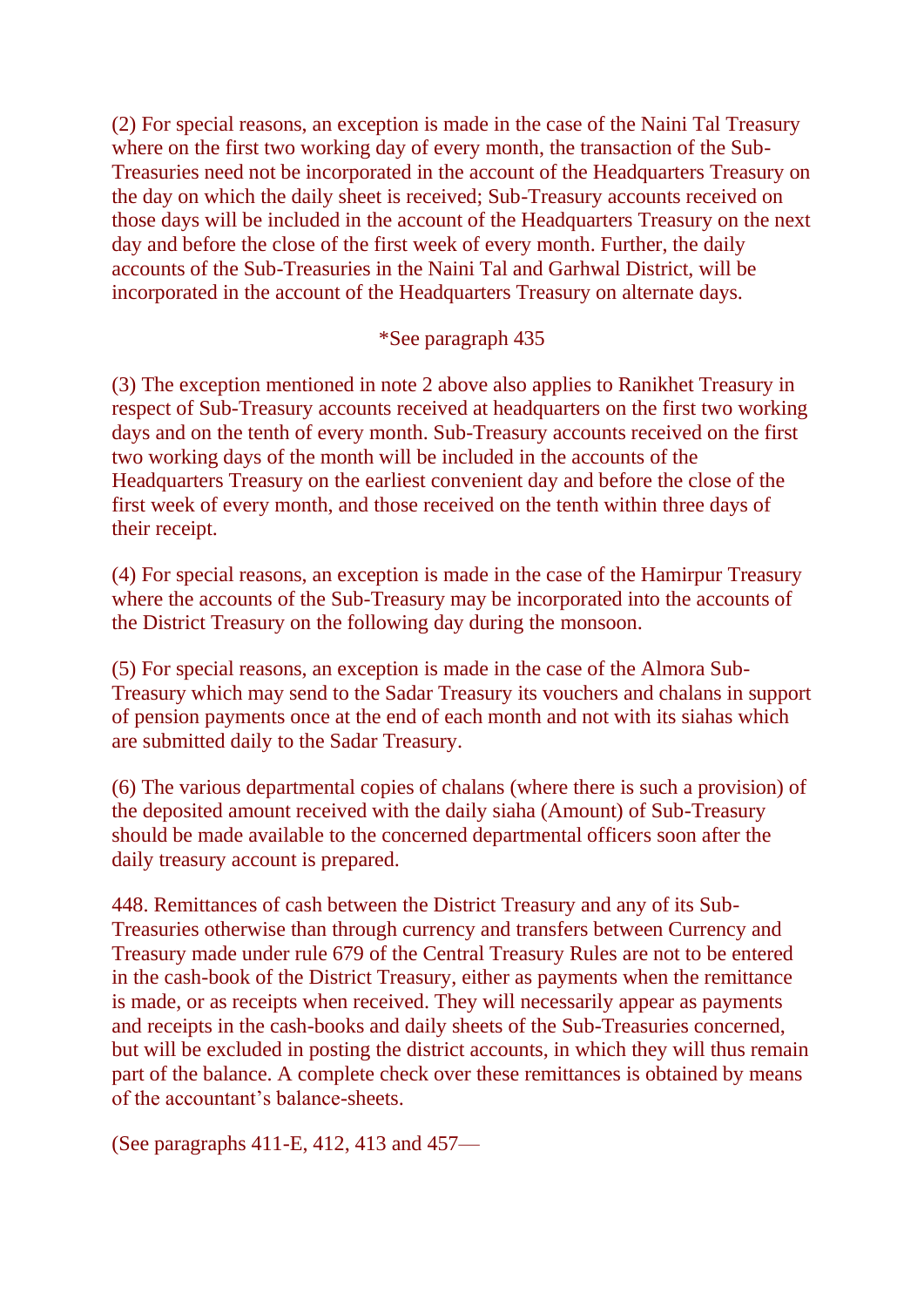NOTE—If, however, there is a branch or agency of the Bank at either end doing the work of the District or of the Sub-Treasury, the remittances and transfers should be treated as local cash remittances and debits for remittances sent and credits for remittances received, also the corresponding credits and debits in the Sub-Treasury daily sheets should appear in the cash-book of the District Treasury as well as in the cash accounts and lists of payments.

449. Payments are generally made at Sub-Treasuries on cash orders issued by the District Treasury (See also paragraph 45-A of Part I).

449-A. When a cash order is issued, the Treasury Officer shall assign a serial number to the order and enter the amount and other particulars in the register prescribed in paragraph 549. An advice in Form57-A shall then be sent by first post to the Sub-Treasury drawn upon and the cash order handed to the person tendering the money or the bill against which the order is issued.

450. The method of adjustment of cash order is explained in paragraph 549.

451. Cash orders outstanding for more than three months should be held as lapsed and should be stopped, the charges they represent being cancelled and adjusted. If payment is subsequently claimed, the claimant should forward the lapsed cash order to the Treasury Officer who will arrange for the payment, a note being made against the entry concerned in Form 57 so as to prevent a second repayment. The adjustment in the accounts of the amounts of lapsed cash orders will be made by the Accountant General.

452. A statement of lapsed cash orders should be submitted with the monthly cash accounts specifying (1) in the case of cash orders issued for service payments, the number and date of the vouchers in which the charges were originally drawn, and the name of the government servant by whom they were drawn, and (2) in the case of cash orders issued on behalf of a municipality, the number and date of the cheques. The total amount of cash orders included in the monthly statement should be deducted from the closing balance in the plus and minus memorandum and a note made in the ledger (Form no. 57) against items included in the statement that they have been reported to the Accountant General for adjustment as lapsed.

# Closing for the Day

453. The process of closing accounts for the day is explained in the following rules.

454. The daily total of each register will be entered in the cash-book, which will then be totalled, and the balance memorandum at the top of the accountant's balance-sheet (Form No. 50) will then be drawn up. To the account balance thus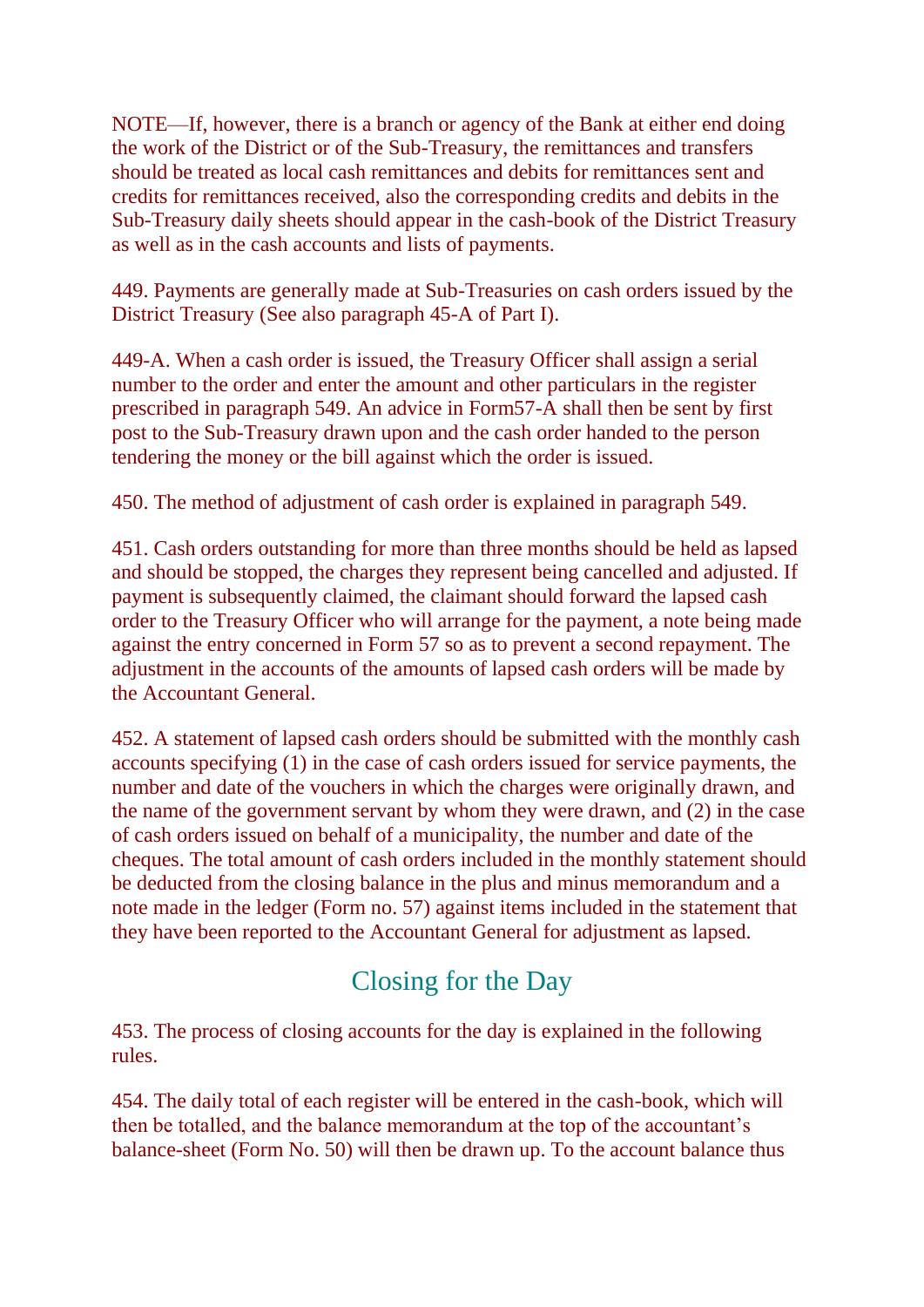brought out the additions and deductions indicated in the form will be applied so as to bring out the cash balance at the District Treasury.

Separate cash-books will be maintained by the Treasury Officer for Central and State transactions, the figures relating to the total receipts and total payments of these cash books should be drawn in the accountant's daily balance-sheet (Form no. 50) in the following manner:

|                                         |       |  |         |         |  | Rs. |
|-----------------------------------------|-------|--|---------|---------|--|-----|
| Opening balance as per last page        |       |  |         |         |  |     |
| Receipts per cash-book (Central)        |       |  |         |         |  |     |
| Ditto<br>ditto                          |       |  |         | (State) |  |     |
| Total                                   |       |  |         |         |  |     |
| Disbursement as per cash-book (Central) |       |  |         |         |  |     |
| Ditto                                   | ditto |  | (State) |         |  |     |
| <b>Closing balance</b>                  |       |  |         |         |  |     |

It will not be necessary for the Chief Cashier to maintain separate cash-books for Central and State transactions as he is concerned only with the correctness of the cash balance which is entirely State account.

455. Meantime, the Chief Cashier will also sum both sides of his cash-book and draw up his balance memorandum in the form of the Chief Cashier's daily balancesheet prescribed in the Central Treasury Rules.

456. If the results shown in the two balance-sheets agree, the Treasury Officer should sign the two cash-books and the two balance-sheets. He should first satisfy himself of the correctness and good order of all these documents and should give special attention to the reconcilement of the account balance of the district with that actually in the Headquarters Treasury; the latter excludes the balance in Sub-Treasuries or under remittance within the district which the former includes.

1. The following is a memorandum of some of more important parts of the verification. The Treasury Officer should—

(1) Compare each entry of a payment in register with the payment order (paragraph 429), ticking off each voucher as it is passed. (This will not be necessary if the Treasury Officer adopts the alternative plan of having the account entry presented to him for initials at the same time that he signs the order of payment).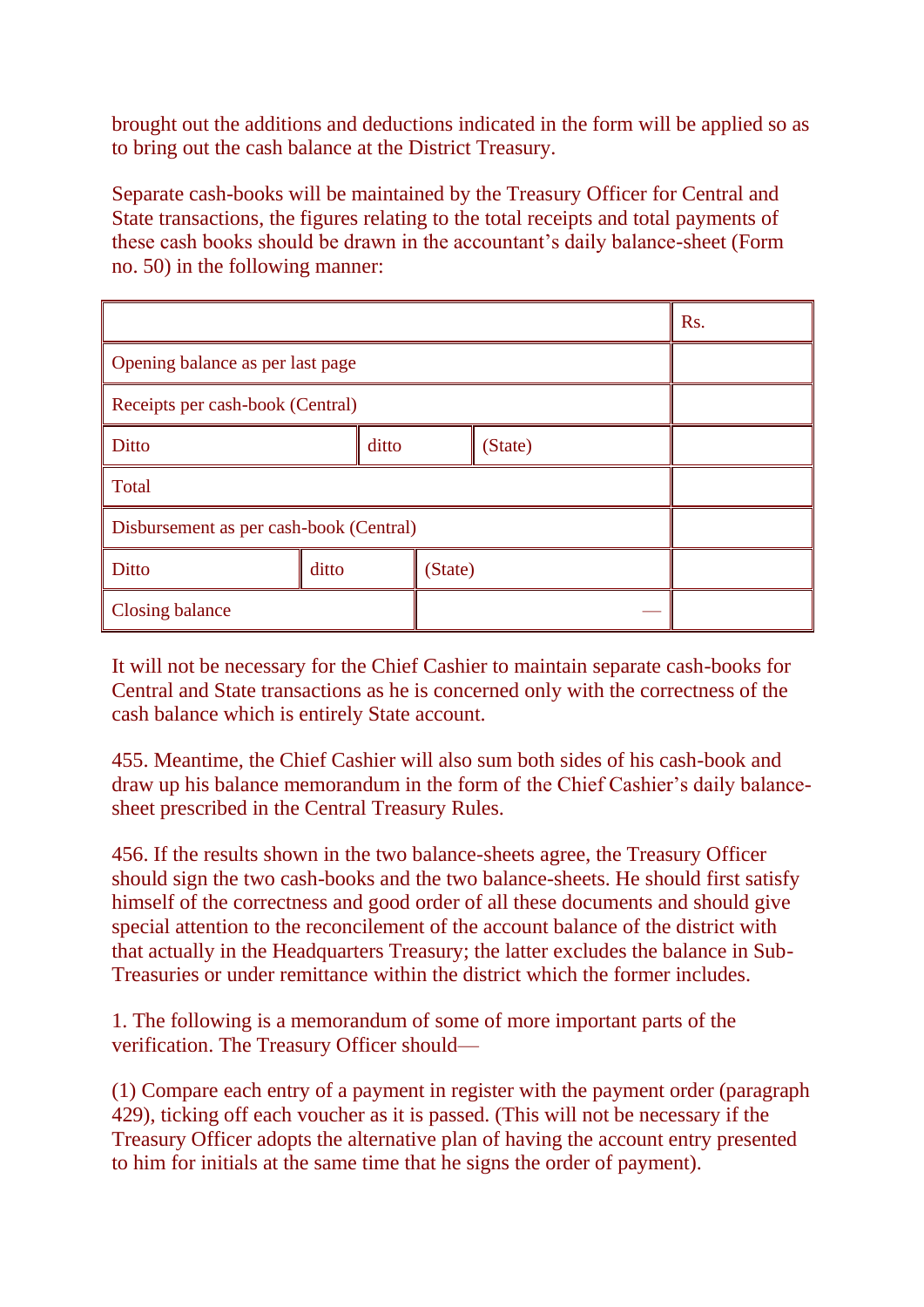(2) Examine at least two of the totallings on each side of the two cash-books for Central and State transactions, marking the total as "Exd."

(3) See that the totallings are correctly carried from register to cash-book, initalling the totals as he thus compares them.

N. B.—This must be done, in the case of receipt registers, even when the total for the day is blank; but it is not necessary to initial blank payment registers. In the case of banking treasuries, it is not necessary for the Treasury Officer to initial the receipt register when the total for the day is blank as the actual transactions of receipts occur at the Bank and the Treasury cash-book is taken from the Bank's daily account. If the number of blank receipt registers is great, the following plan may be adopted. Such registers as are only rarely required for entry may be bound in a single volume and kept under the Treasury Officer's own lock. When the volume is required for an entry, he should give out the register for the purpose and he should receive it back at the time of signing the daily accounts, carefully seeing in doing so that all new entries in it are correctly carried to the cash-book, and initialing them accordingly. It is obviously necessary to guard against fraud or mistake of omitting to bring an entry from these registers upon the cash-book; and this precaution is not complete if the Treasury Officer examines only those registers from which an entry is made upon the cash-book.

(4) Have the totalling of the cash-book verified by himself or some principal subordinate officer, other than the accountant, who should initial it as correct.

(5) See twice every week that all vouchers are properly arranged— paragraph 446.

*457–Before closing the daily accounts and assigning the balance sheet the Treasury Officer should satisfy himself that the total value of cash and stamps held in the sole custody of the chief cashier, cashier, Deputy cashier and Asstt. Cashier together with the cash on account of sale of stamps do not exceed the amount of security furnished by each of them. All the amounts together with stamps, in excess of the amount of security furnished by each person should be kept in Treasury double look. The Treasury Officer will exercise a similar check in respect of the balances held at the sub-treasuries through the daily siaha. For purposes of this check, an account of single lock balances and the amount of cash kept daily in double lock in respect of whole district should be prepared every day in Form No. 50A and Form No. 50C respectively. The Treasury officer should check this account and sign it every evening before the treasury is closed."*

*(C. S. No. 7 Dated 28-10-91)*

*(Finance (Accounts) Section–1, File No. 5(3)/86)*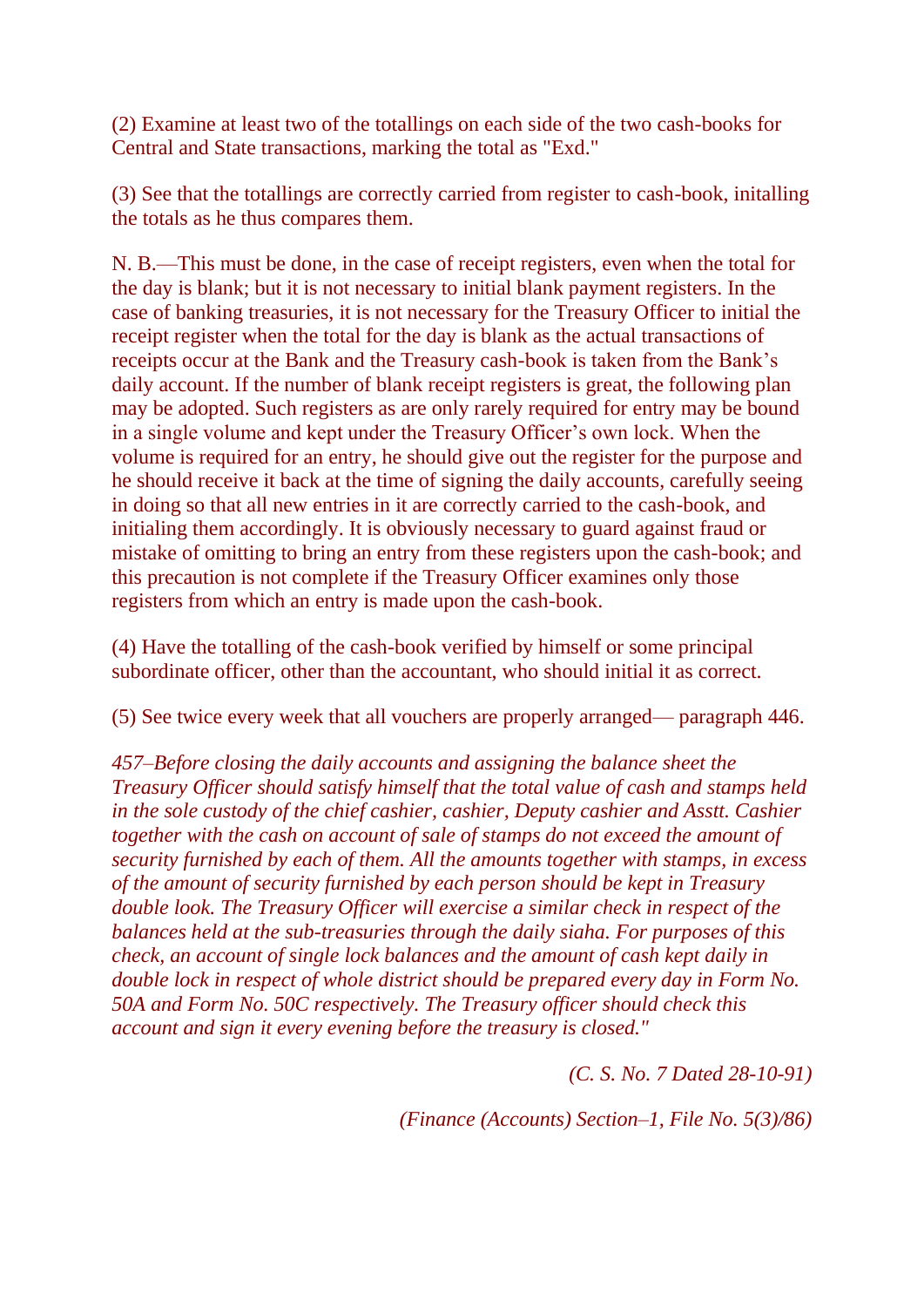NOTE—(i) The provisions of the above paragraph as well as those of paragraphs 457-A and 457-B apply to banking treasuries also.

NOTE—(ii) Cash in the hands of the Chief Cashier will include also the balances in the Chief Cashier's register of deposits into the single lock (Form no. 81) and the amount of undisbursed pay and travelling allowance, etc. of the District Headquarters non-gazetted establishment, and should be shown in the register in Form no. 50-A separately from the single lock balance. The column 'Cash in hand' in the register in From no. 50-A may for the purpose be divided into three subcolumns, viz. 'single lock balance', 'Balance of the Chief Cashier's register of deposits into single lock' and 'Undisbursed pay and travelling allowance, etc., of the District headquarters non-gazetted establishment', (See paragraph 415-A and the note below paragraph 457-B).

NOTE—(iii) The Chief Cashier should keep an account of daily disbursements of pay and travelling allowance, etc. in Form no. 43-B and place it before the Treasury Officer along with the register in Form 50-A.

NOTE—(iv) This will not include the amount of pay and travelling allowance, etc. of gazetted officers which the Chief Cashier may be keeping in his private account and with which Government are not concerned.

NOTE—(v) Deposits of moneys or funds which do not form part of Government balances with the Chief Cashier for inclusion in his register of deposits into the single lock (Form no. 81) should be permitted by District Officers very sparingly where it is not feasible to deposit them in the Post Office Savings Bank or any other bank. Instances of funds and of the nature of moneys which may be deposited with the Chief Cashier are the flood and famine relief fund opened under the patronage of Government or other similar subscription that may be collected through official or semiofficial agencies.

*457A– In the cases of Sub treasuries the Sub-Treasury Officer should ensure that the balances of cash and stamps in excess of the amount of security furnished by Dy. Cashier and Asstt. Cashier are kept in double lock and an account of single lock balances and the amount of cash and stamps kept daily in double lock is prepared in Form No. 50A and Form No. 50C respectively in accordance with paragraph 457. A carbon copy of this account will be made on plain paper and sent to the headquarter treasury along with the daily siaha.*

*(C. S. No. 8 Dated 28-10-91)*

*(Finance (Accounts) Section–1, File No. 5 (3) /86)*

457-B. At least four times a month, the Treasury Officer should inspect the single lock accounts of the Chief Cashier, his daily cash-book, his daily record of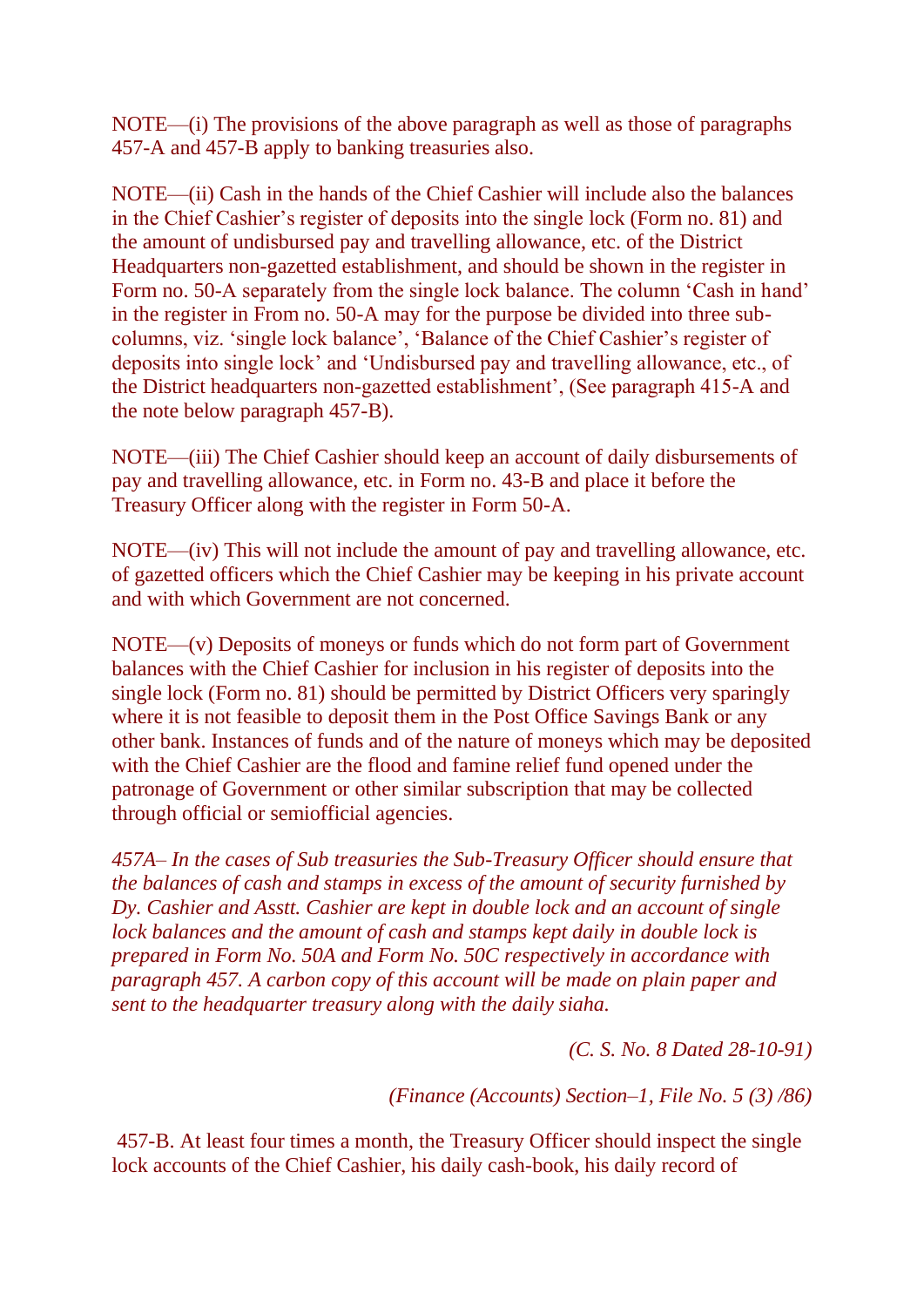shroffing the coins, his register of deposits into the single lock, and verify the cash in hand. The Treasury Officer should also verify the balances of stamps, opium and other valuables in the single lock at least four times a month. The inspections and verifications should be made at irregular intervals and without notice to the Chief Cashier. In token of the check and verification, the word "checked' or "verified" should be written by the Treasury Officer on the registers and the cash-book with dated signature.

NOTE—Chief Cashier's register of deposits into the single lock should be maintained in Form no. 81. The daily balance struck in the register maintained in this Form should also be shown in the column 'cash in hand' in Form no. 50-A.

458. The Treasury Officer should also satisfy himself that no uncurrent coins are left in charge of the Chief Cashier and that no more small coins are so left than are actually required for current use.

459. He should always be careful to sign the Chief Cashier's balance-sheet on the evening of the day itself to which it refers, but the signature and comparison of the accountant's books need not the made till the following morning unless the office is to be closed for two or more days. The accountant's balance-sheet must not be signed until it has been carefully agreed with the Chief Cashier's.

(1) The intention of the above rule is that ordinarily the Chief Cashier's balancesheet should be compared and agreed with that of the accountant before closing the Treasury for the day and it is only when pressure of work renders this impossible that the comparison should be postponed till the following morning. When this is necessitated, the certificate over the Treasury Officer's signature at foot of the Chief Cashier's balance-sheet should be altered in manuscript by cancelling the words "agreed with the accountant's daily balance-sheet" and before the Form is signed by the Treasury Officer, which it must be before the close of the day. An additional certificate will then be added and signed by the Treasury Officer on the following morning, viz. "agreed with the accountant's daily balance-sheet". For the 31st March and first few days of April, it will be necessary for the accountant to prepare a separate rough balance-sheet on each of these days for comparison with that of the Chief Cashier, as the completion of the accountant's balance-sheet for the 31st March has to await the receipt of the Sub-Treasury accounts (See paragraph 460).

(2) In the accountant's balance-sheet, there is not one figure which the Treasury Officer has not ample means of verifying; the opening entries agree with the closing ones of the preceding day; the receipt and charge are taken from the cashbook; the amounts shown as Sub-Treasury balance can be ascertained in a few moments from the daily sheets of Sub-Treasuries and any change made since the previous day in the amount under remittance within the district must be supported by an entry in the Sub-Treasury sheets or in the Chief Cashiers' cash-book. The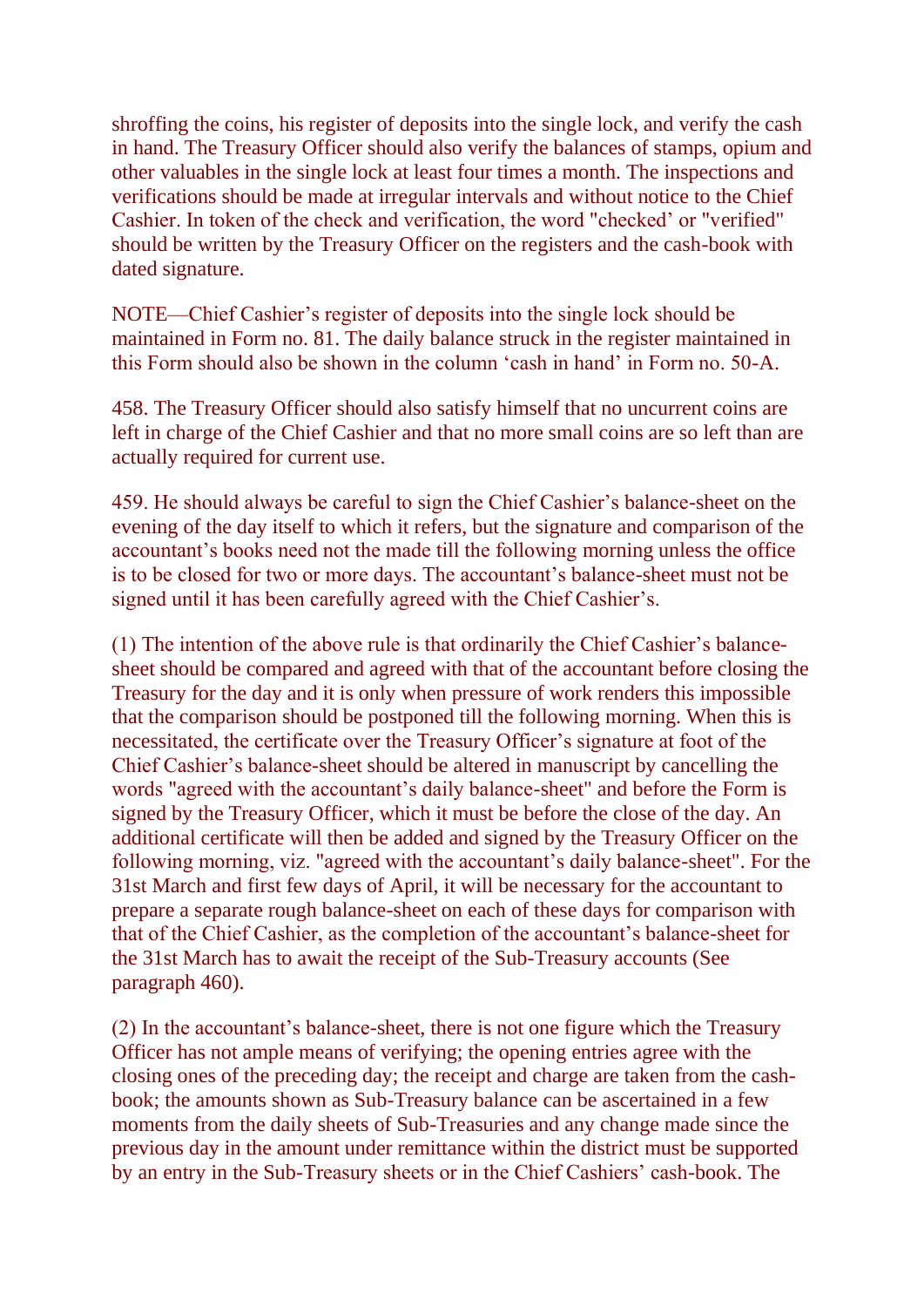balance in the District Treasury is shown in the Chief Cashier's balance-sheet and in that part of it which is under joint locks, no change can be made without the active intervention of the Treasury Officer himself.

(3) Under note 2 to paragraph 475, the daily account of the Bank carrying on the business of a government Treasury may, with the concurrence of the Accountant General, be submitted to the Treasury Officer on the morning of the day following that to which it refers. In such cases, the signatures and the comparison of the accountant's books may be made on the following morning instead of on the morning of the day on which the Bank's account is received; provided that the pressure of work renders it necessary as to postpone it.

459-A. The entries in the registers relating to all transactions affecting cash, stamp, and opium balances and other stock held in the joint custody of the Treasury Officer and the Chief Cashier (including the cash chests ant valuables of other departments and local offices), should be signed both by the Treasury Officer and the Chief Cashier (or his agent). In cases where a balance is struck, it will be sufficient if the entry relating to the balance is so signed. This rule applies to the non-banking as well as the banking treasuries.

# Closing for the Month

460. As it is absolutely necessary that the figures given in the different receipts, accounts and returns exchanged with other departments should exactly agree with those shown in the Treasury accounts, the monthly accounts of all Sub-Treasuries up to the last working date should be incorporated in the accounts of Headquarters Treasury in the same month. The day-to-day transactions of every Sub-Treasury should be incorporated in the accounts of the Headquarters Treasury on the day on which daily sheet is received.

NOTE 1—For special reasons, an exception is made in the case of Naini Tal Treasury. The accounts of the Sub-Treasuries in that district may be incorporated into the accounts of the District Treasury on the working day following their receipt. The District Magistrate should watch that the transactions are incorporated invariably before the close of the first week of every month. If the last day of the first week is a holiday, the Sub-Treasury accounts should be incorporated in the Treasury accounts on the preceding day.

NOTE 2—The exception mentioned in Note 1 above also applies to Ranikhet Treasury in respect of Sub-Treasury accounts received at headquarters on the first two working days and on the tenth of every month. Sub-Treasury accounts received on the first two working days of the month will be included in the accounts of the Headquarters Treasury on the earliest convenient day and before the close of the first week of every month, and those received on the tenth within three days of their receipt.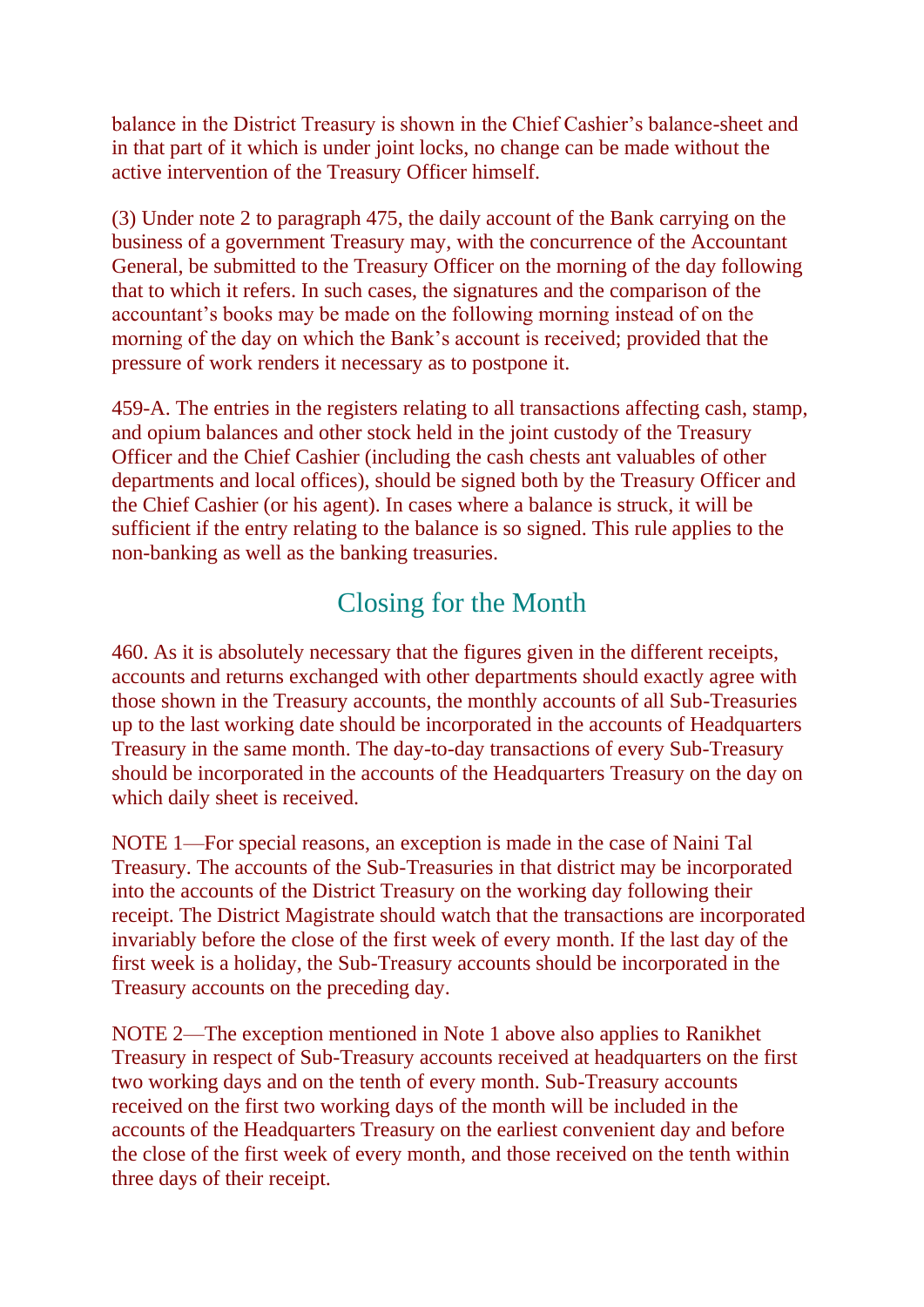NOTE 3—For special reasons, an exception is made in the case of the Hamirpur Treasury where the accounts of the Sub-Treasuries may be incorporated into the accounts of the District Treasury on the following day during monsoons.

NOTE 4—For special reasons, an exception is made in the case of the Almora Sub-Treasury which may send to the Sadar Treasury its vouchers and chalans in support of pension payments once at the end of each month and not with its siahas which are submitted daily to the Sadar Treasury.

461. In addition to the usual daily closing, the total of the registers should be carried into the cash account in the case of receipts, and into the list of payments in case of payments; the cash account should be closed with a closing abstract as illustrated by the entries indicated below :

|                                                                                                                                                                                                                          | Receipts                    | Payments |                |    |  |
|--------------------------------------------------------------------------------------------------------------------------------------------------------------------------------------------------------------------------|-----------------------------|----------|----------------|----|--|
|                                                                                                                                                                                                                          | R <sub>s</sub> .            | p.       | Rs.            | p. |  |
| (i) Central receipts and Payments detailed<br>under relevant heads                                                                                                                                                       | 3, 37, 768. 75<br>16,099.90 |          |                |    |  |
| (ii) Adjusting account between Central<br>and State Government-                                                                                                                                                          |                             |          |                |    |  |
| Difference between receipts and<br>disbursements of the Central Government<br>in non-banking Treasuries and Sub-<br>Treasuries (cash transactions only i. e.<br>excluding the amounts of the adjustments<br>by transfer) | Receipts                    |          | Payments       |    |  |
|                                                                                                                                                                                                                          | Rs.                         | p        | Rs.            | p. |  |
|                                                                                                                                                                                                                          |                             |          | 3, 11, 197. 35 |    |  |
| Adjustments by transfer                                                                                                                                                                                                  | $(-)$ 10,471.50             |          |                |    |  |
| <b>Controlled Total 3</b>                                                                                                                                                                                                | 3, 27, 297. 25              |          | 3, 27, 297. 25 |    |  |

# Central Accounts

# State Accounts

(i) Opening balance 48,148.85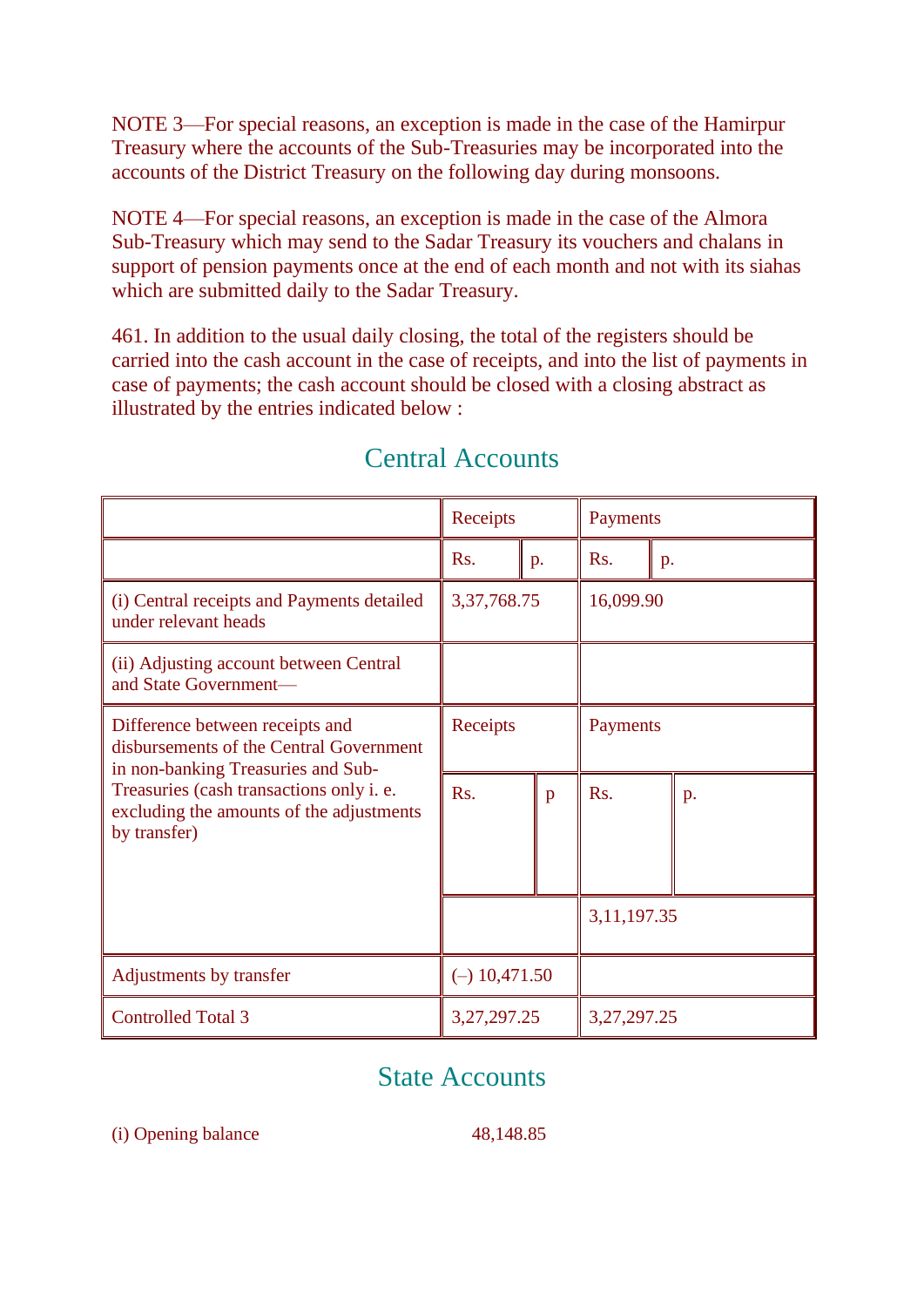# Receipts

| (ii) Receipts (State) (detailed under relevant<br>heads)                                                                                  | 3,25,991.35    |
|-------------------------------------------------------------------------------------------------------------------------------------------|----------------|
| (iii) Adjusting account between Central and<br><b>State Governments</b>                                                                   |                |
| Net receipts on behalf of the Central<br>Government (cash transactions only, i.e.<br>excluding the amounts of adjustments by<br>transfer) | 3, 11, 197. 30 |
| <b>Controlled Total 3</b>                                                                                                                 | 6,85,337.50    |

# Disbursements

| Payments (State) (including unclassified<br>items and transactions on behalf of other<br>States) (detailed under relevant heads) | 6,57,343.65     |
|----------------------------------------------------------------------------------------------------------------------------------|-----------------|
| (v) Adjusting account between Central and<br><b>State Governments—</b>                                                           |                 |
| Net disbursement on behalf of Central<br>Government                                                                              | Nil             |
| Adjustments by transfer                                                                                                          | $(-)$ 10,471.50 |
| Controlled Total 2                                                                                                               | 6,46,872.15     |
| (vi) Closing balance                                                                                                             | 38,465.35       |
| Controlled Total 3                                                                                                               | 6,85,337.50     |

NOTE (1)—In the case of treasuries cash business of which is conducted by the Bank, the rules laid down in Chapter XX will be followed.

NOTE (2)—The amount to be shown against the head "Adjustments by transfer" is to be taken from columns 4 and 5 of the check registers of transfer payments, Central and State (See paragraph 445-H) respectively, e.g. taking that the following transactions appear in check registers :

| Deduct amounts creditable to- |                           |
|-------------------------------|---------------------------|
| State Government              | <b>Central Government</b> |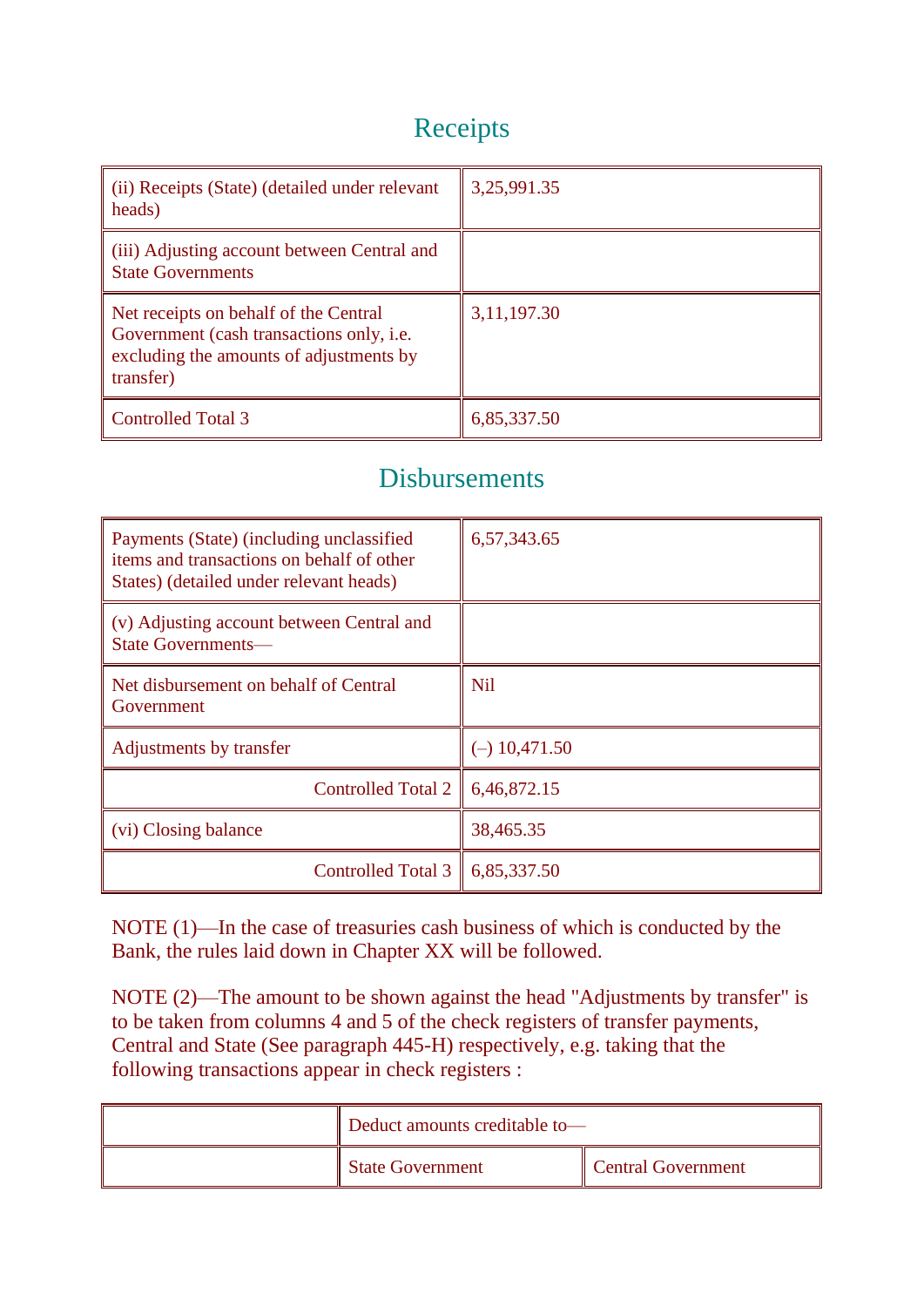| I-Check register of transfers<br>(State)                       | $\parallel$ Rs. $\parallel$ P. |  | R <sub>s</sub> . | P |
|----------------------------------------------------------------|--------------------------------|--|------------------|---|
| II-Check register of transfers $\parallel$ 159.25<br>(Central) |                                |  | 10,630.75        |   |

The amount to be shown against the head "Adjustments by transfer" will be the difference between the totals of columns 4 and 5 of the two check registers (State and Central) viz. Rs. 10,471.50. The amount will be shown as a minus receipt in the Central closing abstract and as a minus disbursement in the State closing abstract.

NOTE (3)—The Treasury Officer has no difficulty in applying an effective check upon the cash account when it is laid before him. Its opening and closing balance are not deductions from accounts, but are statements of fact certified by the District Officer to have been verified by actual enumeration of coins. Does the difference between the receipts as shown in this cash-book and the amount shown in the list of payments account for the difference between these facts ? Do the entries from the registers agree with the totals of the details of these books ? If, at any time, the Treasury Officer be unable to compare all, at least he may compare the entries in the plus and minus memoranda of deposits, stamps, etc. with the entries in the accounts, e.g, the plus and minus memorandum shows a reduction in the stock of judicial stamps to the value of Rs. 5,000: if the credit in account be less, where is the receipt from another Treasury for stamps supplied ?

461-A. The entire cash balance held in the Treasury (including the currency chest balances) as it stood on the last working day of the month should be verified, by actual count, on the first working day of the following month, by the District Officer personally or, in his absence, by some other gazetted officer as laid down in paragraph 411 B. The detailed procedure for verifying the cash balance and preparing the cash balance report will be found in the Central Treasury Rules.

NOTE (1) –In the case of Sub-Treasury balances, the entire cash balance of the Sub-Treasury (including cash held in the currency chest) shall be verified by actual count by the officer in charge of the Sub-Treasury and the certificates of verification submitted along with the daily sheet in accordance with rules contained in Chapter LXXII of the Revenue Manual and the Central Treasury Rules.

NOTE—(2) Any amount found surplus either in treasury balances or currency chests in non-banking treasuries and sub-treasuries should be brought to account under the relevant major head.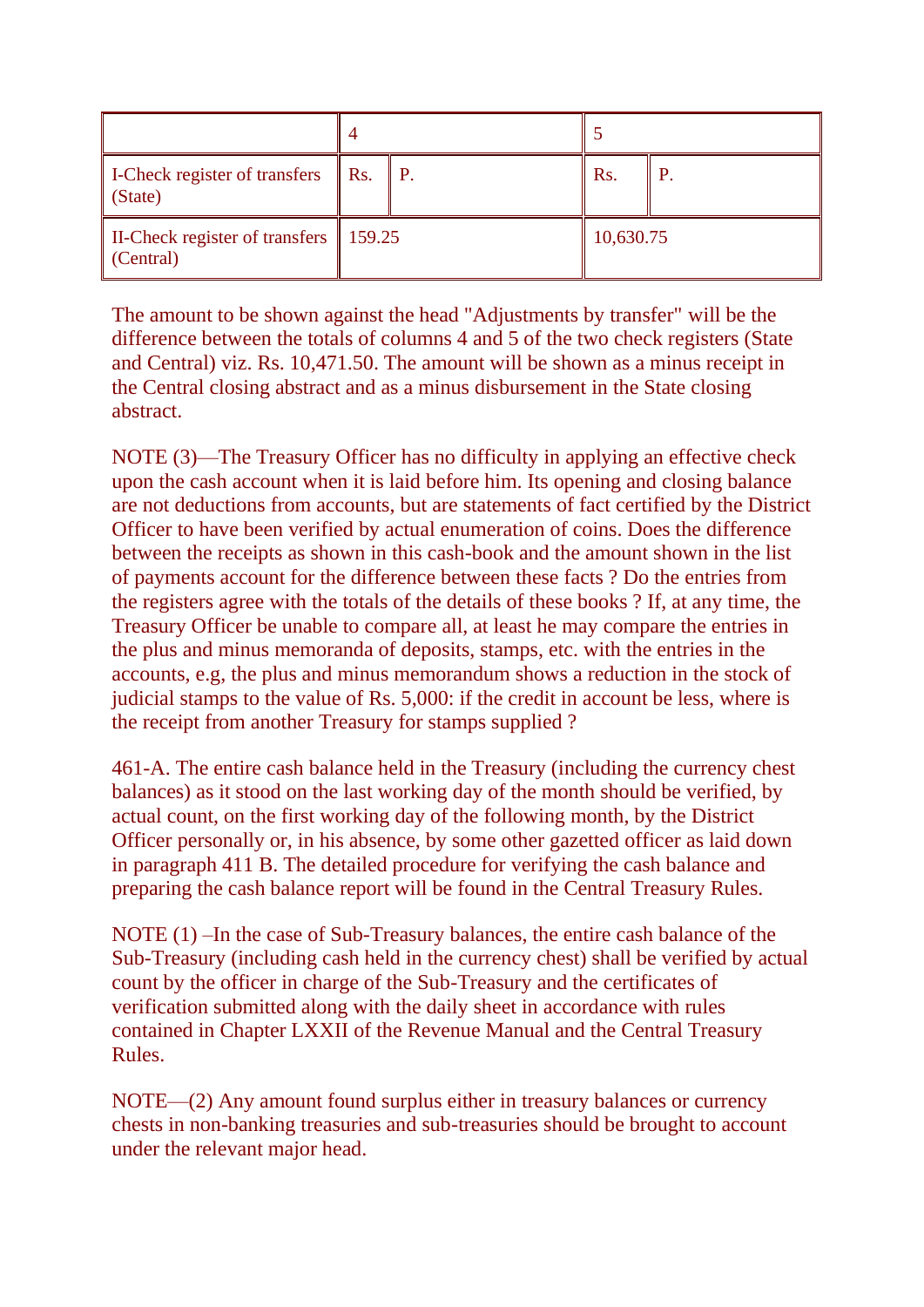## Accounts and Returns to the Accountant General

462. The cash account, the list of payments, and the various schedules, which have already been prepared from day to day, and vouchers supporting them, should be despatched to the Accountant General, on the fifth day of the following month; the first schedules of payments with vouchers should already have been despatched vide paragraph 445 (2) (vi).

Any avoidable delay on the part of any District Officer in the despatch of his accounts will be viewed by the Government with severe displeasure.

1. The returns due for despatch on a holiday may be sent one day (but not more than one day) late.

2. The vouchers pertaining to each schedule of account be numbered in a separate series, and kept under lock and key in the order of payment till they are despatched; before despatch of the list of payments and schedules, the Treasury Officer should, by inspection, satisfy himself that the required vouchers are all attached. He will find it profitable at intervals during the month to take up a schedule and see that all its vouchers are present and in proper order. As no payment can be made without a voucher, there can be no excuse for the absence of any unless it be that for a specific remittance.

3. The bills for the pay and allowances of a gazetted officer who is about to retire or to proceed on leave out of India should be submitted to the Accountant General, for special audit, on the date of payment or as soon afterwards as his intention becomes known to the Treasury Officer.

463. The cash–balance report for the last day of the month prepared in the manner indicated in the Central Treasury Rules should be sent to the Currency Officer, Kanpur on the due date.

NOTE—District Officers should pay special attention to the rules in the Central Treasury Rules regarding the verification and certification of the monthly cash balance and to the signing of the monthly cash account.

464. In addition to the returns referred to in paragraphs 462 and 463, plus and minus memoranda must be submitted with the monthly account showing the transactions on account of deposit (paragraph 555), of local funds (paragraph 721) of each kind of stamps (general, adhesive, bill, court-fee, postage stamps) and of excise opium. The deductions from balance should tally with the corresponding entries of receipt in the accounts (except as regards postage stamps advanced to heads of departmental telegraph offices and stamps sent to other Treasuries or subdepots), and the closing balances should be certified as agreeing with the various stock registers and accounts maintained in the Treasury memoranda may also, with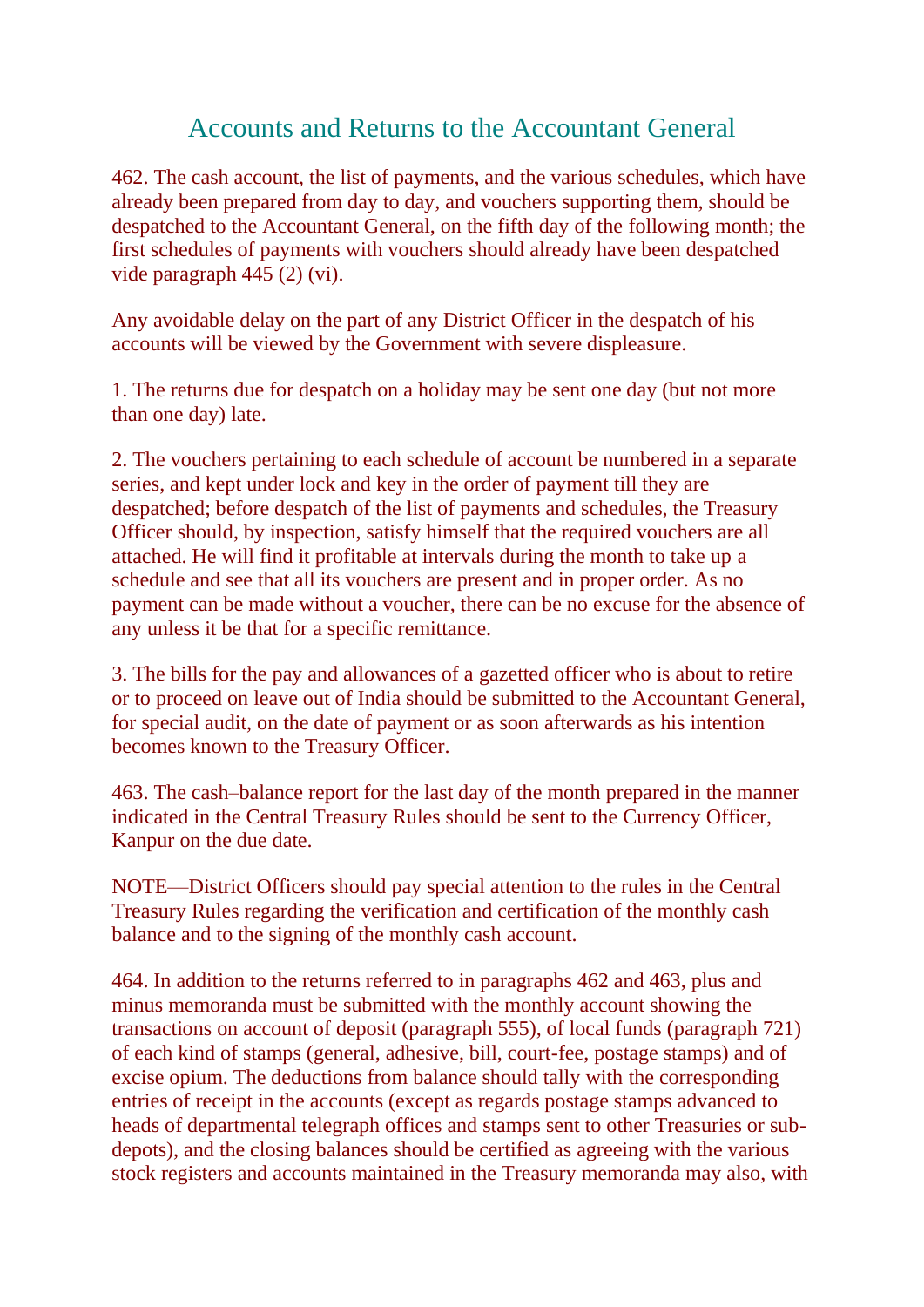advantage, be required of the outstanding balances of any class of advances which the District Officer has authority to make (e. g. land improvement advances). For all these, the same form may be used, showing in vertical columns (1) Name of fund or stock, (2) Balance from last month, (3) Additions to balance this month, (4) Total (5) Deductions from balance, (6) Balance at end of month.

NOTE—(1) The plus and minus memoranda should be submitted in such separate parts as may be determined by the Accountant General. Those relating to particular departments should be furnished, wherever this is possible, on the reverse of the receipt schedules concerned.

NOTE—(2) No difference should exist between the closing balance of one month and the opening balance of the next; any addition to, or deduction from, balance should be made by a special entry to be explained by a foot-note.

NOTE—(3) At the time of certifying the plus and minus memorandum of stamps, the Treasury Officer should tally the closing balance in the memorandum with those in the double lock register after actually referring to the relevant registers in accordance with the procedure laid down in note to paragraph 217 of the Stamp Manual, and in token of such verification every month, the Treasury Officer should record the fact in the double lock register.

465. Notices should be posted up conspicuously in the office of the hour at which the Treasury closes for receipt and payment of money, which should be at least an hour before the end of the day's work in order to give time for closing and agreeing the accounts.

NOTE—If any rule or order requires that the Treasury on any day be kept open till a named hour, the accounts cannot, of course, be closed till after that time, but should then be closed and agreed in the usual manner before any one leaves office.

466. Treasury Officers should themselves see that notices which they are required to exhibit, under standing orders or other instructions received from time to time, such as those regarding the encashment of currency notes, the supply of small silver coin, nickel and copper, are exhibited conspicuously in places which the public enters freely and that no favouritism is shown in the conveniences which the Treasury can offer.

# Treasury Inspection

467. Each District Treasury will be inspected by a gazetted government servant of the audit department once every year.

468. A brief report of each inspection will be drawn up and sent to the District Officer concerned. The report will be in two parts, one relating to currency,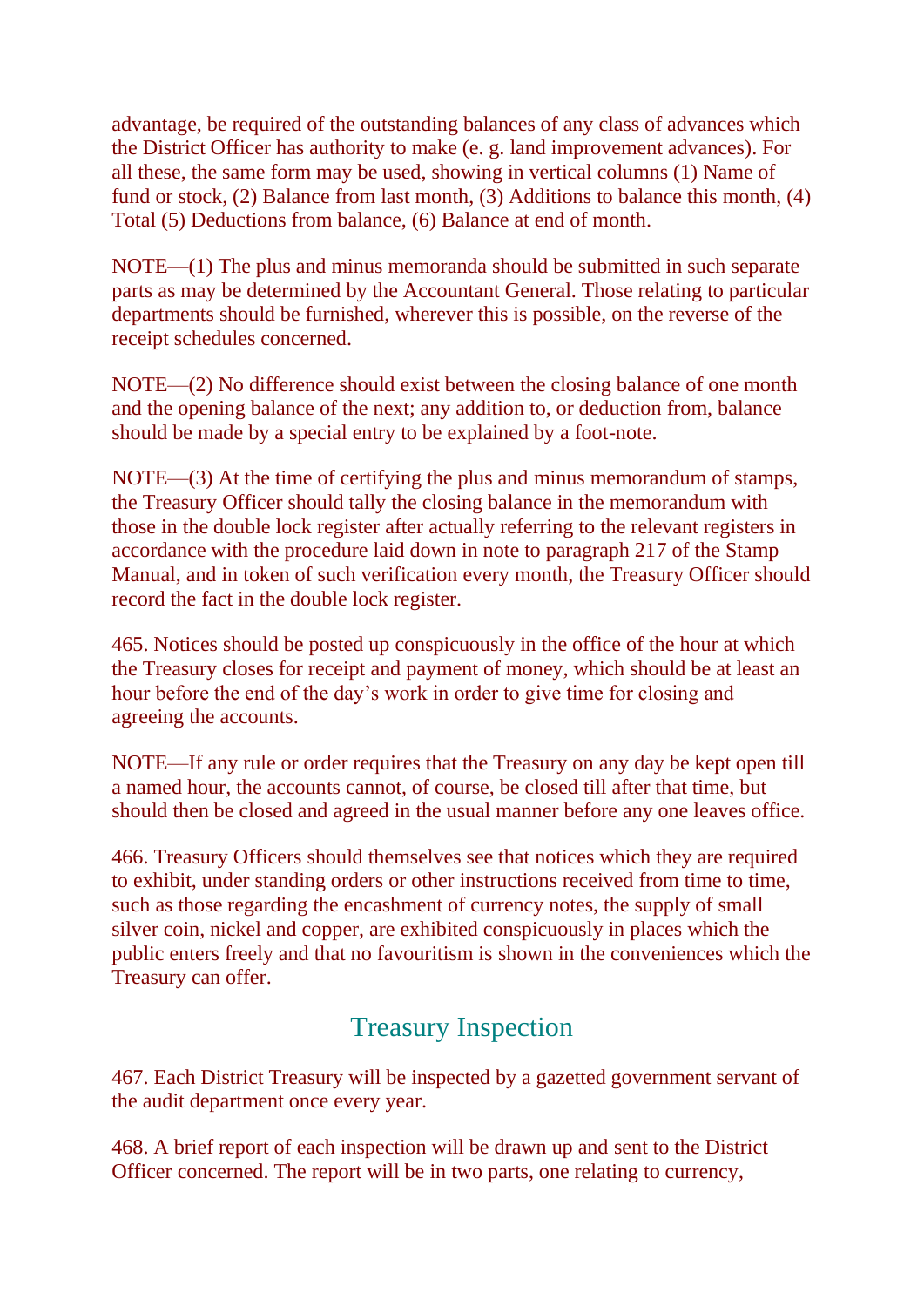resource and public debt matters and the other dealing with other points. The Accountant General will also send a copy of the first part of the report to Currency Officer, Kanpur. The District Officer will pass such orders as he considers necessary on the report and send a copy of the orders to the Accountant General and a copy of the orders on the first part to the Currency Officer. The Currency Officer will forward his copy of the report and the orders thereon to the Accountant General indicating whether, so far as matters dealt with by the Reserve Bank are concerned, the action taken is adequate or whether any further action is required. The Accountant General may refer to the Commissioner of the Division any matter brought to notice in the report which he considers should receive attention by the Commissioner or in respect of which he considers that the action taken by the District Officer is inadequate. He should report to the Government all important irregularities and points which are not settled by reference to the Commissioner.

The general result of the inspections and the final orders passed thereon both in regard to Parts I and II will be summarised by the Accountant General and included in his Annual Review on the working of Treasuries.

469. Under Treasury Rule 4(5), no portion of the responsibility for the proper management and working of Treasuries shall devolve upon the officers of the Indian Audit Department. The inspection of Treasuries by officers of the Indian Audit Department shall not relieve the Collector of his responsibilities for management and inspection.

469-A (1) Each District Treasury should be inspected by the Commissioner of the Division and the District officer once in two years during the rainy season. The District Officer's inspection should be so timed that a copy of his inspection note is available to the Commissioner when he comes to inspect the Treasury. Appendix XXI contains list of questions for the guidance of inspecting officers. List I contains questions which should be answered by the Commissioner, while as many as possible of the questions in List II should be answered by the District Officer. The inspecting officer is at liberty to extend his inspection to other points out mentioned in the two lists. Copies of the inspection notes with a memorandum showing the action taken on them should be forwarded (in the case of an inspection by the District Officer through the Commissioner) to the Finance Department of the Government and the Accountant General for information.

(2) Each District Treasury should also be inspected by Director, Treasuries and Accounts, or the officers of the Directorate, Treasuries and Accounts, authorised by him in this behalf, twice every financial year. One of the inspections should be detailed one and after prior intimation to the Treasury Officer. The other inspection should be made as a surprise visit on any working day. Copies of the inspection notes should be sent to the Treasury Officer, District Officer and the Government in the Finance Department. A memorandum showing the action taken on them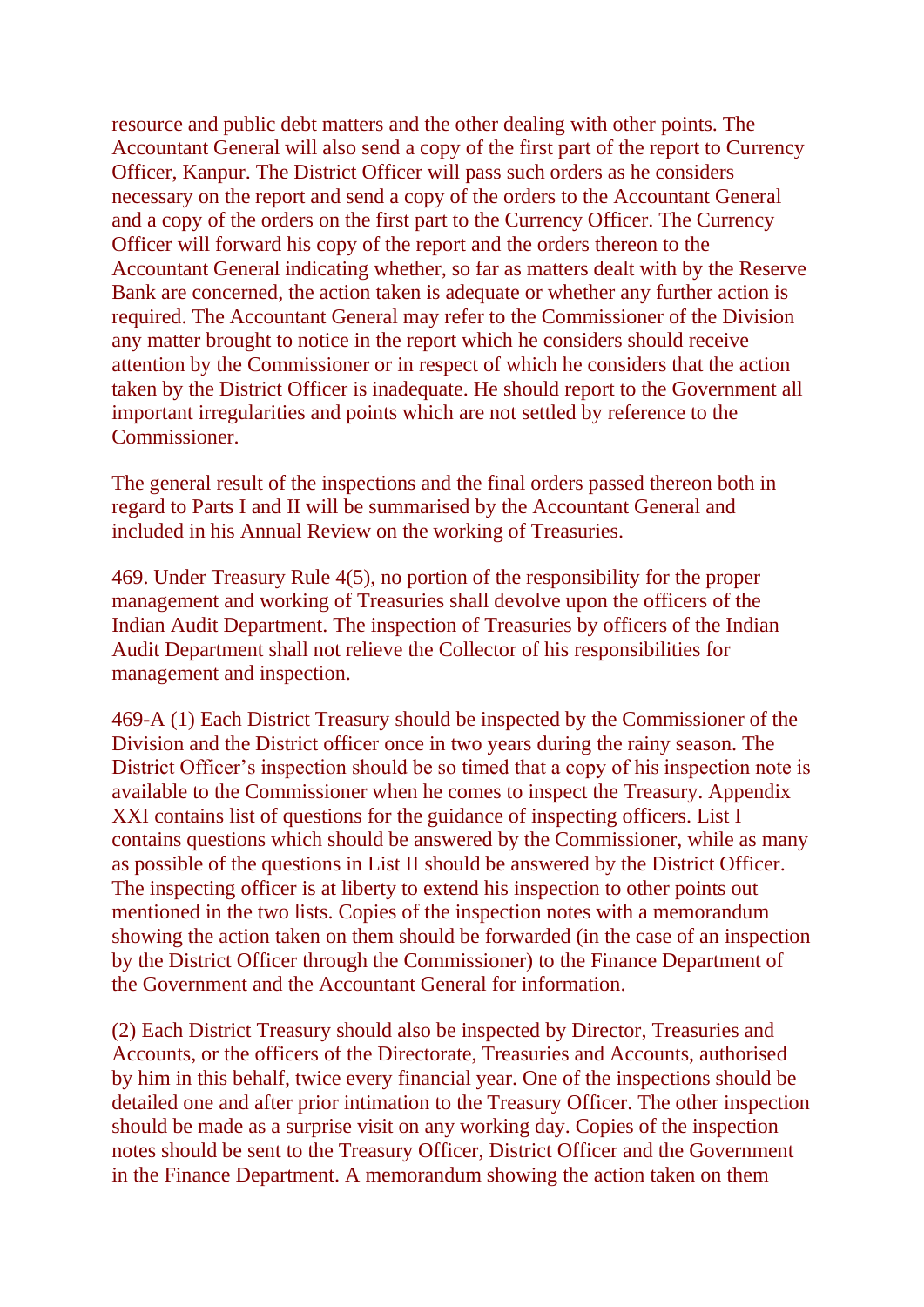should be forwarded by the Treasury Officer through the District Officer to the Director, Treasuries and accounts who, in turn, would invite attention of the Government in the Finance Department towards matters which deserve attention of the Government or towards important irregularities noticed during the inspection, if necessary.

(3) Each Sub-Treasury in the district should be inspected by the Treasury Officer twice every financial year. One of the inspections should be a detailed inspection and may be done either on a working day or a holiday. The staff of the Sub-Treasury should be duly informed of the date of inspection in this case. The other inspection should be made as a surprise visit which must be done on a working day. Inspection notes should be submitted to the District Officer who should see that the inspections of the Sub-Treasuries are carried out regularly by the Treasury Officer and that inspection notes are submitted to him for necessary orders. The District Officers should make enquiries about this at the time of their inspections of the Treasury and the Sub-Treasuries.

NOTE—A general inspection of the Sub-Treasuries may also be made by the Sub-Divisional Officers and the District Officers during their winter tour.

## ANNEXURE

## (See paragraph 413)

### Instructions for the classification of remittance of treasure

| Nature of remittance                                                                                | Method of accounting                                                                                                 |
|-----------------------------------------------------------------------------------------------------|----------------------------------------------------------------------------------------------------------------------|
| (1) Remittances from a Sub-Treasury to<br>the Sadar Treasury (where there is no<br>Bank).           | Not to be shown in the list of payments<br>or cash accounts but watched through<br>accountant's daily balance-sheet. |
| (2) Remittances from a Sub-Treasury to<br>the Sadar Treasury (where there is a<br>Bank).            | Local cash remittance (State)                                                                                        |
| (3) Remittances from a District or Sub-<br>Treasury to another transfer in the same<br>State.       | Local cash remittance (State)                                                                                        |
| (4) Remittances from or to a District or<br>Sub-Treasury to or from a Treasury in<br>another State. | Foreign remittance in the "Central"<br>account.                                                                      |
| (5) Remittances from Treasury to                                                                    | Local cash remittance in the State                                                                                   |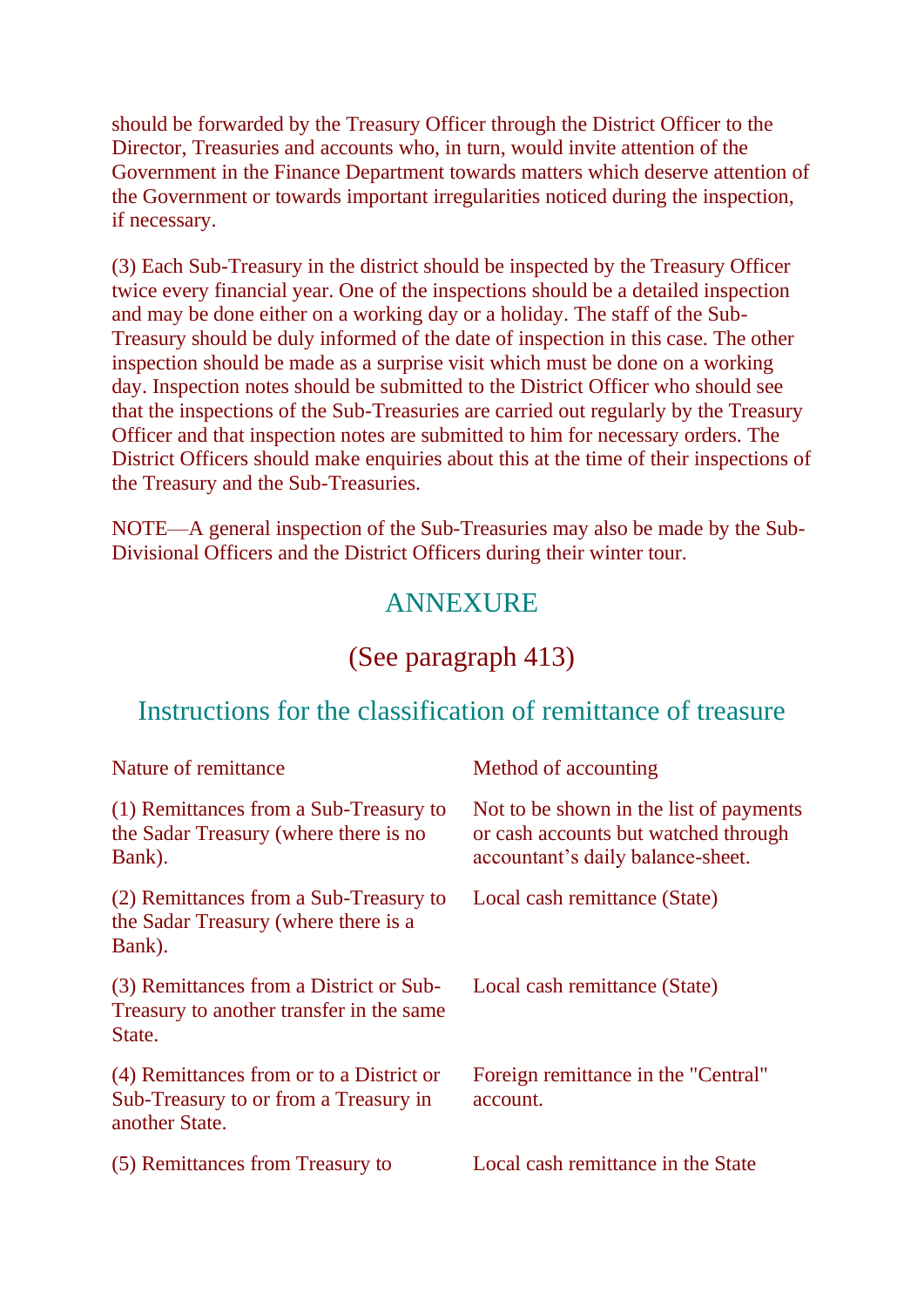| currency chest and vice versa against<br>opposite Treasury in the same State.                                                                     | account.                                                     |
|---------------------------------------------------------------------------------------------------------------------------------------------------|--------------------------------------------------------------|
| (6) Remittance from Treasury to<br>currency chest and vice versa against<br>opposite transfers made at places in<br>another State and vice versa. | Foreign remittance in the "Central"<br>account.              |
| (7) Small coins withdrawn from or<br>deposited in a depot.                                                                                        | As small coin depot remittances in the<br>"Central" account. |
| (8) Small coins remitted (after<br>withdrawal from the small coin depot) to<br>another Treasury within the State.                                 |                                                              |
| There will be two transactions in such<br>cases :                                                                                                 |                                                              |
| (i) For withdrawal from depot.                                                                                                                    | As small coin depot remittances in the<br>"Central" account. |
| (ii) (a) For remittance of above to<br>another Treasury or Sub-Treasury within<br>the State.                                                      | As local cash remittance in the "State"<br>account.          |
| <b>or</b>                                                                                                                                         |                                                              |
| (b) For remittance of above to another<br>Treasury or Sub-Treasury beyond the<br>State.                                                           | As foreign remittance in the "Central"<br>account.           |
| (9) Receipt of small coins in response to<br>item 8 (ii) (a) above.                                                                               | As local cash remittance in the "State"<br>account.          |
| (10) Remittance between a small coin<br>depot in one State and Treasury in<br>another.                                                            | As foreign remittance in the "Central"<br>account.           |
| (11) Remittance of small coins between<br>two small coin depots.                                                                                  | Will not pass through the Treasury<br>accounts.              |
| (12) Remittance of uncurrent coins from<br>a Treasury to a central collecting<br>Treasury for final transmission to mint.                         | As a local cash remittance in the "State"<br>account.        |
| (13) Remittance of uncurrent coins from<br>the central collecting Treasuries to mint.                                                             |                                                              |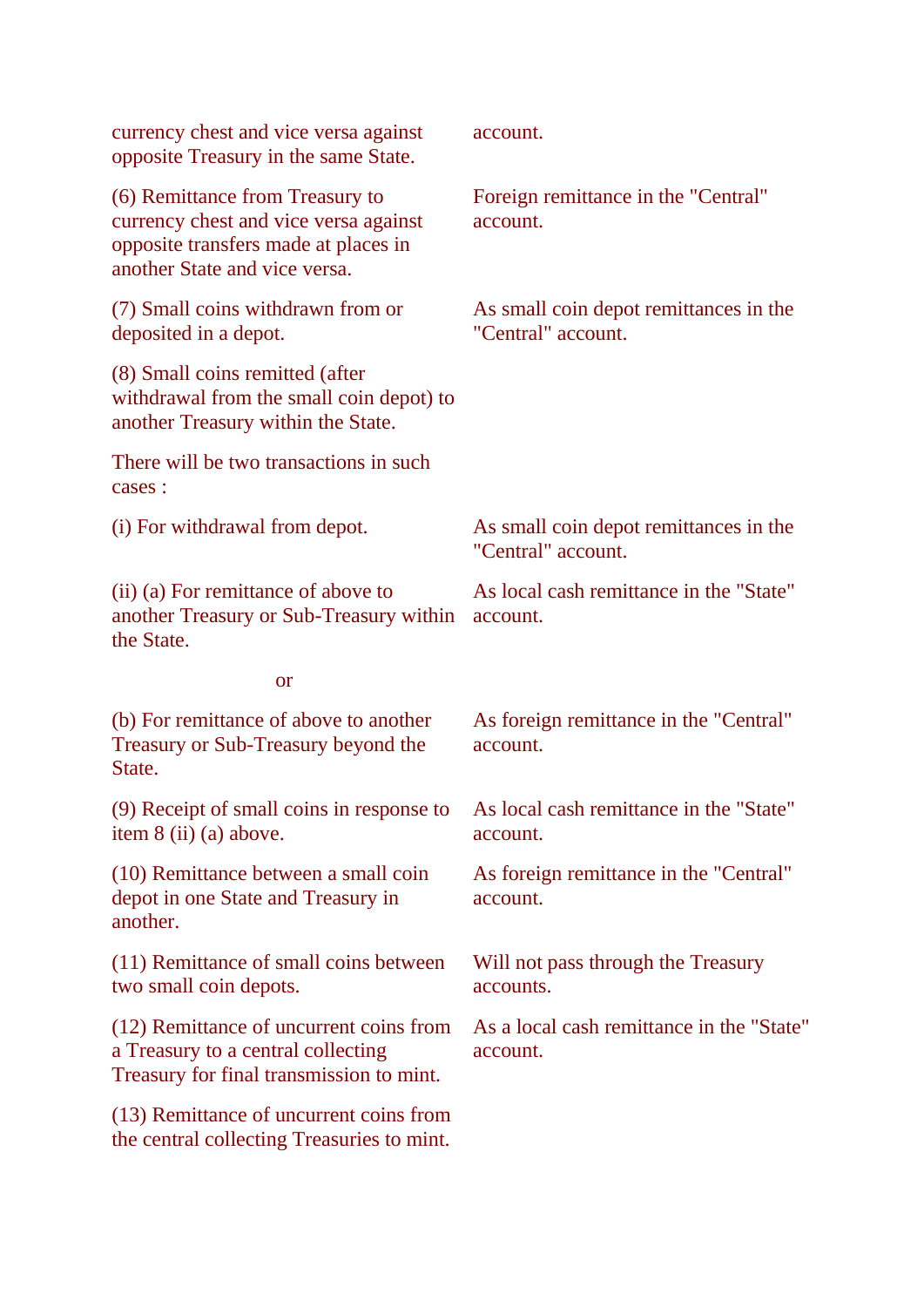There will be two transactions of these remittances:

(i) Remittance of uncurrent coins received from other Treasuries within the same State. As a receipt item of the local cash remittances in the "State" account [vide  $(12)$ ] (ii) Remittance of unscurrent coins sent

from central collecting Treasuries to mint.

As a payment item of foreign remittance in the "Central" account.

In this connection, the following points should carefully be observed :

(i) The actual dates of currency chest transactions as reported to Currency Officer, Kanpur should be correctly noted in the schedules.

(ii) Each single transaction (whether cash or currency) should be shown separately and not mixed up with any other transactions.

(iii) The transactions relating to "Deficiency found in remittance" which are often included in the cash remittance schedule) should not be shown in these schedules, but in the schedules for "Miscellaneous Debt and Remittances."

(iv) The advance copies of cash remittance schedules, both Receipt and Second list of payments (Central and State), should be sent in a separate cover (marked for Accountant General, D. H. Department) punctually on the first of every month. If there be no transaction a "nil" schedule should invariably be furnished.



# CHAPTER XX

# SPECIAL RULES FOR TREASURIES THE BUSINESS OF WHICH IS CONDUCTED BY THE BANK

## **General**

469-B. At places where there are offices of the Reserve Bank of India, viz. Bombay, Calcutta, Madras and Delhi, the treasury business is, for the most part, conducted by the Reserve Bank of India. At other places, where there are branches of the State Bank of India, which act as agents of the Reserve Bank of India in accordance with the provisions of the Reserve Bank of India Act (Act II of 1934),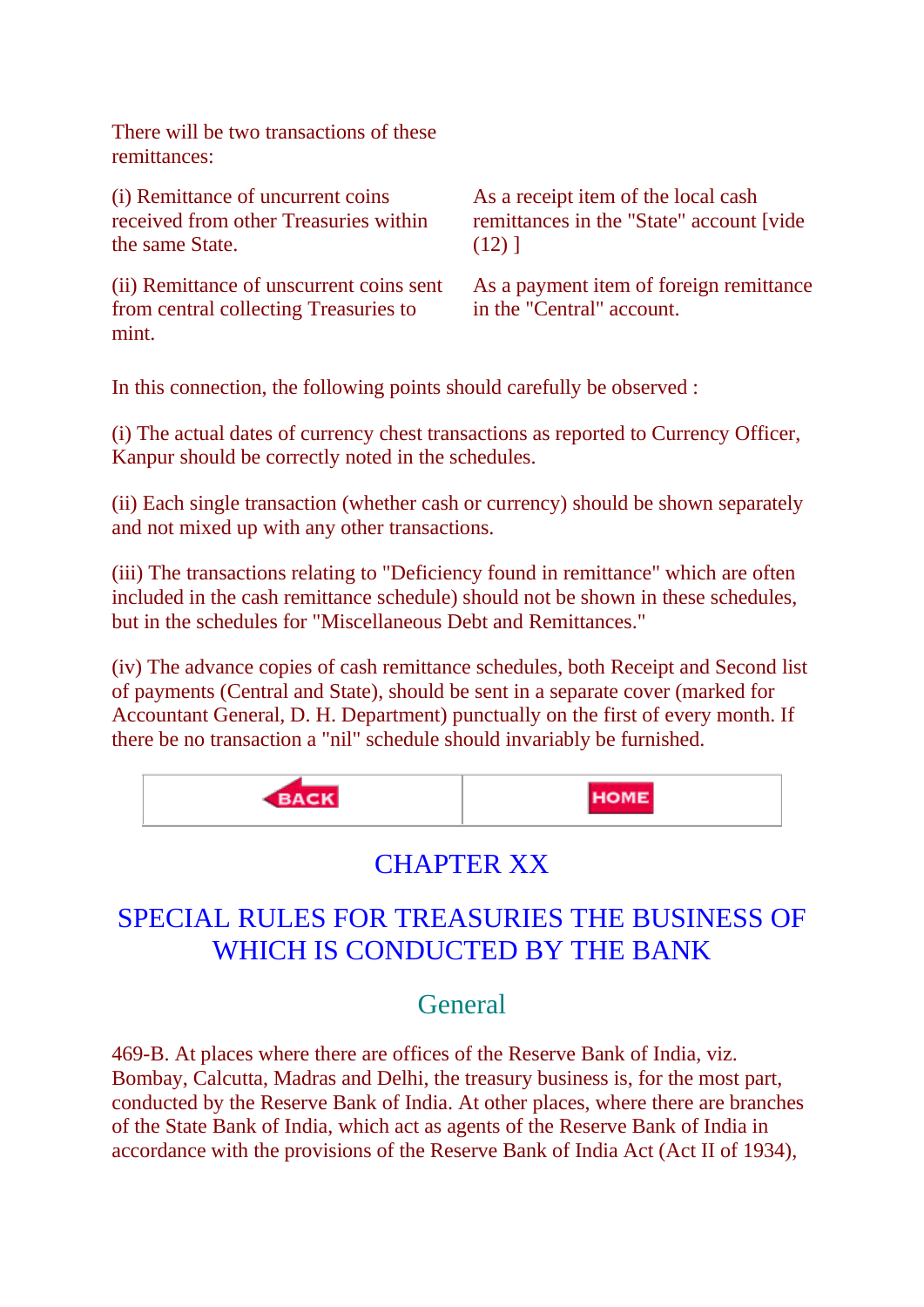the treasury business is conducted by those branches of the State Bank as agents of the Reserve Bank of India.

In addition to the four places mentioned above, the Reserve Bank maintains Agency of its Banking Department at Kanpur, in charge of a Currency Officer who is an officer of the Reserve Bank. This agency deals with limited classes of transactions, e.g. those connected with Supply Bills and Currency Telegraphic Transfers. The ordinary work connected with the receipts and disbursements on Government account is dealt with by the branches of the State Bank of India at this place.

470. The following rules for the guidance of Collectors and Treasury Officers and the officers of the Bank in conducting the business of the Treasuries include information on most points likely to arise. The term "Collector" includes the government servant in charge of the Treasury, by whatever designation he may be called.

471. In cases of doubt, and as a general rule, the usage hitherto observed at the local Treasury will be followed in respect of all government transactions, with the Bank.

472. On all printed and manuscript forms or documents used in connection with Government business at the Bank, the words "General Treasury" are never used, as those words do not correctly represent the relation of the Government to the Bank (See Annexure 'A' to Appendix II, Part I of this volume). Any other erroneous expressions which misrepresent this relation should be carefully avoided by all Government servants and by the Bank itself.

472-A. In the event of the Agent of a branch of the State Bank of India or any of its subsidiaries which conduct treasury business, dying or becoming suddenly incapacitated for duty and it being not possible for the State Bank, or its subsidiary to make immediate arrangements for the transaction of business at the branch, the Government official named hereafter should, provided the concerned Bank has by prior arrangement requested that he should do so, at once

(a) visit the Bank in person, take over the keys of the strong-room and other receptacles of treasure, notes or books and ensure that the strong-room is properly secured and direct the guard to report to him ;

(b) telegraph information of the occurrence to the Local Head office/Head office of the concerned Bank; and

(c) arrange for the due transaction of urgent treasury business at the branch.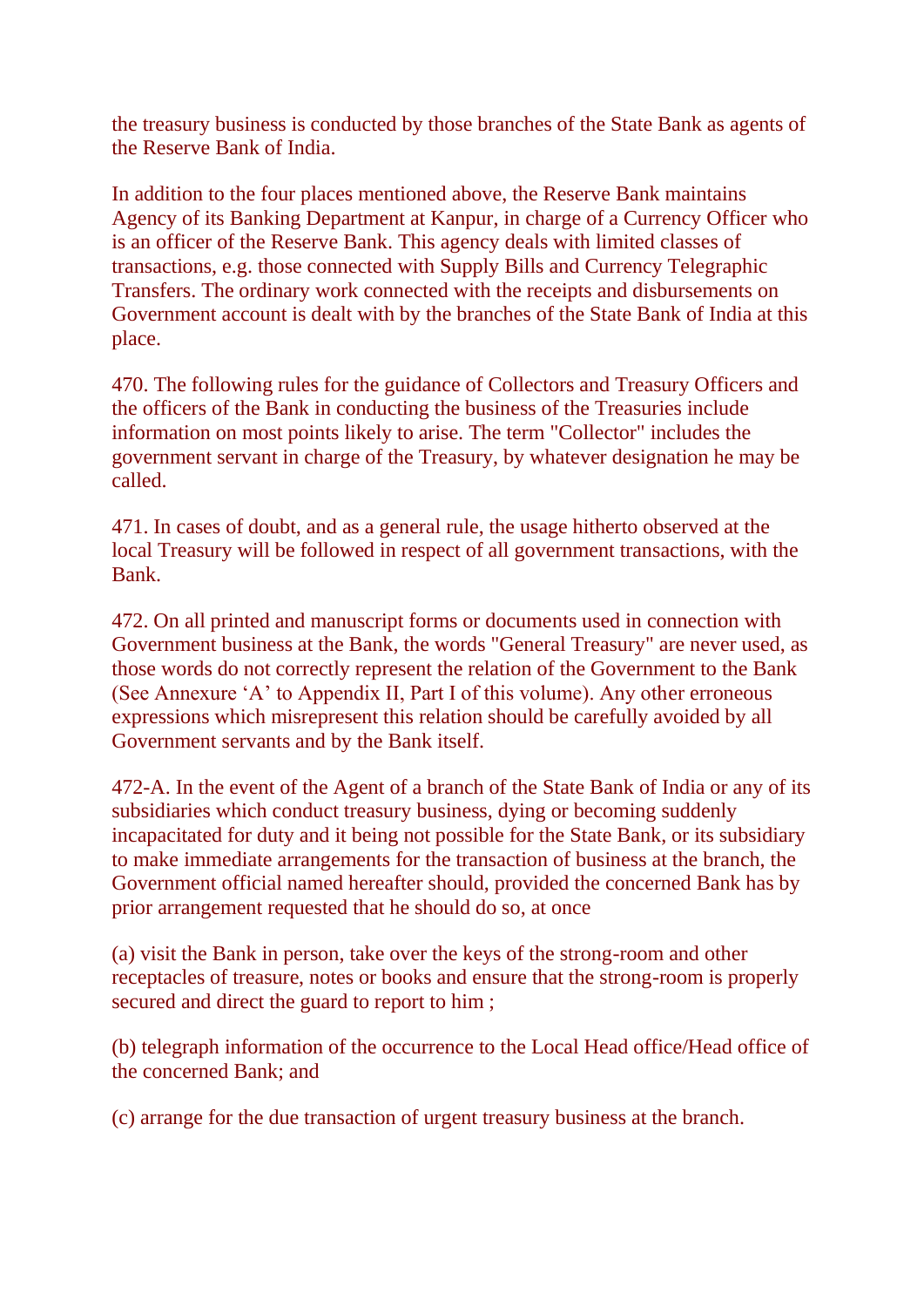The responsibility for performing the functions herein stipulated should, in the first instance, be primarily that of—

(i) the Collector or the District Officer at the district headquarters.

(ii) the Sub-Divisional Officer/Tahsiladar at Sub-Divisional/Tahsil headquarters, as the case may be.

The concerned Government official should on no account take any action in regard to the Bank's private business, which together with such treasury business as is not of an urgent nature, may remain in abeyance till a responsible official of the concerned Bank takes charge of the branch.

When it is impossible for the concerned Government Official to take the action mentioned above in person, e.g., on account of absence in camp, he may delegate his functions in this connection to any other Government official not below the rank of a permanent Sub-Treasury Officer who is within easy reach of the branch; he should nominate such Government official for this purpose specially on each occasion when necessity arises.

Neither the Government nor any Government servant will incur any responsibility either to the State Bank of India or to its subsidiaries or to any third party by reason of anything done bonafide under this rule. The Government official concerned would, however, be responsible for the safe keeping, as a bailee, of the keys of the strong-room etc. taken over by him and the accounting for the cash and other contents which he takes out from the strong-room.

#### **Accounts**

473. The books and accounts to be kept by the Bank will consists of—

The scroll cash-book, being the primary record.

A daily account of the receipts and payments made up for the despatch to the Collector.

An account in the general ledger in the name of the State or Central Government, as the case may be, (See paragraph 505A). A pass-book to be daily forwarded to and returned by the Collector.

474. In the scroll cash-book will be entered all receipts and disbursements on account of Government. The net amount only of documents paid, on which deductions have been made, will appear in this book and the total of each side will form the daily entries in the general ledger.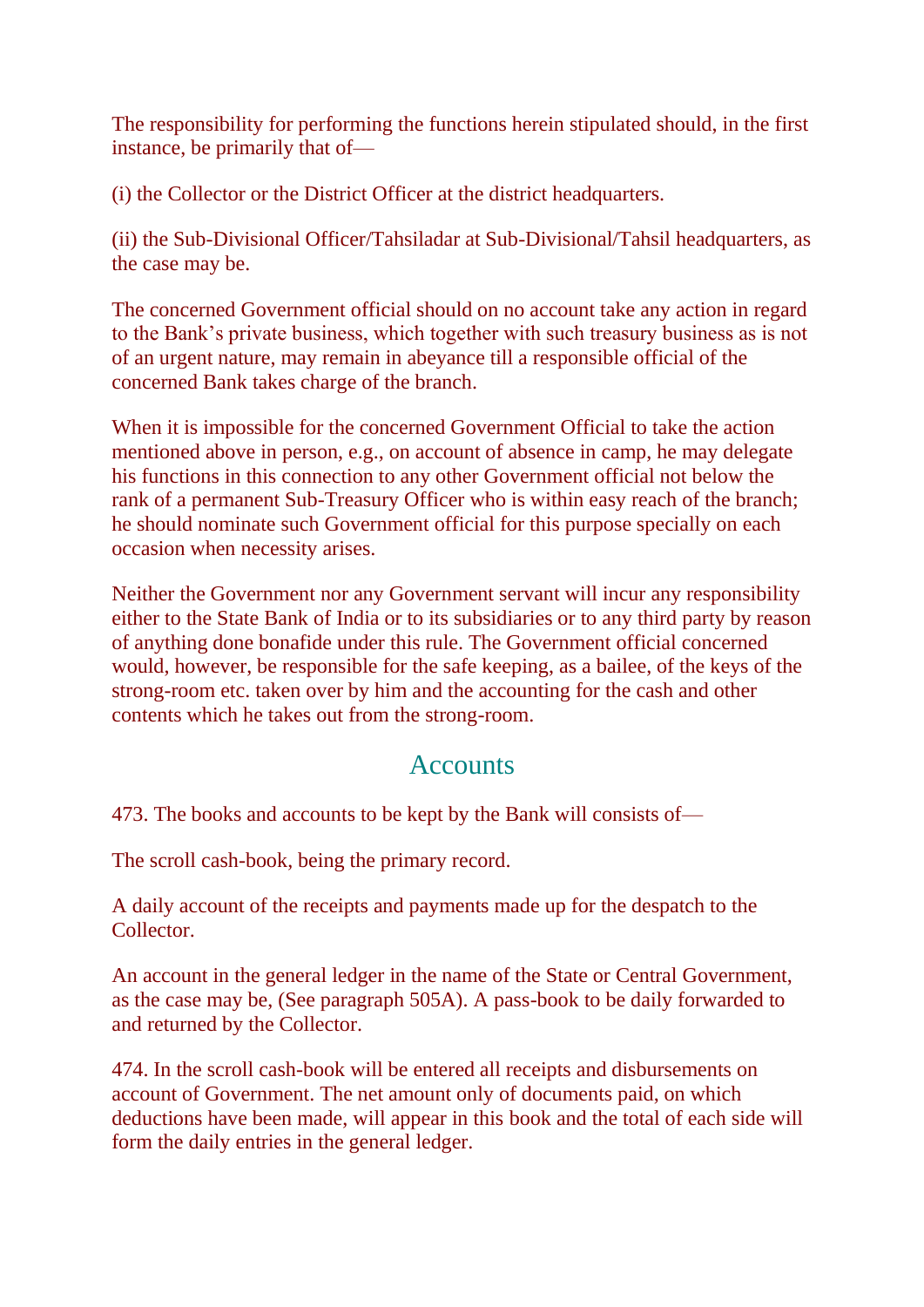## Daily Returns

475. In the daily account, such payments and receipts will be classified as may be directed by the Accountant General, in order that their arrangement may fit in with the forms prescribed for accounts kept at the Treasuries. The daily account will be prepared everyday and the Manager or Agent, as the case may be, after satisfying himself as to its accuracy, will docket and forward it to the Collector, with the register of daily receipts and payments and with all the appertaining vouchers and chalans at the close of the day. The net amounts of payments only are to be entered; that is, when a deduction is made from the amount of a bill, the daily account will show only the amount paid after deduction and not the gross amount of the demand.

NOTE—(1) It is of importance that these documents be secured in a locked box when sent by the Manager or Agent, as the case may be, to the Collector, in order that there may be no possibility of any alteration or abstraction of any paper before they reach the hands of the Collector.

NOTE—(2) With the concurrence of the Accountant General, the daily account may be submitted on the morning following the date to which it refers instead of at the close of the same day. The Treasury accounts of a day must, however, include the Bank accounts of the same day and should not be closed till such inclusion.

476. Care should be taken that vouchers sent to the Collector are conspicuously marked by the Manager or Agent, as the case may be, with the word 'paid'. Inattention to this rule might lead to documents being paid twice, in the event of their falling into unscrupulous hands.

477. The register of daily receipts and payments has seven columns for (1) the date, (2) total receipts for the day, (3) the total payments of the day, (4) the total number of Chalans (in figures and words), (5) the total number of Vouchers (in figures and words), (6) the initials of the Manager or Agent, as the case may be, and (7) the initials of the Collector. It will be written up and forwarded with the daily account to the Collector, (vide paragraph 475), the entries being certified by the initials of the Manager or Agent in the 6th column. The Collector will check receipts and disbursements columns of the daily account, agree their totals with figures entered in the register and examine the vouchers. He will also ensure the correctness of total no. of chalans and vouchers enclosed and after initialling in the 7th column of the register in token of his verification, will return the register to the Manager or Agent the same day or the following morning.

### Revenue Receipts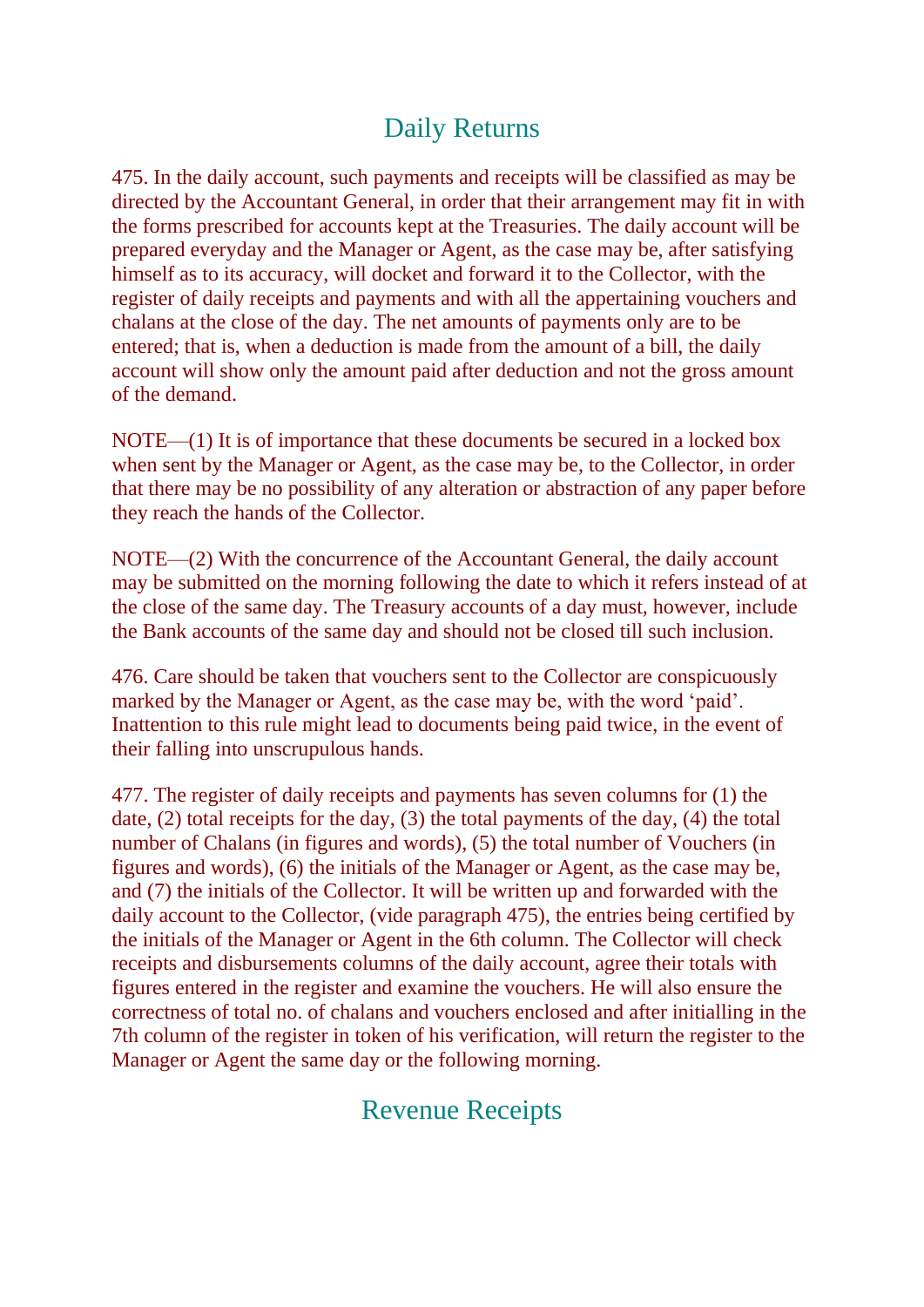478. Any one who has money to pay on account of government dues will tender the amount at the Bank accompanied by a chalan in triplicate/duplicate, as the case may be, which will be supplied by the department concerned of the Government to the intending depositors with relevant head of account etc., duly filled in. The government servant entrusted with the duty of examining the chalans in each department will, after examination, mark the chalans as "Depositor's Copy", "Departmental Copy" and "Treasury Copy". After satisfying himself that the chalans are in order, the chalans will be laid before the head of the office or an officer of the department authorized by the head of the office in this behalf to sign the order to the Bank to receive payment in the last column of chalan form. Specimen signatures of such officers should have been previously furnished to the Bank. Thereafter, the chalans will be made over to the intending depositor who will then proceed to the Bank to deposit the money. The "Depositor's Copy" of the receipted chalan will be returned to the depositor by the Bank. The "Departmental Copy" and the "Treasury Copy" will be sent by the bank to the Treasury with the daily accounts. The Treasury Officer will send the "Departmental Copies" received from the Bank to the departmental officer concerned on the next working day accompanied by a statement of chalan-wise particulars of deposits. Chalans are valid only for a period not exceeding ten days; if they are presented after the allotted time, the money will not be received by the Bank until they are revalidated by the officer who signs the order to the Bank to receive payment.

Notes—(1) Chalans pertaining to deposits under certain heads of accounts need not be signed by the departmental officer vide exceptions below paragraph 32 (iii) of Part I.

(2) In all the copies of the treasury chalan, the receiving Bank should express the amount received both in figures and in words.

(3) The acknowledgement on the Treasury chalan for moneys received may be signed by the authorized officer of the Bank under his full signature only in the original and such other copies as are required to be returned to the tenderer, the acknowledgment in other copies may be merely initialed by him.

Exception- The amount pertaining to Sales Tax will be tendered at the Bank accompanied by a chalan in quadruplicate. The two copies of the chalan marked 'To be retained by the dealer' and 'To be submitted by the dealer to the Sales Tax Officer with the return or with the application', respectively will be returned to the depositor after acknowledging the receipt of the amount on the chalan. The remaining two copies of the chalan marked 'To be retained in the Treasury' and 'To be sent by the Treasury officer to the Sales Tax Officer' respectively shall be sent to the Treasury Officer/Sub-Treasury Officer concerned with the bank scroll.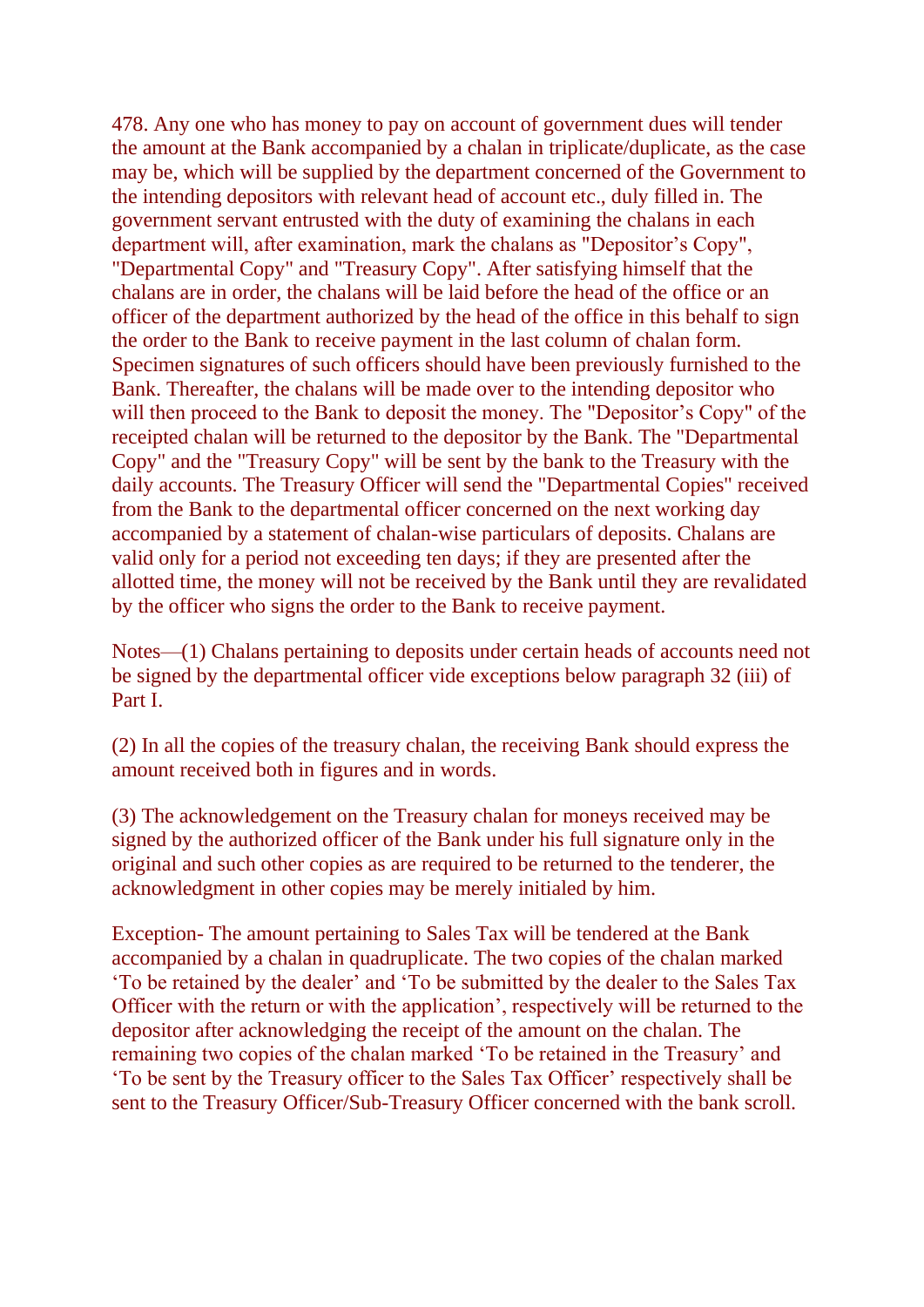479. Cheques on local banks will be accepted in accordance with paragraph 25 of Part I. The preliminary acknowledgment for the receipts of the cheques will be in the form below :

|             | "Received cheque no. | for Rupees        | drawn on |
|-------------|----------------------|-------------------|----------|
| <b>Bank</b> |                      | on account of     |          |
|             |                      | as per chalan no. |          |

There will be a daily clearance of cheques accepted and transactions will be included in the daily account submitted to the Treasury (Paragraph 475). If a cheque is dishonoured by the Bank concerned on presentation, the fact will be reported at once to the payer with a demand for payment in cash

## Receipts of Public Officers

480. (Deleted.)

481. Cash receipts and deposits of the Forest and Public Works departments will similarly be received in accordance with the following rules :

|                     | Chapter     | Paragraph |
|---------------------|-------------|-----------|
| Forest              | <b>XXVI</b> | 608-610   |
| <b>Public Works</b> | <b>XXIX</b> | 638       |

482. Forms required for use in connection with the receipt of Government money will be supplied to the Bank by the Collector.

483. Any monthly comparison of receipts between the departmental and Treasury Officer's accounts will be certified by the Treasury Officer under paragraph 506

484. In the case of all other departments, fines, forfeitures and other miscellaneous receipts to be deposited by government servants will be forwarded by them daily to the Bank with a chalan in duplicate, describing the several items and the heads under which they should appear in the accounts. One copy of the chalan will, as directed in paragraph 478, be retained by the Bank and forwarded with the accounts of the day to the Collector, and the other returned receipted to the government servant concerned for record in his office.

NOTE—The original chalan may be in the form of a book rent daily for signature.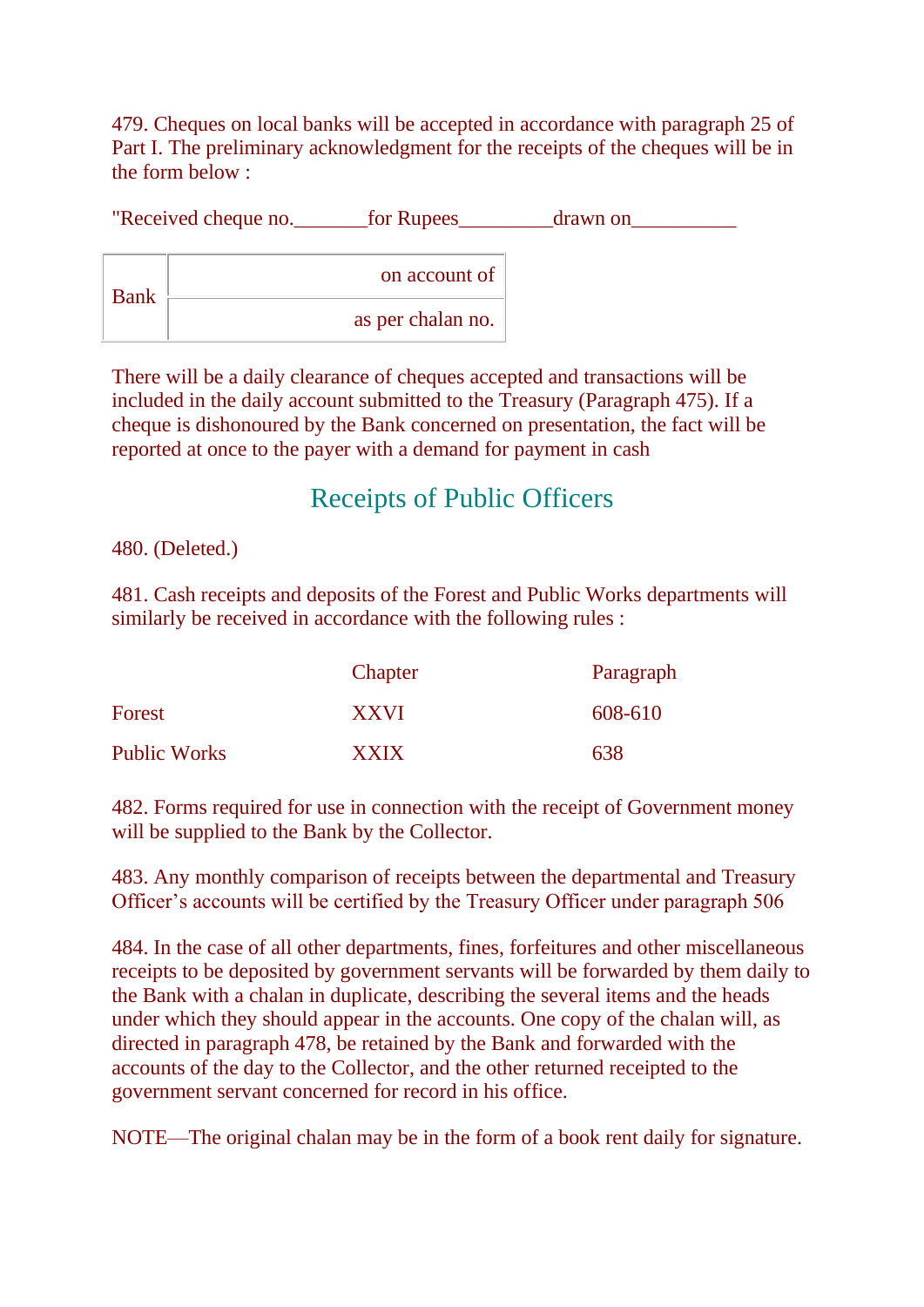## Deposit and Local Fund Receipts

485. The detailed account of local funds and registers of deposits are in the Collector's, magistrates and judge's offices, the Bank only receiving the amounts tendered in accordance with paragraph 478 and crediting them under their proper designation.

486. (Deleted)

487. (Deleted)

# Civil Charges

488. (1) All charges for pay and allowances and contingent expenses of government servants of the civil establishments,–that is, judicial, revenue, medical, education, police, etc.–will be presented to the Collector in the first instance for examination. The Collector, if he approves and passes the charge, will enface on the bill an order to pay a specified amount, which order will be recorded in register of payment orders issued, (warrant register) and will be numbered, dated and signed. The bill will then be returned to the person presenting it, and will be paid at the Bank in accordance with the Collector's order. In the case of Cheque Issuing Treasuries, a cheque of the net amount of the bill will be issued to the presenter and the bill will be retained in the Treasury. The Cheque will be paid at the Bank in accordance with the Collector's order regarding issue of cheques; the detailed procedure and the conditions as laid down in Appendix XXV should be followed

(2) The points to be checked by the Collector in bills for claims against Government are given in Appendix No. XXIII.

(3) The points to be checked and taken care of by a Drawing and Disbursing officer before and while presenting a bill for a claim against Government to the Collector are given in Appendix No. XXVI.

(4) In KAVAL towns, the Heads of offices/Drawing and Disbursing Officers shall present to the Collector the monthly bills on account of pay and allowances relating to their Establishment eight days before the actual date of their payment. The Collector will, after necessary serutiny, enface on the bill an order, as in subpara (1), to pay the amount. At the top of the payment order, it should clearly be indicated by affixing rubber stamp that the payment shall not be made before the actual date the payment is due. The bills with such orders will be returned to the Heads of Officers/Drawing and Disbursing officers concerned five days before the actual date on which the payment is due so that they could be presented to the Bank and tokens obtained.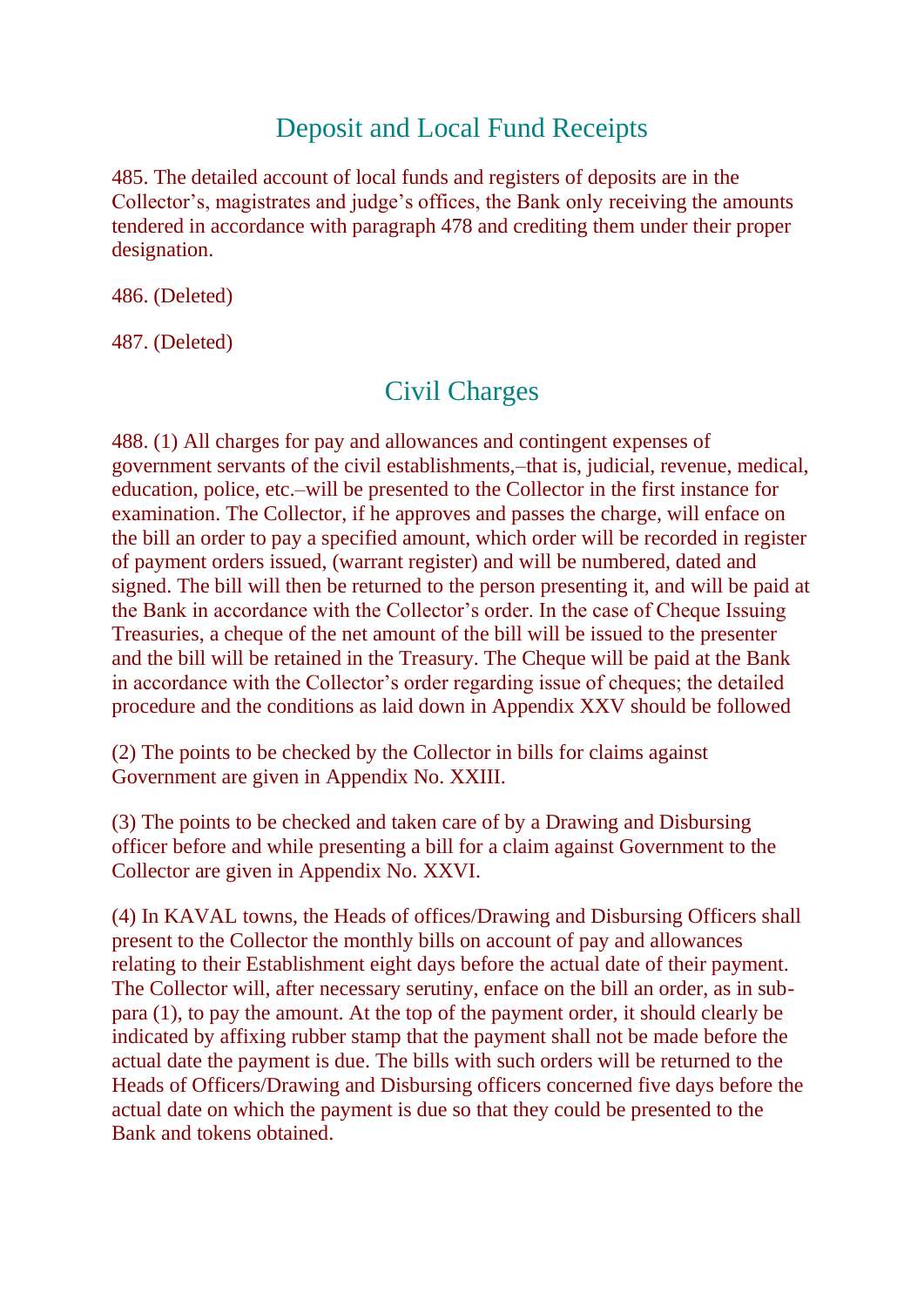NOTE—When payment is desired wholly or partly in Bank Draft, a formal application should accompany the bill and the manner in which payment is desired should also be indicated in the drawer's receipt on the bill. If the Collector is satisfied that the grant of bank draft is permissible he will specify clearly in the pay order, the manner in which payment should be made.

489. In making payments on account of civil charges, the Bank is responsible only for strict adherence to paragraph 488 and for obtaining upon the bill a proper discharge from the payee. This discharge must be in addition to the signature at foot of the bill.

In cases where the payee/endorsee does not find it convenient to receive payment personally, this discharge should be signed before the bill is presented at the Treasury. In such cases, the person through whom payment is desired to be made shall be required to produce a letter in Form No. 85 authorizing him to take the payment which should be carefully preserved by the Bank.

490. (Deleted)

## Departmental Payments

491. (1) Letters of Credit issued under the rules may be acted on without further authority, the Bank observing the prescribed limitations.

(2) In cases not covered by Letters of Credit, the Banks will act only on payment orders signed by the Collector.

(3) Schedule registers in the Treasury Forms 60 (S) and 82A should be maintained in the Treasury for posting of cheques paid by the Bank and watching the daily balances in respect of Letters of Credit relating to the Chief Engineer, Public Works Department, Chief Engineer, Irrigation and Chief Conservator of Forests, etc.

NOTE—Where funds under a Letter of Credit are required only at Head-quarters, the Letter of Credit may be issued by the Treasury Officer to the Bank, but if funds are required both at the Headquarters and at a Sub-Treasury, the Treasury Officer will issue the Letter of Credit both on the Sub-Treasury and the Bank of the amount to be drawn against the Sub-Treasury and at Headquarters.

492. The rules regarding forest payments will be found in Chapter XXVI.

493. (1) Government servants of the Public Works and other Departments draw funds either by bills or by cheques.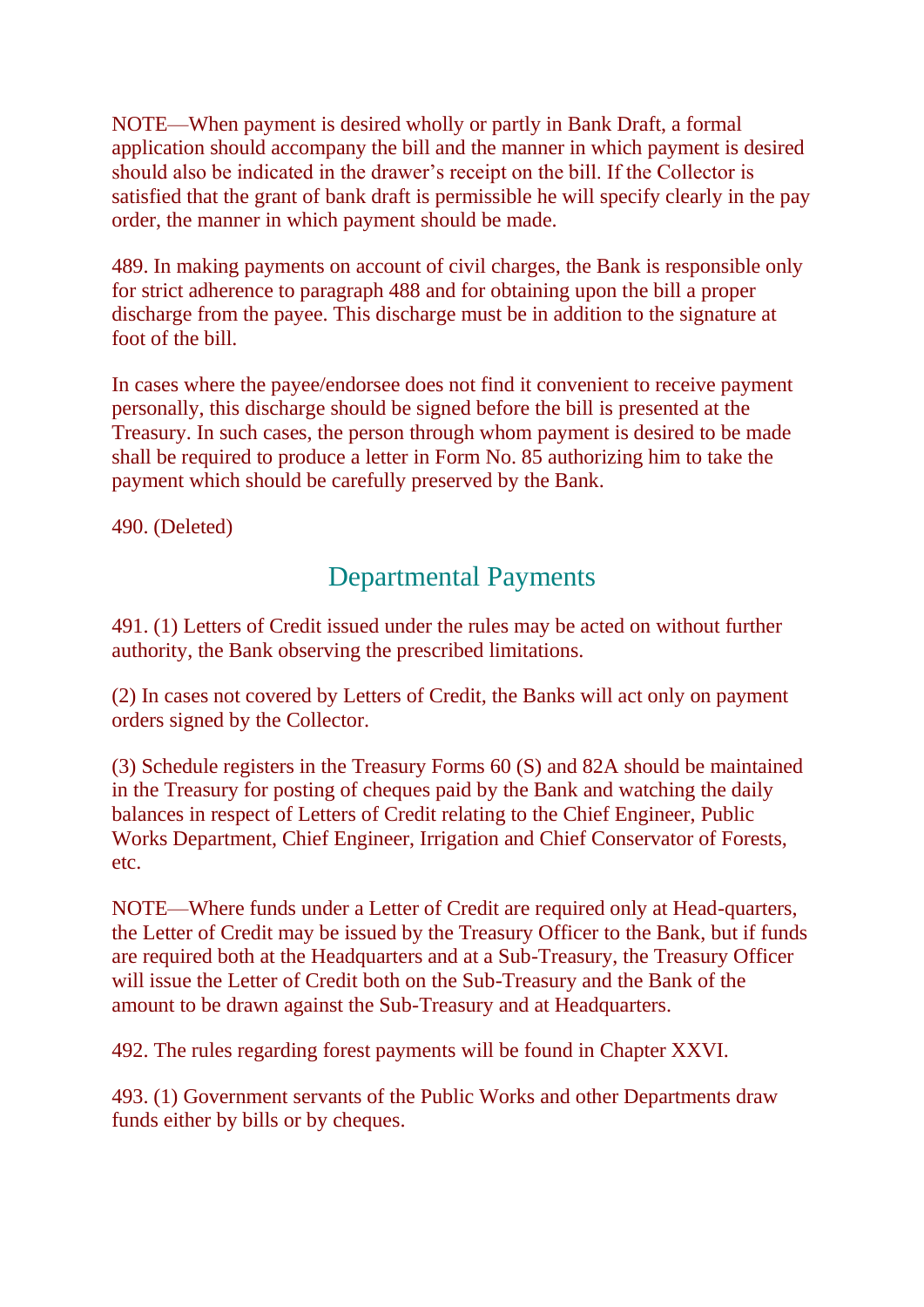(2) Bills will be cashed by the Bank only on payment orders endorsed thereon by the Collector.

(3) In respect of Cheques, Letters of Credit will be issued by the Collector but an officer in charge of a Division may regulate the drawings of Sub-Divisional Officers further through the Collector. (See also paragraph 645).

493–A (Deleted)

## Refunds

494. Refunds of revenue, fines, etc. will be made by the Bank on bills bearing a payment order signed by the Collector, as in paragraphs 488 and 489.

### Discount on sale of Postage and other Stamps

495. Discount on sale of postage and other stamps is allowed by deduction from the amount paid in by the purchaser. The net amount will be received and brought to account under paragraph 478, the receipted chalan being the payer's authority for receipt of the stamps from the Collector.

## Interest on Public Dept.

496. Government promissory notes on which interest may be due will be presented to the Collector of the district, who having made the necessary examination and record under the rules in the Government Securities Manual, will give the holder an order on the Bank in the following form:

Pay to

Rupees ,being interest for

half-year at percent due on Government promissory note no of for Rupees

Collector

497. (Deleted)

## Deposit Payments

498. (1) Repayments of deposits standing at credit of individuals in the Collector's or Magistrate's or Judge's account will be made on the order of the government servant on whose registers they are, and by whom the usual check registers will be kept. Persons claiming repayments of such deposits must, therefore, apply to the government servant who received them, who, after examining the check register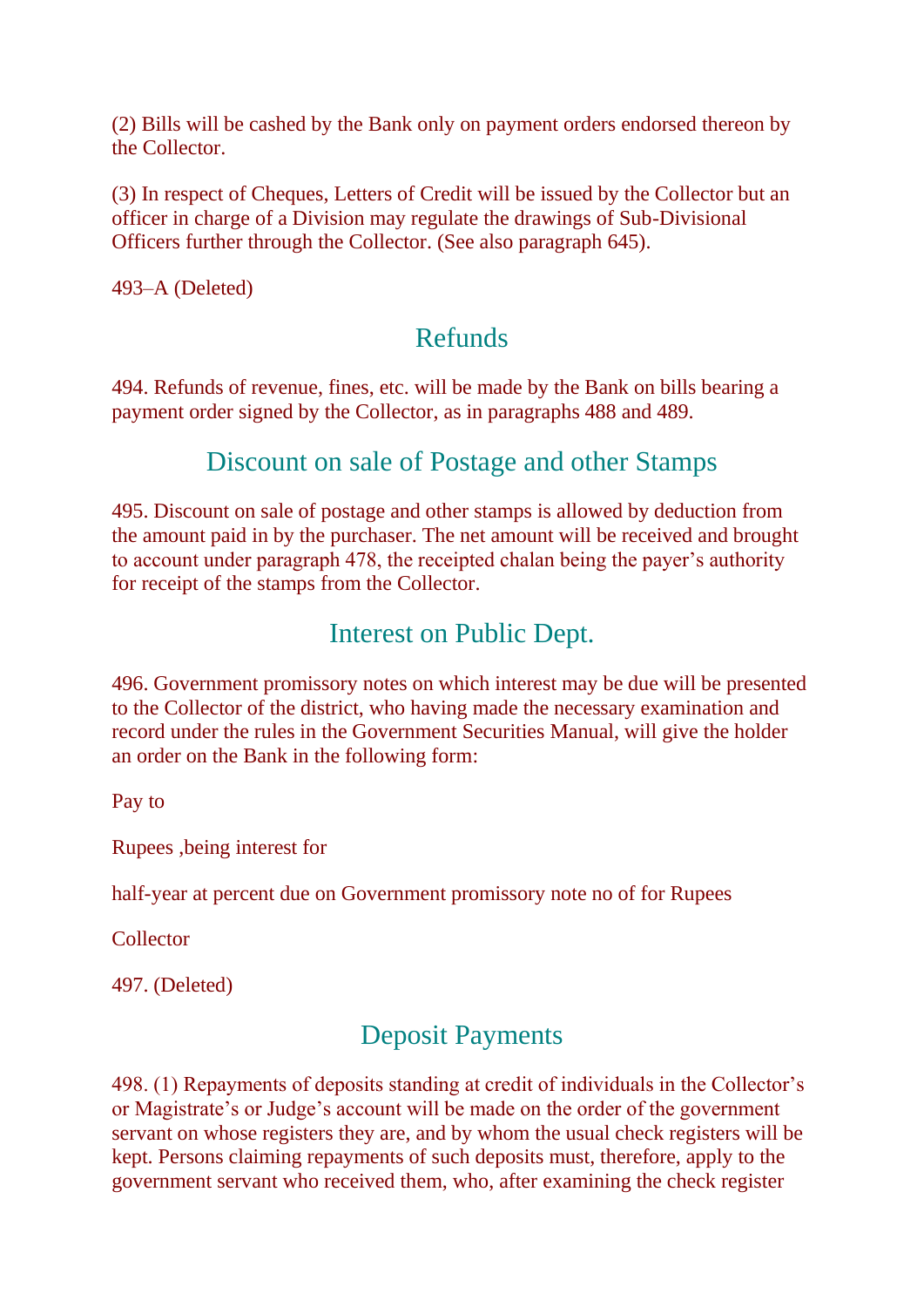and making the necessary record, will give the applicant an order for payment at the Bank. A magistrate's or judge's order must be taken to the Collector for countersignature before being presented at the Bank.

(2) Each court should duty intimate from time to time to the Treasury the amount of the lapsed deposits to be deducted from the personal ledger pass-book.

#### Bill Payments

499. (Deleted)

#### **Treasure**

500. The rules regarding (1) receipt and issue of coin and currency notes, (2) remittance of treasure from the Bank and the entertainment of extra potdars, if necessary, for the purpose, and (3) testing of remittances made to the Bank from the Treasuries are laid down in the Central Treasury Rules.

### Currency of Payment Orders

501. Payment orders are valid only for a time not exceeding ten days, fixed by the Collector; if presented after the allotted time, they will be refused payment by the Bank until revalidated by the Collector. However, in the case of pay bills for a month passed for payment at the end of the same month by the Collector but made payable not before the first of the next month, the aforesaid period of ten days for the currency of the payment order will be counted from the first of the next month on which the payment becomes due.

*viokn&fcØh&dj ds ] : ls vf/kd ds fjQ.M ckmpjksa ds Hkqxrku ns;ksa dh le;kof/k fnu ds LFkku ij fnu gksxhA*

 $(kqf)$ & $i=$   $la$ [; $k$  9 6 ekpZ 2 5 ] 1 9 9 1 )

 *foRr ys[kk vuqHkkx& i=koyh la[;k*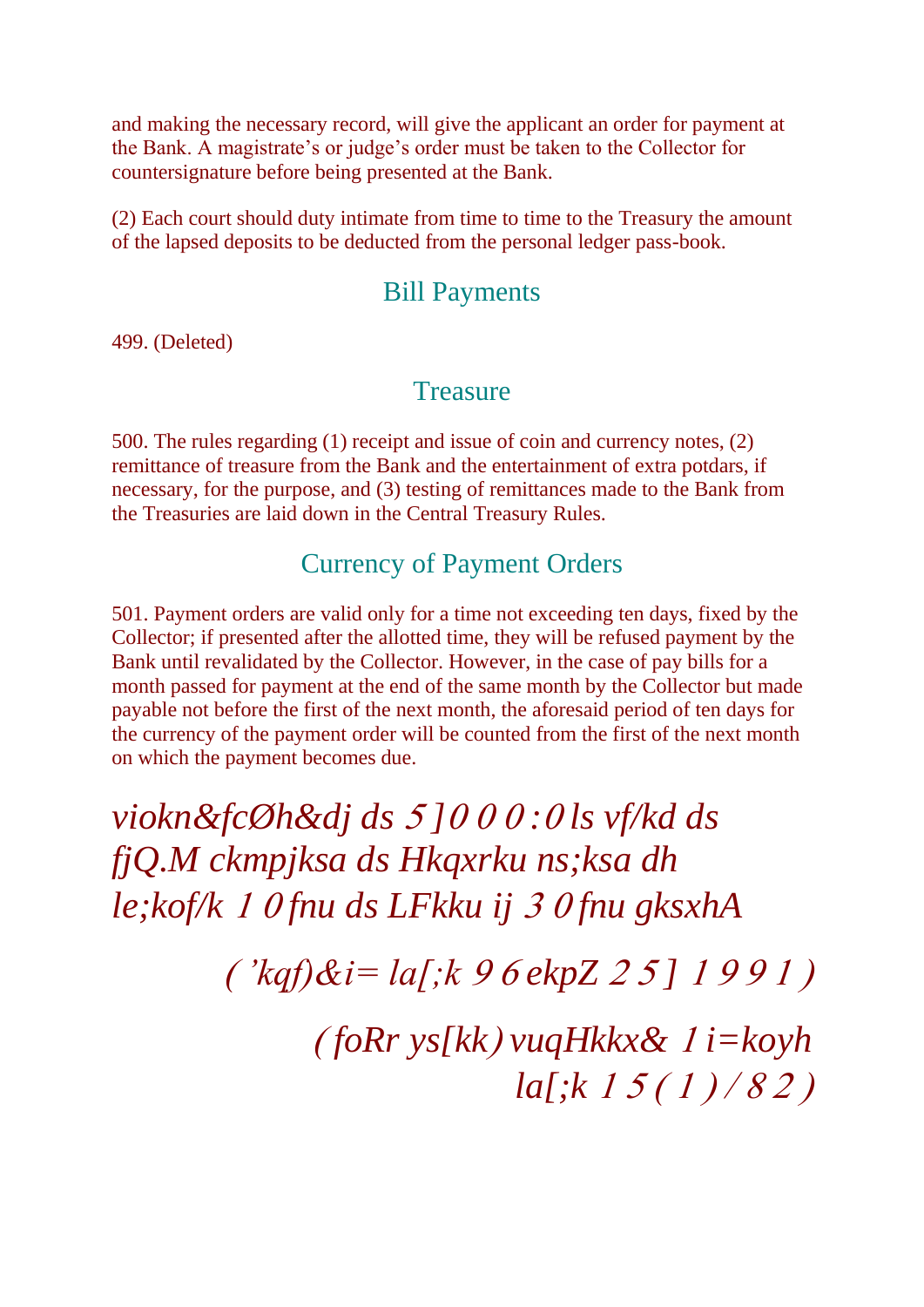#### **Miscellaneous**

502. (Deleted)

503. The Bank will be kept open for the transaction of the treasury business on all recognized holidays, if so required by the Collector.

### ADDITIONAL, RULES FOR DISTRICT OFFICERS

### Registers of Chalans issued and Orders for Payment

504. The above rules state in what cases the Bank receives or pays money without the previous order of the collector and in what cases the previous order of the Collector is necessary. It is also prescribed that the Collector must maintain two registers in which to note these orders, viz. a register of chalans issued and a register of orders for payment. The former of these may be worked by departments, the chalans of land revenue being passed and registered by the land revenue department of the Collector's office, those of excise revenue by the excise department, and so forth.

#### Separate account for Central and State Governments

504-A. In accordance with the principles described in paragraph 445-A, the branches or agencies of the Bank undertaking cash business of the Treasury at District headquarters, will classify the daily receipts and disbursements on behalf of Government in two groups-Central and State—the latter embracing transactions not only on behalf of the Uttar Pradesh Government, but also on behalf of other States. The Bank will prepare the daily statements of receipts and payments separately for the Central Government and the State Government and send them to the Treasury Officer with supporting vouchers in accordance with paragraph 475. The Agent of the Bank should see that the total receipts and disbursements in respect of Central and State transactions included in the daily statement sent to the Treasury officer agree with the totals as shown in the Bank's daily schedule forwarded to the Central Accounts Office of the Bank at Nagpur. The net amount of payments only are entered; that is, when a deduction is made from the amount of a bill on account of income-tax, etc., the daily statements of the Bank show only the net amount paid after deduction and not the gross amount of the bill. (See paragraphs 444 and 444-A and B). It is important to note here that such deductions as are creditable to the Central Government made from the bills of the State Government are not taken into the account of the Central Government at the Bank. The necessary entries to be made in the cash accounts of the State and Central Governments are described in paragraph 505-D. The procedure outined above will apply also in the case of the Government transactions undertaken by the Manager, Reserve Bank of India, Kanpur.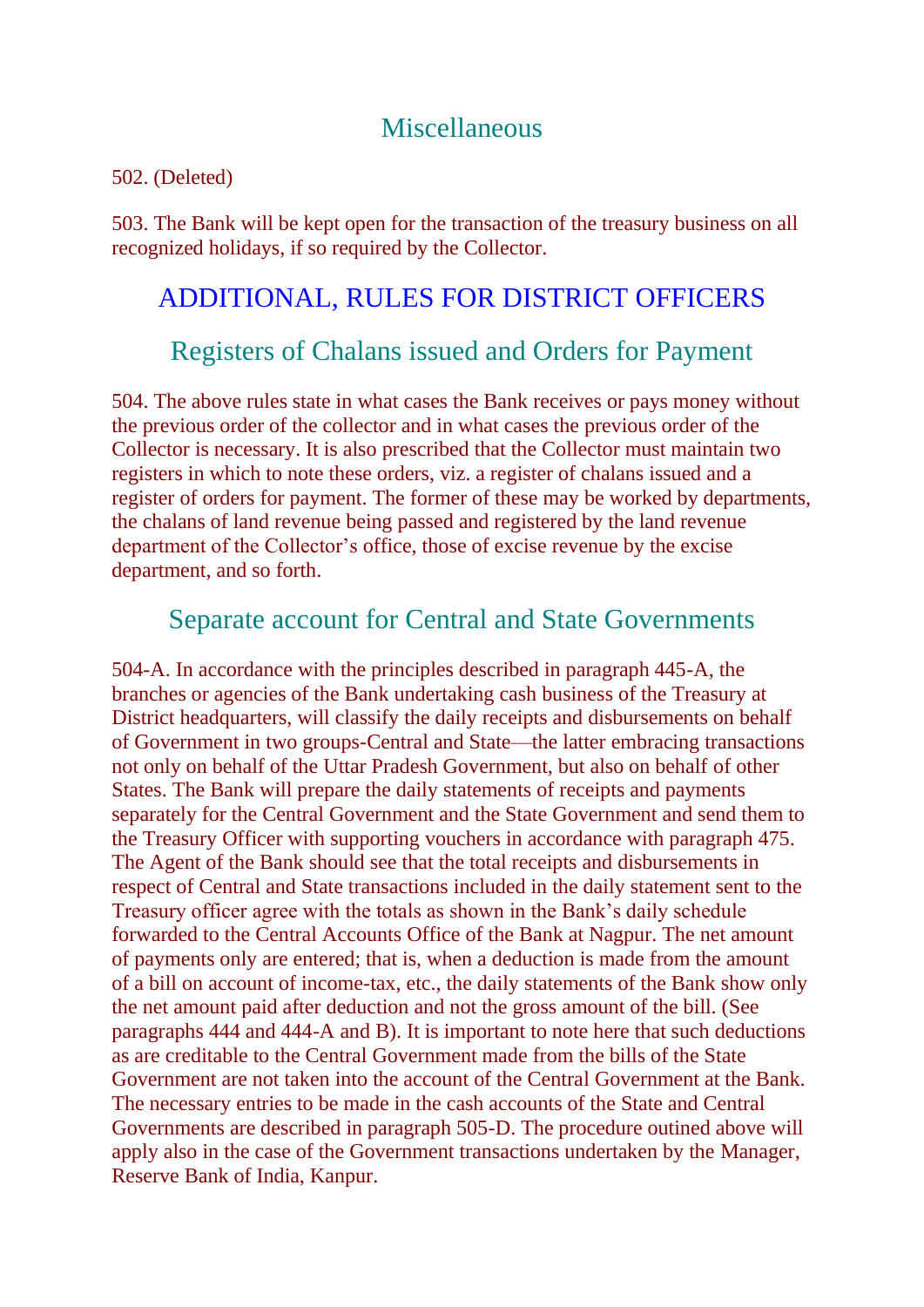## Daily Posting of Accounts

505. When the daily account with the chalans and vouchers is received from the Bank, the account will first be examined against the chalans and vouchers which support it. Then the vouchers which have been already approved and registered by the Treasury Officer will first be marked off in the register of chalans issued and of orders for payment (Warrant Register), that is, the date of discharge will be noted against the entries of them in those registers. Then each item of receipt or payment will be posted from the daily account with its chalans and vouchers, into the cashbook, either direct or through some subordinate register, in the same way as is prescribed to be done by the accounts departments of Treasuries the cash business of which is not conducted by the bank.

NOTE—(1) In this process the vouchers must be numbered and arranged according to the register in which they are entered, as the number of the payment order cannot serve also as the number of the voucher in actual accounts.

NOTE—(2) The procedure mentioned in the above paragraph will also apply to the Siaha (Accounts) received from the Sub-Treasuries and also to the paid vouchers and the departmental copies of chalans (where there is such a provision) of the amount deposited at the Sub-Treasuries.

505-A. The Treasury Officer should keep two subsidiary registers of Reserve Bank Deposits, one for the Central Government and another for the State Government, in which he will post the net difference between the total payments and total receipts of each account as shown in the Bank's daily accounts. The register is provided with three columns to show (1) the date, and (2) the net payments, or (3) the net receipts of the day, and there will be only one entry in column (2) or (3), as the case may be, against each date.

When the total receipts exceed the total payments, the difference will be posted in column (2), and when the total payments exceed the total receipts, the difference will be posted in column  $(3)$ .

505-B. At the close of the month, the difference between the two columns of each register will be carried into the cash account or list of payments according as the difference represents net drawings from, or net payments into, the Bank during the month on account of the Government concerned and the net credit or debit should be taken to the head, "Deposits with Reserve Bank-Central" or "Deposits with Reserve Bank-State", as the case may be. This procedure will also apply to the transactions of the Sub-Treasuries, cash business of which is conducted by the Bank.

NOTE—(1) The rules laid down in paragraphs 445 A and B, 445E–445H in Chapter XIX apply to the banking treasuries mutatis mutandis.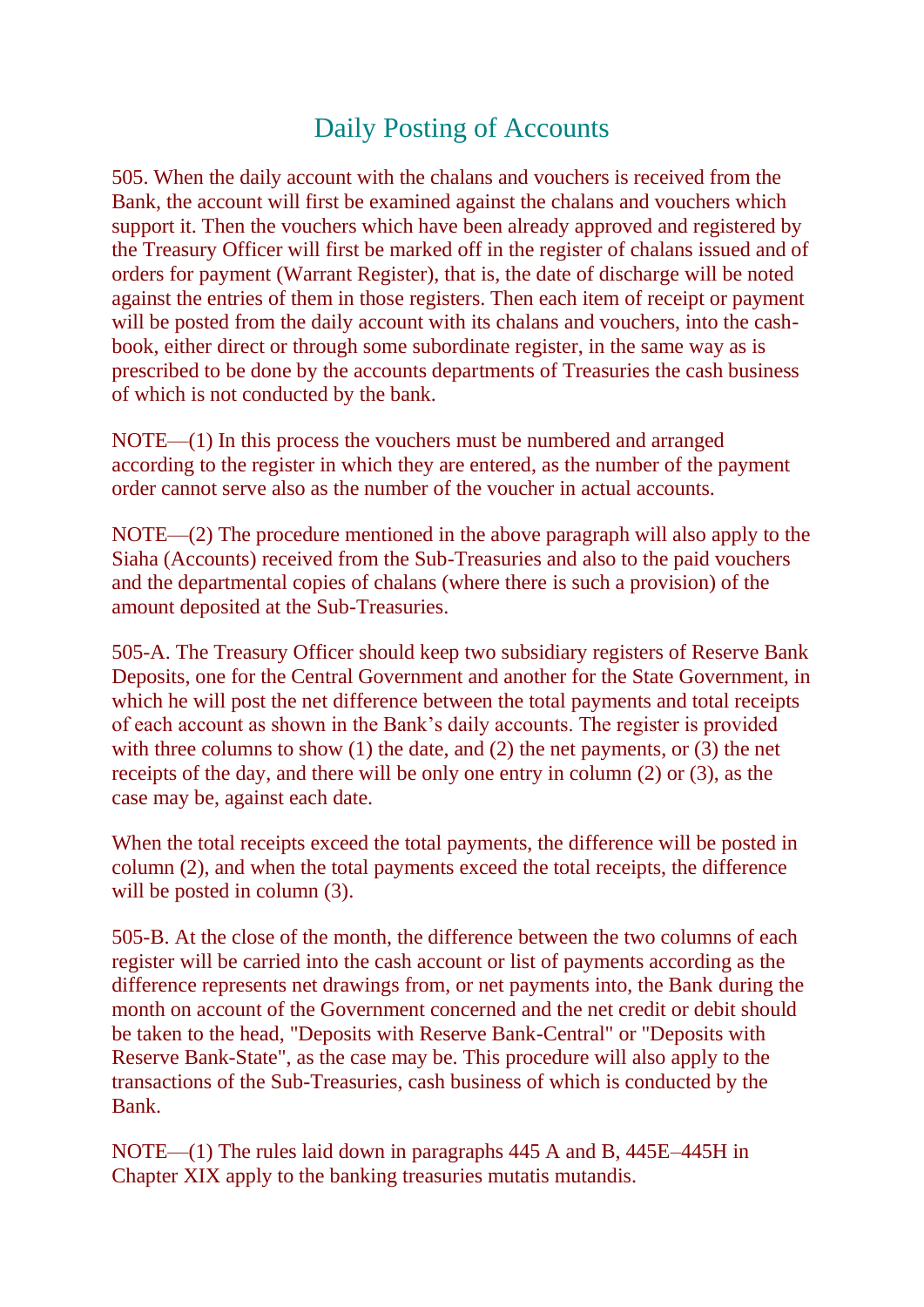NOTE—(2) Cheques presented direct at the Bank and paid by transfer credit should be included by the Bank as receipts and disbursements in its account sent to the Treasury. The latter should not treat them as transfer transactions and enter them in the check register of transfer payments.

505-C. Under paragraph 445-A, all officers authorized to pay into or draw money from the Treasury or the Bank should mark all chalans, vouchers, cheques, bills, etc. prominently at the top right-hand corner with the letter 'C' or 'S' for 'Central' or 'State', as the case may be. Any omission noted may be rectified before incorporation of the transactions in the Bank's accounts. Where such omissions cannot be rectified by the Treasury Officer or the Bank, the proper course in dealing with the unclassified bills, etc. is to accept them and classify them as 'State' pending adjustment by the Accountant General. This instruction also applies to unclassified instruments for deposit or withdrawal presented at the Bank. Treasury Officers should, however, bring to the notice of the officers concerned any frequent omissions of classifications on bills, chalans, etc.

If any voucher is incorrectly classified by the Bank, no correction in the Bank's account can be made after an intimation of the transactions has been sent to the Central Accounts Office. The necessary adjustments of such misclassified items will be made in accordance with the procedure laid down in paragraph 505-D.

505-D. (1) A register in Form no. 50B should be maintained at the Treasuries to note the misclassifications by the Bank. This Form is divided into two parts, viz. (i) Central transactions included in the State Statement, and (ii) State transactions included in the Central Statement so that separate totals may be struck agreeing with the accounts. The total receipts of the first kind should be taken in one lump sum in the Treasury cash-book for State receipts under the head 'Adjusting Account between Central and State Governments-Misclassifications by the Bank' and in the Treasury cash-book for Central receipts the misclassified items should be taken under the correct heads of receipts. In addition, a deduct entry under the head 'Adjusting Account between Central and State Governments-Misclassifications by the Bank' should be made on the receipts side of the cashbook of the Central transactions corresponding to the total amount taken to the same head in the cash-book of State receipts. In the same way, Central payments wrongly classified by the Bank as 'State' will be posted under the appropriate heads in the cash-book of Central payments set off by a deduct entry in lump sum under the head 'Adjusting Account between Central and State Governments' while the total amount of such misclassified disbursements will he posted in the cashbook of State payments under the identical head 'Adjusting Account between Central and State Governments'. Similar postings will be made of the items of State receipts or payments wrongly included in the Central Statement in the Central and State cash-books.

(2) In the cash account and list of payments, the following entries will be made :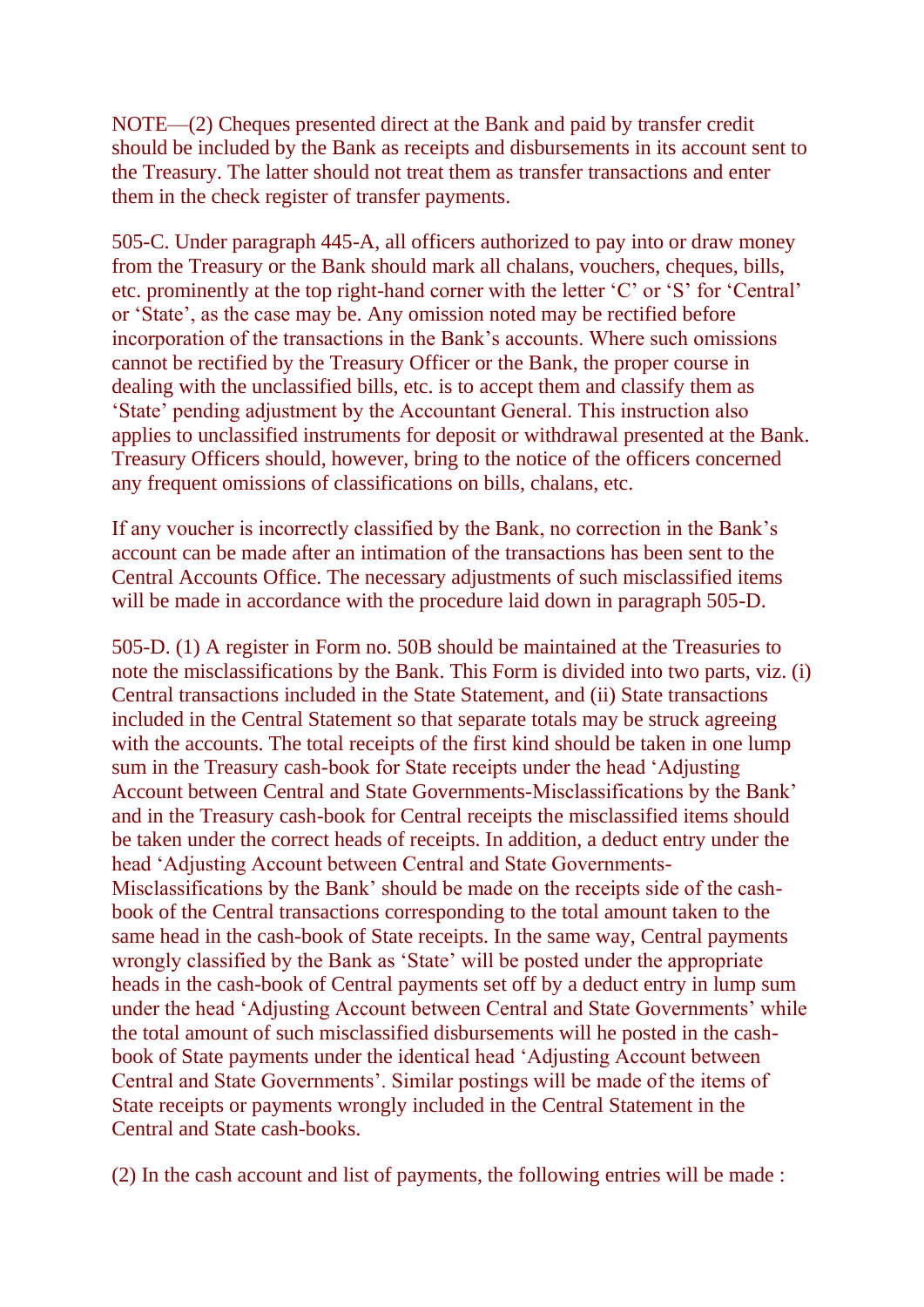The items of receipt pertaining to the Central Government misclassified by the Bank, as State should appear in the State Cash Account against the adjusting head "misclassifications by the Bank". A corresponding entry will also be made in the Central list of payments against the same adjusting head.

In the case of payments entries will be made in the State list of payments, against the adjusting head, and in the Central cash account under the relevant head. Similar entries should be made in the list of payments and the cash account in regard to State transactions misclassified by the Bank as Central.

505-E. The transactions of the Central Government occurring at non-banking Sub-Treasuries of banking Treasuries will be separately intimated to the Accountant General by the Treasury Officer monthly in the form prescribed in paragraph 445- D. For this purpose, a simple register should be maintained by the Treasury Officer in the following Form which will show the daily receipts and disbursements of the Central Government at the various Sub-Treasuries :

### FORM

Register of receipts/payments on account of Central Government in Sub-Treasuries in the District of , for the month of ,19

| Name of Sub-<br>Treasury | Date           | Receipts | Payments       | Remarks |
|--------------------------|----------------|----------|----------------|---------|
|                          | $\overline{2}$ | 3        | $\overline{4}$ | 5       |
| Total                    |                |          |                |         |

Intimated to the Accountant General on...

This register will also enable the Treasury Officer to ascertain the amount of the net receipts and disbursements on account of Central transactions for the purpose of the closing abstract of the Cash Account. (vide paragraph 505F below).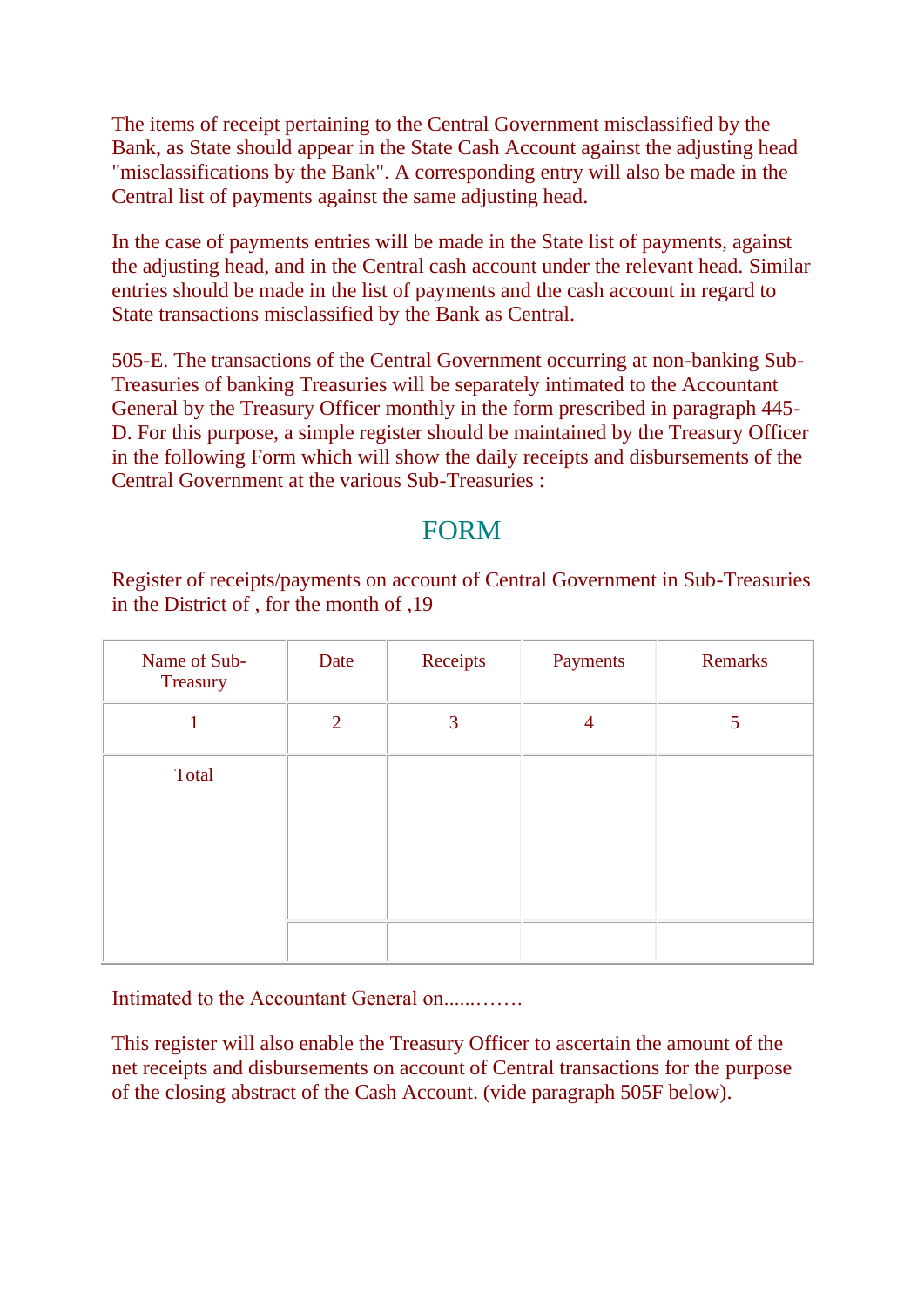505F. The Receipt and Payment Accounts of the Central and State Governments should be closed on last pages of relevant cash-books, every day in the following form as illustrated by the entries indicated below :

| <b>Central Receipts/Payments</b>             | Receipts |             | Payments    |    |
|----------------------------------------------|----------|-------------|-------------|----|
|                                              | Rs.      | P.          | Rs.         | P. |
| (i) Total Net Adjusted<br>Receipts/Payments/ |          |             |             |    |
|                                              |          | [a]         | [b]         |    |
| <b>Control Total 1</b>                       |          | 1,66,400.00 | 1,61,666.66 |    |
| (ii) Deposits with<br><b>Reserve Bank:</b>   |          |             |             |    |
|                                              |          |             | [c]         |    |
| Sadar                                        |          |             | 3,333.33    |    |
|                                              | [c]      |             |             |    |
| Sub-Treasury 1                               | 166.67   |             |             |    |
|                                              |          |             | [c]         |    |
| Sub-Treasury 2                               |          |             | 166.67      |    |
| Sub-Treasury 3                               |          |             |             |    |
|                                              |          | [c]         |             |    |
| Sub-Treasury 4                               | 33.33    |             |             |    |
| Sub-Treasury 5                               |          |             |             |    |
|                                              |          | [c]         |             |    |
| Sub-Treasury 6                               |          | 33.33       |             |    |
| Sub-Treasury 7                               |          |             |             |    |
| Sub-Treasury 8                               |          |             |             |    |
| <b>Adjusting Account Between</b>             |          |             |             |    |
| <b>Central and State Governments:</b>        |          |             |             |    |

## CENTRAL ACCOUNT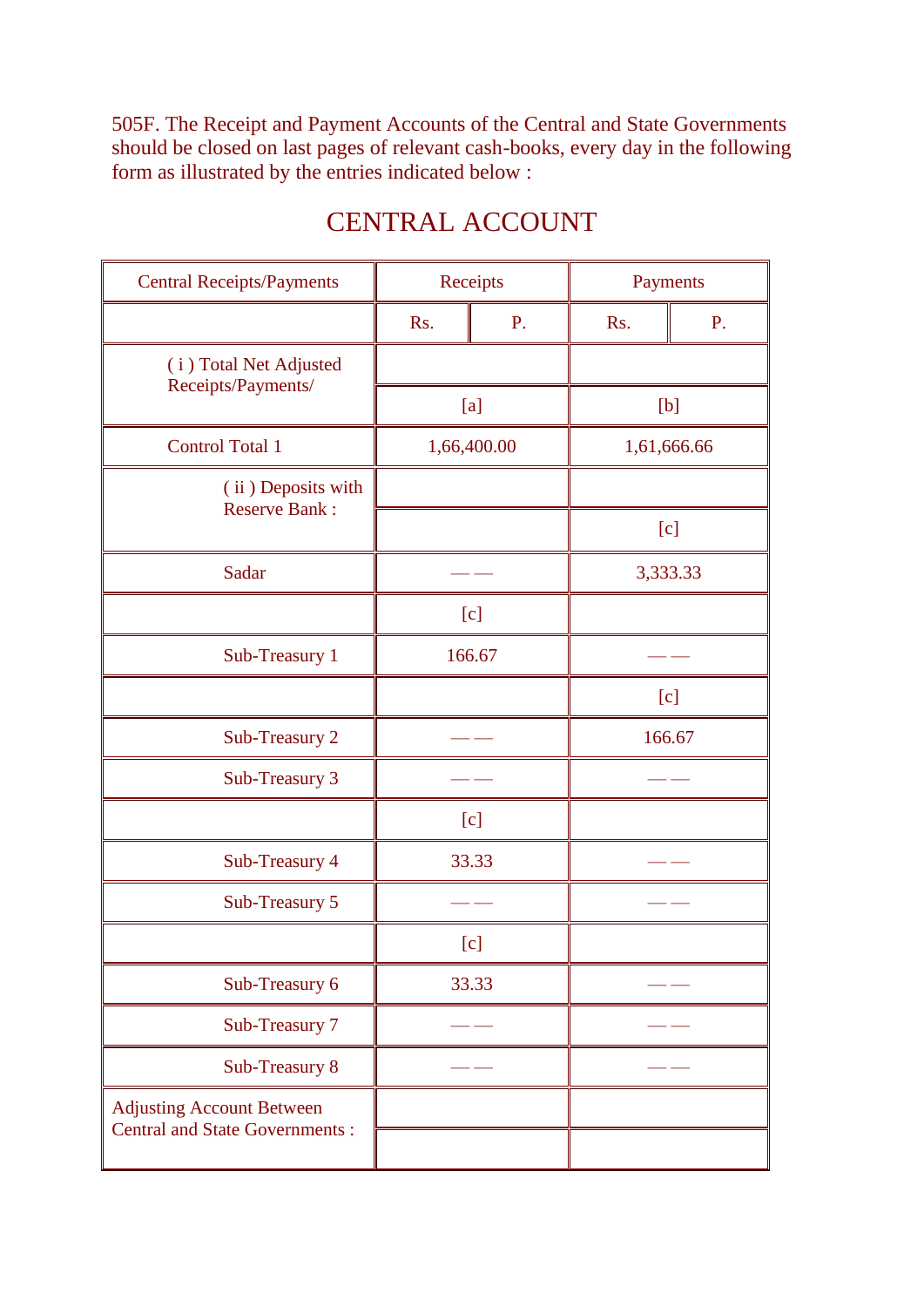| (iii) Net Debit/Net           |                            |                           |
|-------------------------------|----------------------------|---------------------------|
| <b>Credit on Account</b>      |                            |                           |
| of Central<br>Government:     |                            |                           |
| Sadar                         |                            |                           |
|                               | $[d]$                      | [d]                       |
| Sub-Treasury                  | 333.33                     | 1,333.33                  |
| (iv) Adjustments by Transfer  |                            |                           |
| $C-C$ $(-)$                   |                            |                           |
| $S-C (+)$                     |                            |                           |
|                               | [e]                        |                           |
| $C-S( )$                      | 166.67                     |                           |
| (v) Misclassification by Bank |                            |                           |
|                               |                            | $[f]$                     |
| $S-C (+)$                     |                            | 133.33                    |
|                               | [f]                        |                           |
| $C-S$ $(-)$                   | 166.67                     |                           |
| (vi) Control Total 2/         | $\left[ \mathbf{x}\right]$ | $\left[ \text{x} \right]$ |
| <b>Control Total 3</b>        | 1,66,633.32                | 1,66,633.32               |
| (vii) Gross Unadjusted        |                            |                           |
| Receipts/Payments             |                            |                           |
| at Non-Banking                | [g]                        | [g]                       |
| <b>Sub-Treasuries</b>         | 61,566.67                  | 60,566.67                 |
| (viii) Bank Transactions:     | $[h] \centering$           | $[h] \centering$          |
| Sadar                         | 36,666.67                  | 33, 333. 34               |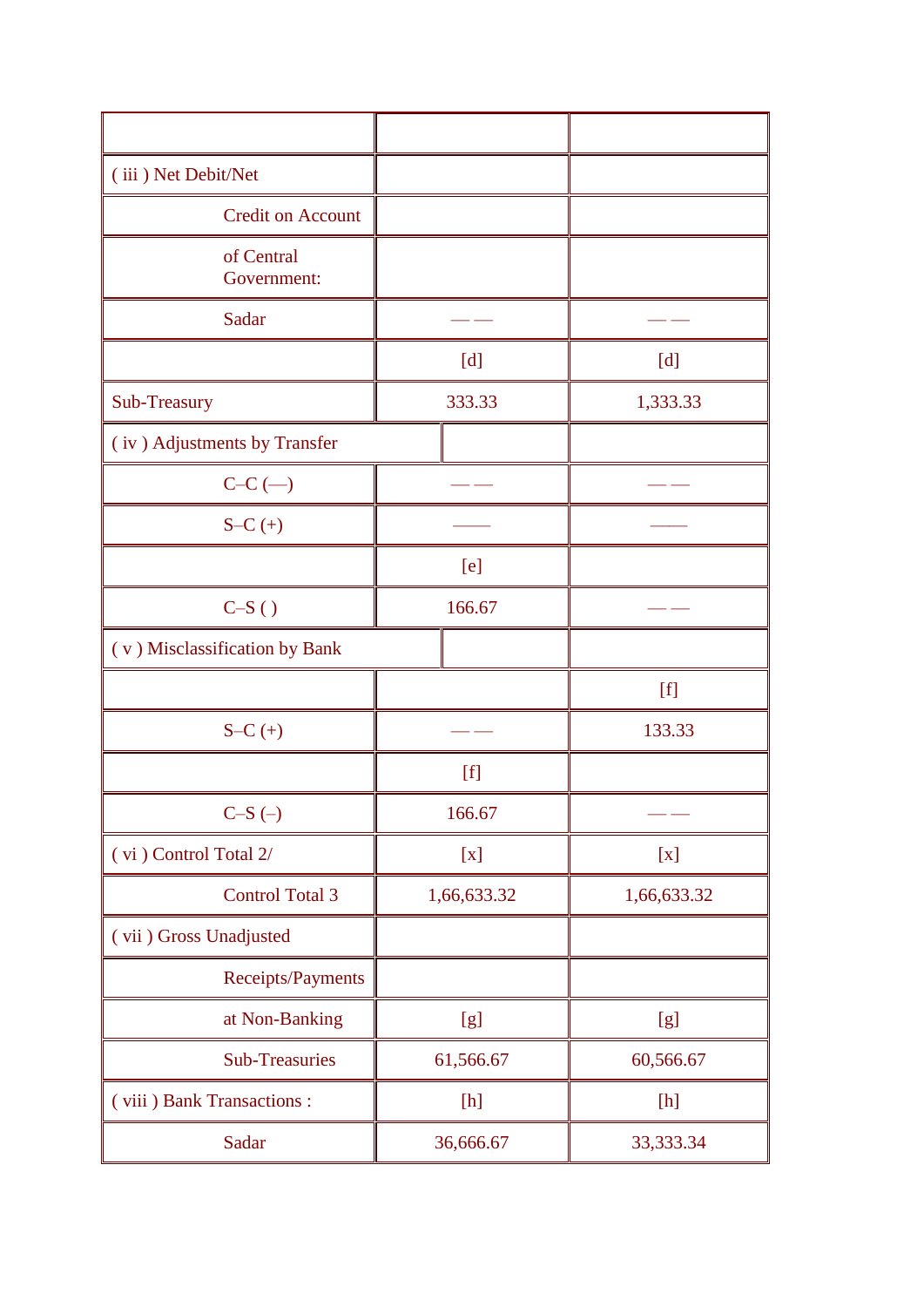|                      | $[h]$            | $[h] \centering \vspace{0.000000} \includegraphics[width=0.0000000]{fig1000000}} \caption{The 0.0000000 for 0.00000 and the 0.000000 for 0.00000 and the 0.000000 for 0.00000 and the 0.000000 for 0.00000 and the 0.000000 for 0.00000 and the 0.000000 for 0.00000 and the 0.000000 for 0.00000 and the 0.000000 for 0.00000 and the 0.000000 for 0$ |
|----------------------|------------------|--------------------------------------------------------------------------------------------------------------------------------------------------------------------------------------------------------------------------------------------------------------------------------------------------------------------------------------------------------|
| Sub-Treasury 1       | 333.33           | 500.00                                                                                                                                                                                                                                                                                                                                                 |
|                      | $[h] \centering$ | $[h] \centering$                                                                                                                                                                                                                                                                                                                                       |
| Sub-Treasury 2       | 833.33           | 666.66                                                                                                                                                                                                                                                                                                                                                 |
| Sub-Treasury 3       |                  |                                                                                                                                                                                                                                                                                                                                                        |
|                      | [h]              | $[h] \centering$                                                                                                                                                                                                                                                                                                                                       |
| Sub-Treasury 4       | 33,333.33        | 33,366.66                                                                                                                                                                                                                                                                                                                                              |
| Sub-Treasury 5       |                  |                                                                                                                                                                                                                                                                                                                                                        |
|                      | $[h] \centering$ | $[h] \centering$                                                                                                                                                                                                                                                                                                                                       |
| Sub-Treasury 6       | 33,333.33        | 33,366.66                                                                                                                                                                                                                                                                                                                                              |
| Sub-Treasury 7       |                  |                                                                                                                                                                                                                                                                                                                                                        |
| Sub-Treasury 8       |                  |                                                                                                                                                                                                                                                                                                                                                        |
| (ix) Deposits with   |                  |                                                                                                                                                                                                                                                                                                                                                        |
| <b>Reserve Bank:</b> |                  | [c]                                                                                                                                                                                                                                                                                                                                                    |
| Sadar                |                  | 3,333.33                                                                                                                                                                                                                                                                                                                                               |
|                      | [c]              |                                                                                                                                                                                                                                                                                                                                                        |
| Sub-Treasury 1       | 166.67           |                                                                                                                                                                                                                                                                                                                                                        |
|                      | [c]              |                                                                                                                                                                                                                                                                                                                                                        |
| Sub-Treasury 2       |                  | 166.67                                                                                                                                                                                                                                                                                                                                                 |
| Sub-Treasury 3       |                  |                                                                                                                                                                                                                                                                                                                                                        |
|                      | [c]              |                                                                                                                                                                                                                                                                                                                                                        |
| Sub-Treasury 4       | 33.33            |                                                                                                                                                                                                                                                                                                                                                        |
| Sub-Treasury 5       |                  |                                                                                                                                                                                                                                                                                                                                                        |
|                      | [c]              |                                                                                                                                                                                                                                                                                                                                                        |
| Sub-Treasury 6       | 33.33            |                                                                                                                                                                                                                                                                                                                                                        |
| Sub-Treasury 7       |                  |                                                                                                                                                                                                                                                                                                                                                        |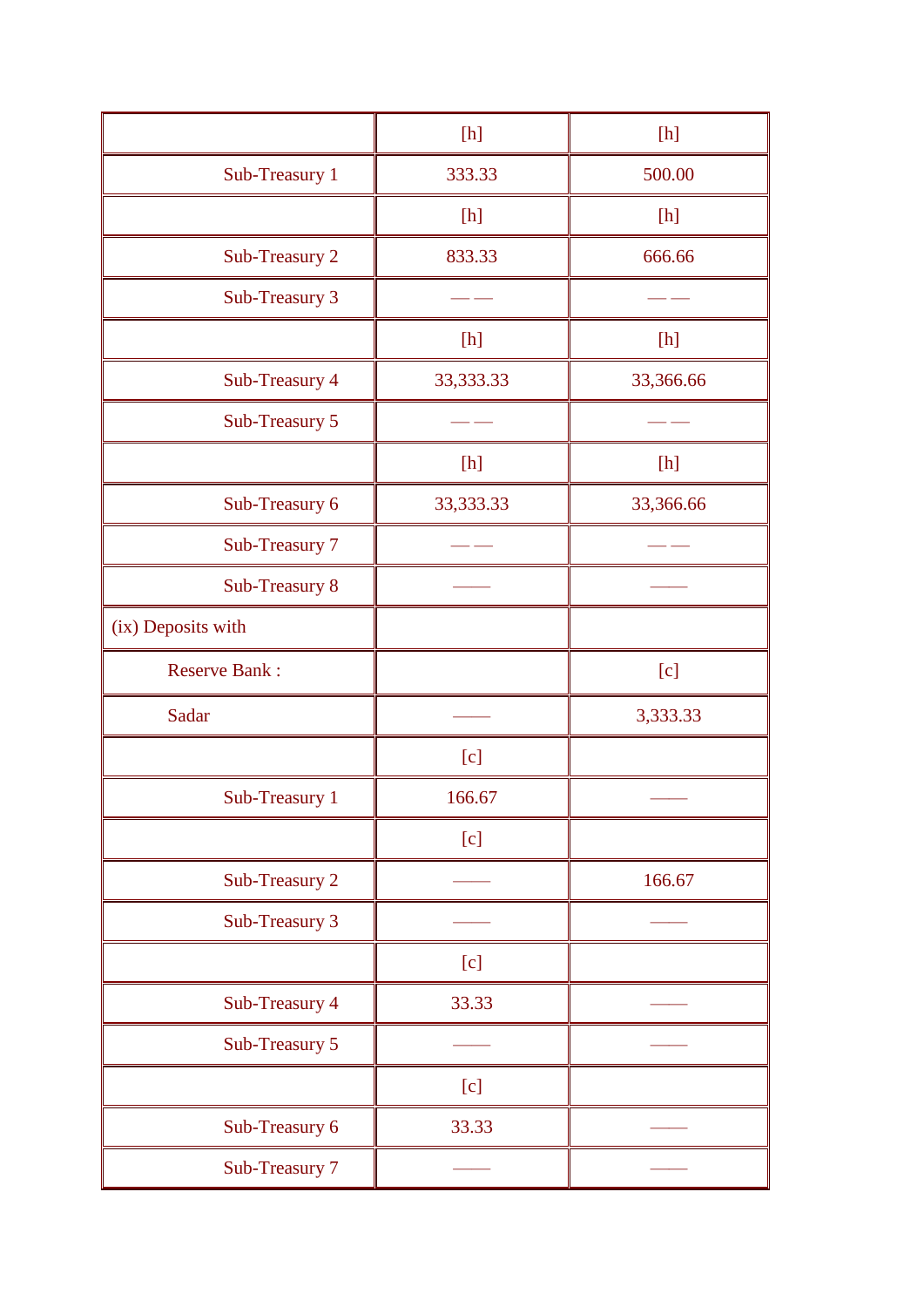| Sub-Treasury 8                                     |        |          |
|----------------------------------------------------|--------|----------|
| (x) Net Debit/Net Credit<br>of Central Government: |        |          |
| Sadar                                              |        |          |
|                                                    | [d]    | [d       |
| Sub-Treasury                                       | 333.33 | 1,333.33 |

# STATE ACCOUNT

| <b>State Receipts/Payments</b> | Receipts    |    | Payments    |    |
|--------------------------------|-------------|----|-------------|----|
|                                | Rs.         | P. | Rs.         | P. |
| (i) Total Net Adjusted         |             |    |             |    |
| Receipts/Payments/             | [i]         |    | [j]         |    |
| Control Total 1/B.F.           | 6,64,666.67 |    | 6,61,466.67 |    |
| (ii) Deposits with             |             |    |             |    |
| <b>Reserve Bank:</b>           |             |    | $[k]$       |    |
| Sadar                          |             |    | 6,666.67    |    |
|                                | $[k]$       |    |             |    |
| Sub-Treasury 1                 | 3,333.33    |    |             |    |
|                                | [k]         |    |             |    |
| Sub-Treasury 2                 | 1,666.67    |    |             |    |
| Sub-Treasury 3                 |             |    |             |    |
|                                | (k)         |    |             |    |
| Sub-Treasury 4                 |             |    | 666.67      |    |
| Sub-Treasury 5                 |             |    |             |    |
|                                | (k)         |    |             |    |
| Sub-Treasury 6                 | 1,000.00    |    |             |    |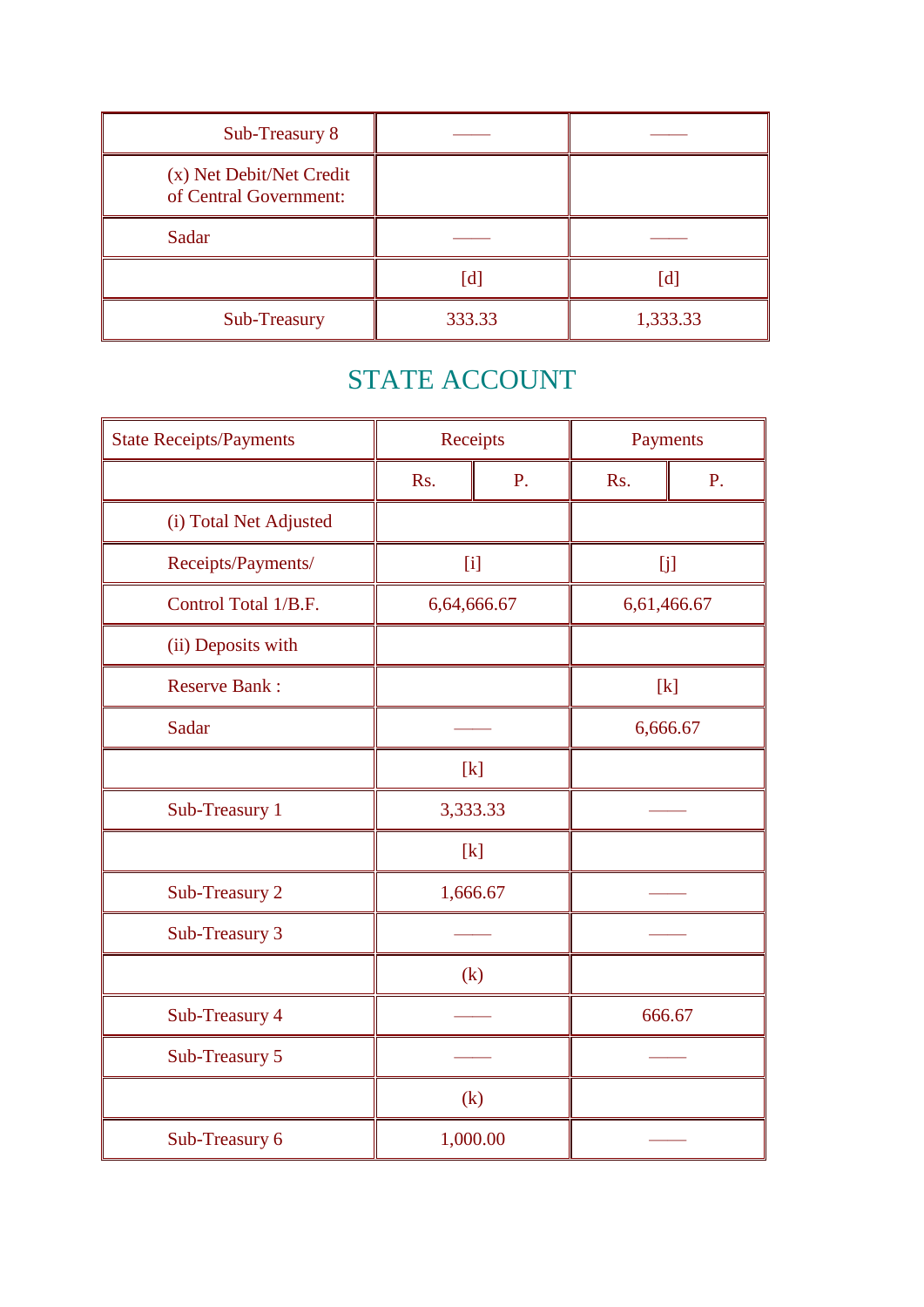| Sub-Treasury 7                                                                   |                    |                                                                                                                                                                                                                                                                                                                                                                                                                                                                                                                                                                                                                                    |                                                                                                                                                                                                                                                                                                                                                                                                                                                                                                                                                                                                                                                                                                                                                                                                                                                                                                                                |
|----------------------------------------------------------------------------------|--------------------|------------------------------------------------------------------------------------------------------------------------------------------------------------------------------------------------------------------------------------------------------------------------------------------------------------------------------------------------------------------------------------------------------------------------------------------------------------------------------------------------------------------------------------------------------------------------------------------------------------------------------------|--------------------------------------------------------------------------------------------------------------------------------------------------------------------------------------------------------------------------------------------------------------------------------------------------------------------------------------------------------------------------------------------------------------------------------------------------------------------------------------------------------------------------------------------------------------------------------------------------------------------------------------------------------------------------------------------------------------------------------------------------------------------------------------------------------------------------------------------------------------------------------------------------------------------------------|
| Sub-Treasury 8                                                                   |                    |                                                                                                                                                                                                                                                                                                                                                                                                                                                                                                                                                                                                                                    |                                                                                                                                                                                                                                                                                                                                                                                                                                                                                                                                                                                                                                                                                                                                                                                                                                                                                                                                |
| <b>Adjusting Account Between</b><br><b>Central and State Governments:</b>        |                    |                                                                                                                                                                                                                                                                                                                                                                                                                                                                                                                                                                                                                                    |                                                                                                                                                                                                                                                                                                                                                                                                                                                                                                                                                                                                                                                                                                                                                                                                                                                                                                                                |
| (iii) Net Debit/Net Credit<br>at Non-Banking<br><b>Treasuries/Sub-Treasuries</b> |                    |                                                                                                                                                                                                                                                                                                                                                                                                                                                                                                                                                                                                                                    |                                                                                                                                                                                                                                                                                                                                                                                                                                                                                                                                                                                                                                                                                                                                                                                                                                                                                                                                |
| Sadar                                                                            |                    |                                                                                                                                                                                                                                                                                                                                                                                                                                                                                                                                                                                                                                    |                                                                                                                                                                                                                                                                                                                                                                                                                                                                                                                                                                                                                                                                                                                                                                                                                                                                                                                                |
|                                                                                  |                    | [d]                                                                                                                                                                                                                                                                                                                                                                                                                                                                                                                                                                                                                                | [d]                                                                                                                                                                                                                                                                                                                                                                                                                                                                                                                                                                                                                                                                                                                                                                                                                                                                                                                            |
| Sub-Treasury                                                                     |                    | 1,333.30                                                                                                                                                                                                                                                                                                                                                                                                                                                                                                                                                                                                                           | 333.33                                                                                                                                                                                                                                                                                                                                                                                                                                                                                                                                                                                                                                                                                                                                                                                                                                                                                                                         |
| (iv) Adjustments by<br><b>Transfer</b>                                           |                    |                                                                                                                                                                                                                                                                                                                                                                                                                                                                                                                                                                                                                                    |                                                                                                                                                                                                                                                                                                                                                                                                                                                                                                                                                                                                                                                                                                                                                                                                                                                                                                                                |
| S-S General                                                                      |                    | $[1]$                                                                                                                                                                                                                                                                                                                                                                                                                                                                                                                                                                                                                              | $[1]$                                                                                                                                                                                                                                                                                                                                                                                                                                                                                                                                                                                                                                                                                                                                                                                                                                                                                                                          |
| Transfer $(-)$                                                                   |                    | 1,666.67                                                                                                                                                                                                                                                                                                                                                                                                                                                                                                                                                                                                                           | 1,666.67                                                                                                                                                                                                                                                                                                                                                                                                                                                                                                                                                                                                                                                                                                                                                                                                                                                                                                                       |
|                                                                                  |                    | $[1]$                                                                                                                                                                                                                                                                                                                                                                                                                                                                                                                                                                                                                              | $[1]$                                                                                                                                                                                                                                                                                                                                                                                                                                                                                                                                                                                                                                                                                                                                                                                                                                                                                                                          |
| Commission Stamp [-                                                              |                    | 333.33                                                                                                                                                                                                                                                                                                                                                                                                                                                                                                                                                                                                                             | 333.33                                                                                                                                                                                                                                                                                                                                                                                                                                                                                                                                                                                                                                                                                                                                                                                                                                                                                                                         |
| Commission                                                                       |                    | $[1]$                                                                                                                                                                                                                                                                                                                                                                                                                                                                                                                                                                                                                              | $[1]$                                                                                                                                                                                                                                                                                                                                                                                                                                                                                                                                                                                                                                                                                                                                                                                                                                                                                                                          |
| <b>Water Mark</b>                                                                | $\left[ \ \right]$ | 33.33                                                                                                                                                                                                                                                                                                                                                                                                                                                                                                                                                                                                                              | 33.33                                                                                                                                                                                                                                                                                                                                                                                                                                                                                                                                                                                                                                                                                                                                                                                                                                                                                                                          |
| Commission                                                                       |                    | $[1]$                                                                                                                                                                                                                                                                                                                                                                                                                                                                                                                                                                                                                              | $[1]$                                                                                                                                                                                                                                                                                                                                                                                                                                                                                                                                                                                                                                                                                                                                                                                                                                                                                                                          |
| Lotteries                                                                        | 1                  | 133.34                                                                                                                                                                                                                                                                                                                                                                                                                                                                                                                                                                                                                             | 133.34                                                                                                                                                                                                                                                                                                                                                                                                                                                                                                                                                                                                                                                                                                                                                                                                                                                                                                                         |
|                                                                                  |                    |                                                                                                                                                                                                                                                                                                                                                                                                                                                                                                                                                                                                                                    | [e]                                                                                                                                                                                                                                                                                                                                                                                                                                                                                                                                                                                                                                                                                                                                                                                                                                                                                                                            |
| $C-S$                                                                            | $[-]$<br>1         |                                                                                                                                                                                                                                                                                                                                                                                                                                                                                                                                                                                                                                    | 166.67                                                                                                                                                                                                                                                                                                                                                                                                                                                                                                                                                                                                                                                                                                                                                                                                                                                                                                                         |
| (v) Misclassification                                                            |                    |                                                                                                                                                                                                                                                                                                                                                                                                                                                                                                                                                                                                                                    |                                                                                                                                                                                                                                                                                                                                                                                                                                                                                                                                                                                                                                                                                                                                                                                                                                                                                                                                |
| By Bank                                                                          |                    | $[f] % \begin{center} % \includegraphics[width=\linewidth]{imagesSupplemental_3.png} % \end{center} % \caption { % Our method can be used for the use of the image. % Note that the \emph{DefNet} and the \emph{DefNet} is used for the \emph{DefNet} and the \emph{DefNet} is used for the \emph{DefNet} and the \emph{DefNet} is used for the \emph{DefNet} and the \emph{DefNet} is used for the \emph{DefNet} and the \emph{DefNet} is used for the \emph{DefNet} and the \emph{DefNet} is used for the \emph{DefNet} and the \emph{DefNet} is used for the \emph{DefNet} and the \emph{DefNet} is used for the \emph{DefNet}$ |                                                                                                                                                                                                                                                                                                                                                                                                                                                                                                                                                                                                                                                                                                                                                                                                                                                                                                                                |
| $S-C$                                                                            | $[+]$              | 166.67                                                                                                                                                                                                                                                                                                                                                                                                                                                                                                                                                                                                                             | $[f] % \begin{center} % \includegraphics[width=\linewidth]{imagesSupplemental_3.png} % \end{center} % \caption { % Our method is used for the method. % Our method is used for the method. % Note that the method is used for the method. % Note that the method is used for the method. % Note that the method is used for the method. % Note that the method is used for the method. % Note that the method is used for the method. % Note that the method is used for the method. % Note that the method is used for the method. % Note that the method is used for the method. % Note that the method is used for the method. % Note that the method is used for the method. % Note that the method is used for the method. % Note that the method is used for the method. % Note that the method is used for the method. % Note that the method is used for the method. % Note that the method is used for the method. %$ |
| $C-S$                                                                            | $[$                |                                                                                                                                                                                                                                                                                                                                                                                                                                                                                                                                                                                                                                    | 133.33                                                                                                                                                                                                                                                                                                                                                                                                                                                                                                                                                                                                                                                                                                                                                                                                                                                                                                                         |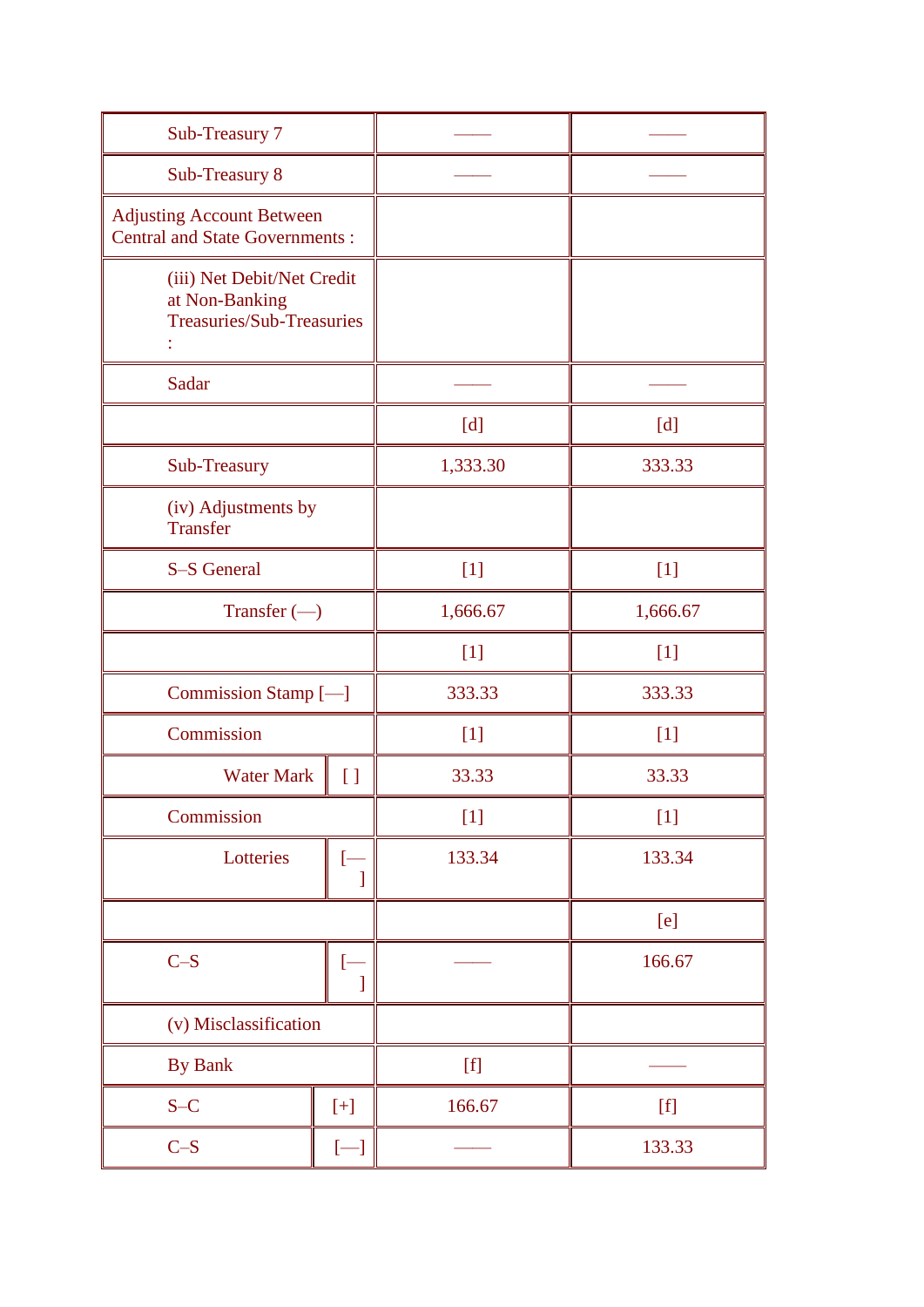| (vi) Total Gross           |             |             |
|----------------------------|-------------|-------------|
| Unadjusted Receipts/       |             |             |
| Payments/Control           | [y]         | [y]         |
| Total 2                    | 6,70,000.00 | 6,66,666.67 |
| (vii) Gross Unadjusted     |             |             |
| Receipts/Payments<br>at    |             |             |
| Non-Banking                | [m]         | [m]         |
| <b>Sub-Treasuries</b>      | 55,333.34   | 53,000.01   |
| (viii) Bank Transactions : | [n]         | [n]         |
| Sadar                      | 4,40,000.00 | 4,33,333.33 |
|                            | [n]         | [n]         |
| Sub-Treasury 1             | 66,666.67   | 70,000.00   |
|                            | [n]         | [n]         |
| Sub-Treasury 2             | 33,333.33   | 35,000.00   |
| Sub-Treasury 3             |             |             |
|                            | [n]         | [n]         |
| Sub-Treasury 4             | 34,000.00   | 33,333.33   |
| Sub-Treasury 5             |             |             |
|                            | [n]         | [n]         |
| Sub-Treasury 6             | 33,333.33   | 34,333.00   |
| Sub-Treasury 7             |             |             |
| Sub-Treasury 8             |             |             |
| (ix) Deposits with         |             |             |
| <b>Reserve Bank:</b>       |             | [k]         |
| Sadar                      |             | 6,666.67    |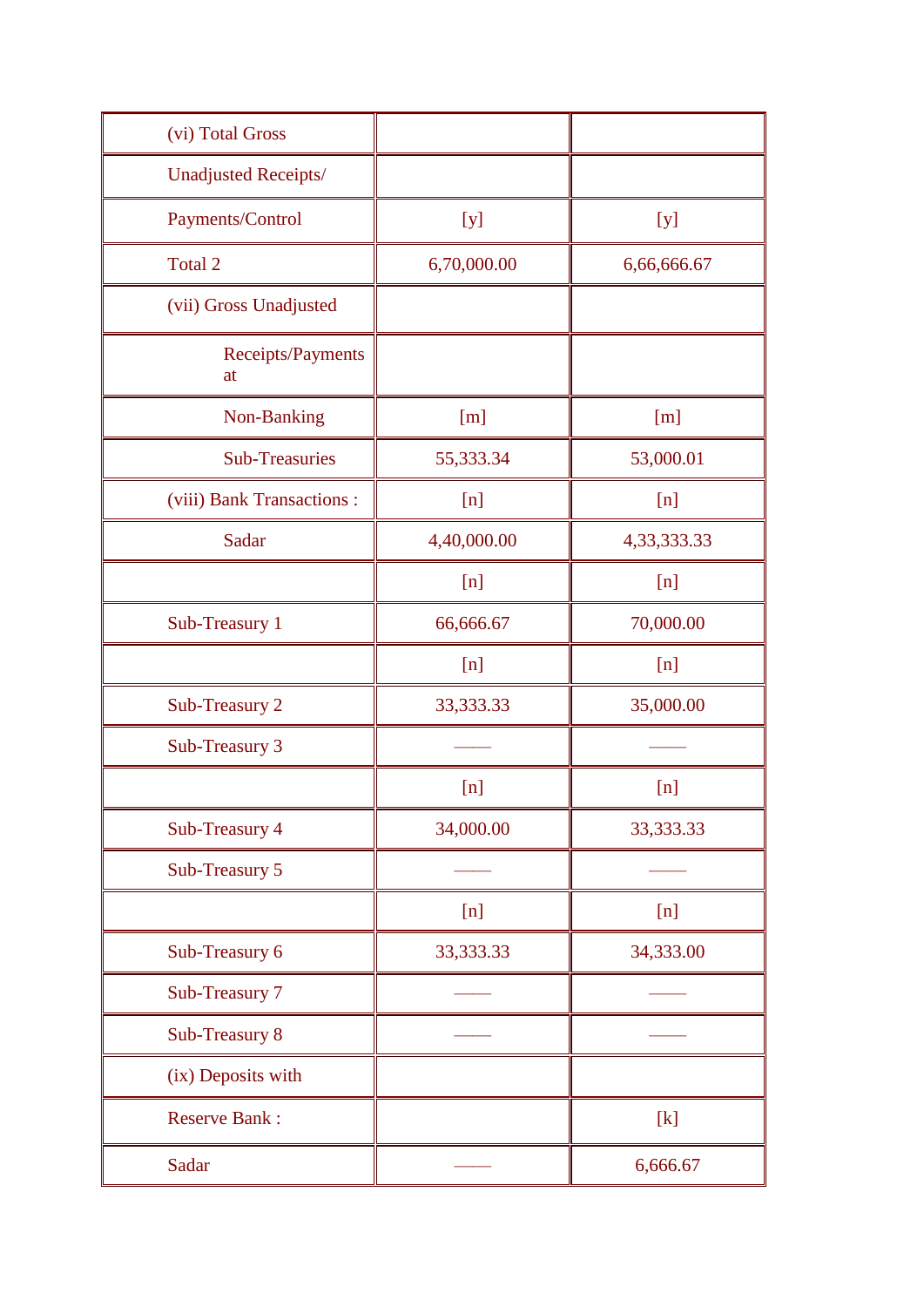|                                                                  | $[k]$       |             |  |
|------------------------------------------------------------------|-------------|-------------|--|
| Sub-Treasury 1                                                   | 3,333.33    |             |  |
|                                                                  | [k]         |             |  |
| Sub-Treasury 2                                                   | 1,666.67    |             |  |
| Sub-Treasury 3                                                   |             |             |  |
|                                                                  | [k]         |             |  |
| Sub-Treasury 4                                                   |             | 666.67      |  |
| Sub-Treasury 5                                                   |             |             |  |
|                                                                  | [k]         |             |  |
| Sub-Treasury 6                                                   | 1,000.00    |             |  |
| Sub-Treasury 7                                                   |             |             |  |
| Sub-Treasury 8                                                   |             |             |  |
| (x) Net Debit/Net Credit<br>on Account of Central<br>Government: |             |             |  |
| Sadar                                                            |             |             |  |
|                                                                  | [d]         | [d]         |  |
| Sub-Treasury                                                     | 1,333.33    | 333.33      |  |
| (xi) Opening Balance/                                            | [o]         | [o]         |  |
| <b>Closing Balance</b>                                           | 1,666.67    | 5,000.00    |  |
| (xii) Grand Total/                                               | [z]         | $[z]$       |  |
| <b>Control Total 3</b>                                           | 6,71,666.67 | 6,71,666.67 |  |

[a] Includes the per contra credits on account of item (iv) as well as receipts in Sub-Treasuries. This amount will be available from column-3, "Receipts" in register mentioned in paragraph 505-E.

[b] Includes Sub-Treasury payments as per column-4, "Payments" of register mentioned in paragraph 505-E.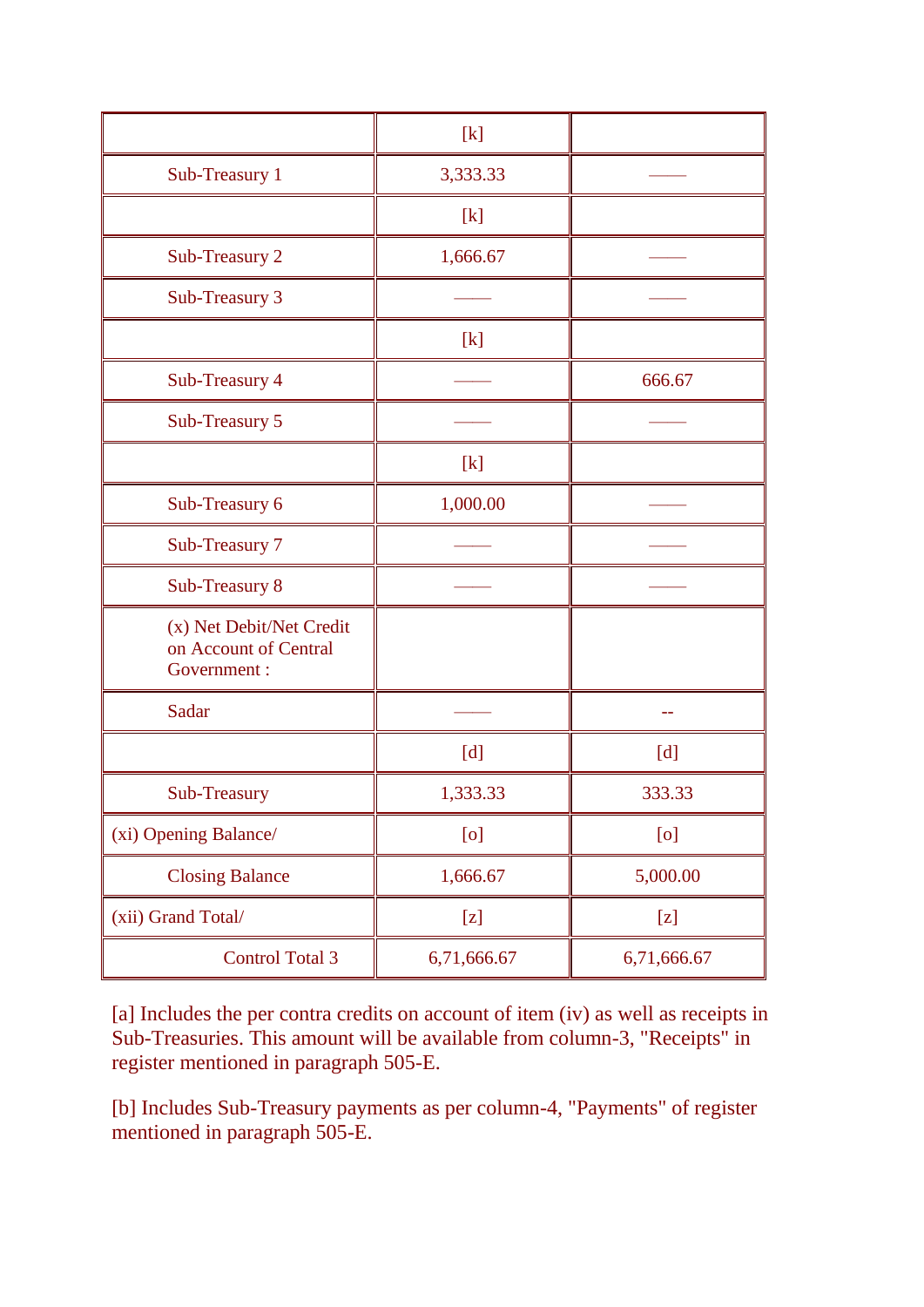[c] Represents the net difference of Central payment and receipts in Bank Accounts of Treasury and Sub-Treasuries. Figures will be available from register mentioned in paragraph 505-A.

[d] Represents net difference of payments and receipts in Non-Banking Sub-Treasuries. From register mentioned in paragraph 505-E, one can arrive at these figures. Item (iii) of State Account also corresponds to item (iii) of Central Account.

[e] Item (iv), "Adjustments by Transfer", Central to State of State Account corresponds to item (iv),"Adjustments by Transfer", Central to State of Central Account (See paragraph 445-H).

[f] In State Account, it represents the difference between the total of the transfer transactions in column 5 of the Check Register of State transfer payments and that in column 4 of the Check Register of Central transactions vide paragraph 445-H and Note (2) under paragraph 461. (See paragraph 505–D). In Central Account, the corresponding figures of State Account will be posted with sign reversed.

[g] Represents Non-Banking transactions of Central Government at Non-Banking Sub-Treasuries.

[h] Represents banking transactions of Central Government at Treasury and Sub-Treasuries.

[i] Includes receipts on account of State Government at Sub-Treasuries.

[j] Includes the amount debited to the State by per contra credit to the Central Government, vide item (iv) of Central Account (See paragraph 445 H) and amount paid on account of the State Government at Sub-Treasuries.

[k] Represents net difference of State Payments and receipts in Bank accounts of Treasury and Sub-Treasuries (See paragraph 505-A).

[l] Represents transfer from State to State. (See paragraph 445-H).

[m] Represents Non-Banking transactions of State Government at Non-Banking Sub-Treasuries.

[n] Represents banking transactions of State Government at Treasury and Sub-Treasuries.

[o] Represents opening and closing balances at Non-Banking Sub-Treasuries.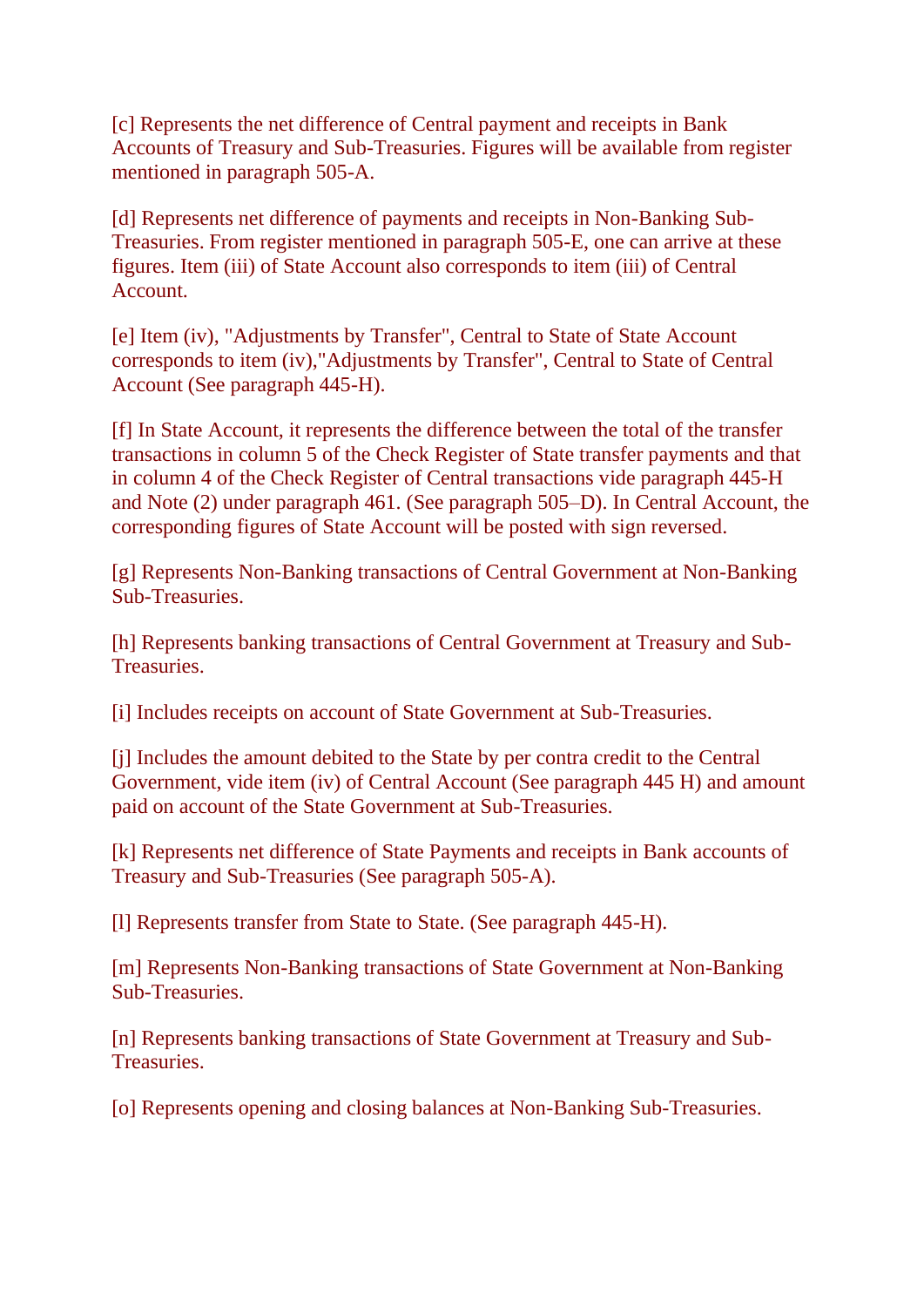[x] Represents totals of items (i) to (v) above it and of items (vii) to (x) below it. Totals must be the same in closing abstracts of Central receipts and payments accounts.

[y] Represents totals of items (i) to (v) above it and of items (vii) to (x) below it.

[z] Represents totals of items (vi) and (xi). This Grand Total/Control Total 3 must be the same in closing abstracts of State receipts and payments accounts.

Monthly Receipts and Payments Accounts of the Central and State Governments, as rendered to the Accountant General in respective Cash Accounts and Lists of Payments, should be supported by closing abstracts as indicated below :

|                                                                                                                                                | Receipts                   |                           | Payments    |    |
|------------------------------------------------------------------------------------------------------------------------------------------------|----------------------------|---------------------------|-------------|----|
|                                                                                                                                                | Rs.                        | P.                        | Rs.         | P. |
| 1. Total Net adjusted<br>Receipts/Payments /<br>Control Total-1                                                                                | 1,66,400.00                |                           | 1,61,666.66 |    |
| 2. Deposits with Reserve<br><b>Bank</b>                                                                                                        | 233.33                     |                           | 3,500.00    |    |
| 3. Adjusting Account<br>between Central and State<br>Governments:                                                                              |                            |                           |             |    |
| (1) Net Debit/Net Credit on<br>account of Central<br><b>Government Transactions at</b><br><b>Non-Banking Treasuries</b><br>and Sub-Treasuries. | 333.33                     |                           | 1,333.33    |    |
| (2) Adjustments by Transfer                                                                                                                    |                            | $(-)$ 166.67              | $\cdots$    |    |
| (3) Misclassification by the<br><b>Bank</b>                                                                                                    |                            | $(-)$ 166.67 $(+)$ 133.33 |             |    |
| 4. Total Gross unadjusted<br>Receipts/ Payments/ Control<br>Total $-2$                                                                         | 1,66,633.32<br>1,66,663.32 |                           |             |    |
| 5. Grand Total/Control<br>Total $-3$                                                                                                           | 1,66,633.32                |                           | 1,66,633.32 |    |

# CENTRAL ACCOUNT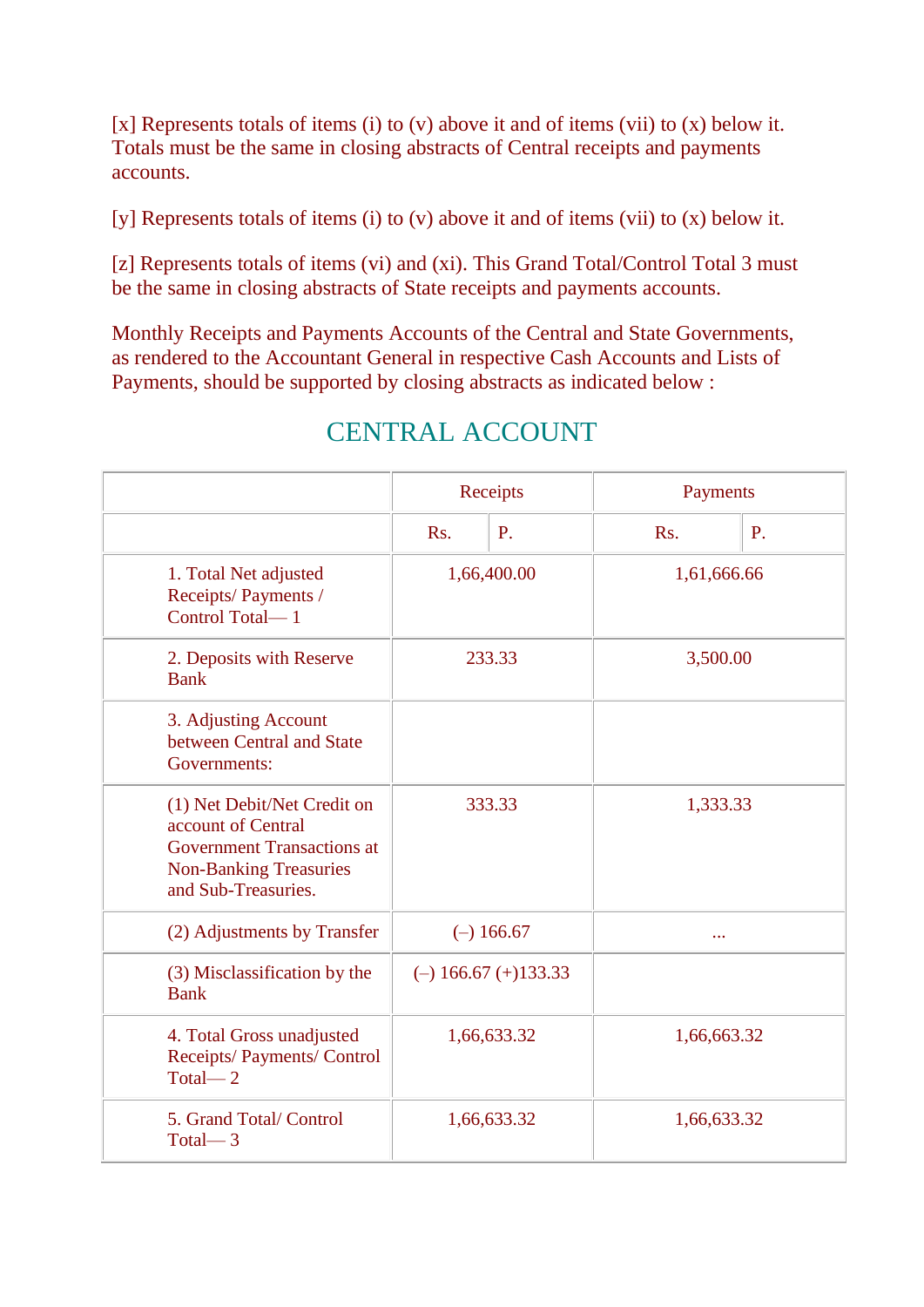# STATE ACCOUNT

|                                                                                            | Receipts       |                            | Payments       |              |  |
|--------------------------------------------------------------------------------------------|----------------|----------------------------|----------------|--------------|--|
|                                                                                            | Rs.            | P.                         | Rs.            | P.           |  |
| 1. Total Net Adjusted<br>Receipts/<br>Payments/Control<br>Total $-1$                       |                | 6,64,666.67                |                | 6,61,466.67  |  |
| 2. Deposits with<br><b>Reserve Bank</b>                                                    | 6,000.00       |                            | 7,333.34       |              |  |
| 3. Adjusting Account<br>between Central and<br><b>State Governments:</b>                   |                |                            |                |              |  |
| (1) Net Debit/Net<br>Credit at Non-<br><b>Banking Treasuries/</b><br><b>Sub-Treasuries</b> | 1,333.33       |                            | 333.33         |              |  |
| (2) Adjustments by<br><b>Transfer</b>                                                      | $(-)$ 2,166.67 |                            | $(-) 2,333.34$ |              |  |
| (3) Misclassification<br>by the Bank                                                       |                | $[+]$ 166.67               |                | $[-]$ 133.33 |  |
| 4. Total Gross<br>unadjusted Receipts<br>/Payments/Control<br>Total $-2$                   |                | 6,70,000.00<br>6,66,666.67 |                |              |  |
| 5. Opening<br><b>Balance/Closing</b><br><b>Balance</b>                                     |                | 1,666.67                   |                | 5,000.00     |  |
| 6. Grand<br>Total/Control Total-<br>3                                                      | 6,71,666.67    |                            | 6,71,666.67    |              |  |

# Advices on Certificates

506. Under paragraph 31–D of Part I, the advices of receipts or payments which, according to any rule, have to be sent to government servants or departments, and consolidated receipts or certificates of receipts or payments required by any rule, to be given to any government servant or department should be prepared in the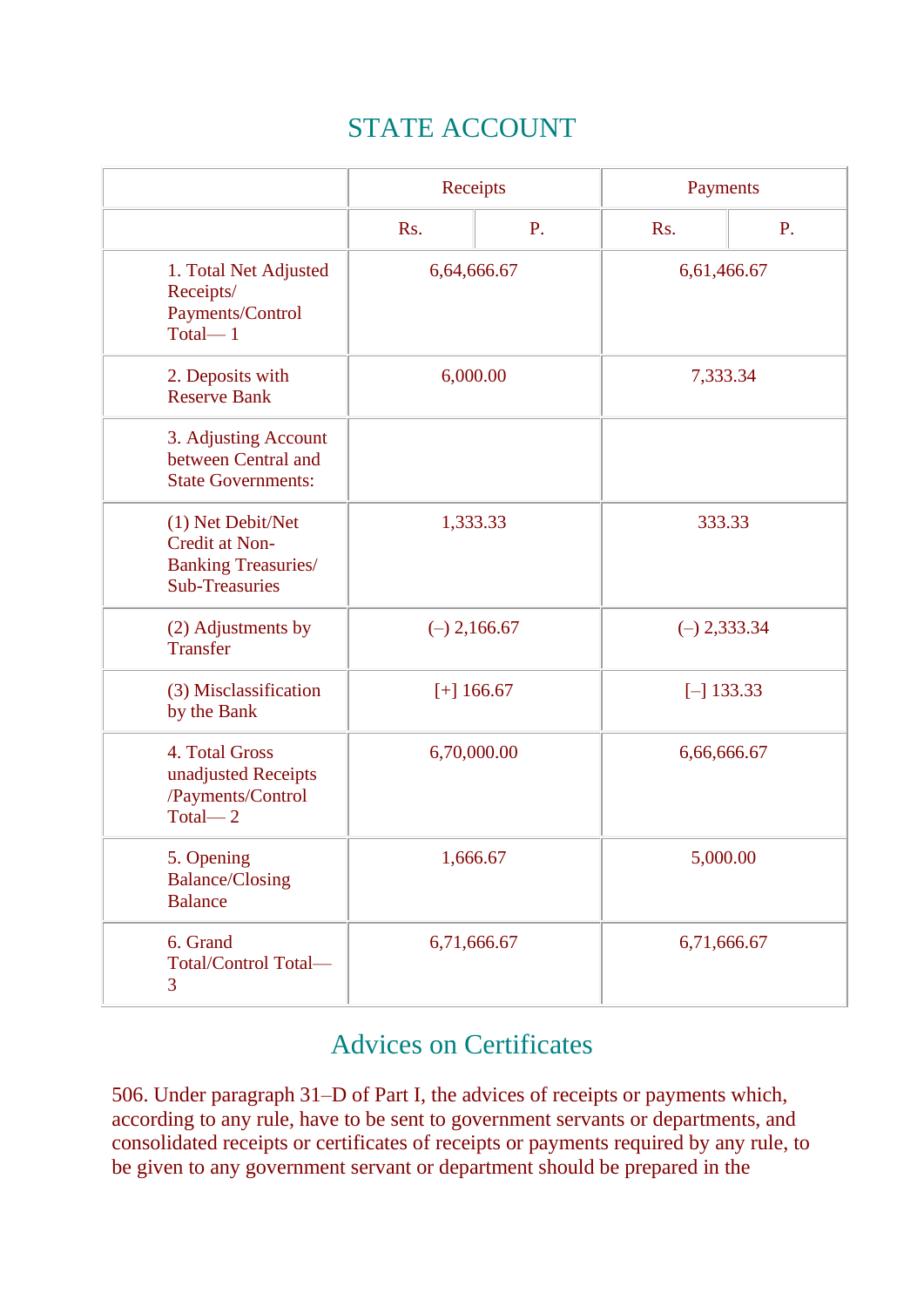Treasury and not in the Bank, as the point to be advised or certified is not that the money has been received or paid at the Bank, but that the receipt or payment has entered the Treasury accounts.

### Treasury Returns

507. All Treasury returns, with the exception of those the Bank is instructed to furnish in this Chapter or under express orders of the Accountant General, should be prepared in the Treasury and not in the Bank.

## CHAPTER XXI

## PENSION PAYMENTS

## Place of payment

508 (1). Under Treasury Rule 21, pensions payable in India may be paid in any district of the State.

(2) Central Government Pensioners, Railway Pensioners and Defence Services Pensioners will draw their pensions from the State Treasuries or through Public Sector Banks, as may be decided upon by Government in consultation with the Accountant General.

508-A. In case any pensioner drawing pension in this State desires to draw pension in another State, the payment may be authorized by the Accountant General in consultation with the Audit Officer of the State concerned.

# Pension Payment Order

509. Payments of Pensions are made only upon Pension Payment Orders issued by the Accountant General. Payment of ad hoc relief/interim relief and additional relief sanctioned to pensioners of the State Government from time to time may, however, be made without any authority from the Accountant General except in the case of pensioners of Uttar Pradesh drawing their pensions in other States, in whose case payment authority from the Accountant General, Uttar Pradesh, will be required.

510. The Treasury Officer's halves of Pension Payment Orders will be pasted in serial order in separate files, one for each class of pensions, such as service, political, assignments and compensations. The rules regarding these orders are in the Civil Service Regulations, Articles 939 to 943. The Treasury Officer will be personally responsible for the safe custody of these files in the Treasury.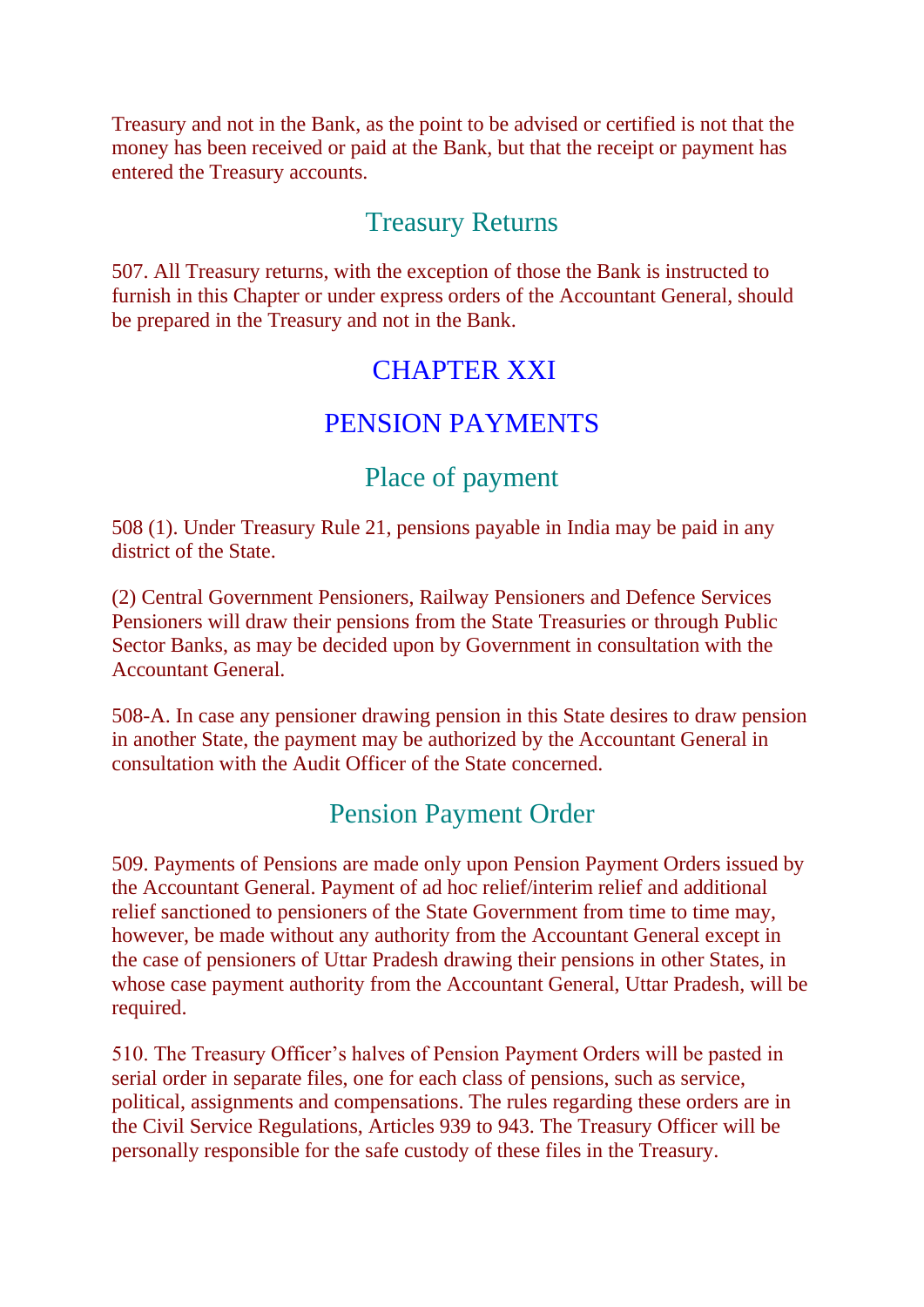NOTE—(1) When a male pensioner is specially exempted by the Government from personal appearance, the fact should be noted in his Pension Payment Order and in all cases of non-appearance of a male pensioner (Civil Service Regulation 945), a note will be made on the Pension Payment Order of the form in which proof was given, within each year, of the pensioner's continued existence : e.g., "Pensioner visited the Collector on" and the initials of the Treasury Officer or of the officer verifying the fact should be put against the note.

NOTE—(2) In commutation cases, the Accountant General will issue the authority for payment of the commuted value of the portion of pension commuted along with a fresh Pension Payment Order for the reduced amount of pension, to be payable with effect from the date of commutation. After the commuted money is paid, both the portions of the original Pension Pay-Order must be returned to the Accountant General along with the voucher for the commuted value with a separate Schedule.

NOTE—(3) If the Pension Payment Order received from the Account General's office related to a pensioner in whose favour an anticipatory Pension Payment Order has been issued, special care should be taken to return both halves of the anticipatory payment order together with the voucher for the first payment of the final pension to the Accountant General's office in a registered cover in advance of the treasury Schedule.

*510 A. When a new Pension Payment Order/Gratuity Payment Order is received in the Treasury, the Treasury Officer will inform the Pensioner concerned by registered post within a week of the receipt of the papers inForm No. 86 and ask him to attend the Treasury alongwith the relevent documents.*

*(C. S. no. 81, dated February 13, 1984)*

*[Vitta (Lekha) Anubhag, File no. 16(2)-82]*

### Registers of Pension Payment Orders

511. (1) The Treasury Officer will keep a register in Form No. 51 of the Pension Payment Orders issued on his Treasury, which register will serve as an index to the files of orders referred to in paragraph 510.

(2) As soon as a new Pension Payment Order is entered in the register in Form No. 51, the Treasury Officer shall have an extract of the entry made out in accordance with the rules contained in Chapter 55 of the Manual of Government Orders and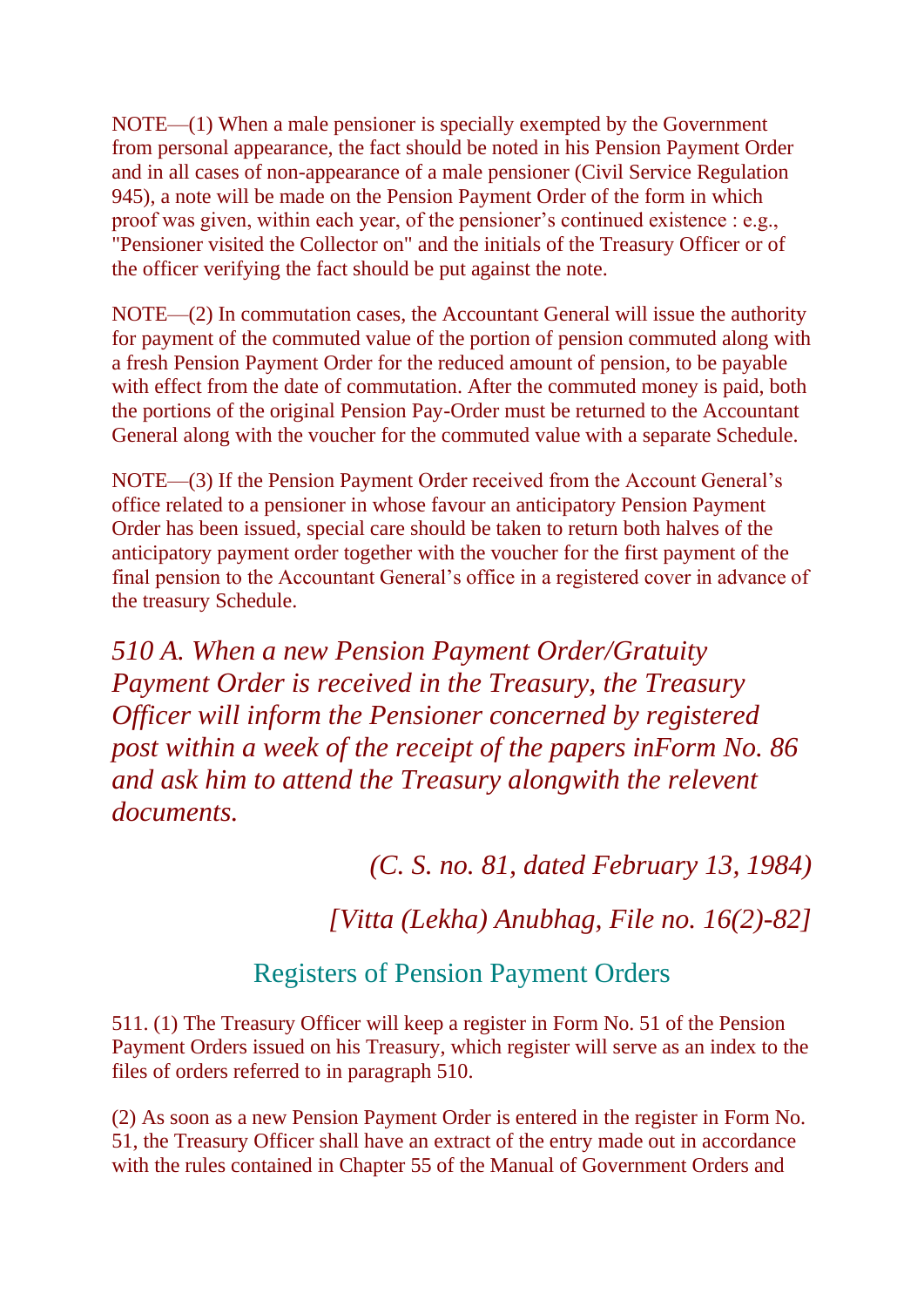send it to the Tahsildar within the limits of whose jurisdiction the pensioner may happen to reside. Subsequent changes pertaining to the entry shall also be intimated to the Tahsildar as soon as they occur. Detailed rules regarding maintenance of the list of pensioners at the Tahsils are contained in Chapter 55 referred to above and should be carefully observed.

512. The Treasury Officer should see that every new order is correctly entered in this register, and will put his initials in the column of "Name of pensioner", and rule a red ink line across the page below the entry. The column of remarks will be blank as long as the order of payment is in force; but when both portions of the order are returned on account of death of a pensioner, or application for transfer, which causes strike it permanently off the treasury list, the date and cause of return should be entered in black ink under the Treasury Officer's initials.

513. Treasury Officers are authorized 10 renew Pension Payment Orders, without reference to the Accountant General in cases in which the pensioner's half is lost, worn or torn, or the entries on the reverse of either the pensioner's or Collector's half are completely filled up. When a pensioner asks for a duplicate Pension Payment Order on the ground that the original order has been lost, stolen, destroyed or defaced, he should be required to submit a written application in which he should explain the circumstances in which the loss, theft, destruction or damage occurred. If the loss or damage is due to sheer carelessness or neglect on the part of the pensioner, a sum of Re. 1, being the renewal fee, must be recovered from him. If it is due to causes beyond his control and also in the case of used up Pension Payment Orders, the renewal fee of Re. 1 need not be charged. The renewed Pension Payment Orders should bear the old number, date and facsimile or signature, and the old ones should be retained by the Treasury Officer for three years and then destroyed. A note of the issue of the new Pension Payment Order should also be made in the "Remarks" column of the register.

NOTE—The Pension Payment Orders will ordinarily be filed in one series for the whole district, but the Accountant General may allow filing by Sub-Treasury series when this course is found more convenient.

### Manner of Payment

514. All Treasury Officers will, on the first appearance of a pensioner before them to take payment of his pension, note in the column "Residence" in the Collector's half of the Pension Payment Order any additional particulars regarding his correct address that may be thought necessary to ensure its easy identification in case of subsequent non-appearance. Steps should also be taken to ascertain and note similarly from time to time, as may be necessary, any change in the address entered.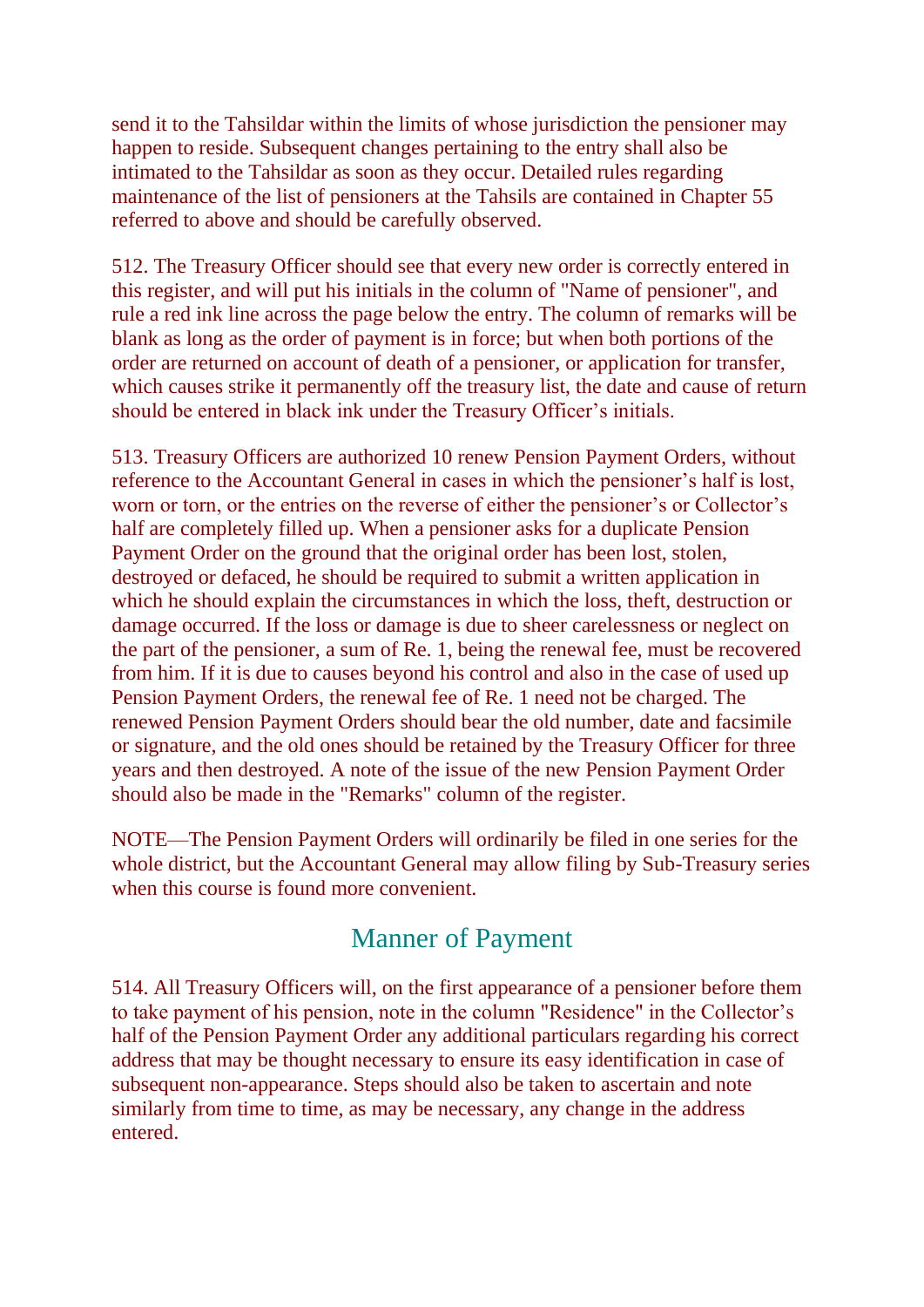NOTE—In the case of pensioners drawing their pensions through Bank or Agents, who have executed a bond of indemnity to cover pension payments, the personal appearance of the pensioner for the first time for taking over the Pensioner's half of the Pension Payment Order is not necessary. The Pensioner's half of the Pension Payment Order should, in such cases, be sent to the pensioner through Registered post and a written acknowledgment of the receipt of document be obtained by the Treasury Officer.

515. On appearance of a pensioner claiming payment of pension, his personal marks should be checked by the disbursing officer and the signature to the receipt compared with the facsimile of the signature pasted on the original Payment Order. If the pensioner cannot sign his name, his thumb impression on the receipt should be compared with the original impression already taken on the Collector's half of the Pension Payment Order. A pensioner drawing pension for the first time should also be required to produce the copy of the order by which the sanction to his pension was communicated to him.

NOTE—(1) In case of illiterate pensioners and pardanashin ladies, aequittances by seal marks attested by some known and respectable person, may be accepted in lieu of thumb-impression.

NOTE—(2) When the payment of a pension is required to be made at a Sub-Treasury, the Treasury Officer should obtain a fresh specimen signature and thumb impression of the pensioner on a piece of card board. He should compare them with the signature and thumb impressions attached to the Collector's half of the Pension Payment Order and after duly attesting them forward them together with a copy of the original Collector's half of the Pension Payment Order, to the Sub-Treasury Officer concerned.

NOTE—(3) Lepers, on account of the contagious nature of their disease, may be paid their pensions without being called on to produce a Pension Payment Order or a bill. They will simply appear before the Treasury Officer who, after satisfying himself as to the identity or the pensioner, will instruct one of his clerks to draw up a pension bill form on which payment will be made atonce, and the bill will then be stamped by the Treasury Officer as having been paid in his presence. The fact that payment has been made will also be recorded on the Treasury copy of the Pension Payment Order under the initials of the Treasury Officer.

In the case of those leper pensioners who are unable to move or are not allowed to appear before the Treasury Officer on medical grounds, their pensions may be remitted by postal money order or paid through a responsible person, e.g., Gram Pradhan of the village, before two respectable witnesses.

516. Special risk of fraud exists in the payment of pensions of women who do not appear in public. Special care should, therefore, be taken in identification in these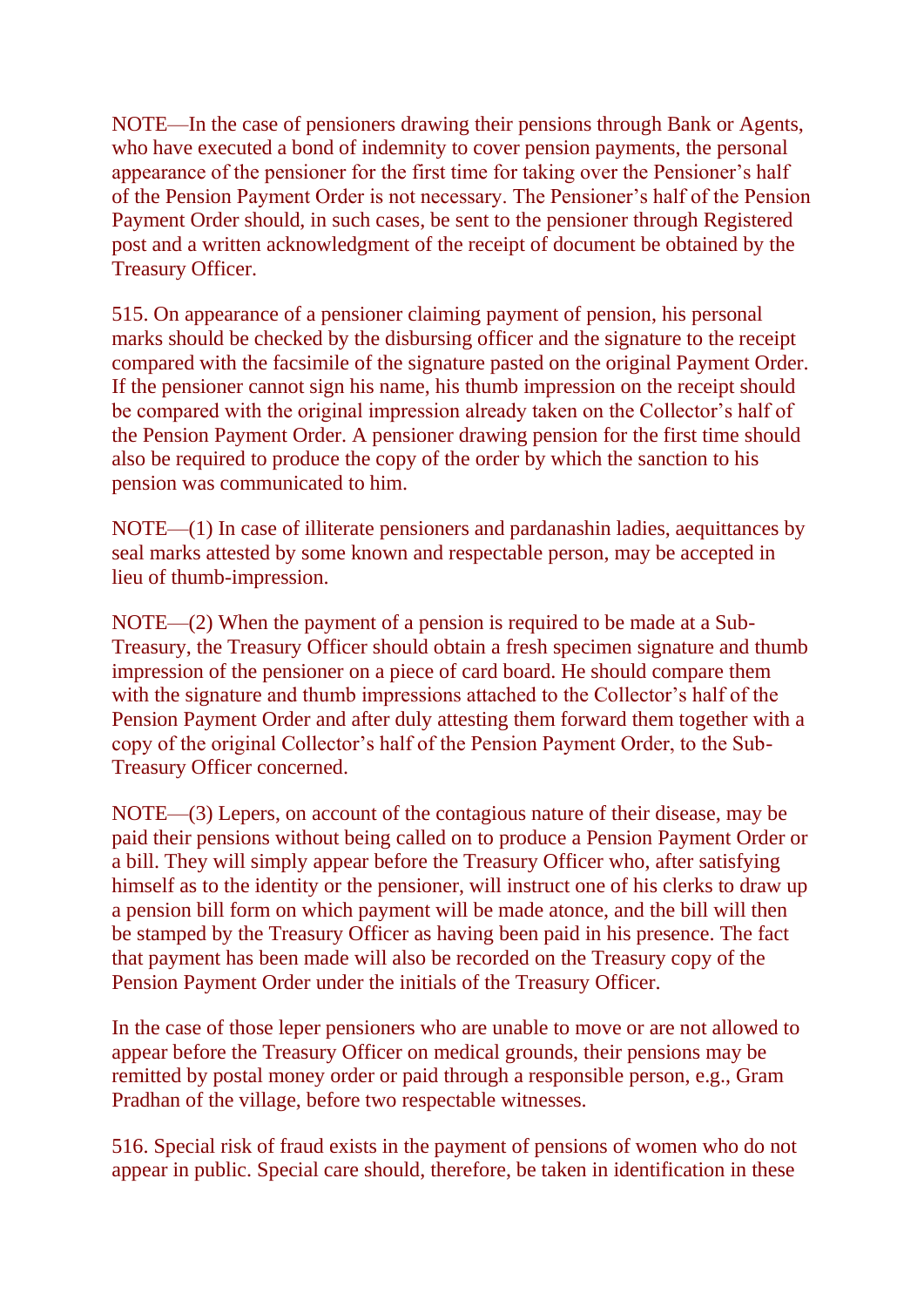cases. The descriptive rolls, when originally prepared, and the periodical certificates of the continued existence of such women, should be attested by two or more persons of respectability in the town, village or pargana.

517. Pensioner's receipts may be taken either on separate bills (which bills may be attached to a schedule for each kind of pension, or, if few in number, may support separate entries in the cash-book and list of payments), or on a single bill (form no. 522) for all on account of each class of pensions. On the latter plan, the receipt of each pensioner appearing personally will be taken in the column provided for that purpose, while separate receipts will be appended in support of the charges on account of those paid at subordinate Treasuries (Civil Service Regulation, 952). If payment is made to another person authorized to receive it, the name of the payee should be entered in the separate receipt. On all such documents should be entered the number of the entry in the bill.

518. (1) A life-certificate must accompany every pension bill which is not personally presented, except as specified in Article 949, Civil Service Regulations. When payment is made on a life-certificate, it should be made only for months completed on or before the date of the certificate.

(2) Since a Treasury Officer is personally responsible for any payment wrongly made, he should satisfy himself that the life-certificate accompanying a bill is genuine Unless, therefore, a life-certificate is signed by a person authorized under Article 945 or 946, Civil Service Regulations, whose signature is known to the Treasury, it must be attested by another responsible government servant, or by some other well known and trustworthy person whose signature is known to the Treasury.

NOTE—(1) A life- certificate which is singed by a magistrate (including an honorary magistrate) of any district exercising magisterial powers in any part of Uttar Pradesh and which bears the seal of his court, should be accepted, even if the signature of the magistrate is not known to the Treasury.

NOTE—(2) In the case of sick and infirm pensioners of the Burma Military Police, life-certificates given to them by Indian Officers of Commissioned Rank or other officers mentioned in paragraph 12 of the Instructions for the payment of Military Pensioners should also be accepted.

## Verification of continued existence of Civil Pensioners

518–A. (1) In the case of all such pensioners who do not appear at the Treasury to receive their pension, but send their pension bills accompanied by life-certificates signed by persons authorized under Article 945 or 946, Civil Service Regulations, the Treasury Officer must take precautions to prevent impositions and, as required by Article 947, Civil Service Regulations, must at least once a year require proof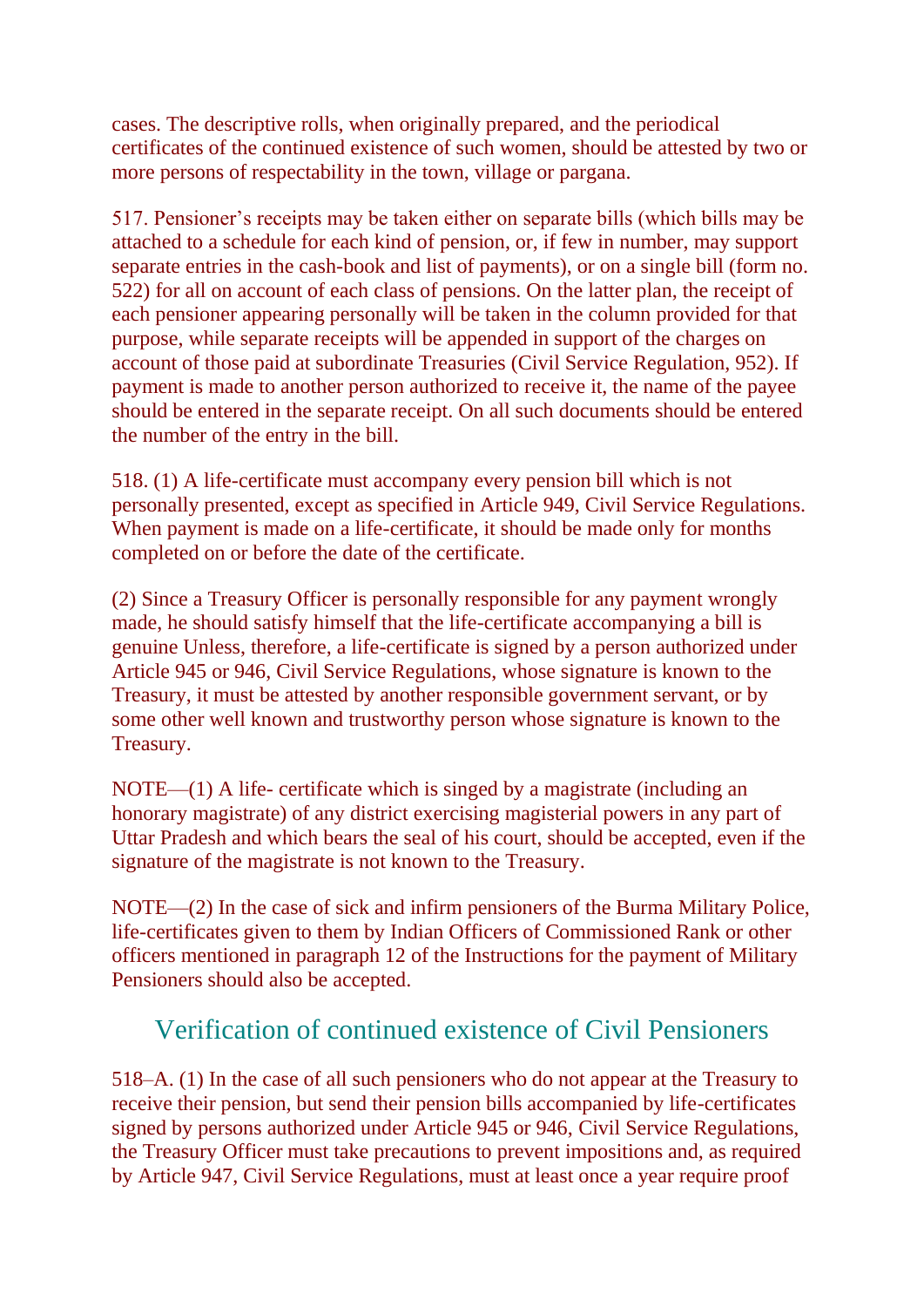independent of that furnished by life-certificates of the continued existence of the pensioner. But, for this purpose, no pensioner need be required to appear at the Treasury if the usual life-certificate which accompanies the first bill presented on or after April 1 is countersigned by a second responsible government servant or by some other well known and trustworthy person whose signature is known to the Treasury.

NOTE—The Disbursing Officer may, at his discretion and for reasons to be recorded, privately identify and verify the continued existence of a pensioner, and dispense with his personal appearance prescribed in this rule but this power shall be exercised only in special cases such as of those who held high offices before retirement.

(2) A pensioner of any description resident in India drawing his pension through banks or agents who have executed a general bond of indemnity (vide list under paragraph 103 of the Financial Handbook, Volume V, Part I) or a special bond of indemnity to cover pension payments made to a particular pensioner or class of pensioners from a particular station or stations need not be required to get the lifecertificate accompanying the first bill presented on or after April 1 (vide Article 949 (b), Civil Service Regulations), countersigned in the manner prescribed in subpara (1) above, but such countersignature will be necessary if the pension is drawn through a bank or agent that has not signed any bond of indemnity. The monthly life-certificate furnished with a pension bill will require the attestation prescribed in sub-para (2) of paragraph 518 above in every case where the pension is drawn through a bank or agent that has not executed any bond of indemnity.

NOTE—(1) In the case of pensioners drawing their pensions through banks or agents, who have executed a bond of indemnity to cover pension payments, it is not necessary that the signature of the person, who has given life-certificate, should be known to the Treasury as the banks or agents will be responsible for seeing that the signature of the person, who has given life-certificate, is genuine.

(2) Bills relating to pension claims which are presented by the pensioners through their banks or other agents who have executed requisite indemnity bonds may be accepted at the Treasuries/Sub-Treasuries during the last four days of the month to which the claim related including the month in which a life certificate is required to be produced, the payment for such a month, however, being made only on production of life certificate for the particular month.

### **Miscellaneous**

519. In cases in which political pensioners do not appear in person to receive payment of their pensions, if the disbursing officer entertains any doubt which he has no convenient means of removing, he should refer the case to Government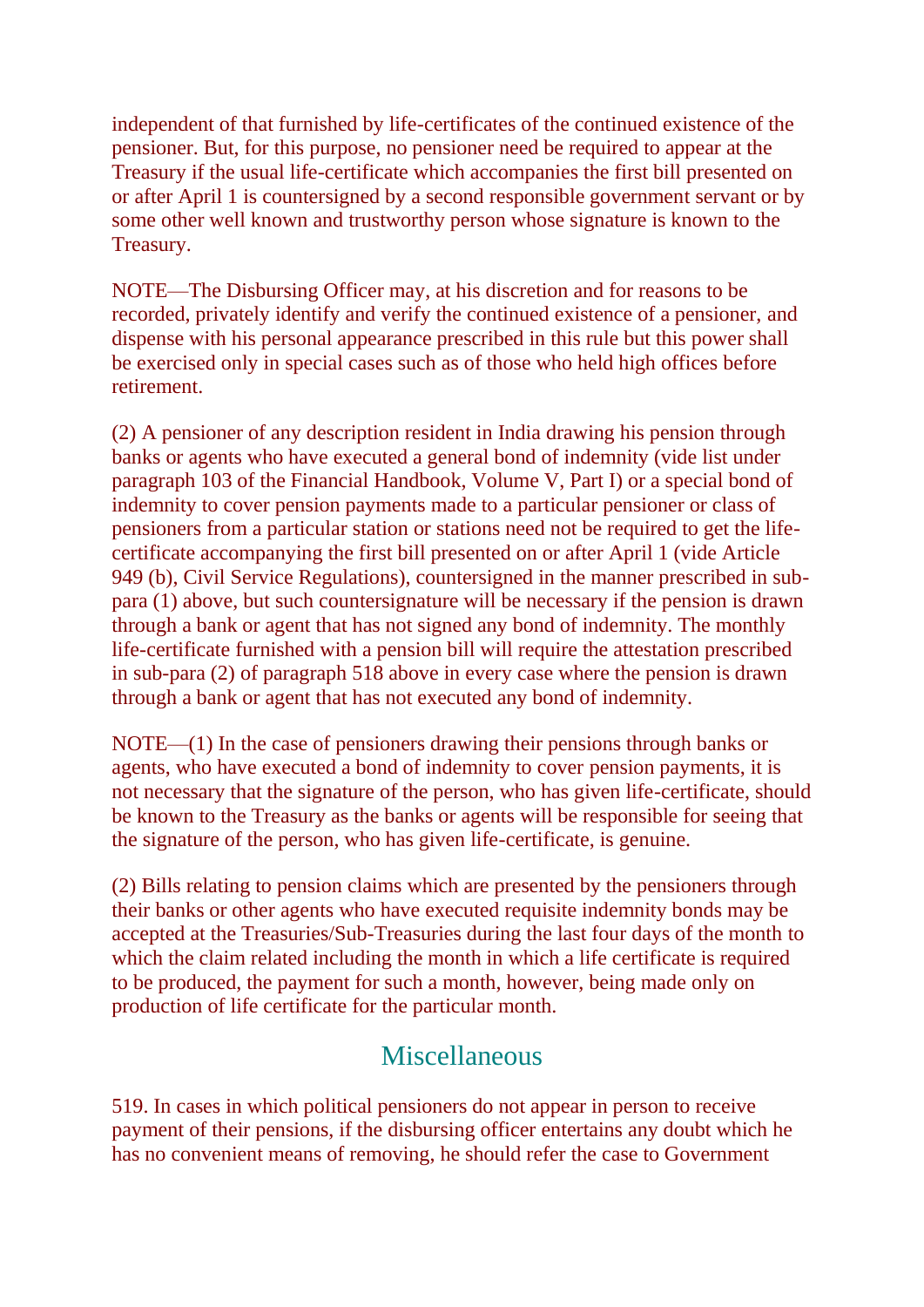through his immediate superior for orders. Payment of the pension, however, should not be suspended pending the result of such reference.

520. Where the determination of a pension cannot be fixed for a precise date, the pensioner's receipt must be accompanied by a certificate that the event (whatever it is) which determines the pension has not happened.

521. A declaration in the following Form should be obtained half-yearly from female pensioners whose pension is terminable by their marriage, and should be attached to the bills for pension paid for December and June :

"I hereby declare that I am not married, and that I have not been married during the past half-year"

| Widow      | (of the late) |
|------------|---------------|
| - Daughter |               |

"We certify to the best of our knowledge and belief that the above declaration is correct."

NOTE—(1) The production of a widowhood certificate may be dispensed with in the case of Indian widows after they have attained the age of 40 years. Pensions in such cases should be paid on the unsupported testimony of the pensioners that they have not remarried. The written statement of the pensioners should be attached to the bills for pension paid for December and June.

When a female pensioner whose pension is terminable by marriage is reported to have remarried or to be living in circumstances equivalent to remarriage but denies the fact, the matter should be reported to Government immediately.

NOTE—(2) The declaration should be signed by two well-known persons or at the discretion of the Treasury Officer by a person of any of the following categories :

(1) A serving or pensioned Indian officer of commissioned rank.

(2) A person who is authorized to issue a life certificate to a pensioner under Article 946 of Civil Service Regulations.

(3) Gram Pradhans holding office as such under the U. P. Panchayat Raj Act, 1947.

522. (Deleted)

523. (1) Pension can be drawn for the day of a pensioner's death; the hour at which death occurs has no effect on the claim. Any person claiming as the heir of a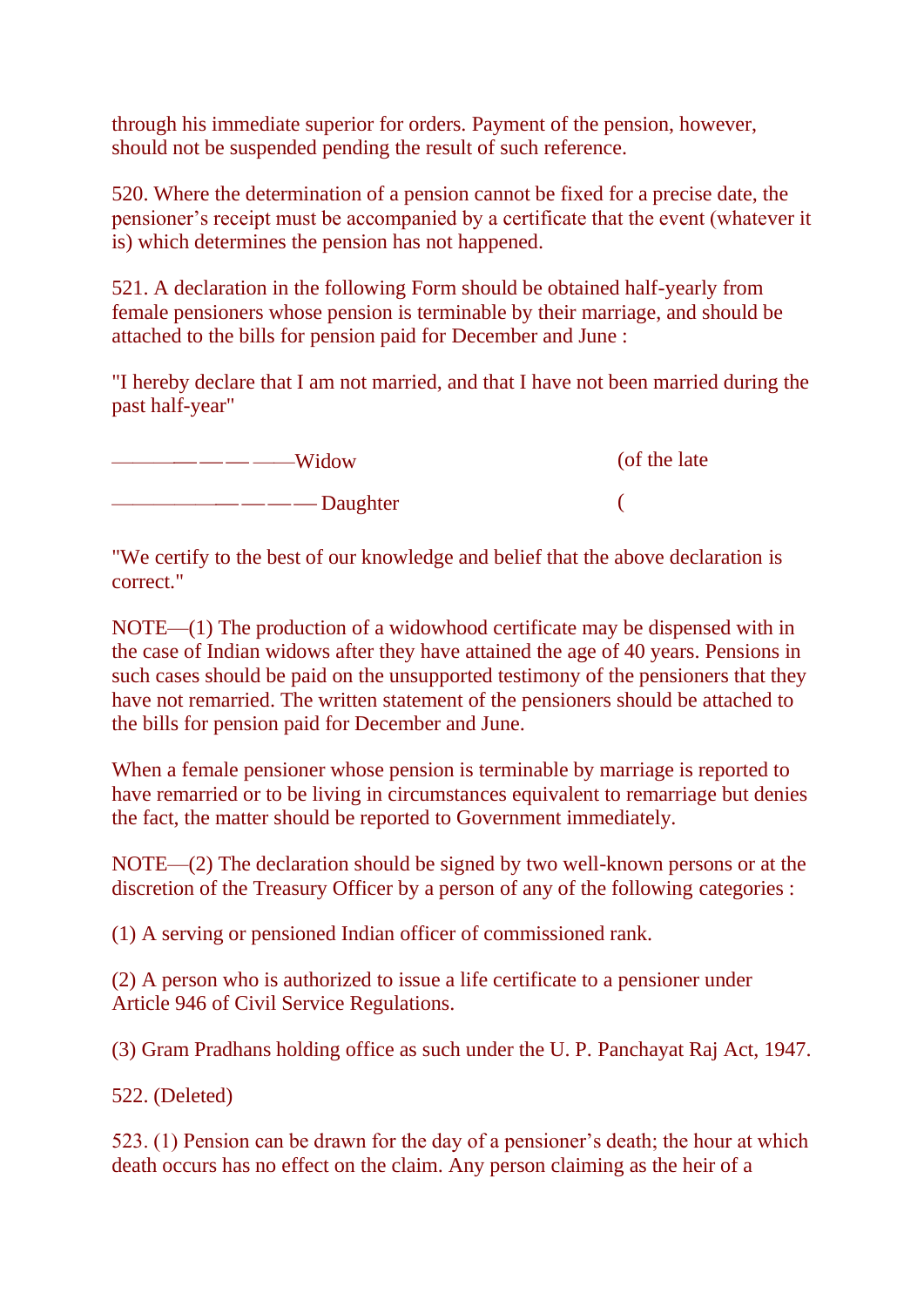deceased pensioner should be required to produce the pensioner's half of the Pension Payment Order, or if no Pension Payment Order has been issued, the copy of the order in which sanction to the pension was communicated to the pensioner or his heir.

(2) The rules regarding payment of pensions of deceased pensioners are contained in the Civil Service Regulations, Articles 959-961.

NOTE—Rule 2 under paragraph 97 of Part I regarding last payments of pay and allowances applies here also.

(3) The District Officer may, in cases in which he is authorized to order payment under Article 960, Civil Service Regulations, determine, if necessary, the shares of the legal heirs of a deceased pensioner after proper inquiry and may order the payment of the arrears of pension to be made in the manner that he thinks best in the circumstances of each case, i.e., partly or wholly in cash or by money order. Payment can, therefore, be made in cash, if the payees attend the Treasury in person; otherwise by money-order at their own cost. This also applies to heir or heirs who are pardanashin ladies or when the amount to be paid is incommensurate with the money and time involved in the journey by the heir or heirs.

524. District Officers should furnish each officer in charge of a police station in their districts, in June each year, with a list of pensioners residing within the limits of his jurisdiction, with instructions to report, without delay, the death or disappearance of any pensioner to the Tahsildar, who should take steps to verify the statement and report the matter.

525. When a Treasury Officer reports the non-appearance of a pensioner, an inquiry is to be made as to the cause. It is, therefore, necessary that the nearest relative or friend with whom the pensioner was living should be ascertained, and that such relative or friend should ordinarily be held responsible for reporting the death or disappearance of the pensioner.

526. A certificate of non-employment is printed in Form no. 52 and should be signed by all pensioners. If a pensioner who is required to sign the certificate is reemployed either permanently or temporarily in a Government Establishment or in an establishment paid from a local fund, during the period for which pension is claimed, he should furnish the necessary particulars therein ; and the disbursing officer should ascertain and report whether the rules regarding such re-employment have been duly observed.

#### 527. (Deleted)

528. Every payment is to be entered (Civil Service Regulations, Article 943-2) on the reverse of both portions of the order and attested by the signature of the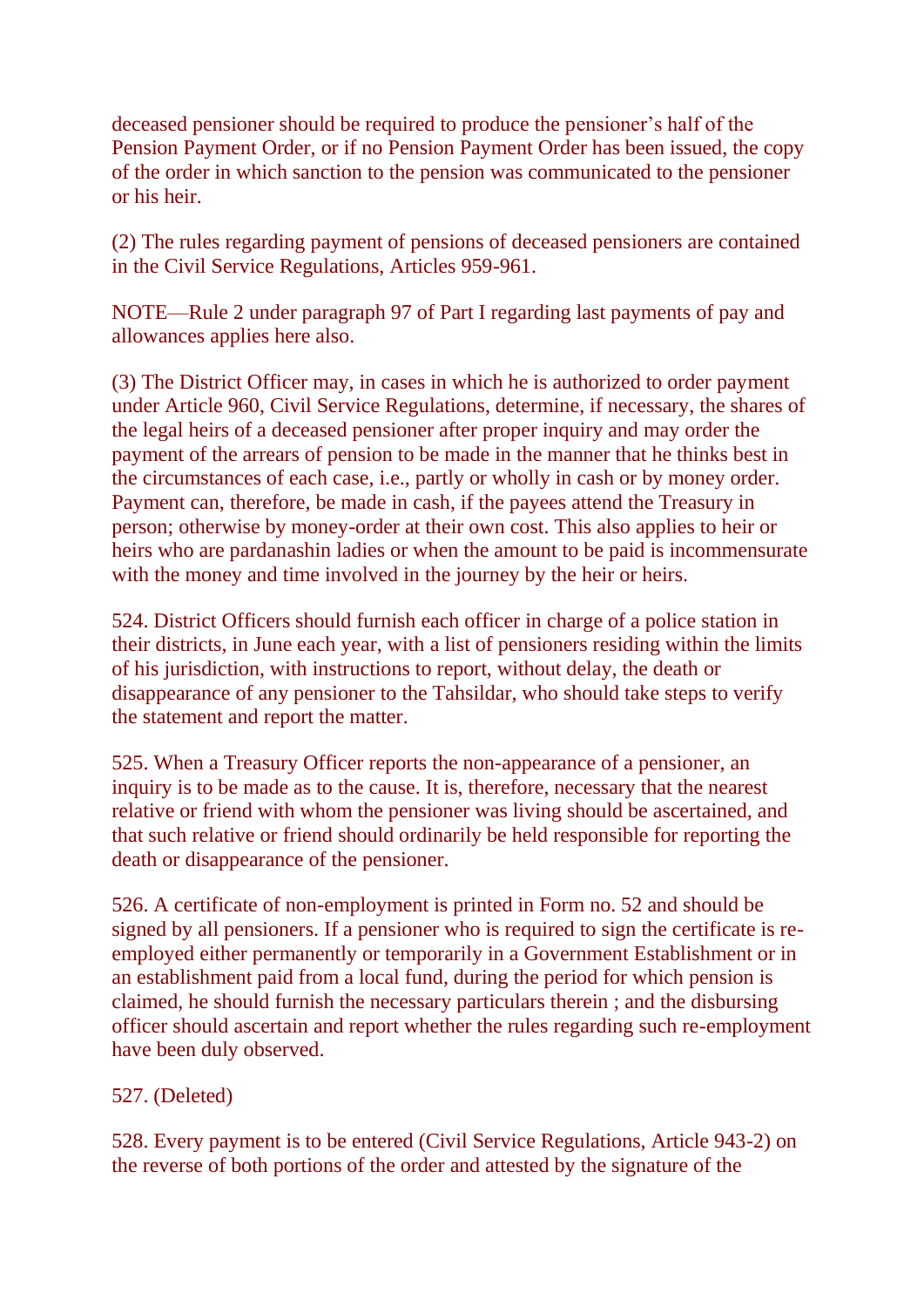disbursing officer; in case of pensions paid at a Sub-Treasury (Civil Service Regulations, Article 952) where will be found only a copy of the order with the District Officer's order thereon, the Sub-Treasury Officer will make the entry on the counterpart and on his copy, while the Treasury Officer at the Headquarters Treasury will, from the receipt, make the necessary note on his original of the order.

529. (1) Pensions not drawn for three years in the case of those adjustable under "266-Pension and other Retirement Benefits" cease to be payable at the Treasury without the prior sanction of the Accountant General. Arrears of pension due in case of a deceased pensioner also cease to be payable by the Treasury Officer, if they are not claimed within one year of the pensioner's death. The Treasury Officer should sort out such cases by examining the files of civil Pension Payment Orders every month and return his halves of the Pension Payment Orders to the Accountant General along with the statement mentioned in sub-para (2) below.

(2) The Treasury Officer should submit to the Accountant General, every six months, a statement of cases of failure to draw pension. The statement should be prepared in two parts, one part showing the names of all pensioners who have not drawn their pensions for three years and the other part showing the names of pensioners other than those included in the former part who have not drawn their pensions for more than one year. The reason for the non-drawal, if known, should be stated against each name.

#### Payment of Pensions by postal money-order

529-A. (1) Subject to the provisions of sub-para (2) below, the payment of pensions, including Family Pensions, not exceeding Rs. 500 a month, shall be made by postal money-order. In doing so, the following rules shall be observed:

#### Rules

1. When a pensioner, other than the pensioner covered by sub - para (2) below, who has been sanctioned a pension not exceeding Rs. 500 per month, presents himself in the Treasury or Sub-Treasury, for payment of the pension his copy of the Pension Payment Order, along with the declaration to obtain payment through money-order, should be obtained from him and the Treasury Officer or Sub-Treasury Officer should then identify the pensioner as laid down in paragraph 515 above. After this has been done, he should paste the declaration and halves of the Pension Payment Order in a register headed "Pensions payable be money-order". On a date, not later than the 24th of the month for which the payment of the pension is to be made a Treasury or Sub-Treasury office clerk deputed for the purpose should make out a money-order form·for each pension recorded in the register mentioned above, less money-order commission, and make corresponding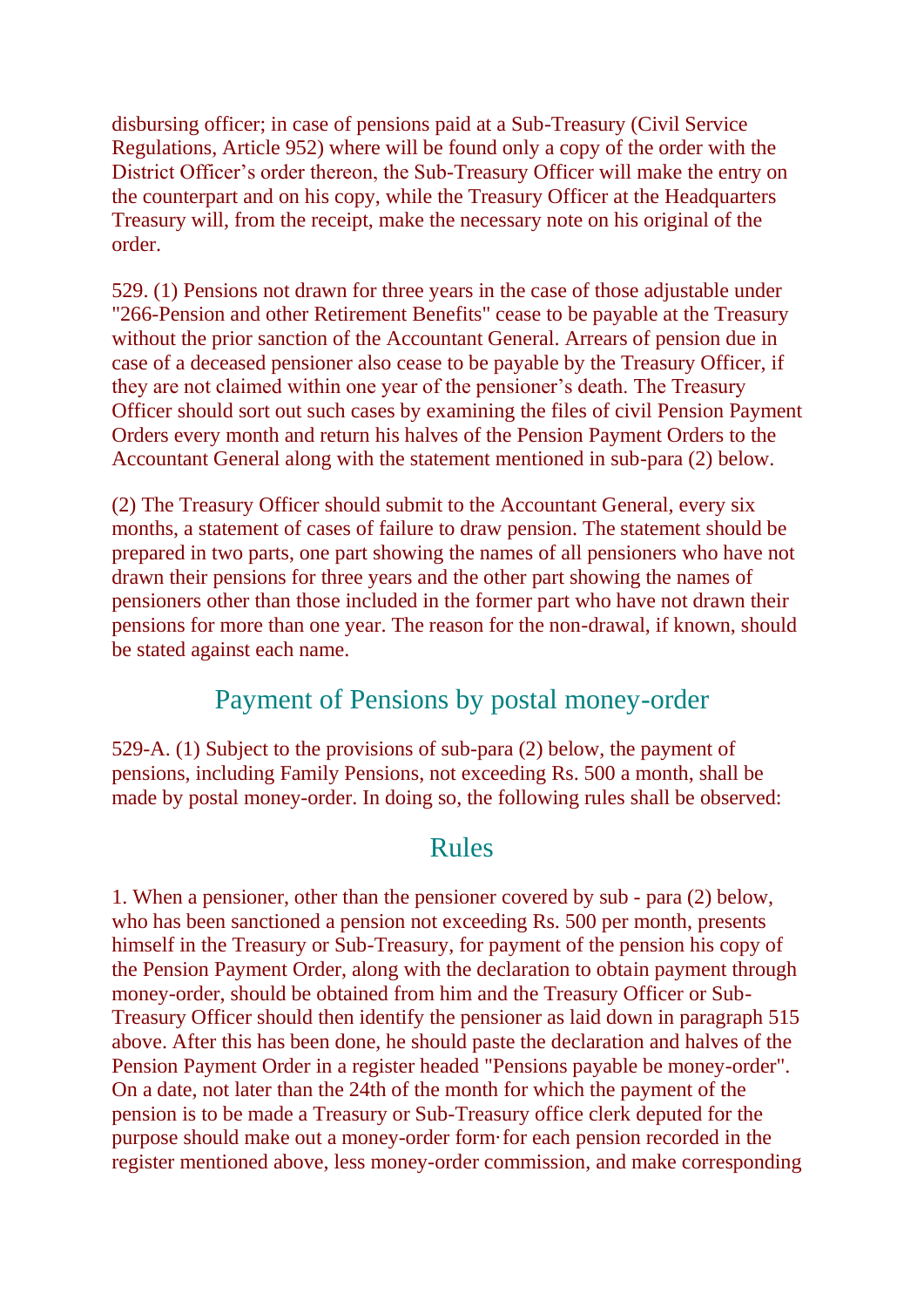payment entries in the tableat the back of the Pension Payment Order. The Treasury Officer or Sub-Treasury Officer should sign the money-order form and initial the entries on the back of the Pension Payment Orders after carefully comparing the three documents.

(i) Every money-order form should be stamped prominently by the Treasury or Sub-Treasury office clerk with the words "Pension Payment" with a red ink stamp. Similarly, the money-order acknowledgment should be stamped with the words "on account of pension for.....", the month to which the pension relates being filled in manuscript at the time of issuing the money-order.

(ii) The money-order forms should be carefully prepared and corrected and complete information should be given as to the name and address of the payee. The post office will not be responsible for wrong payments caused by the carelessness of the remitter in this respect.

(iii) The Treasury Officer or the Sub-Treasury Officer shall ensure that the preparation of the money orders is taken up from 10th of each month and all the money orders are, along with the required list/certificate, despatched together to the Post Office by the 25th of the month for which the pensions are to be paid. On each money order form will be enfaced the words "Not payable before the first of the next month" so that payment of pension is not made earlier than the first of the next month by the Post Office.

2. The Treasury or Sub-Treasury Officer will watch for the payee's acknowledgment for all remittances and should compare the signature on the payees' acknowledgment every month with the pensioner's signature on the Pension Payment Order.

NOTE—A minute comparison of thumb-impressions of illiterate payees is not necessary. The Treasury or Sub-Treasury Officer should, however, satisfy himself by an examination of the money-order receipts that an illiterate payee has given thumb-impression on the money-order receipt in the presence of a literate witness whose signature should also appear on the receipt.

3. The Treasury or Sub-Treasury Officer should also satisfy himself once every six months in such manner as he thinks desirable that the pensioner is actually alive. In token of having done so, he should endorse on the schedules of payments for the months of January and July each year a certificate to the effect that the pensioners were actually alive on the date on which the pensions were remitted to them.

NOTE—The District Officer should determine, on a consideration of local circumstances, what arrangements should be made to ascertain deaths and should lay on some village official the responsibility of reporting promptly the death of a pensioner whose pension is paid by money-order.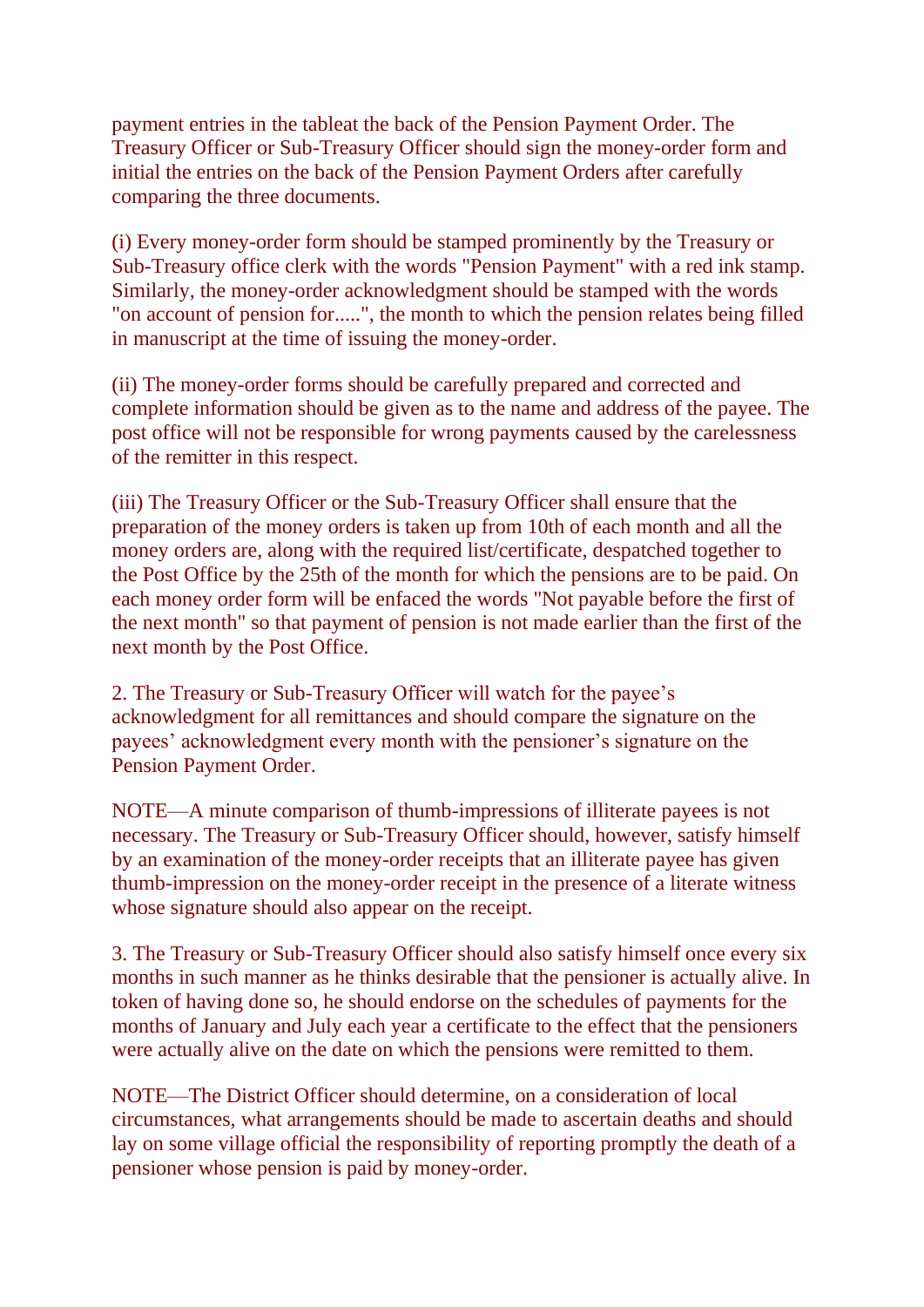4. Ordinarily, the pension for the next month should be sent by money-order only after the receipt of the acknowledgment of the money-order for the pension of the last month. If the return of the payees' acknowledgment is delayed longer than ten days from the date of issue of the money-order, or if a complaint is received regarding non-payment, the Treasury or Sub-Treasury Officer should forthwith make inquiries from the Post Master concerned. The pension for the next month should, however, be remitted by money-order without waiting for the acknowledgment but the remittance of pension for the month thereafter should be held up for so long as the Treasury or Sub-Treasury Officer is not fully satisfied that the pension has been received by the Pensioner. He will make personal contacts for this purpose.

5. It will not be necessary to prepare separate pension bills for pensions paid by money-order. The payments should be shown in a separate schedule which will serve as a voucher. On this schedule, the Treasury or Sub-Treasury Officer should give a certificate in his own handwriting to the effect that he has satisfied himself that all amounts noted in the schedule have actually been remitted by money-order.

6. The amount to be remitted will not be paid to the post office in cash, but by transfer to the credit of the post office. The money-order forms should be sent to the post office with a certificate by the Treasury or Sub-Treasury Officer that the amount of the money-order and the commission thereon has been credited to the post office in the Treasury (or Sub-Treasury) accounts by transfer.

NOTE—The words, "Adjusted by book transfer" should invariably be written in red ink across the money-order form and the amount of money-order with the commission due must be specified in the certificate prescribed above.

7. In the schedule of payments for the succeeding month, the Treasury or Sub-Treasury Officer should give the following certificate:

"Certified that I have satisfied myself that all pensions included in the schedule for the previous month have been paid to the proper persons and that I have obtained all payees' acknowledgments in support of these payments and have filed them in my office".

8. In the schedules for January and July of each year, the Treasury Officer should also furnish the following additional certificate:

"Certified (1) that I have obtained from each pensioner a declaration that he has not received any remuneration for serving in any capacity under Government or under a Local Fund during the past six months, and (2) and I have obtained from each female pensioner whose pension is terminable on her marriage, declaration in Form 52A of the Financial Handbook, Volume V, Part II, that she is not married and that she has not been married during the past half year."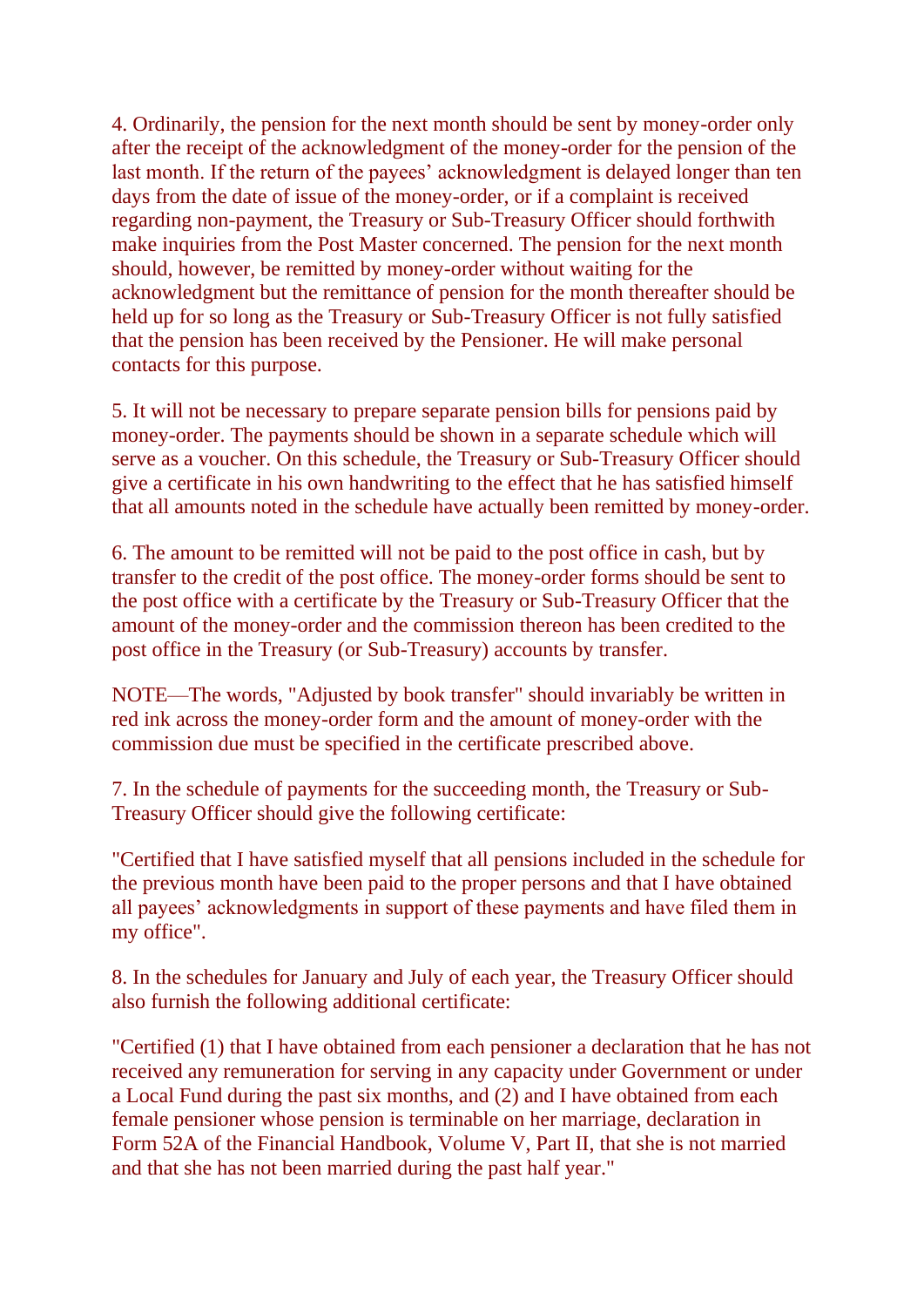9. Once every year in April or October all pensioners whose pensions are paid by money-order shall be required to attend the Treasury or Sub-Treasury in person so as to enable the Treasury or Sub-Treasury Officer to satisfy himself that payments have been made correctly and also to fulfil the requirements of paragraph 531 below and Article 947, Civil Service Regulations. On such occasions, the payment of pension for the month of March or September may be made to the pensioner in cash.

NOTE—Female pensioners whose pensions are terminable on marriage or remarriage, and who elect to have their pensions paid by money-order should either appear in person before Treasury or Sub-Treasury officer twice a year when drawing their pensions for December and June in order to enable that officer to obtain the non marriage or widowhood certificate or should submit the requisite certificate well in time to admit of their pensions for the two aforesaid months being remitted by money-order.

The Treasury Officer should certify in the schedules for January and July each year to the effect that he has obtained the requisite declaration in Form No. 52-A.

10. Money-order receipts and payees' acknowledgment coupons should be preserved in the Treasury for 5 years before being destroyed.

NOTE—The provisions of the rules, also apply to female pensioners who are not accustomed to appear in public. In their case the condition of personal shall be waived but they should be required to submit their written declaration attested by two or more persons of respectability in the town, village or pargana.

(2) Such pensioners, that is, those pensioners including Family Pensioners, who are sanctioned a pension not exceeding Rs. 300 per month, shall also have the option to receive their pension direct from the Treasury or Sub-Treasury or through the Bank. In such cases, their option shall be obtained in writing and pasted in the register "Pensions payable in Treasury" and they will receive their pension from the Treasury or Sub-Treasury or through the Banks according to the prescribed procedure.

*Substitute the words "Rs. 500" for the words "Rs. 300" appearing in paragraph 529-A (1) and Rule 1 below this paragraph.*

*(C.S. No. 4, dated 23-7-1986)*

*[Vitta (Lekha) Anubhag File no. 16(3)-75]*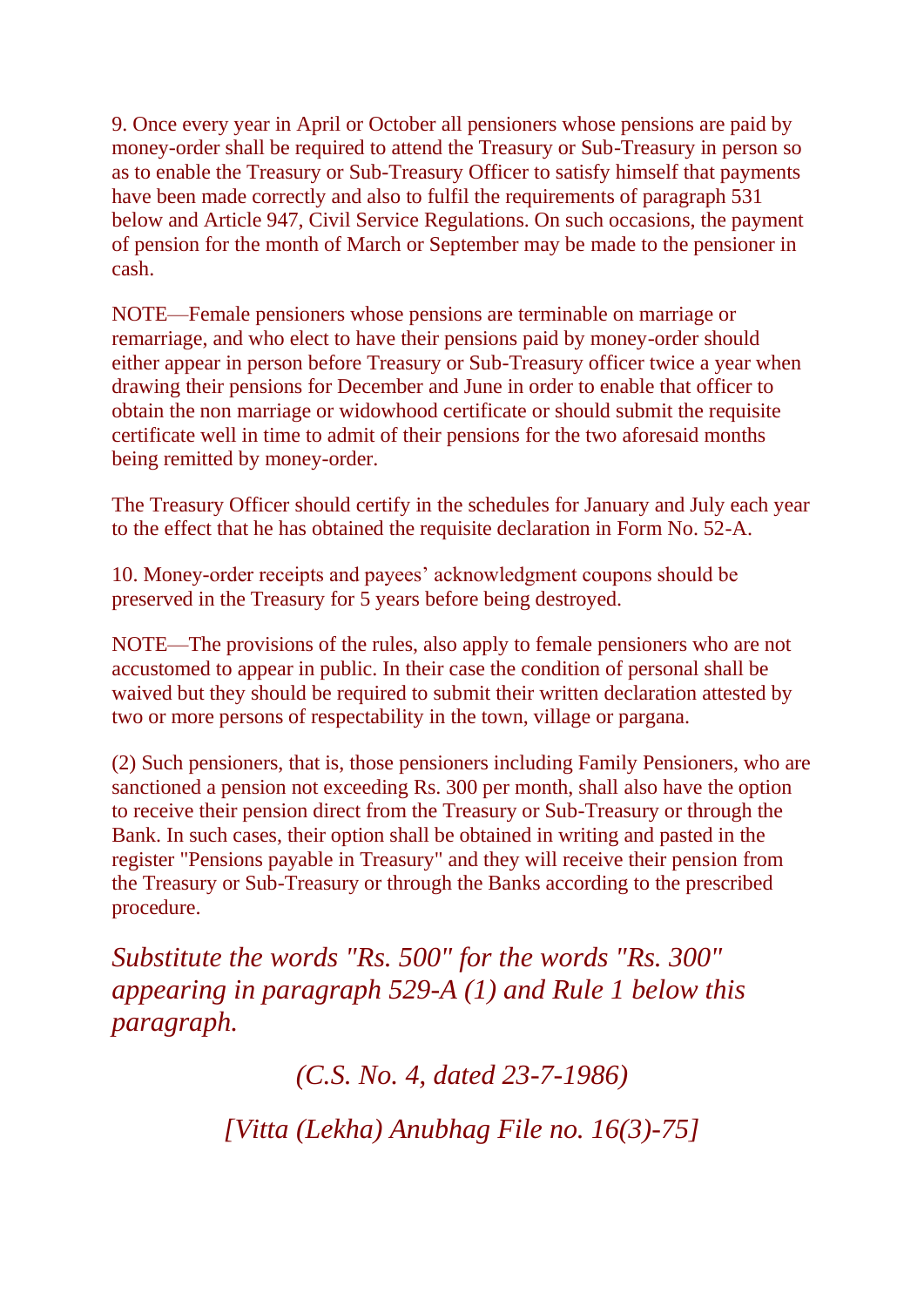### Payment through Public Sector Banks

529–B. U. P. State Pensioners including All India Service Officers of the State Cadre whether they retire from a post under the State Government or under the Central Government and such other officers to whom the scheme may be made applicable by Government may opt to take payment of their pension from Public Sector Banks approved by Government for the purpose. The procedure to be followed in this regard is given in Appendix XXVII.

#### Payment at Sub-Treasuries

530. Under Article 952, Civil Service Regulations, arrangements may be made for the payment of a pension at a Sub-Treasury, as this will save the pensioner some inconvenience and expense in having to go to the District Treasury for his pension. The attention of pensioners should be drawn to this privilege, and the Treasury Officers should, wherever practicable, authorize payment of a pension at a Sub-Treasury instead of at the District Treasury.

NOTE (1)—The procedure authorized in paragraph 529-A supplies, mutatis mutandis, to pensions, the payment of which at a Sub-Treasury has been authorized under Article 952 of the Civil Service Regulations.

NOTE (2)—It is generally the practice in the case of pensioners who wish to draw their pensions from a Sub-Treasury that the first payment of pension is not made at the Sub-Treasury but at the Sadar Treasury and subsequent payments are made at the Sub-Treasury. This arrangement is both trouble-some and expensive to the pensioner and pensions should, from the very beginning, be paid at the Sub-Treasury. The following procedure should be adopted in the case of pensions payable at Sub-Treasuries :

On receipt of a Pension Payment Order or pension circular in respect of pensions payable at Sub-Treasury, the Treasury Officer should, after giving a serial number to the Pension Payment Order and taking action as required under paragraphs 511 and 512 (or paragraph 88 of the Instructions for the Payment of Military Pensions), forward the original Payment Order to the Sub-Treasury concerned. The Sub-Treasury Officer will exercise the checks laid down in paragraphs 514, 518 and paragraph 521 (or paragraphs 82-97 of the Instructions for the Payment of Military Pensions) and make payment, returning the original disburser's half of the Pension Payment Order to the Sadar Treasury after a copy of it has been taken for use at the Sub-Treasury. The Pension Payment Order will then be dealt with at the Sadar Treasury in the manner described in paragraph 510. It should be clearly understood that the Treasury Officers should continue to communicate promptly to the Sub-Treasury Officers concerned all subsequent orders, requirements and instructions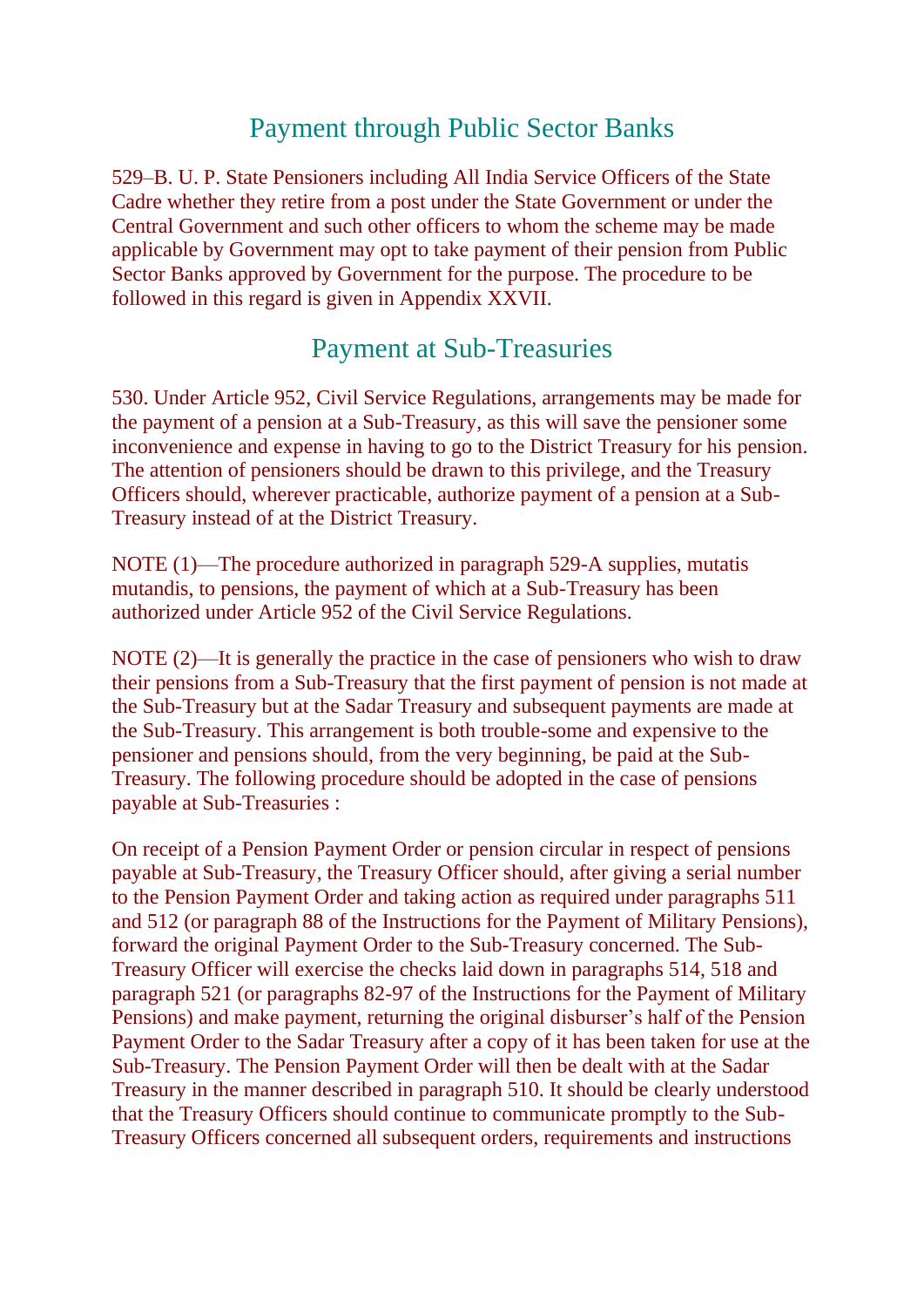such as stoppage, reduction or increase in the rate of pension or assignment of the District serial number, etc. pertaining to such pensioners.

#### Payment of Petty Pension at the Banking Treasuries

530–A. In the case of Banking Treasuries, petty pensions of Rs. 300 per mensem or under which are, under sub-para (2) of para 529 A, desired to be paid at the Treasury, may be paid at the Treasury instead of the Bank. Payment of pensions exceeding Rs. 300 per mensem but not exceeding Rs. 500 per mensem may also be made at the Treasury at the discretion of the Treasury Officer if he considers that due to the location of the Bank, the pensioners drawing pensions not exceeding Rs. 500 per mensem are put to inconvenience and extra expenditure. For making payment of such pensions, the Treasury Officer may draw under paragraph 249 (h), two advances every month. In cases, however, where the amounts of advances cannot be determined accurately, more than two advances may be drawn according to the circumstances of each Treasury but such advances should be as few in number as possible. The advances will be drawn and accounted for in accordance with the following rules :

1. The account of the advances drawn from the 1st to the 10th of the month will be closed on the 10th of the month. The account of the advances drawn from the 10th to the end of the month will be closed on the last working day of the month.

2. The amount of the advance will be charged to such head of account, and the account of the advance will be kept and rendered to the Accountant General in such form and such manner as the Accountant General may from time to time prescribe.

3. As the Treasury Officer is personally responsible for the proper accounting of such advances, it is necessary that he should check the account of the advance every day along with the regular daily accounts. For purposes of this check, the accountant should maintain as abstract account of the advances in Form no. 52-B, and enter therein the amount of advance drawn with particulars of its voucher and date on which it is drawn. Payments as they are made against this advance should be entered daily in this register and a balance struck. Only daily totals from the schedules of pension payments should be entered. Totals should, however, be entered separately for each head of account to which the amount of pension paid is charged. This will enable the Treasury Officer to check that totals from respective schedules are carried to the abstract account correctly.

*4 The Chief Cashier who actually disburses the amount of advances drawn, should keep a detailed account of all payments against the advances in Form No. 52-C. He will*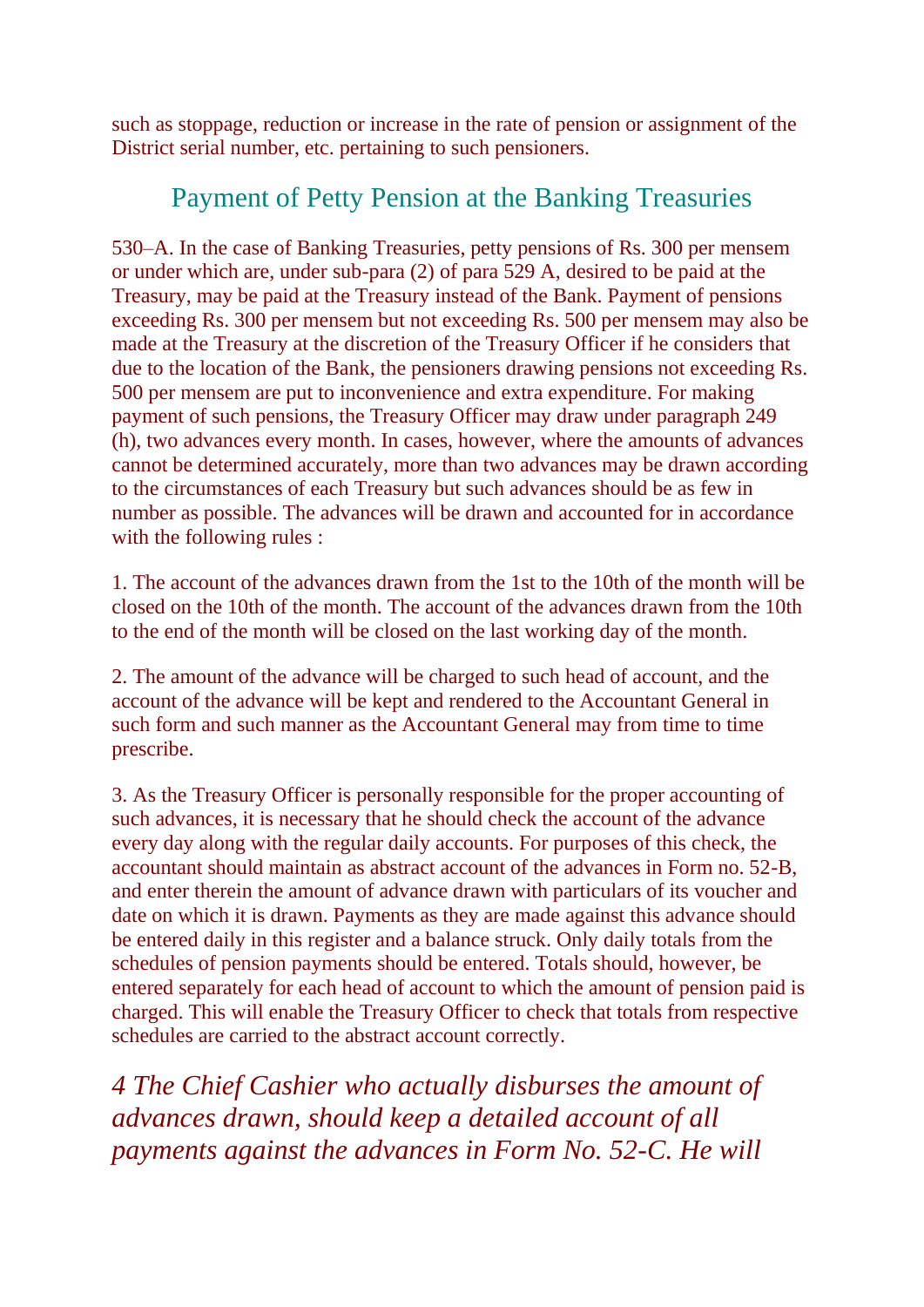*enter each voucher in this register and strike a daily total of payment made and then a balance. The Treasury Officer when checking the daily cash book (paragraph 416-A) should see that the balance from this register is correctly carried to the cash-book and tallies with the abstract account to the advances maintained by the accountant.*

*Provided that in case of disbursement of petty pension in Teller system the Chief Cashier would issue a lump sum amount to the Assistant Treasury Officer at the begining of the working day on his written demand. He after the actual disbursement of the pension to the pensioners would return the balance to the Chief Cashier after the work of pension disbursement is over and after he checks the balances left with him, with the balances as per pension disbursement account.*

*(C. S. No. 71 .... Date 31-7-87)*

*[VITTA (LEKHA) ANUBHAG-I FILE No. 10 (1)/85]*

5. The above rules apply to civil pensions. In the case of military pensions, separate advances will be drawn and a separate account will be kept in the same forms as prescribed for civil pensions in rules 3 and 4 above.

*NOTE :—In the case of pensioners who being disabled have great difficulty in movement and are unable to sign properly and cannot draw pension through bank for want of identification, the Treasury Officer, at his own discretion, may make payment of pension to them in cash.*

*C. S. No. 3, dated May 5, 1986.*

*[Vitta (Lekha) Anubhag-1, File No. 3(3)/84]*

Periodical Identification of Pensioners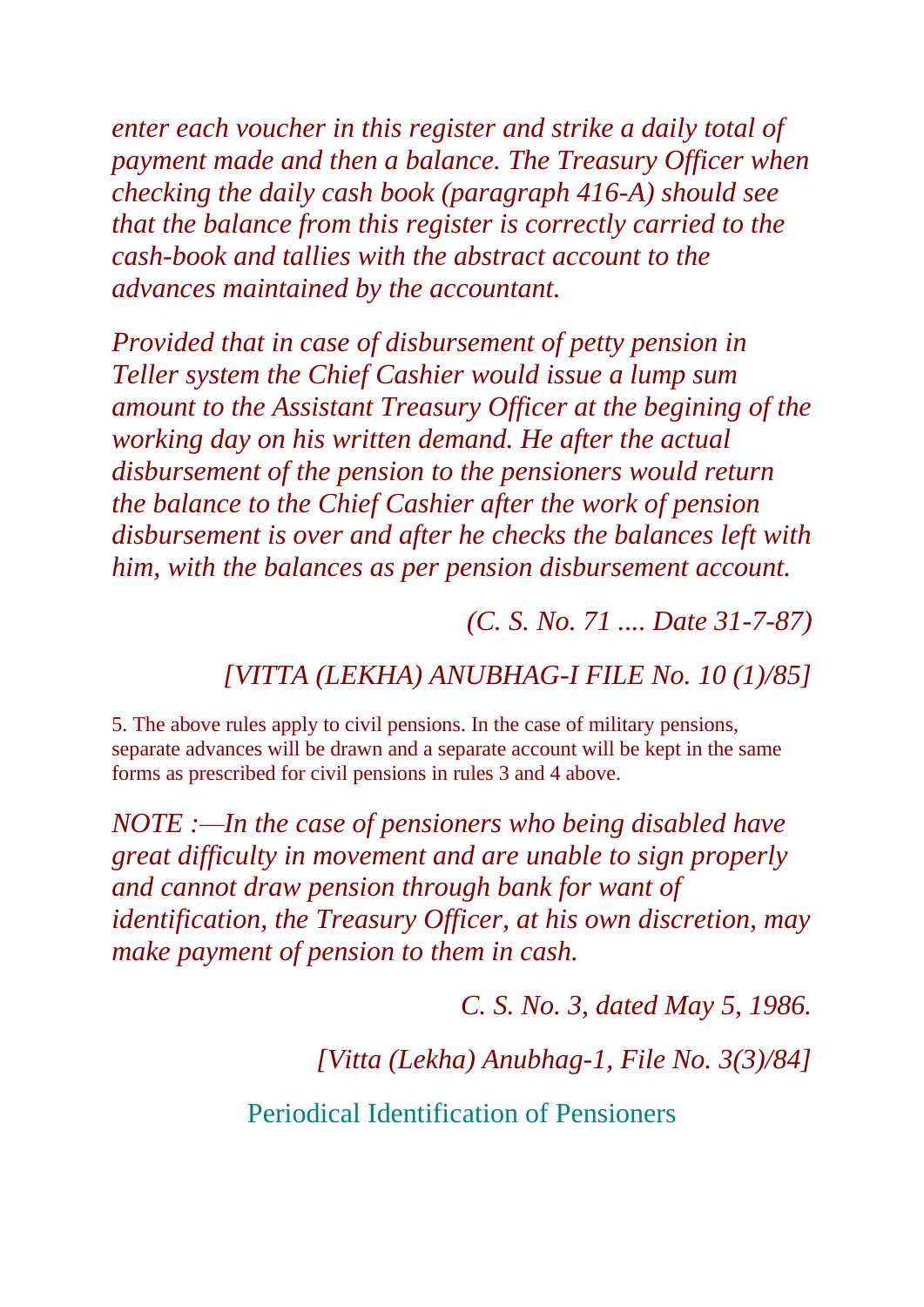531. (1) On the first appearance of a pensioner on or after April 1 of each year the disbursing officer should, except in the case of persons who have been gazetted government servants, take an impression of the thumb of the pensioner's left hand on the pension bill. The disbursing officer may, in his discretion, take finger impressions also in any case in which he considers this necessary to facilitate comparison. The pensioner should then be identified from the particulars given in the disbursing officer's half of the Pension Payment Order or in the audit register, as the case may be. Identification should also be made by an examination of the impressions given on the bill with those pasted on the Pension Payment Order or in the audit register, if the pensioner cannot be identified by other means with absolute certainty.

(2) Pardanashin ladies and illiterate pensioners must give a thumb impression on their bills in the presence of the person who gives the life-certificate, or in the case of illiterate pensioners who personally attend the paying office, before the disbursing officer.

(3) On the renewal of the Pension Payment Order, the original impression must be cut off from the old and attached to the new order.

532. (Deleted)

532-A. Payment of pensions to those pensioners who are drawing pension not exceeding Rs. 300 per mensem and whose payment is due on first four days of the month should be made on the last working day of the previous month, if the first four days of the succeeding month are public holidays. Similarly, such pensioners who are paid their pensions between 16th and 19th of a month, will be paid their pensions on the 15th if 16th to 19th are holidays.

### **Gratuities**

533. Gratuities will be paid by Treasury Officers on authority received from the Accountant General to whom, under Article 938 (a) Civil Service Regulations the sanction is communicated by the sanctioning authority or by another audit officer. The payee should also be required to produce the copy of the order by which the sanction to the gratuity was communicated to him; and the Treasury Officer should record the fact of payment having been made on the copy of the order so produced.

NOTE—The signatures and thumb-impressions, etc. of the payee should be scrutinized in the same manner as prescribed in paragraph 515 for pensioners.

534. Gratuities are payable only to and upon the receipt of the persons legally entitled to receive them and not to and upon the receipt of the head of the office or department in which the gratuitants formerly served.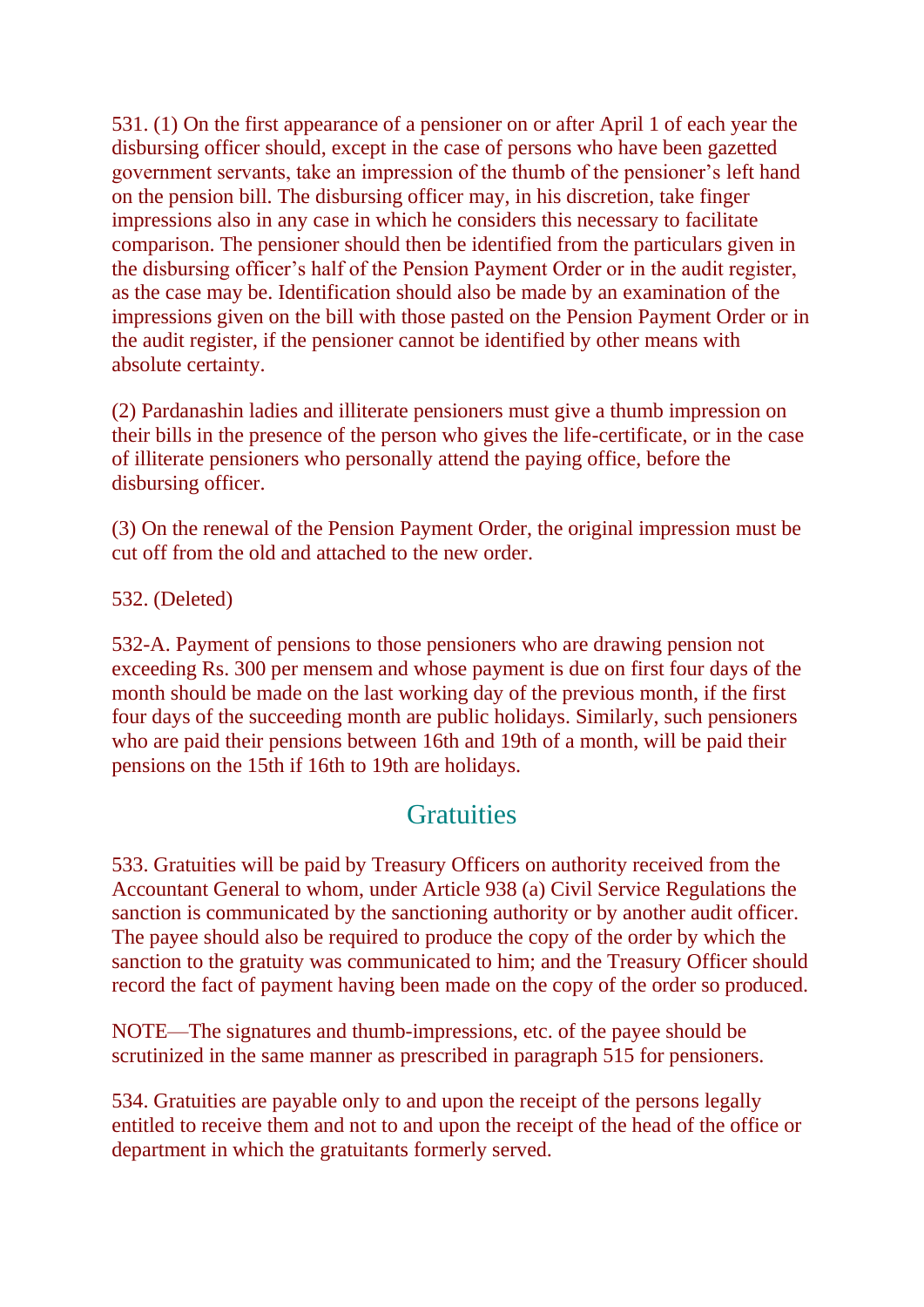### CHAPTER XXII

#### **DEPOSITS**

#### (To be read in conjuction with Chapter XV)

#### Revenue Deposits

537. Each item of deposit received must at once be entered in a register in Form no. 54 and numbered; there will be a separate series of numbers for each register, beginning anew each year. New criminal court and revenue deposit registers need not necessarily be opened every year, but if there are sufficient number of pages available in the old registers, they should be utilized, a separate series of numbers being given every year for each class of deposit. The Treasury Officer will carefully check the amount and particulars of each entry (vide paragraph 342 of Part I) and then set his initials in the proper column against each. A daily total only will be carried from each register to the cash-book.

NOTE—The entry in the column "Nature of deposit" should be sufficient to explain why the amount is deposited.

538. Every item must be recorded in the name of the person from whom, not that of the government servant through whom it is received, it must be passed through the accounts, even though repaid on the day of receipt, and be kept distinct, however small it be till finally disposed of, never being consolidated, with others.

538-A. In accordance with the principle laid down in paragraph 445-A, Central and State items of deposits should be kept entirely separate in the Treasury accounts and in the accounts and returns rendered to the Accountant General under these rules. Accordingly, it is prescribed under paragraph 340 of Part I that all chalans and vouchers relating to items of deposits should have the word 'Central' or 'State' or letters 'C' or 'S' prominently marked on each of the chalans or vouchers. Treasury Officers should see that these instructions are followed by all departments concerned.

539. The rules regarding repayments and the form of voucher required are contained in Chapter XV.

540. When a deposit is adjusted by transfer to some head of account, the head of account to which it is transferred, and the item in which it is included in the Treasury account, should be noted both in the register of receipts and in the register of payments, and it should be separately credited in the cash-book or register. The voucher submitted with the list of repayments will state these facts under the signature of the Treasury Officer.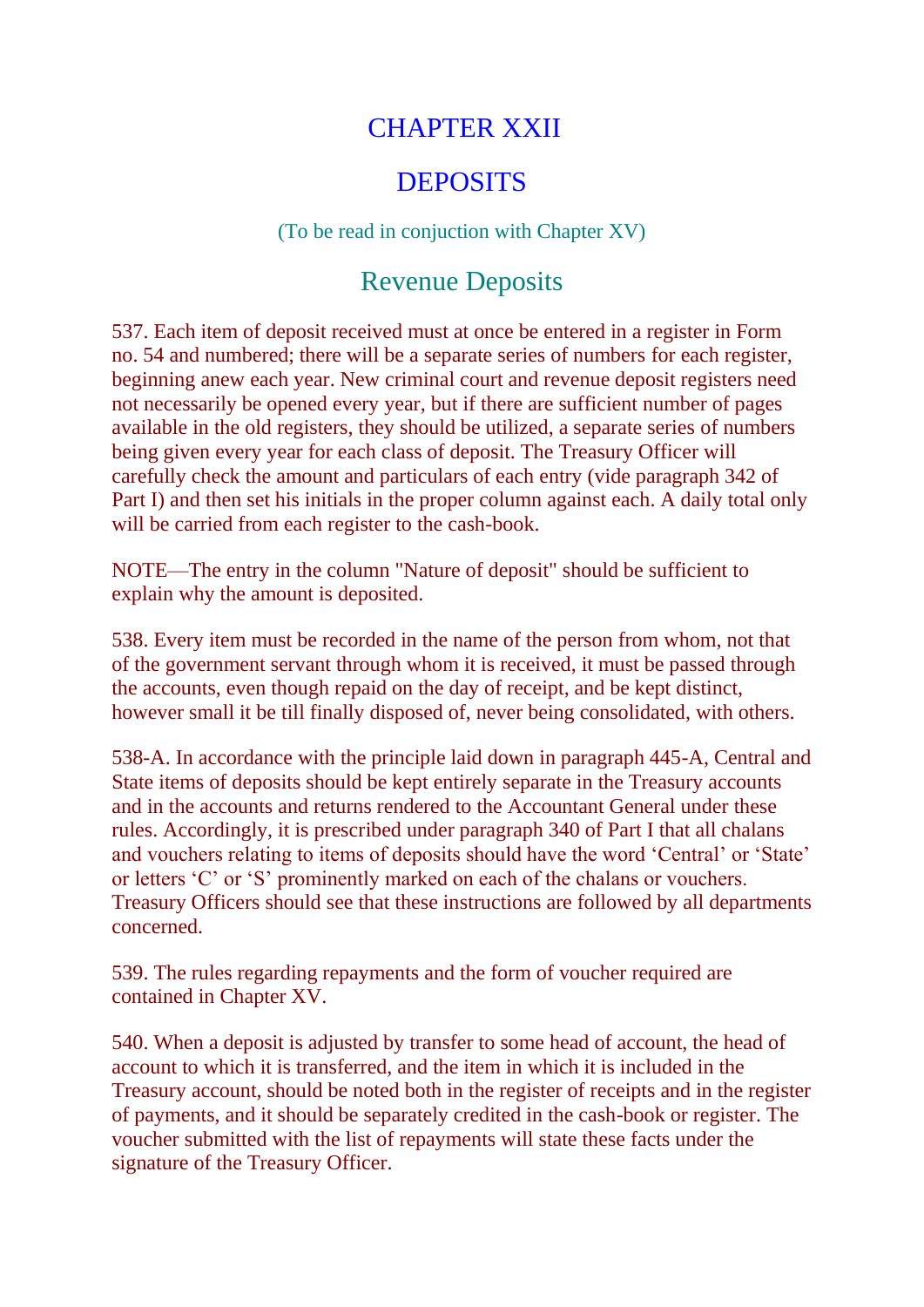# Personal Deposits

541. Receipts and payments on personal deposit accounts [vide paragraph 340 (b) (ii)] should be recorded in personal ledgers in Form no. 55.

542. A sufficient number of sheets of Form no. 55 should be bound up into a volume, and successive sets of pages assigned to the several accounts; it is not necessary to transfer the accounts to a new volume with a new year, but if there be no page available when it is necessary to open a new account or carry forward an old one, all unclosed accounts should be simultaneously carried forward to a new volume.

543. Every personal account will thus have its own ledger page the form of which provides, in addition to columns for date of transaction and number of cheque, one column for receipts, one for payments and a third to show the balance after each transaction, with space for Treasury Officer's initials. Herein the receipts are entered in regular order without being numbered; similarly, the disbursements, made not from any one particular item but from the aggregate balance in hand, are entered as they are made without further remark.

NOTE—If there be a large number of transactions on the same day, e. g. in the case of civil court deposits, a balance need not be struck after each transaction but the Treasury Officer, if there be any possibility of an over-drawal, should by totalling the items of receipts and refunds and striking the balance, wherever necessary, satisfy himself that the balance is not overdrawn. The Treasury Officer shall invariably, however, strike total at the end of each day's transaction.

544. (1) The Treasury Officer's duty is simply to see that withdrawals are made only on cheques, signed by the responsible administrator, which are current for three months from the date of issue, and that the withdrawals never exceed the balance in hand- (See paragraph 361 of Part I).

(2) The certificate of balance from the Administrator of every personal ledger account as required under paragraph 350 of Part I should reach the Treasury Officer by April 15 every year. In default, the Treasury Officer should return the cheques unpassed to the Administrator with the remark "The balance certificate wanting".

545. From these ledgers, the daily totals of receipt and payment will be carried into the register of personal deposits (Form no. 56), from which again the aggregate daily total only will be carried to the cash-book.

### Sub-Treasuries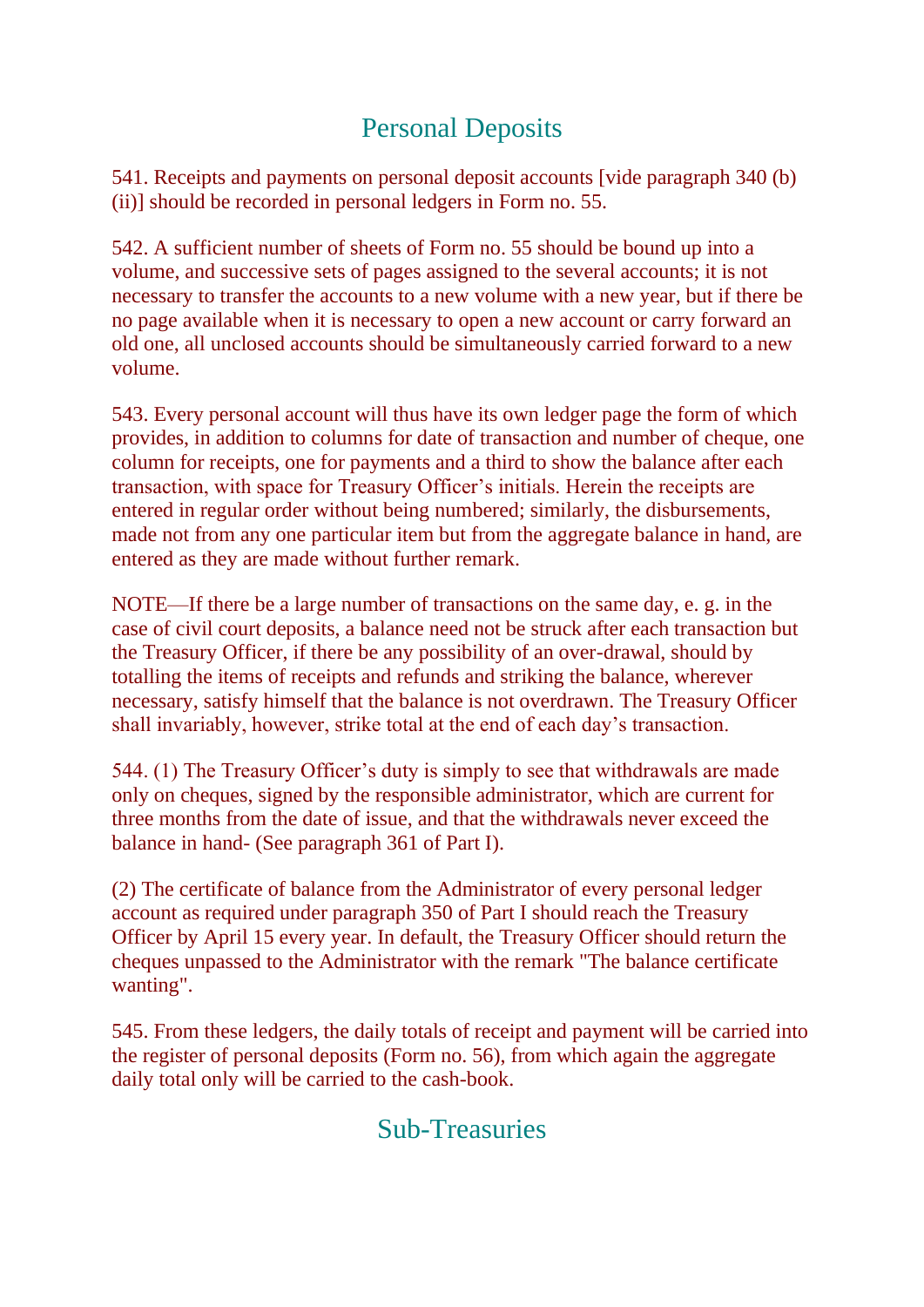546. Deposits made at a Sub-Treasury must be brought item by item, through the daily sheet upon the district registers and must be numbered in the general series. It will, however, be sufficient to enter merely the daily totals in the district registers in the case of transactions relating to personal deposits, such as municipalities, local funds, etc. which take place at Sub-Treasuries, unless the Accountant General, for special reasons, orders otherwise in any case. When the officer-incharge has occasion to place in deposit an item which, according to rule, should be so dealt with he may also be empowered to repay it on his own authority without formal authority from the District Treasury. In this case, he would himself keep a register of such deposits, in addition to that at the Head Treasury.

547. In making repayment, he would clearly indicate the Sub-Treasury account in which the credit originally appeared, so that it will be easy to trace the item and to charge off payment correctly in the district account.

548. If any class of deposits is repayable at the Sub-Treasury, it must not be payable at the Head Treasury also.

NOTE—In April every year, the Treasury Officer shall intimate to all Sub-Treasury Officers under him the classes of Deposits directly repayable at their respective Sub-Treasuries and shall also keep a record of the same at Head Treasury to avoid possibility of repayment thereof at both places.

549. The adjustment of cash orders issued on Sub-Treasuries may most conveniently be watched by opening a personal ledger for each Sub-Treasury. The orders issued would bear a serial number, an the amount would be credited in personal ledger account (Form no. 57), but need not be entered in Form no. 55. When paid at the Sub-Treasury, it would be carried in the Sub-Treasury cash-book and daily sheet as a miscellaneous payment, but in the District Treasury would be posted in the personal ledger account as a repayment of deposit.

1. With reference to the annual certificate prescribed by paragraph 350 of Part I, the Treasury Officer must certify that the credited balance of each Sub-Treasury personal ledger account agrees with the sum of orders ascertained to be outstanding.

2. And a similar certificate must be recorded monthly on Form no. 59 or the plus and minus memo (vide paragraphs 553 and 555) to the effect that the balances of orders on Sub-Treasuries in Form no. 59 correspond with the totals of the outstanding as shown in detail in Form no. 57.

# Monthly Returns

550. (Deleted)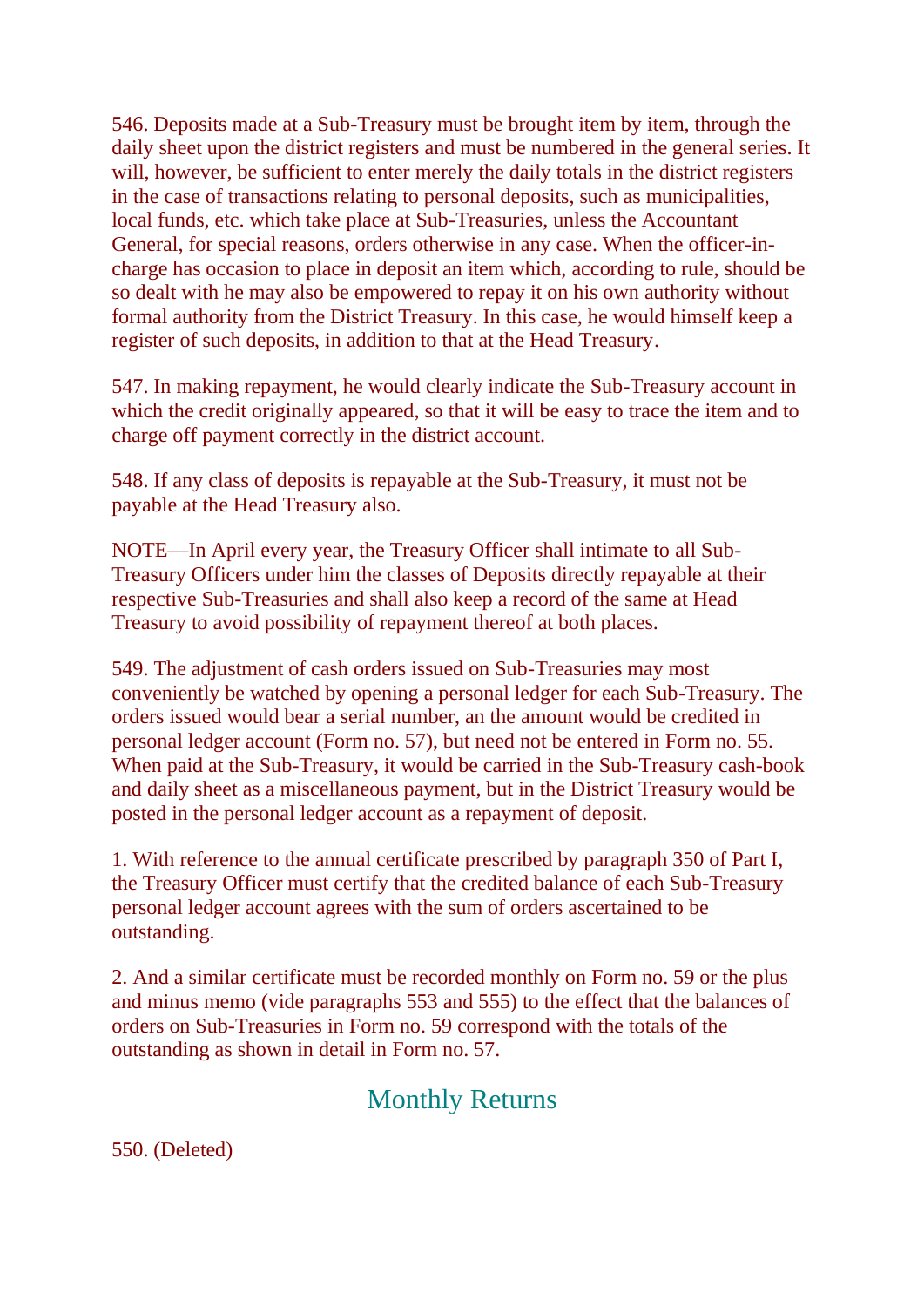551. (Deleted)

552. (Deleted)

553. For personal deposits, a special form of monthly return (Form no. 59) is provided, as in it, the totals only of receipts and repayments on each personal ledger have to be entered : the totals of the two columns receipts of the month and the payments of the month, alone will be traceable in the cash account and list of payments. The monthly totals brought out on this Form should be the same as those brought out by summation of the daily total columns of Form no. 56.

554. The charges exhibited in Form no. 59 will be supported by the original paid cheques, which should not be given up after payment.

### Plus and Minus Memoranda

555. (1) Together with the monthly deposit returns must be submitted a plus and minus memorandum showing the opening balance, receipt, repayment and closing balance under each head of deposits, including personal deposits. As this balance should always equal the aggregate of repayable deposit balances upon the deposit register, it has to be reduced in the April return by the amount reported for lapse under paragraph 351.

(2) The Memorandum in respect of revenue deposits will indicate the opening balance, receipts, repayments and closing balance in respect of each detailed need of revenue deposits (e.g. earnest money deposits, excise deposits etc.). The plus and minus memoranda of Civil Court deposits will give similar particulars in respect of each court. The payments will as usual be supported by vouchers containing full details of payments.



# CHAPTER XXIII

# CHAPTER XXIV

# MISCELLANEOUS SUBJECTS

Examination Fees

594. All fees tendered by candidates for examination will be received at the Treasury or the Bank. A single receipt only is to be given, that is, a duplicate may on no account be issued.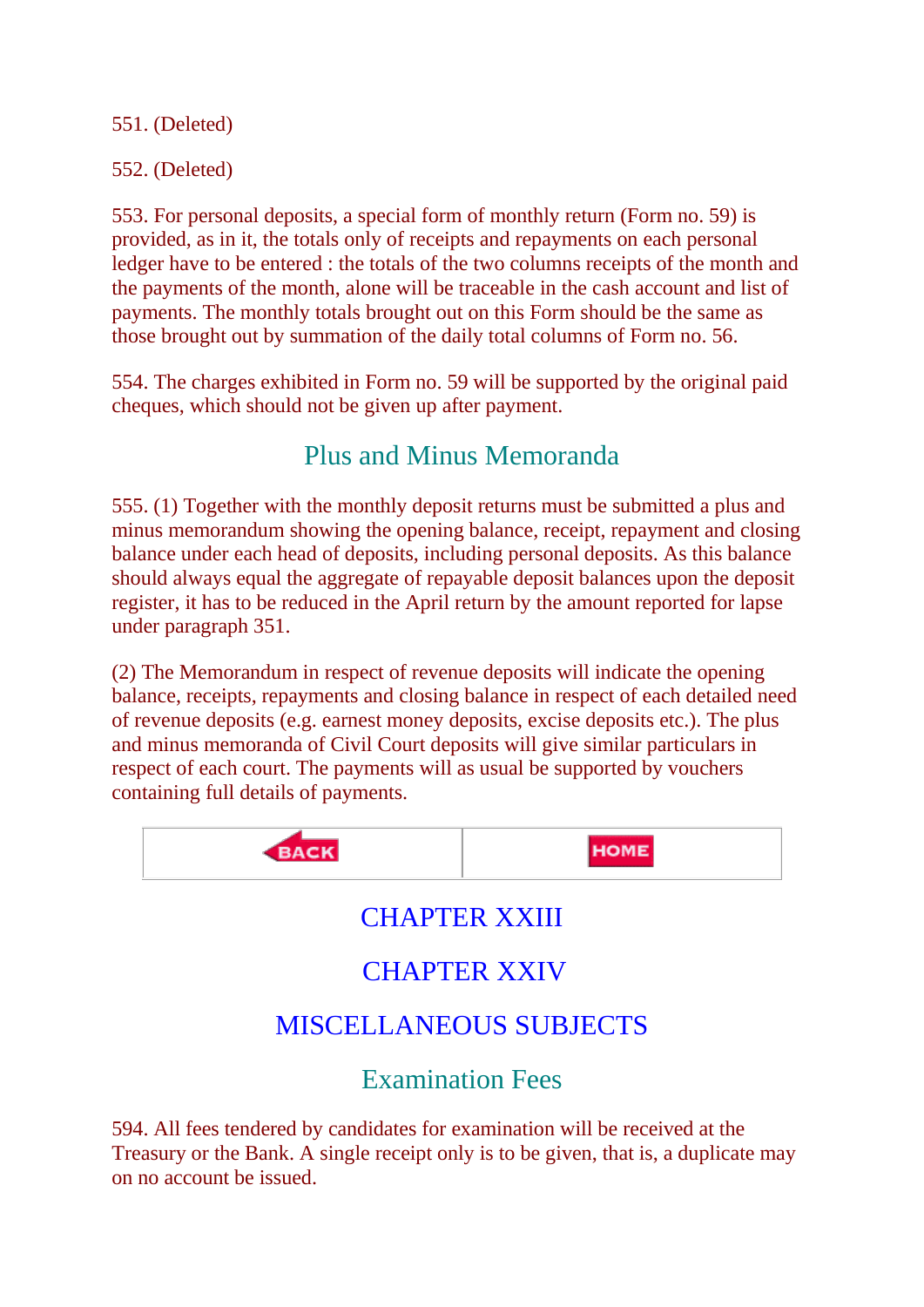NOTE—In the case of Government examinations, when the fees from several candidates in a school are remitted into the Treasury in a lump sum, a single collective receipt for the whole amount will be issued.

595. If the amount, or any part of it, is to be refunded, a certificate will be endorsed upon the original receipts by the Secretary to the Board of Examiners, or the Secretary, Public Service Commission, Uttar Pradesh, as the case may be, specifying the amount to be refunded; and the amount so authorized will be paid on presentation of the original receipts so endorsed at the Treasury whence it was issued - the recipient giving his receipt below the endorsement.

NOTE—When a refund has to be made of a part of a lump sum remitted into the Treasury on behalf of several candidates in a school for which a single collective receipt has been issued, the procedure laid down in paragraphs 194 and 195 of these will be followed.

596. If the original amount was paid into the Reserve Bank of India at Calcutta, Bombay, Madras or Delhi the refund be will made (in accordance with above procedure) by the Accountant General.

# Custody and Supply of Stamps

597. Rules for the supply and distribution of stamps of all descriptions will be found in the U. P. Stamp Manual.



NOTE—The rules in this Chapter are supplemented by the rules contained in Volume VII of the Handbook.

Receipts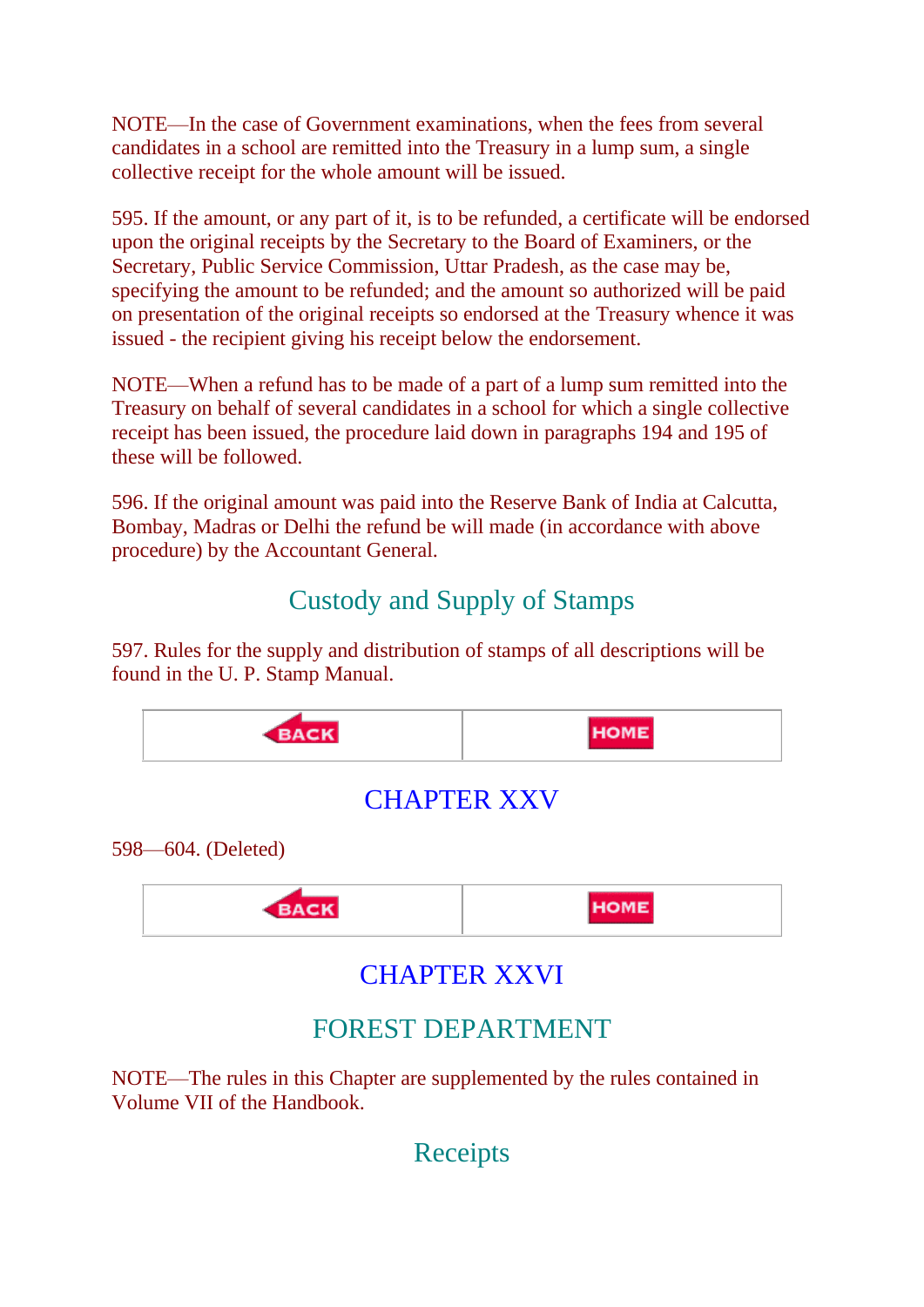605. All sums paid into a Treasury by a government servant of the Forest Department or on his account should be credited to the Forest Department under the head, "882-Cash and Departmental Remittances-Forest Remittances."

606. Revenue collected at outlying stations may be remitted to Treasuries by means of money orders. In such cases, no duplicate chalan is tendered at the Treasury but the money received from the post office is credited without any chalan. An acknowledgement with the coupon of the money order is forwarded by the Treasury to the Divisional Forest Officer and also an advice of all the remittances received by money order on each day on which such transactions may occur.

607. Earnest-money deposits tendered by contractors or purchasers of forest produce are credited to revenue deposits and not to forest remittances, vide paragraph 340.

608. A Treasury Officer will receive forest revenue when paid in by or on behalf of a government servant of the Forest Department with or without his countersignature on the chalan. The chalan should, however, invariably show the Forest Division to which the money should be credited (see paras 36-39 of the Financial Handbook, Volume VII).

609. A simple schedule of Forest Remittances (Form 71) showing separately the cash received into the Treasury from each Forest Division and acknowledged in the consolidated treasury receipt (Form 71-A)should be prepared and submitted to the Accountant General.

610. Remittances by government servants of the Forest Department may be in cash or partly in cash and partly by cheque or wholly by cheque, the amount paid in cash and the amount remitted by cheques being shown separately in the chalan or remittance note.

611. A consolidated receipt (in Form no. 71-A) for the forest remittances received and credited during the month should be furnished by the Treasury Officer on the first of the ensuing month to each of the Divisional Forest Officers dealing with his Treasury.

#### Payments

612. Funds are supplied to officers in the Forest Department by means of cheques drawn on Treasuries, with which the drawing officers may be placed in account by the Accountant General concerned.

1. For refunds of earnest money deposited by contractors, see paragraph 346 (b).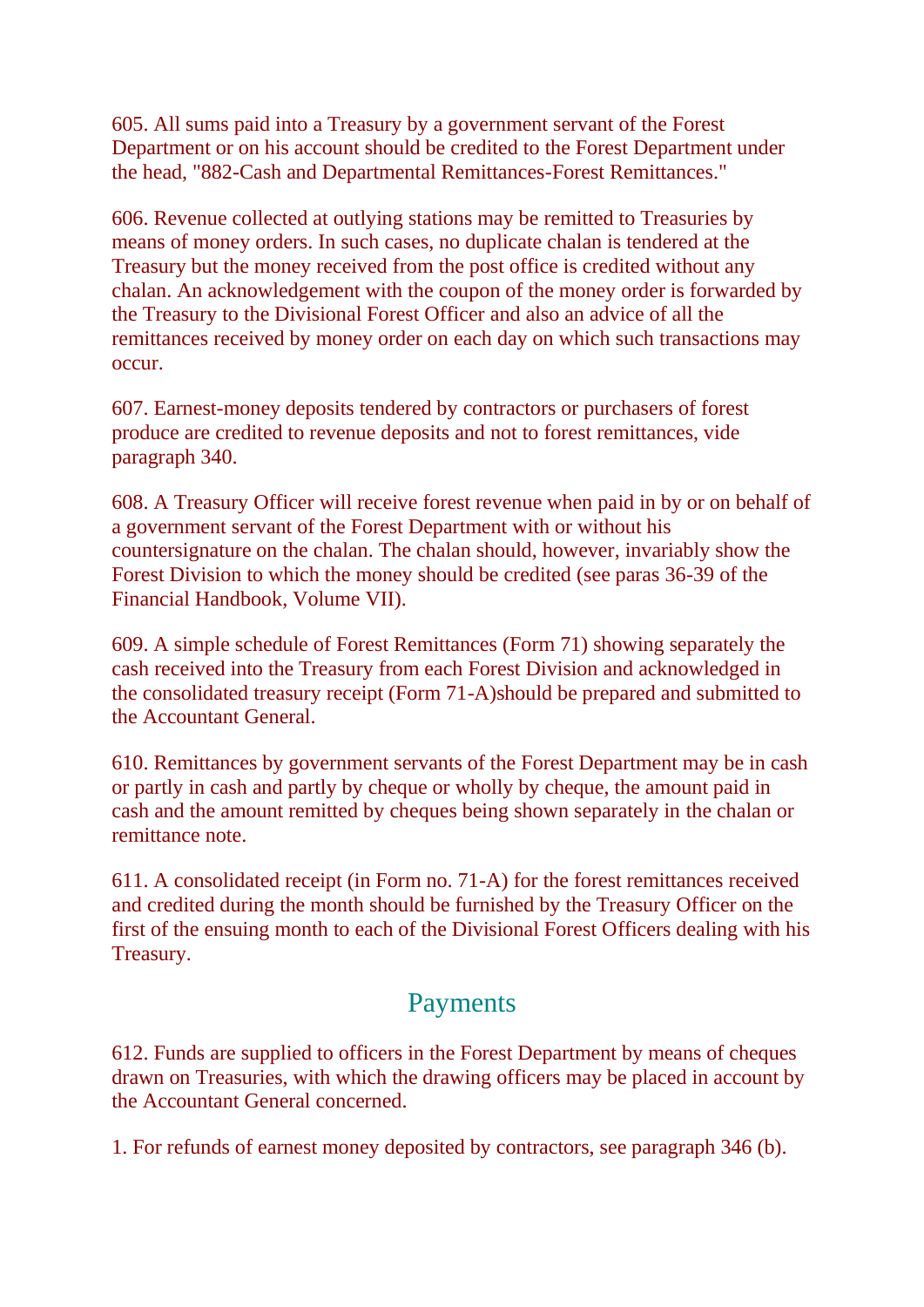2. For cheques received in payment of the value of service postage stamps, see paragraph 166.II.

613. The Treasury Officer will cash a cheque drawn by an officer holding charge of a Forest Sub-Division or range, provided that he has received from the Conservator instructions to that effect in writing. Such instructions must empower the officer personally and may specify the extent to which he may draw. That officer must not use the same cheque book as the Divisional Officer.

614. A Treasury Officer will endeavour to provide funds at a Sub-Treasury to meet the demands of an officer of the Forest Department for drawals at that Sub-Treasury provided that he has received due intimation from that officer of the probable amount to be so drawn; but see paragraph 436.

615. Each cheque paid will be entered in a schedule in Form no. 72 to be submitted to the Accountant General.

### CHAPTER XXIX

# PUBLIC WORKS AND IRRIGATION DEPARTMENTS

#### Introductory

636. The rules in this Chapter apply primarily to government servants of the Public Works and Irrigation Departments. They are equally applicable to Special Land Acquisition Officers and other government servants not belonging to the Public Works and Irrigation Departments who may be authorized to incur expenditure against the grant for "Public Works" or for "Irrigation".

NOTE—Treasury Officers are prohibited from issuing any money for the disbursements of civil officers acting as public works disbursers except in accordance with the rules in this Chapter.

637. They do not apply to charges for construction (petty) and repair which are not treated as expenditure of the Public Works Department, vide the rules in Chapter XIII.

### Receipts

638. (1) No deposit account can be opened in a Treasury by government servants of the Public Works or Irrigation Department. Whatever sums are paid into a Treasury by a government servant of the Department or on his account must be carried to the credit of that department under the head "882-Cash and Departmental Remittances–Public Works Remittances" in the public account.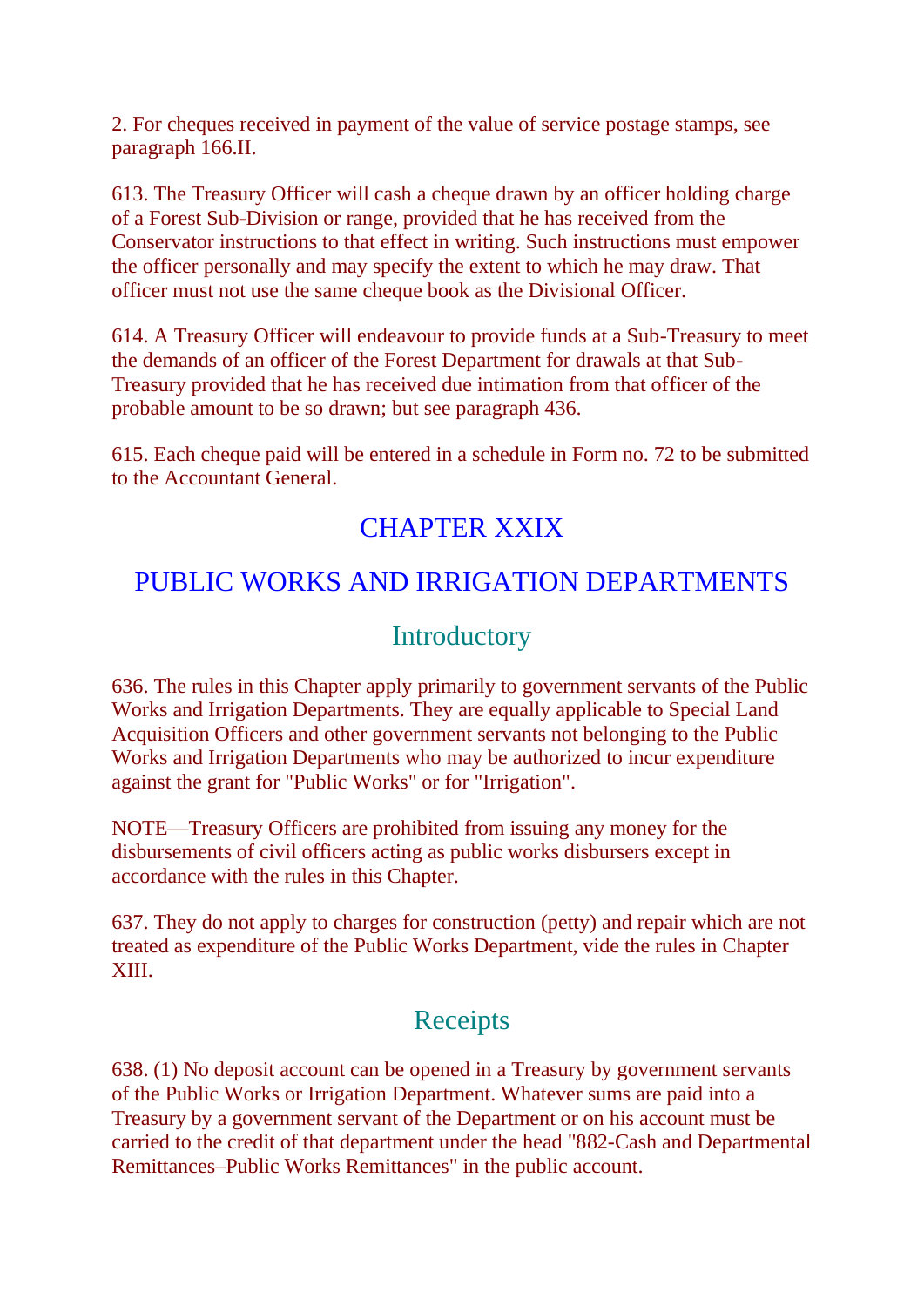NOTE—This rule applies also to deposits made, at the instance of the Public Works Department, by municipalities or other local funds or local bodies, to meet the cost of works to be carried out by the department. In this case, the accompanying chalan (paragraph 31-A of Part I) should state clearly the name of the Public Works Division to which the amount is creditable and of the work to which the deposit relates.

(2) A government servant of the department who has frequently to make remittances will keep a book in which he will enter all his remittances to the Treasury. This book should accompany the cash and the chalan to be receipted by the Treasury.

1. The Treasury Officer will prepare the consolidated treasury receipt in Form No. 78 with the aid of the schedule of receipts (Form No. 75) and after completing and signing the certificate prescribed at the bottom will send the consolidated treasury receipt to the Divisional Officer on the 4th of the month following that to which the account relates along with the pass book of cheques in the same envelope by post, vide paragraph 648.

2. Remittance made to the Bank of cheques paid in the public works remittances should be entered in the remittance book, but in the place for the treasury receipt should be entered 'By Bank cheques' and the book need not be sent with the remittance, provided that the cheques are always endorsed 'Pay to the Bank of..................' or 'Credit account of Government.'

(3) All receipts on account of the Public Works Department must be recorded with chalan-wise particulars remittances made into the Treasury in the register of departmental receipts, Form No. 75, care being taken to show remittances received from Divisional Officers and their subordinates separate from those received from others on their account.

The Form 75 should be written up by carbon processes in duplicate, the duplicate being removed by tear off process and sent as a schedule to the Accountant General with the cash account.

(4) For receipts on account of recoveries of rent of buildings, see paragraph 107–A. These recoveries should be credited in the manner laid down in exception (5) to rule 2 under paragraph 444(e).

#### Payments

639. Funds may be supplied to government officers of the Public Works and Irrigation Departments in two ways: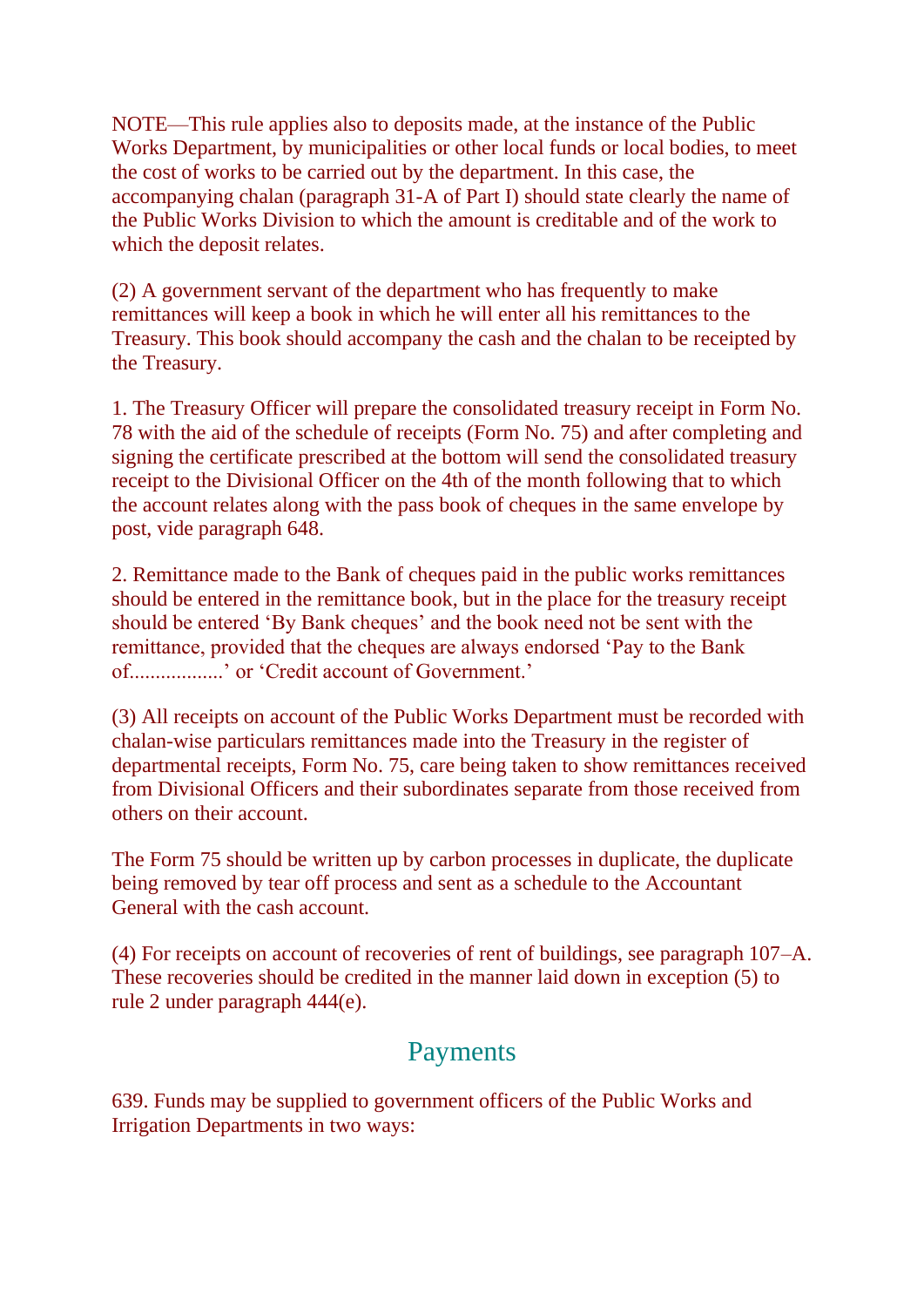(1) In Direction and other Special offices, directly by pay and travelling allowance bills of non-gazetted government servants and contingent bills presented by heads of offices, and by bills in respect of personal claims of self drawing gazetted officers ; the relevant provisions of Chapters III and V to VIII of Financial Hand Book, Volume V, Part I shall apply mutatis mutandis to these bills as they apply to bills of other Civil departments; and

(2) by means of cheques in all other cases.

(This procedure came into effect for payments made from April 1, 1975)

640. The two classes of payments referred to in paragraph 639 above will be registered separately in the Treasury.

641. (Deleted)

642. (Deleted)

#### **Cheques**

643. Government servants in charge of Public Works and Irrigation Department Divisions and other Public Works and Irrigation Department officers who may be authorized by the Accountant General in accordance with the rules in Volume VI of the Handbook may draw cheques on specified treasuries and thus obtain the funds required by them for departmental disbursements. Letters of credit will, however, be issued specifying the limit up to which cheques may be drawn during the month.

644. Payments made on cheques should be recorded with cheque-wise particulars of cheques drawn on the Treasury in the register of cheques paid in Form no. 74. The register of cheques should be written up by carbon process in duplicate, so that the duplicates may be removed by tear off process and sent to the Accountant General along with the paid cheques in support of the debits in their accounts.

#### Subordinate Officers

645. A Divisional Officer authorized under paragraph 646 to draw cheques on the Treasury, may empower any of his Sub-Divisional Officers to draw against his own account. Separate accounts for Sub-Divisional Officer should not be opened either at the Head or at a Sub-Treasury; the Divisional Officer gives a letter of authority only and the cheques drawn and paid under his authority will be charged off in the same way as if drawn by himself. But if the Divisional Officer has intimated any limitation on the drawing of a Sub-Divisional Officer for any month, the cheques drawn by the latter during that month should be noted, irrespective of the date of payment on the reverse of the letter advising the limitation, in the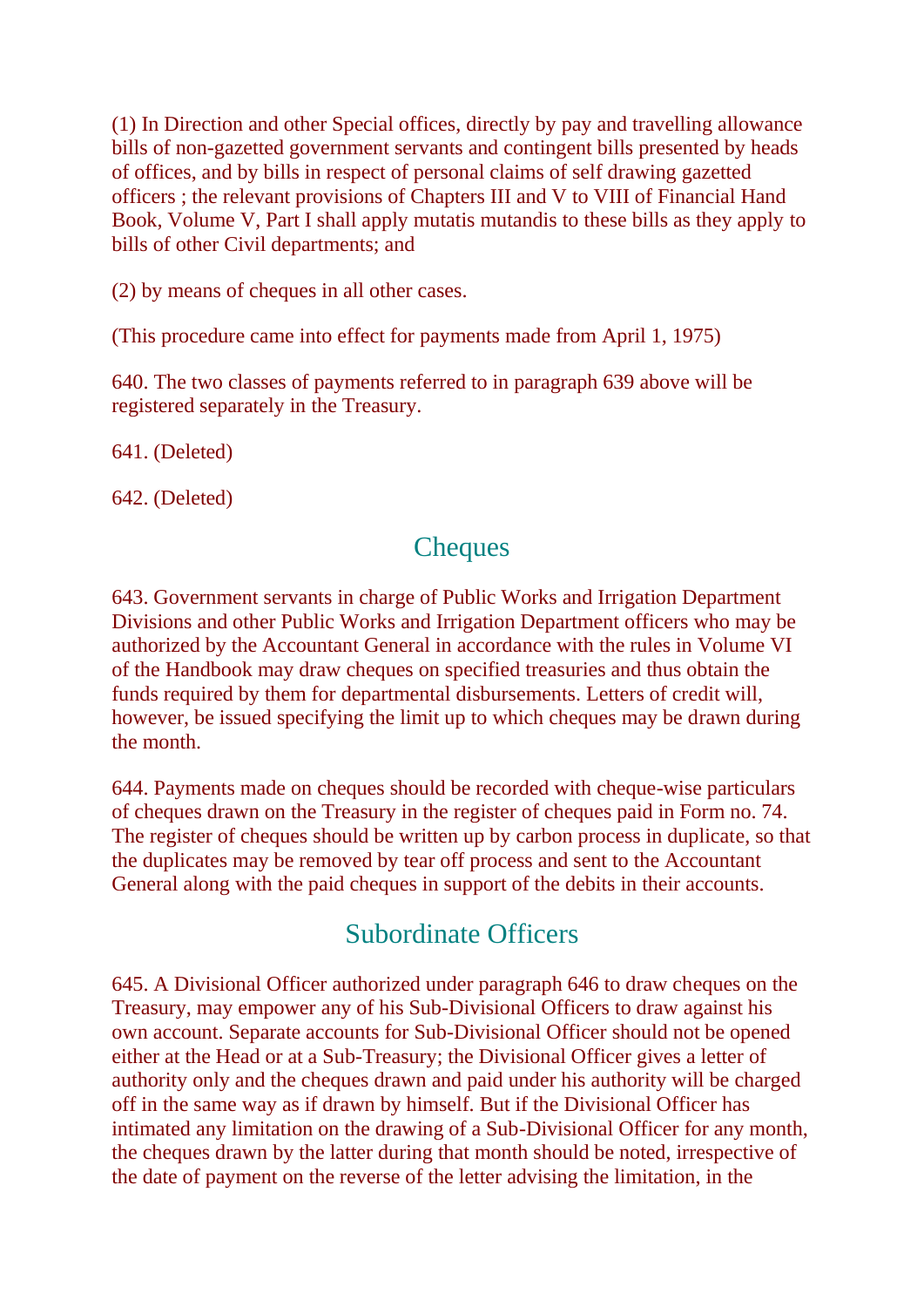manner prescribed in paragraph 439. The entry in the register of cheques paid (paragraph 644) should, however, appear under the date of actual payment.

NOTE—The accounts of all Public Works and Irrigation Department Officers are not closed on the last day of the calendar month. The letters of intimation will, therefore, specify the dates of commencement and termination of the month in each case and the intimations advised therein should be held to be applicable to cheques drawn during the month thus defined. (See also paragraph 442).

646. When funds are required for a Sub-Divisional Officer at a different Treasury from that with which the Divisional Officer himself banks, the latter should get himself placed in account with that Treasury (vide paragraph 643) and then empower his subordinate to draw against his account. Funds should not be made available for such a purpose by means of remittance transfer receipts.

#### Payments at Sub-Treasuries

647. Funds may also be obtained by the Divisional Officer, or his Sub-Divisional Officers, from Tahsils or Sub-Treasuries by means of cheques, but see paragraphs 56 and 63 of Part I. (See also note to paragraph 645).

#### Pass-Book

*648. The amount of each cheque paid will not be recorded in form no. 77. One extra copy of the schedule will be prepared in the treasury by carbon process giving there in all the information which is included in form no. 77. This extra copy of the schedule will be sent to the Divisional Officers twice a month. Once on the 15th of the month for the transactions from 1st to 10th of that month and again on the 4th of the next month for the transaction from 11th to the last day of the month.*

*NOTE : The schedule and the certificate of issues referred to in paragraph 650 alongwith the consolidated treasury receipt[(Para 638(b)] should be sent by the treasury by post under Certificate of posting even in case of divisions whose headquarters are at the same station.*

*(Correction Slip no. 5 dated 19-3-88)*

*[(Vitta (Lekha) Anubhag-1, File no. 4(2)/77) T.C.]*

#### Miscellaneous payments

649. Miscellaneous payments made at the Treasury on behalf of the Public Works and Irrigation Departments and payments made by Land Acquisition Officers, not being Special Officers (Appendix XI), on account of compensation for lands taken up for those departments should be debited direct in the relevant service head in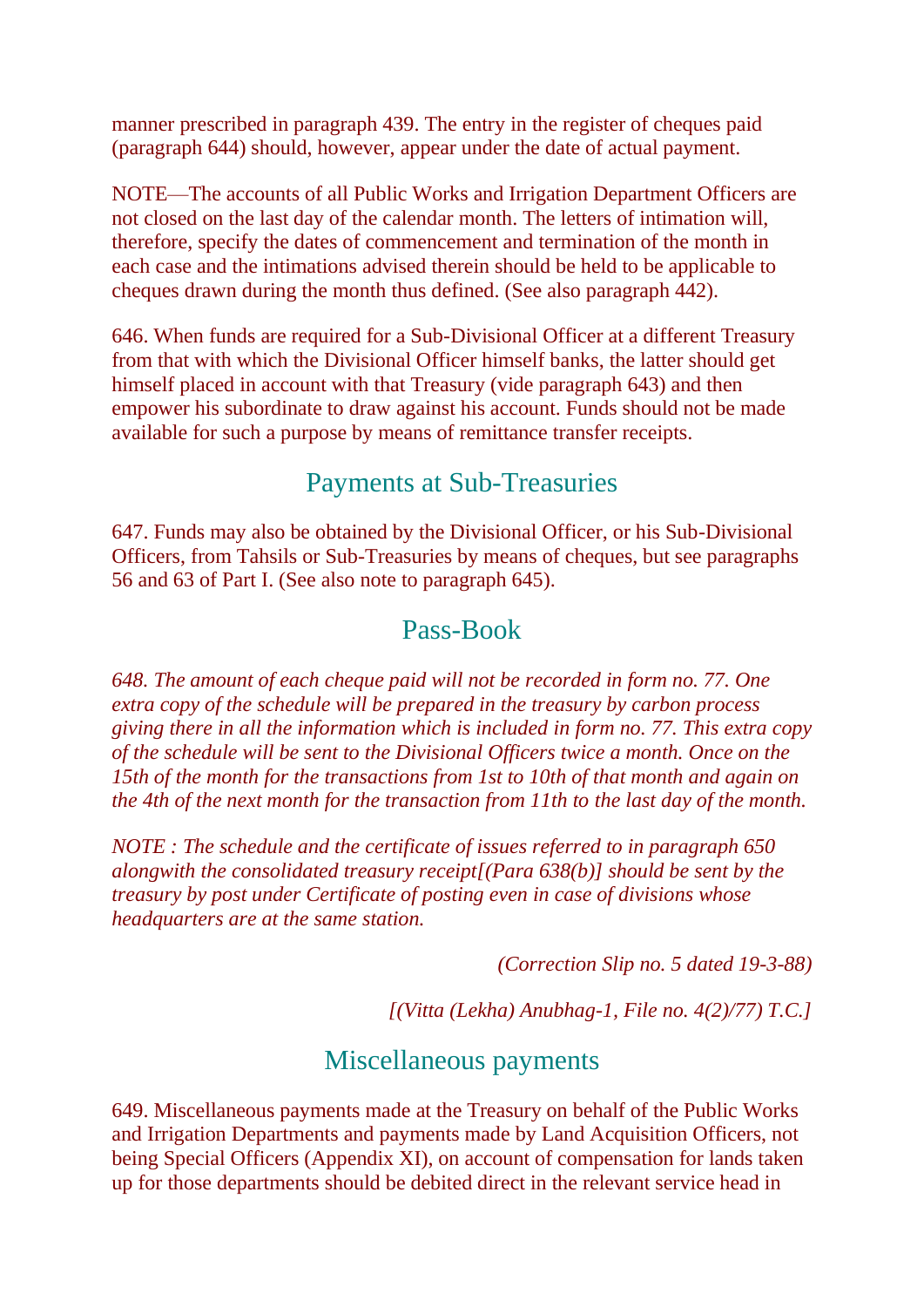the Consolidated Fund, the name of the Division or office concerned being specified in each case.

## Monthly settlement

650. The Treasury Officer should arrange to have a monthly settlement very early in the month with the Divisional Officer, i.e., he should have the pass-book written up in respect of cheques cashed during the previous month, and issue a consolidated receipt in Form No. 78 for the whole of the remittances received from the Divisional Officer and his subordinates during that month, vide paragraph 638 and 648. He should also furnish the Divisional Officer with a certificate of total issues in Form no. 77–A.

# Return of forms supplied

651. A statement should be sent quarterly to each Divisional Officer giving the numbers and dates of all Public Works and Irrigation Departments cheque books and receipt books issued (vide paragraph 437) on requisitions received from him and from each of his Sub-Divisional Officers.



# CHAPTER XXXIII

# LOCAL FUNDS

# Receipts and Payments

718. The transactions of all local funds (See paragraph 362) should be recorded in the forms used for personal deposits, but must be kept quite distinct, and must pass into the cash account as deposits of local funds, and not as personal deposits.

719. The transactions of each fund should be entered in a separate column in the Treasury register which allows one column for every such fund in the district. Unless the funds are very few in number, it is most convenient to have registers and totals for municipal and Zila Parishad funds separate from those of other funds.

720. The account of a local fund at the Treasury is ordinarily a pure banking account, money being paid in and drawn out without specification of the nature of receipt or expenditure (See paragraph 364). The Treasury Officer need only see that the voucher for payment is in proper form and signed by the proper officer and that the amount does not exceed the amount at credit of the banking account.